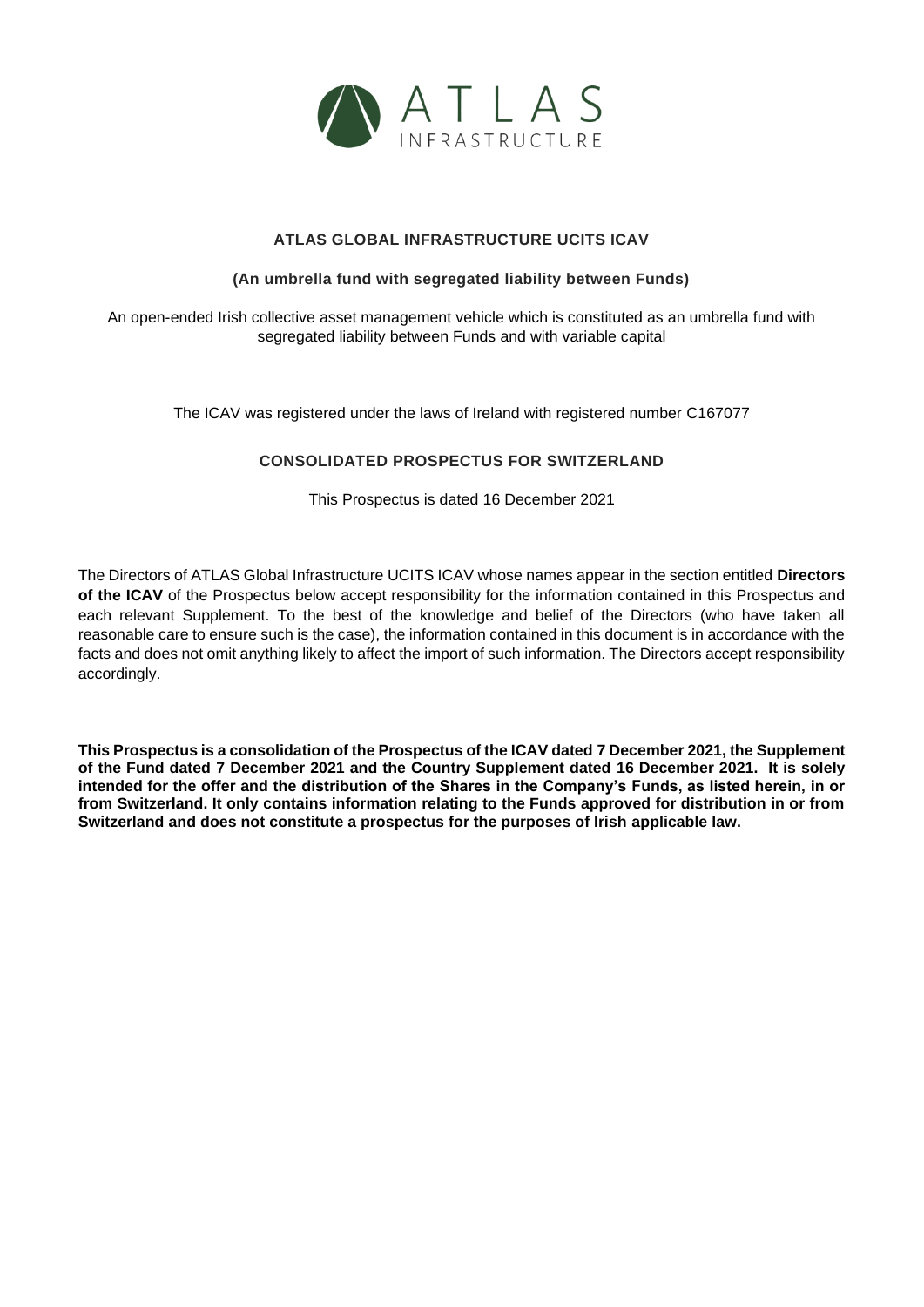

# **TABLE OF CONTENTS**

|  | 1.               |  |  |  |
|--|------------------|--|--|--|
|  | 2.               |  |  |  |
|  | 3.               |  |  |  |
|  | $\overline{4}$ . |  |  |  |
|  | 5.               |  |  |  |
|  | 6.               |  |  |  |
|  | $\overline{7}$ . |  |  |  |
|  | 8.               |  |  |  |
|  | 9 <sub>1</sub>   |  |  |  |
|  | 10 <sub>1</sub>  |  |  |  |
|  | 11               |  |  |  |
|  | 12               |  |  |  |
|  | 13               |  |  |  |
|  | 14               |  |  |  |
|  |                  |  |  |  |
|  |                  |  |  |  |
|  |                  |  |  |  |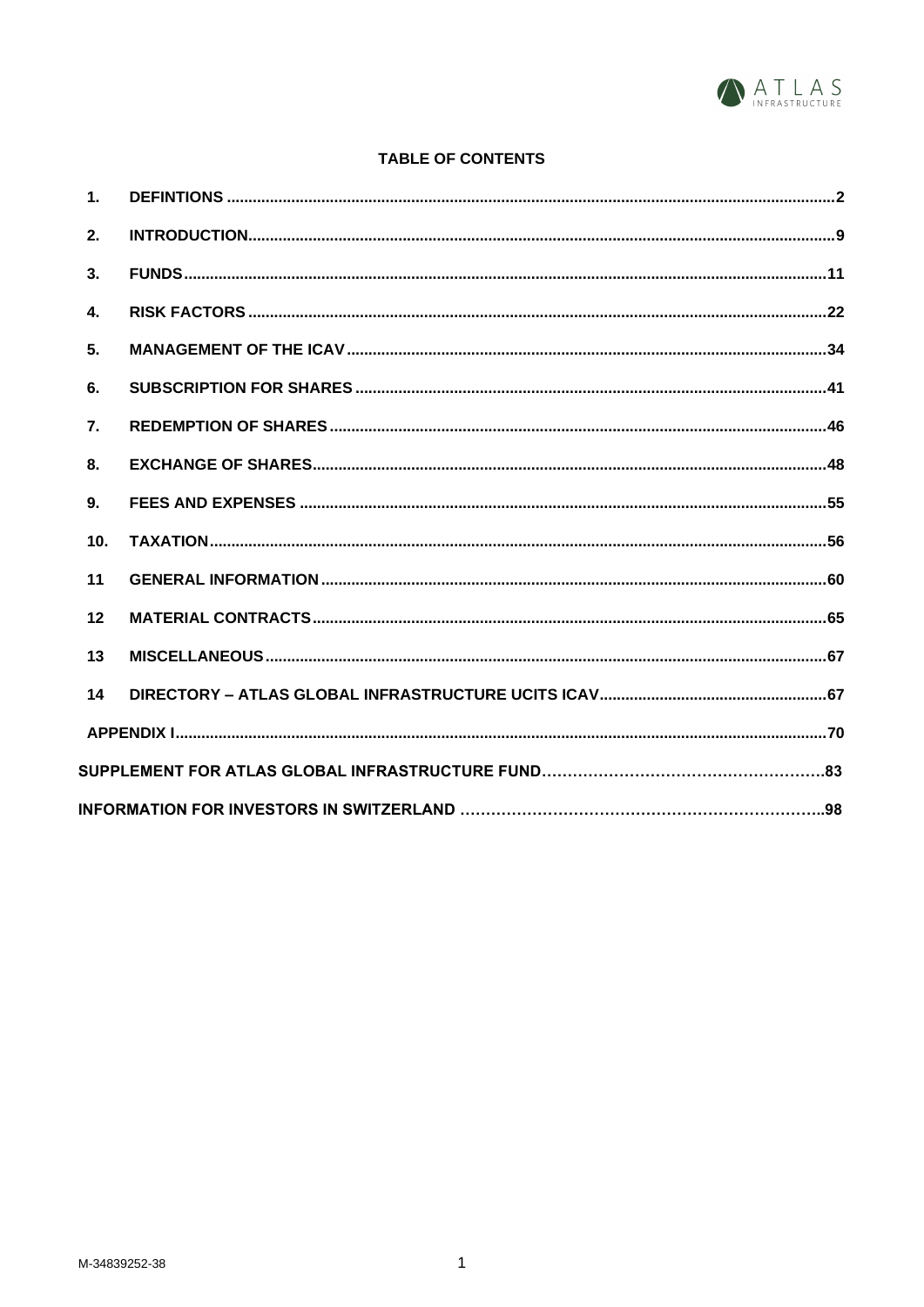

#### <span id="page-2-0"></span>1. **DEFINTIONS**

**Accounting Period** means a calendar year ending 30 June.

**Accumulating Shares** means Shares that accumulate income and pay no dividend.

**Administration Agreement** means the agreement dated 22 September 2017 between the Manager, the ICAV and the Administrator as amended by (i) an amendment agreement dated 20 June 2018 with effect from 25 May 2018, (ii) an amendment agreement dated 18 September 2019, and as may be further amended, supplemented or otherwise modified from time to time.

**Administrator** means Northern Trust International Fund Administration Services (Ireland) Limited or any successor thereto duly appointed in accordance with the requirements of the Central Bank as the administrator of the ICAV and each Fund.

**Anti-Dilution Levy** means a levy which may be (i) added to subscription amounts payable by an investor or (ii) deducted from redemption amounts receivable by an investor to cover dealing costs and to preserve the value of the underlying assets of the relevant Fund.

**Application Form** means the application form for subscription of Shares.

**Associated Person** means a person who is associated with a Director if, and only if, he or she is:

- (i) that Director's spouse, parent, brother, sister or child;
- (ii) a person acting in his capacity as the trustee of any trust, the principal beneficiaries of which, individually or as a whole, are the Director, his spouse or any of his children or any body corporate which he controls;
- (iii) a partner of that Director.

A company will be deemed to be associated with a Director if it is controlled by that Director.

**AUD or Australian Dollars** means the lawful currency of Australia or any successor currency.

**Base Currency** means in relation to any Fund such currency as is specified as such in the Supplement for the relevant Fund.

**Business Day** means in relation to any Fund such day or days as is or are specified as such in the Supplement for the relevant Fund.

**Central Bank** means the Central Bank of Ireland or any successor regulatory authority with responsibility for authorising and supervising the ICAV.

**Central Bank UCITS Regulations** means the Central Bank (Supervision and Enforcement) Act 2013 (Section 48(1)) (Undertakings for Collective Investment in Transferable Securities) Regulations 2019 (S.I. No. 230 of 2019), as amended, supplemented, consolidated or otherwise modified from time to time and related guidance issued by the Central Bank from time to time affecting the ICAV or any Fund.

**CIS** means an open ended collective investment scheme within the meaning of Regulation 4(3) of the Regulations and which is prohibited from investing more than 10% of its assets in another such collective investment scheme.

**CRS** means the Common Reporting Standard more fully described as the Standard for Automatic Exchange of Financial Account Information approved on 15 July 2014 by the Council of the Organisation for Economic Cooperation and Development and any treaty, law or regulation of any other jurisdiction which facilitates the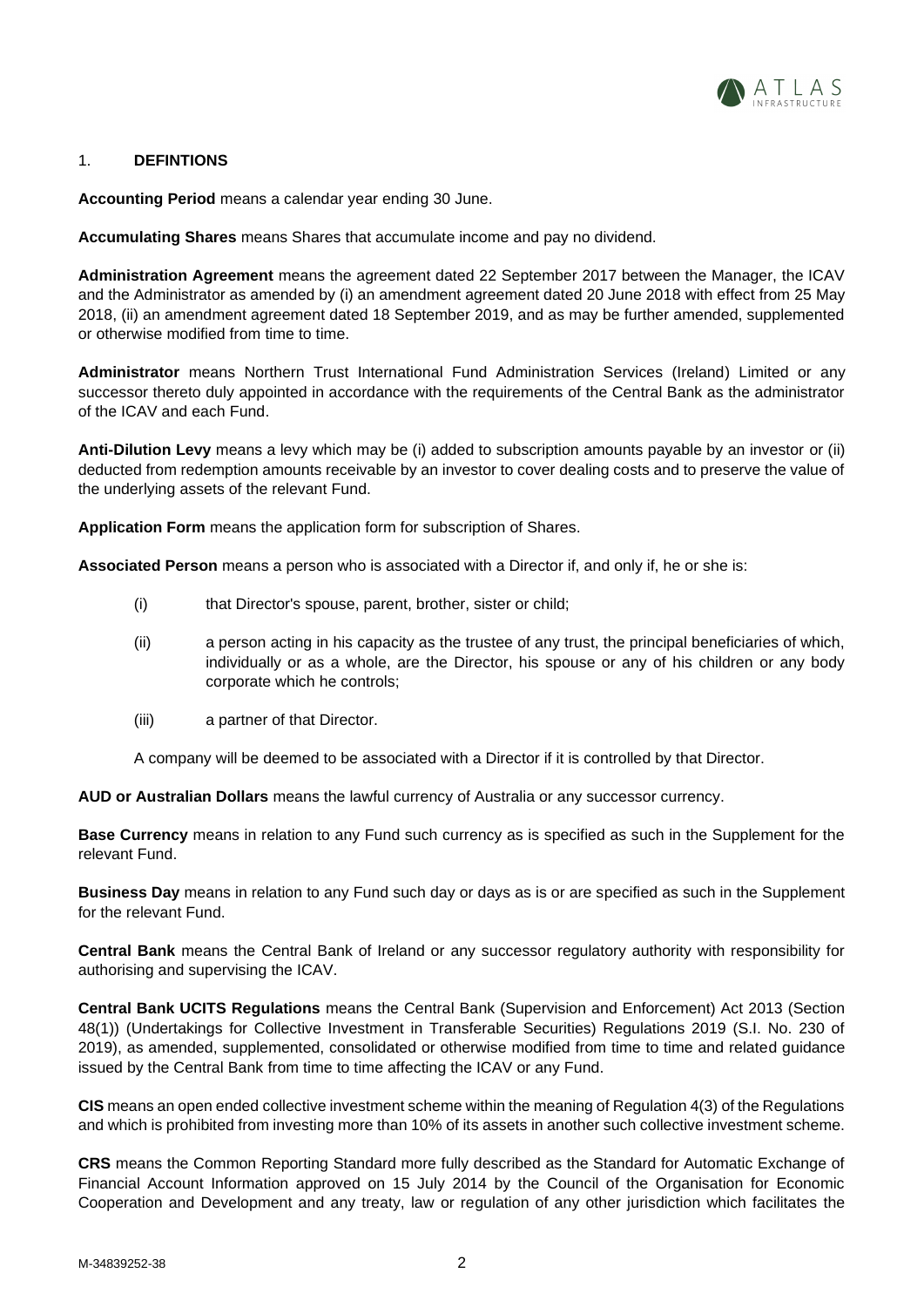

implementation of the Standard including Council Directive 2014/107/EU on the Administrative Cooperation in the Field of Taxation (DAC II).

**Class or Classes / Share Class or Share Classes** means one or more particular division of Shares in a Fund.

**Connected Person** means the persons defined as such in the section headed **Portfolio Transactions and Conflicts of Interest**.

**Currency Share Class** means a Class denominated in a currency other than the Base Currency of the relevant Fund.

**Data Protection Legislation** means the GDPR, national guidance and all national implementing legislation and the Irish Data Protection Acts, 1988, 2003 and 2018 amended from time to time.

**Dealing Day** means in respect of each Fund such Business Day or Business Days as is or are specified in the Supplement for the relevant Fund provided that there shall be at least two dealing days at regular intervals per month.

**Dealing Deadline** means in relation to applications for subscription, redemption or exchange of Shares in a Fund, the day and time specified in the Supplement for the relevant Fund.

**Delegate** means such persons, body, corporate agent, or organisation duly appointed by the Investment Manager, from time to time, to provide a specific investment function or execute a specific investment policy.

**Depositary** means Northern Trust Fiduciary Services (Ireland) Limited or any successor thereto duly appointed as depositary in accordance with the requirements of the Central Bank and the Central Bank UCITS Regulations.

**Depositary Agreement** means the agreement dated 22 September 2017 between the ICAV, the Manager and the Depositary as amended by an amendment agreement dated 15 June 2018 with effect from 25 May 2018 and as may be further amended, supplemented or otherwise modified from time to time in accordance with the requirements of the Central Bank.

**Directors** mean the directors of the ICAV, each a **Director**.

**Distributing Shares** means Shares in respect of which dividends may be declared and paid in accordance with the section entitled Dividend Policy in the Prospectus.

**Distribution Agreement** means any agreement between the Manager and/or the Investment Manager and a Distributor as substituted, amended, supplemented, novated or otherwise modified from time to time in accordance with the requirements of the Central Bank UCITS Regulations.

**Distributor** means such distributor appointed by the Manager or the Investment Manager and/or any successor thereto or additional entity duly appointed as a distributor for the ICAV in accordance with the requirements of the Central Bank and as specified in the Supplement for the relevant Fund.

**EEA** means the European Economic Area encompassing the Member States together with Iceland, Liechtenstein and Norway.

**ERISA** means the U.S. Employee Retirement Income Security Act of 1974, as amended.

**EU** means the European Union.

**Euro**, **EUR** or **€** means the lawful currency of Ireland.

**Euronext Dublin** means The Irish Stock Exchange plc, trading as Euronext Dublin or any successor entity thereto.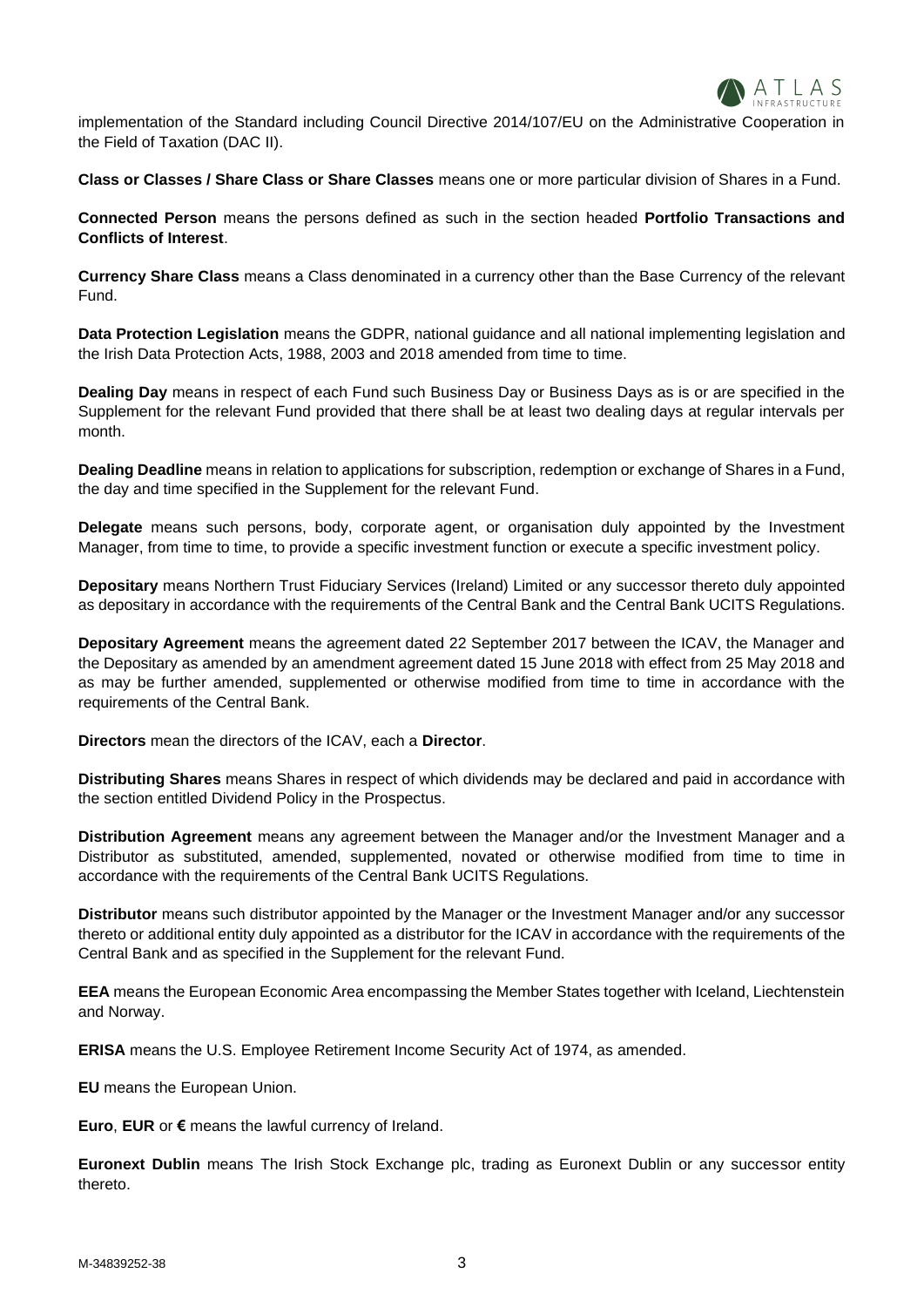

**EU Taxonomy Regulation** means Regulation EU 2020/852 of the European Parliament and of the Council of 18 June 2020 on the establishment of a framework to facilitate sustainable investment, and amending SFDR.

**Exchange Charge** means the charge, if any, payable on the exchange of Shares as is specified in the Supplement for the relevant Fund.

**FATCA** means the US Foreign Account Tax Compliance Act (as amended, consolidated or supplemented from time to time), including any regulations issued pursuant thereto (including an intergovernmental agreement between the US and any other jurisdiction which facilitates the implementation of any law or regulation relating to FATCA.)

**Foreign Person** means (i) a person who is neither resident nor ordinarily resident in Ireland for tax purposes who has provided the ICAV with the appropriate declaration under Schedule 2B TCA and the ICAV is not in possession of any information that would reasonably suggest that the declaration is incorrect or has at any time been incorrect, or (ii) the ICAV is in possession of written notice of approval from the Irish Revenue Commissioners to the effect that the requirement to have been provided with such declaration is deemed to have been complied with in respect of that person or class of shareholder to which that person belongs, and that approval has not been withdrawn and any conditions to which that approval is subject have been satisfied.

**FCA** means the Financial Conduct Authority of the United Kingdom or any successor regulatory authority thereto.

**FDI** means Financial Derivative Instruments.

**Fund** means a separate portfolio of assets which is invested in accordance with the investment objective and policies as set out in the relevant Supplement and to which all liabilities, income and expenditure attributable or allocated to such fund shall be applied and charged and **Funds** means all or some of the Funds as the context requires or any other funds as may be established by the ICAV from time to time with the prior approval of the Central Bank.

**GBP** or **£** means Pounds Sterling, the lawful currency of the United Kingdom.

**GDPR** means Regulation (EU) 2016/679, known as the General Data Protection Regulation.

**Hedged Share Class** means a Share Class whose denominated currency is hedged against exchange rate fluctuations as set out in the section entitled **Share Class Hedging**.

**ICAV** means the ATLAS Global Infrastructure UCITS ICAV.

**Initial Issue Price** means the price per Share at which Shares are initially offered in a Fund during the Initial Offer Period as specified in the Supplement for the relevant Fund.

**Initial Offer Period** means the period during which Shares in a Fund are initially offered at the Initial Issue Price as specified in the Supplement for the relevant Fund.

**Instrument of Incorporation** means the Instrument of Incorporation of the ICAV as amended from time to time.

**Investment Management Agreement** means the investment management agreement dated 22 September 2017 between the Manager, the ICAV and the Investment Manager, as substituted, amended, supplemented, novated or otherwise modified from time to time in accordance with the requirements of the Central Bank.

**Investment Manager** means ATLAS Infrastructure Partners (UK) Limited or any successor thereto duly appointed in accordance with the requirements of the Central Bank.

**in kind** means in specie.

**Issue Price** means the Net Asset Value per Share as at the Valuation Point.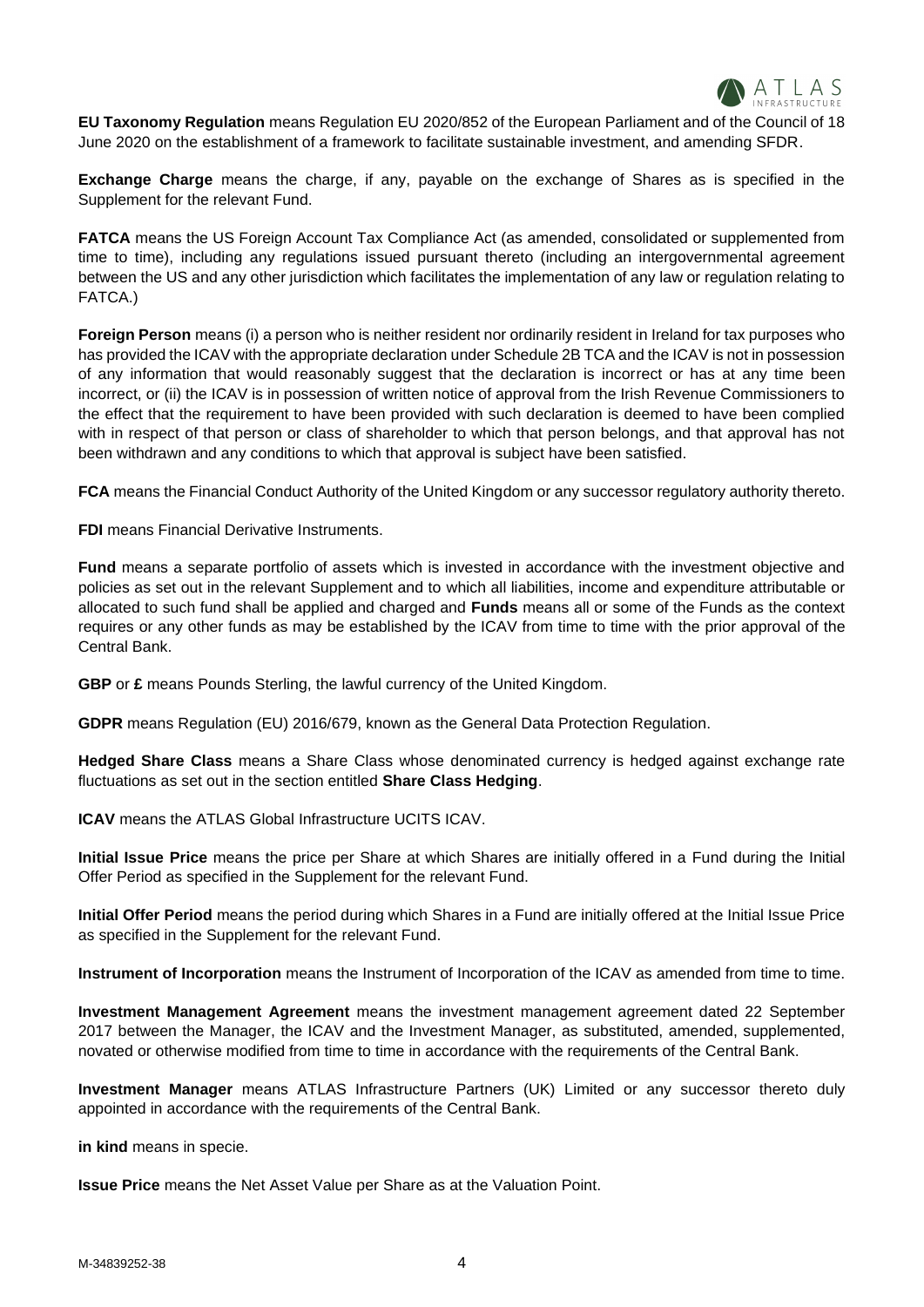

**Manager** means KBA Consulting Management Limited or any successor thereto duly appointed in accordance with the requirements of the Central Bank.

**Management Agreement** means the management agreement between the ICAV and the Manager dated 22 September 2017 as substituted, amended, supplemented, novated or otherwise amended from time to time in accordance with the requirements of the Central Bank.

**Member State** means a member state of the EU.

**Minimum Additional Investment Amount** means such amount (if any) as the Directors may from time to time prescribe as the minimum additional investment amount required by each Shareholder for Shares of each Class in a Fund as is specified in the Supplement for the relevant Fund.

**Minimum Fund Size** means such amount (if any) as the Directors decide for each Fund and as set out in the Supplement for the relevant Fund or as otherwise notified to Shareholders in that Fund.

**Minimum Initial Investment Amount** means such amount (if any) as the Directors may from time to time determine as the minimum initial investment amount required by each Applicant for Shares of each Class in a Fund as is specified in the Supplement for the relevant Fund.

**Minimum Shareholding** means such number or value of Shares of any class (if any) as specified in the Supplement for the relevant Class of Shares within a Fund.

**Money Market Funds Regulation** means Regulation (EU) 2017/1131 of the European Parliament and of the Council of 14 June 2017 on money market funds.

**month** means a calendar month.

**Net Asset Value** or **Net Asset Value per Share** means in respect of the assets of a Fund or the Shares in a Fund, the amount determined in accordance with the principles set out in the section entitled **Calculation of Net Asset Value/Valuation of Assets** below as the Net Asset Value of a Fund or the Net Asset Value per Share.

**OECD** means the Organisation for European Co-operation and Development.

**OECD Member State** means a Member State of the OECD.

Par Value means the nominal value assigned to a security (which term includes loans) by the issuer of such security.

**Prospectus** means the current prospectus of the ICAV and any Supplements and addenda thereto.

**Regulated Market** means one of the stock exchanges or regulated markets listed in Appendix I to this Prospectus.

**Regulations** means the European Communities (Undertakings for Collective Investment in Transferable Securities) Regulations, 2011, as amended and as may be further amended, supplemented, consolidated or otherwise modified from time to time.

**Related Companies** has the meaning assigned thereto in the Companies Act 2014. In general, this states that companies are related where 50% of the paid-up share capital or 50% of the voting rights in one company are owned directly or indirectly by another company.

**Settlement Date** means in respect of receipt of subscription monies for subscription for Shares or dispatch of monies for the redemption of Shares, the date specified in the Supplement for the relevant Fund.

**SFDR** means regulation (EU) 2019/2088 of the European Parliament and of the Council of 27 November 2019 on sustainability-related disclosures in the financial services sector, as amended and as may be further amended.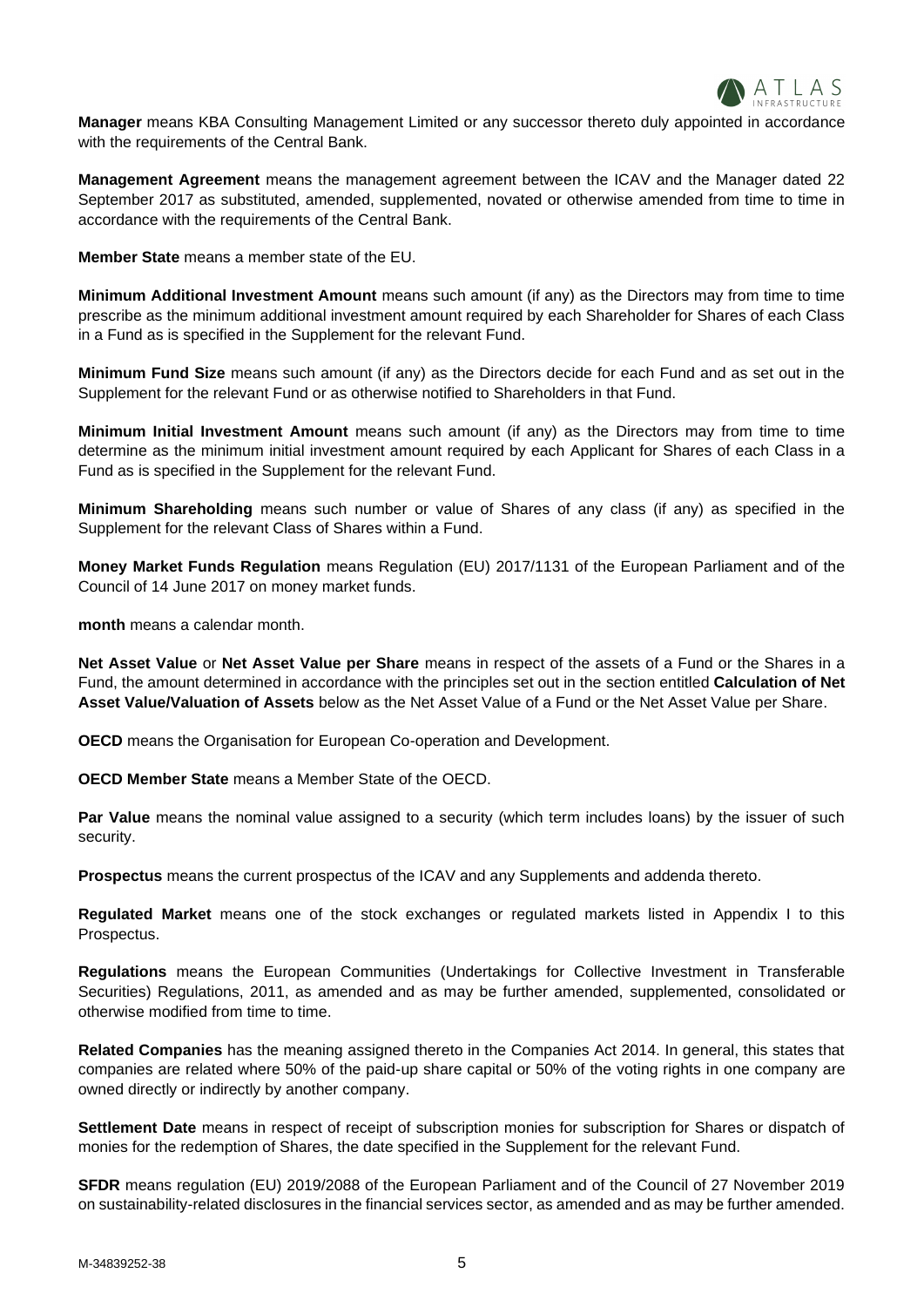

**Shareholders** means holders of Shares, and each a **Shareholder**.

**Shares** means participating shares in the ICAV representing interests in a Fund and where the context so permits or requires any Class of participating shares representing interests in a Fund.

**Sub-Investment Advisor** means any sub-investment advisor or sub-investment advisors appointed by the Investment Manager or any successor thereto duly appointed in accordance with the requirements of the Central Bank as specified in the Supplement in respect of each Fund as the sub-investment advisor for that relevant Fund.

**Sub-Investment Advisory Agreement(s)** means the agreement or agreements between the Investment Manager and the Sub-Investment advisor (as specified in the Supplement for a Fund) as substituted, amended, supplemented, novated or otherwise modified from time to time in accordance with the requirements of the Central Bank UCITS Regulations.

**Sub-Investment Manager** means any sub-investment manager or sub-investment managers appointed by the Investment Manager or any successor thereto duly appointed in accordance with the requirements of the Central Bank as specified in the Supplement in respect of each Fund as the sub-investment manager for that relevant Fund.

**Sub-Investment Management Agreement(s)** means the agreement or agreements between the Investment Manager and the Sub-Investment Manager (as specified in the Supplement for a Fund) as substituted, amended, supplemented, novated or otherwise modified from time to time in accordance with the requirements of the Central Bank UCITS Regulations.

**Supplement** means any supplement, including any Addendum thereto, to the Prospectus issued on behalf of the ICAV from time to time.

**Taxable Irish Person** means any person, other than:

- (1) a Foreign Person;
- (2) an intermediary, including a nominee, for a Foreign Person;
- (3) a qualifying management company within the meaning of section 739B TCA;
- (4) a specified company within the meaning of section 734 TCA;
- (5) an investment undertaking within the meaning of section 739B TCA;
- (6) an investment limited partnership within the meaning of section 739J TCA;
- (7) an exempt approved scheme or a retirement annuity contract or trust scheme within the provisions of sections 774, 784 or 785 TCA;
- (8) a company carrying on life business within the meaning of section 706 TCA;
- (9) a special investment scheme within the meaning of section 737 TCA;
- (10) a unit trust to which section 731(5)(a) TCA applies;
- (11) a charity entitled to an exemption from income tax or corporation tax under section 207(1)(b) TCA;
- (12) a person entitled to exemption from income tax and capital gains tax under section 784A(2) TCA, section 787I TCA or section 848E TCA and the units held are assets of an approved retirement fund, an approved minimum retirement fund, a special savings incentive account or a personal retirement savings account (as defined in section 787A TCA);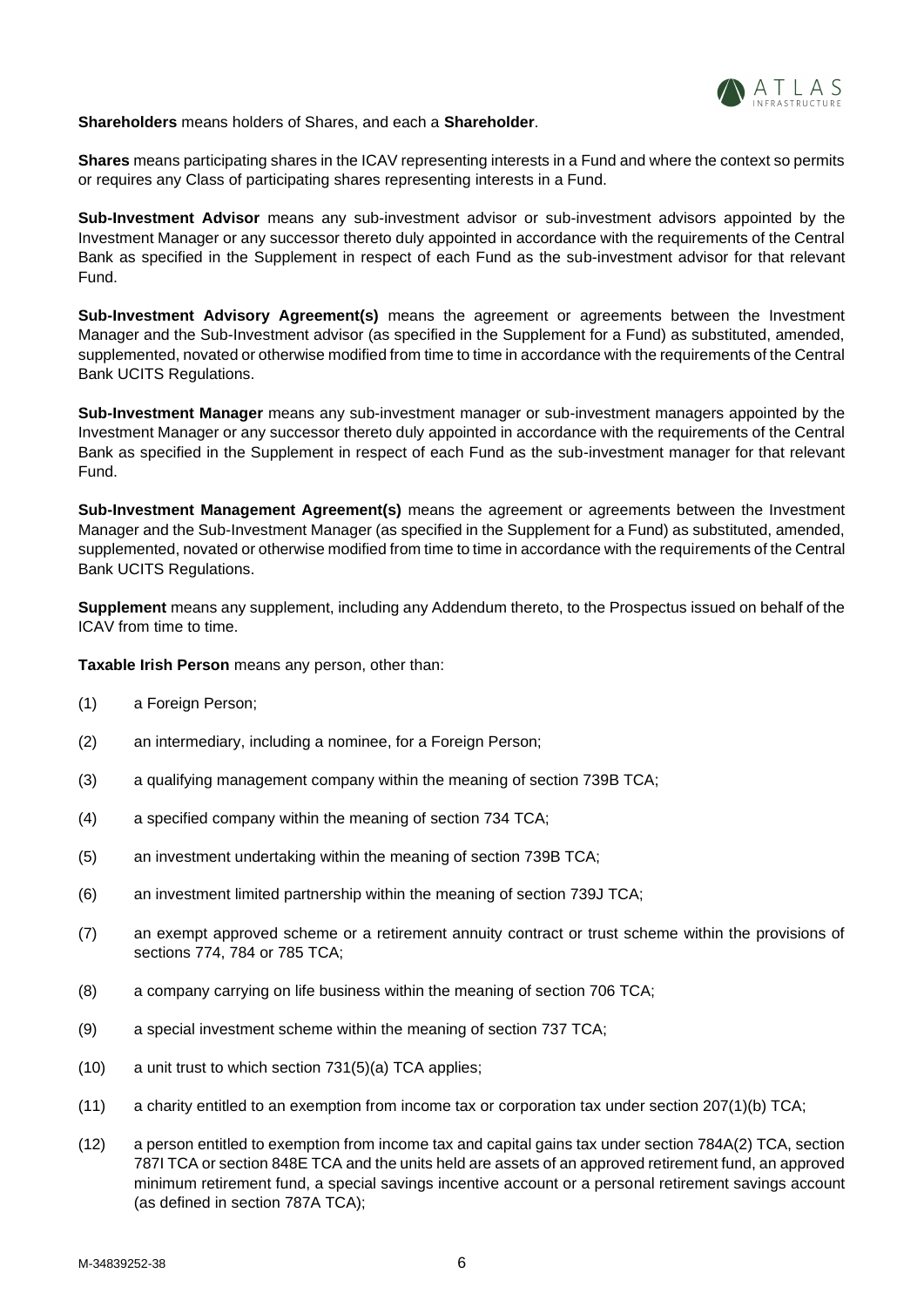

- (13) the Courts Service;
- (14) a Credit Union;
- (15) a company within the charge to corporation tax under section 739G(2) TCA, but only where the fund is a money market fund;
- (16) a company within the charge to corporation tax under section 110(2) TCA;
- (17) the National Asset Management Agency;
- (18) the National Treasury Management Agency or a Fund investment vehicle within the meaning of section 739D(6)(kb) of the TCA;
- (19) the Motor Insurer's Bureau of Ireland in respect of an investment made by it of moneys paid to the Motor Insurers Insolvency Compensation Fund under the Insurance Act 1964 (as amended by the Insurance (Amendment) Act 2018);
- (20) the National Pensions Reserve Fund Commission or a Commission investment vehicle (within the meaning given by section 2 of the National Pensions Reserve Fund Act 2000 as amended);
- (21) the State acting through the National Pensions Reserve Fund Commission or a Commission investment vehicle within the meaning given by section 2 of the National Pensions Reserve Fund Act 2000 (as amended); and
- (22) any other person as may be approved by the Directors from time to time provided the holding of Shares by such person does not result in a potential liability to tax arising to the ICAV in respect of that Shareholder under Part 27 Chapter 1A of the TCA,

in respect of each of which the appropriate declaration set out in Schedule 2B TCA or otherwise and such other information evidencing such status is in the possession of the ICAV on the appropriate date.

**TCA** means the Taxes Consolidation Act, 1997, as amended.

**transferable securities** shall have the meaning prescribed in the Central Bank UCITS Regulations.

**UCITS** means an undertaking for collective investment in transferable securities established pursuant to the Regulations.

**Umbrella Cash Account** means a subscription and redemption account at umbrella level in the name of the ICAV.

**Unhedged Currency Share Class** means a Class where typically, Shares may be applied and paid for, income payments calculated and paid and redemption proceeds paid in a currency other than the Base Currency of the relevant Fund on the basis of a currency conversion at the prevailing spot currency exchange rate of the relevant Base Currency for the currency of the relevant Class.

**United Kingdom** and **UK** means the United Kingdom of Great Britain and Northern Ireland.

**United States** and **U.S.** means the United States of America, (including each of the states, the District of Columbia and the Commonwealth of Puerto Rico) its territories, possessions and all other areas subject to its jurisdiction.

**US Dollars**, **USD**, **US\$**, **Dollars** and **\$** means the lawful currency of the United States or any successor currency.

**US. Person** shall have the meaning prescribed in Regulation S under the United States Securities Act of 1933, as amended (the **Securities Act**) and thus shall include (i) any natural person resident in the United States; (ii)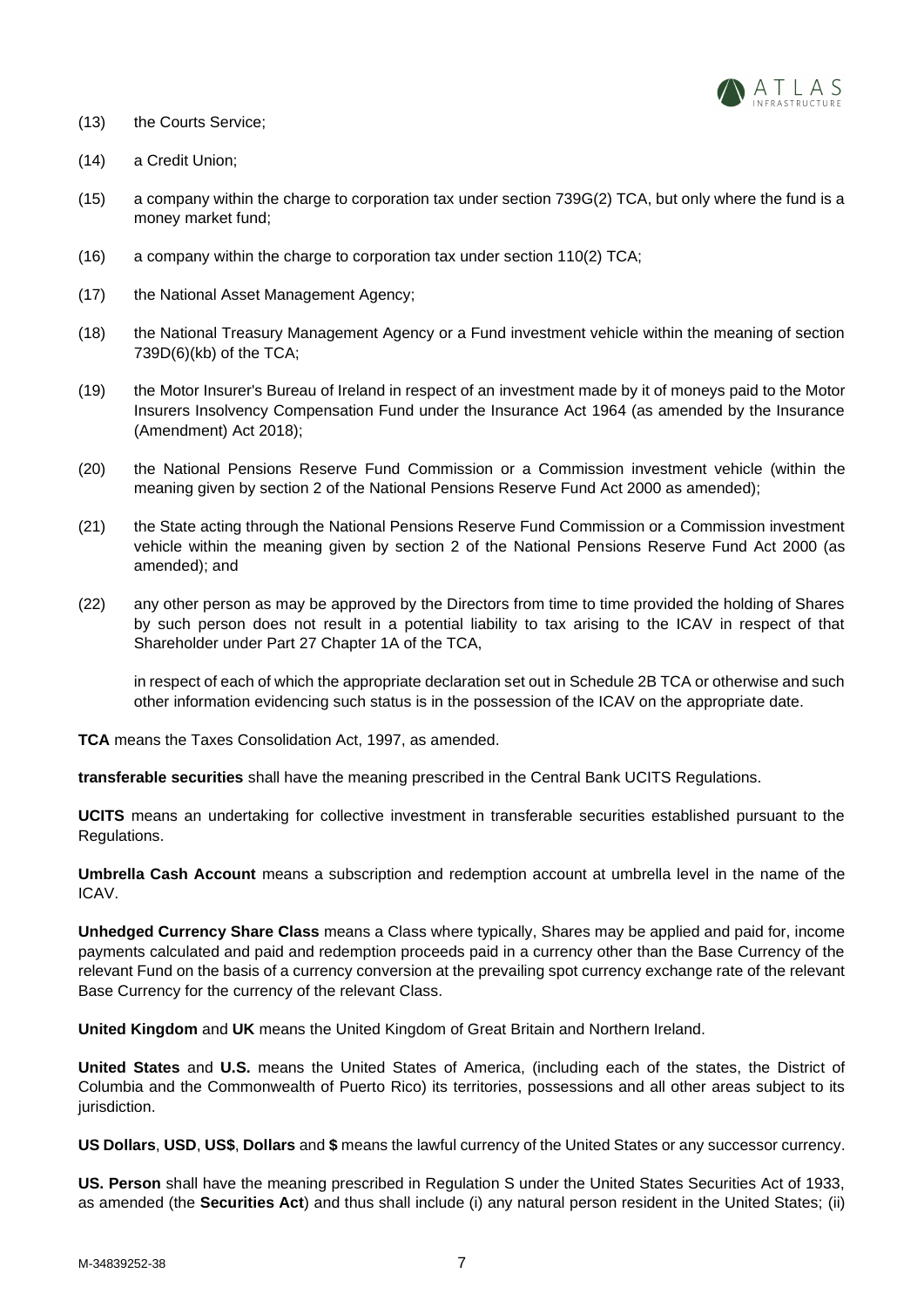

any partnership or corporation organised or incorporated under the laws of the United States; (iii) any estate of which any executor or administrator is a U.S. Person; (iv) any trust of which any trustee is a U.S. Person; (v) any agency or branch of a foreign entity located in the United States; (vi) any non-discretionary account or similar account (other than an estate or trust) held by a dealer or other fiduciary for the benefit or account of a U.S. Person; (vii) any discretionary account held by a dealer or other fiduciary organised or similar account (other than an estate or trust) held by a dealer or other fiduciary organised, incorporated, or (if an individual) resident in the United States; and (viii) any partnership or corporation if (A) organised or incorporated under the laws of any foreign jurisdiction; and (B) formed by a U.S. Person principally for the purpose of investing in securities not registered under the Securities Act, unless it is organised or incorporated, and owned by accredited investors (as defined in Rule 501(a) under the Securities Act) who are not natural persons, estates or trusts.

**Valuation Point** the point in time by reference to which the Net Asset Value of a Fund and the Net Asset Value per Share are calculated as is specified in the Supplement for the relevant Fund.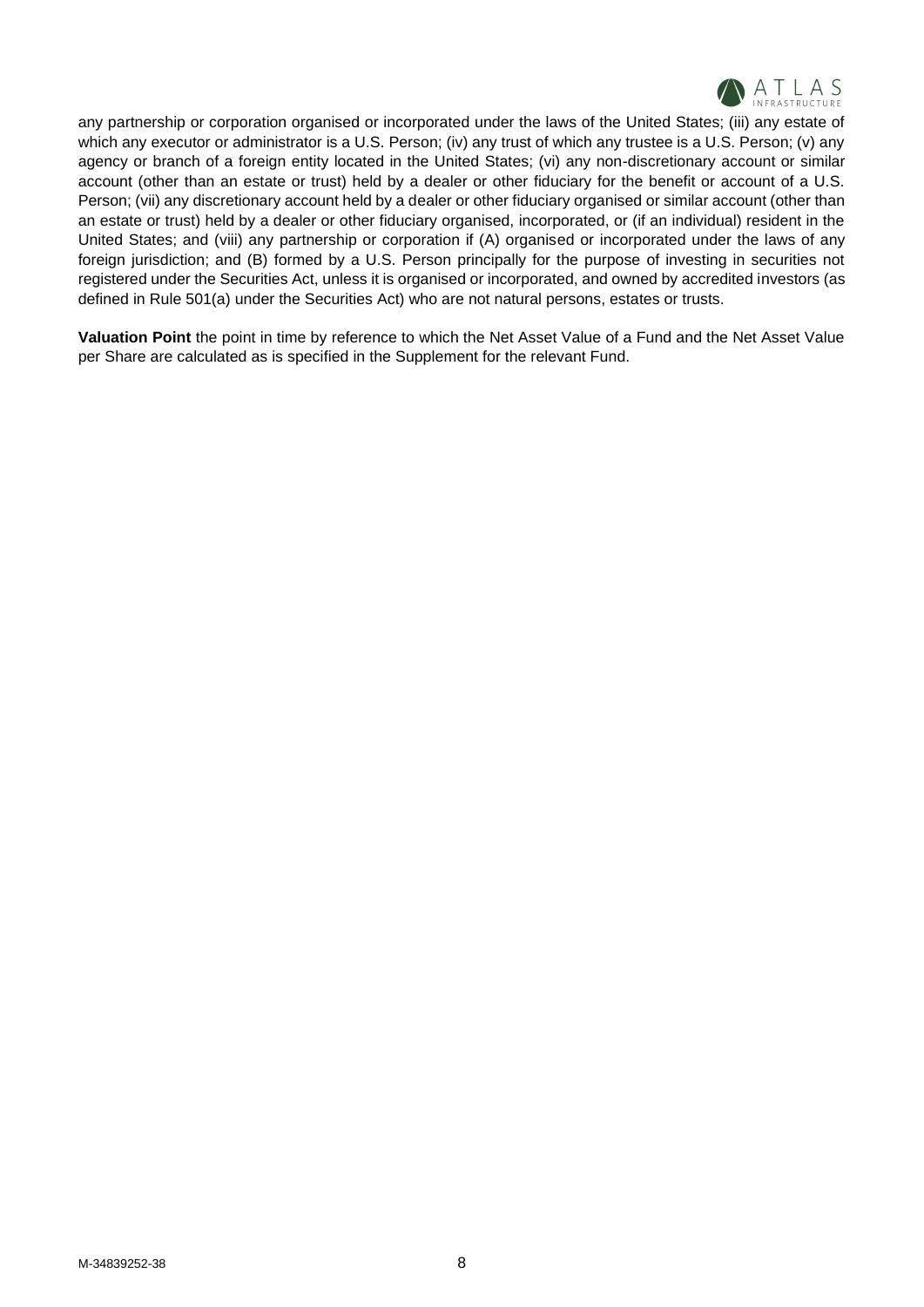

#### <span id="page-9-0"></span>2. **INTRODUCTION**

#### **If Applicants are in any doubt about the contents of this Prospectus and the relevant Supplement, Applicants should consult a stockbroker, bank manager, solicitor, accountant or other financial adviser.**

The ICAV was registered as an umbrella Irish collective asset-management vehicle with segregated liability between Funds pursuant to Part 2, Chapter 1 of the Irish Collective Asset-management Vehicles Act 2015 (the **ICAV Act**) and is authorised by the Central Bank of Ireland (the **Central Bank**) pursuant to Regulations.

**This authorisation however, does not constitute a warranty by the Central Bank as to the performance of the ICAV and the Central Bank shall not be liable for the performance or default of the ICAV. Authorisation of the ICAV is not an endorsement or guarantee of the ICAV by the Central Bank nor is the Central Bank responsible for the contents of the Prospectus and the Supplements.**

The ICAV is structured as an umbrella fund with segregated liability between Funds. Shares representing interests in different Funds may be issued from time to time by the ICAV. Shares of more than one Class in a Class may be issued in relation to a Fund. All Shares of each Class will rank rateably amongst themselves and pari passu save as provided for in the relevant Supplement. On the introduction of any new Fund (for which prior Central Bank approval is required) or any new Class of Shares (which must be issued in accordance with the requirements of the Central Bank), the ICAV will prepare and issue a new or updated Supplement setting out the relevant details of each such Fund or new Class of Shares as the case may be. A separate portfolio of assets will be maintained for each Fund (and accordingly not for each Class of Shares) and will be invested in accordance with the investment objective and policies applicable to such Fund. Particulars relating to individual Funds and the Classes of Shares available therein are set out in the relevant Supplement. Any amendments to the Prospectus and any Supplements must be notified to and cleared in advance by the Central Bank.

The ICAV has segregated liability between its Funds and accordingly any liability incurred on behalf of or attributable to any Fund shall be discharged solely out of the assets of that Fund, but please refer to the section headed **Risk Factors** below.

Distribution of this Prospectus and the relevant Supplement is not authorised in any jurisdiction after publication of the annual report and audited accounts unless accompanied by a copy of such report and accounts. Such reports and this Prospectus together form the prospectus for the issue of Shares in the ICAV.

The Instrument of Incorporation of the ICAV gives powers to the Directors to impose restrictions on the holding of Shares directly or indirectly by (and consequently to redeem Shares held by), or the transfer of Shares to any person or entity who, in the opinion of the Directors is or will hold shares for the benefit of a U.S. Person (unless the Directors determine (i) the transaction is permitted under an exemption from registration available under the securities laws of the United States and (ii) that the relevant Fund and ICAV continue to be entitled to an exemption from registration as an investment company under the securities laws of the United States if such person holds Shares), an individual under the age of 18 (or such other age as the Directors may think fit), a person or entity who breached or falsified representations on subscription documents (including as to its status under ERISA), who appears to be in breach of any law or requirement of any country or government authority or by virtue of which such person or entity is not qualified to hold Shares, or if the holding of the Shares by any person is unlawful or is less than the Minimum Shareholding set for that class of Shares by the Directors, or in circumstances which (whether directly or indirectly affecting such person or persons or entity, and whether taken alone or in conjunction with any other persons or entities, connected or not, or any other circumstances appearing to the Directors to be relevant), in the opinion of the Directors, might result in the relevant Fund of the ICAV incurring any liability to taxation or suffering any other pecuniary liability to taxation or suffering other pecuniary legal or material administrative disadvantage (including endeavouring to ensure that the relevant Fund's assets are not considered "plan assets" for the purpose of ERISA and the related code) or being in breach of any law or regulation which the Fund might not otherwise have incurred, suffered or breached or might result in the Fund being required to comply with registration or filing requirements in any jurisdiction with which it would not otherwise be required to comply or is otherwise prohibited by the Instrument of Incorporation as described herein.

#### **NEITHER THIS PROSPECTUS NOR THE SHARES HAVE BEEN QUALIFIED FOR OFFER, SALE OR**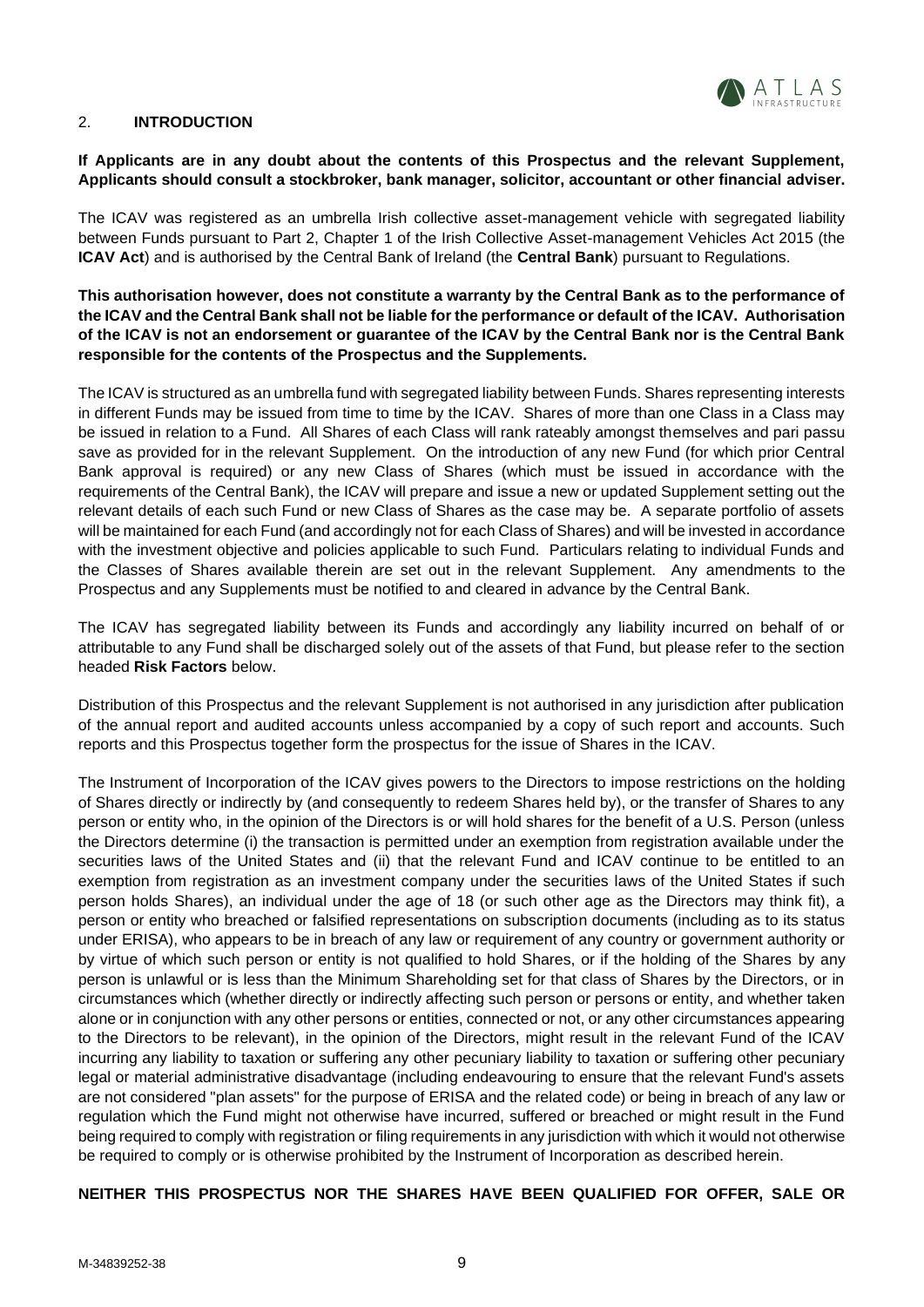

**DISTRIBUTION UNDER THE LAWS OF ANY JURISDICTION GOVERNING THE OFFER OR SALE OF SHARES OR OTHER SECURITIES, AND THIS PROSPECTUS SHALL NOT CONSTITUTE AN OFFER TO SELL OR A SOLICITATION OF AN OFFER TO BUY NOR SHALL THERE BE ANY SALE OF SUCH SHARES IN ANY JURISDICTION IN WHICH SUCH OFFER, SOLICITATION OR SALE IS NOT AUTHORIZED, OR TO ANY PERSON TO WHOM IT IS UNLAWFUL, TO MAKE SUCH OFFER, SOLICITATION OR SALE. NO APPLICATION FOR LISTING OF THE SHARES HAS BEEN MADE ON ANY RECOGNIZED SECURITIES EXCHANGE NOR HAS ANY SECURITIES REGULATORY AUTHORITY PASSED UPON THE ACCURACY OR ADEQUACY OF THIS PROSPECTUS. ANY REPRESENTATION TO THE CONTRARY IS UNLAWFUL. IT IS THE RESPONSIBILITY OF ANY PERSON IN POSSESSION OF THIS PROSPECTUS AND ANY PERSON WISHING TO SUBSCRIBE FOR SHARES PURSUANT TO AN APPLICATION FORM TO INFORM THEMSELVES OF AND TO OBSERVE ALL APPLICABLE LAWS AND REGULATIONS OF ANY RELEVANT JURISDICTIONS.**

Where a Taxable Irish Person acquires and holds Shares, the ICAV shall, where necessary for the collection of Irish Tax, redeem and cancel Shares held by a person who is or is deemed to be acting on behalf of a Taxable Irish Person on the occurrence of a chargeable event for Irish taxation purposes and pay the proceeds thereof to the Irish Revenue Commissioners.

This Prospectus may be translated into other languages. Any such translation shall only contain the same information and have the same meanings as this English language document. To the extent that there is any inconsistency between this English language document and the document in another language, this English language document shall prevail.

**Potential subscribers and purchasers of Shares should inform themselves as to (a) the possible tax consequences, (b) the legal requirements, (c) any foreign exchange restrictions or exchange control requirements and (d) any other requisite governmental or other consents or formalities which they might encounter under the laws of the countries of their incorporation, citizenship, residence or domicile and which might be relevant to the subscription, purchase, holding or disposal of Shares.**

**The value of and income from Shares in a Fund may go up or down and Applicants may not get back the amount they have invested in the Fund. Applicants may lose their entire investment. Shares constituting each Fund are described in a Supplement to this Prospectus for each such Fund, each of which is an integral part of this Prospectus and is incorporated herein by reference with respect to the relevant Fund. Investment in Shares may involve above average risk and Applicants' attention is drawn to the section entitled Risk Factors below and also to the equivalent section in each Supplement. An investment in a Fund is only suitable for sophisticated applicants who are in a position to understand and take such risks and satisfy themselves that such investment is appropriate for them.**

**Neither the ICAV nor its Funds will impose any preliminary or redemption charges.**

**As distributions may be made out of the capital of the ICAV, there is a greater risk that capital will be eroded and 'income' will be achieved by foregoing the potential for future capital growth of your investment and the value of future returns may also be diminished. This cycle may continue until all capital is depleted. Please note that distributions out of capital may have different tax implications to distributions of income and you are recommended to seek advice in this regard.**

This Prospectus and any other documents referred to in it and the relevant Supplement(s) should be read in their entirety before making an application for Shares. Statements made in the Prospectus and any Supplement are based on the laws and practice in force in Ireland at the date of this Prospectus or Supplement as the case may be, which may be subject to change.

Any information given, or representations made, by any dealer, salesman or other person which are not contained in this Prospectus or the relevant Supplement or in any reports and accounts of the ICAV forming part hereof must be regarded as unauthorised and accordingly must not be relied upon. Neither the delivery of this Prospectus or the relevant Supplement nor the offer, issue or sale of Shares shall under any circumstances constitute a representation that the information contained in this Prospectus or the relevant Supplement is correct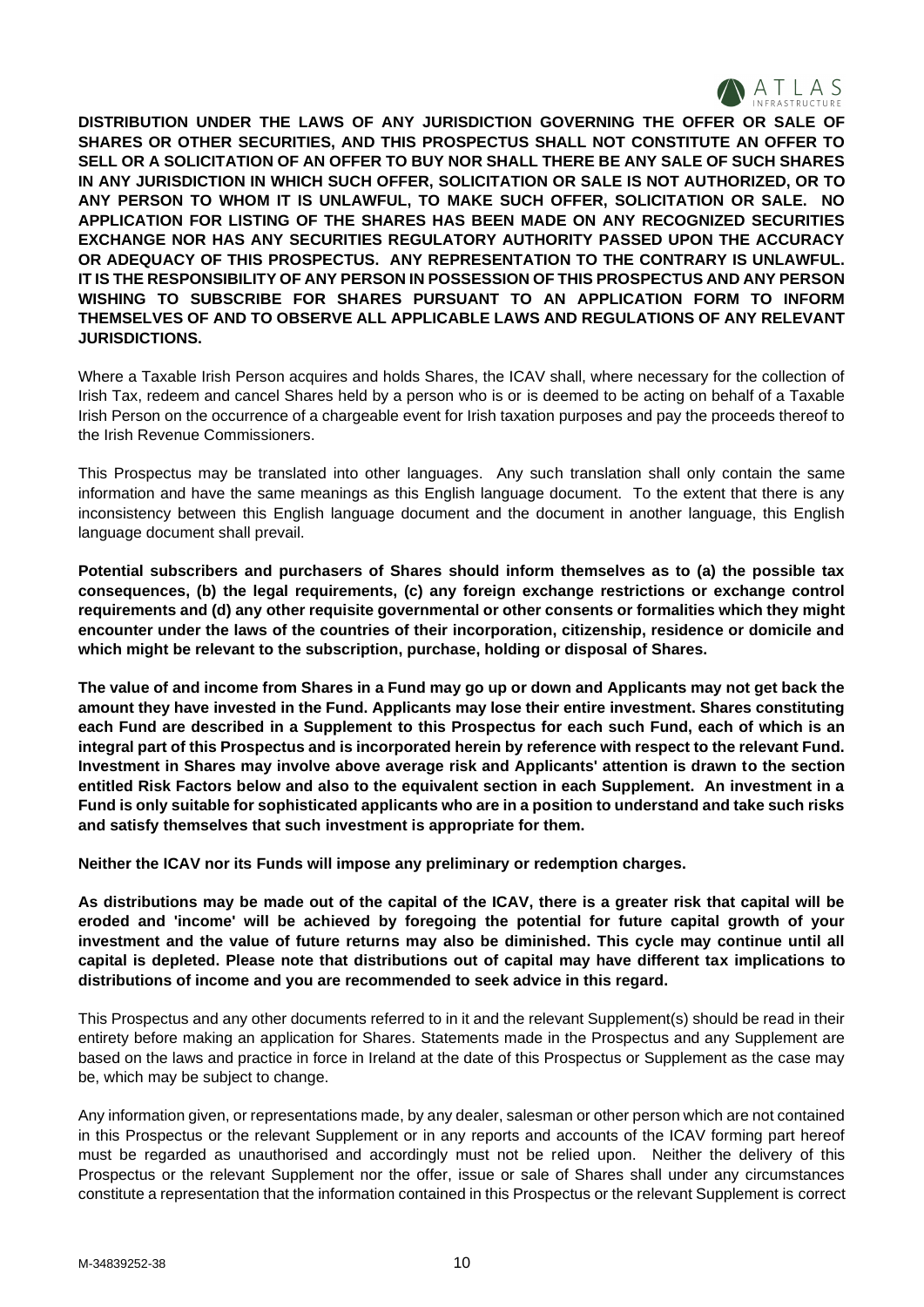

as of any time subsequent to the date of this Prospectus or the relevant Supplement. This Prospectus or the relevant Supplement may from time to time be updated and intending subscribers should enquire of the Investment Manager or the Administrator as to the issue of any later Prospectus or as to the issue of any reports and accounts of the ICAV.

All Shareholders are entitled to the benefit of, are bound by and are deemed to have notice of the provisions of the Instrument of Incorporation, copies of which are available as mentioned herein.

This Prospectus and the relevant Supplement shall be governed by and construed in accordance with Irish law.

The ICAV is required to and will comply with the Central Bank UCITS Regulations (as defined herein).

Shares may not be offered or sold in the United Kingdom except as permitted by the Financial Services and Markets Act 2000 (**FSMA**) and the regulations made under it, and this Prospectus must not be communicated to any person in the United Kingdom except in circumstances permitted by FSMA or those regulations or to a person to whom this Prospectus may otherwise lawfully be issued in the United Kingdom.

The ICAV is a recognised scheme in the UK for the purposes of the Financial Services and Markets Act 2000 (the "Act") by virtue of section 264 of that Act. It is registered with the Financial Conduct Authority (**FCA**). The FCA's registered office is at 12 Endeavour Square, London E20 1JN.

UK investors are advised that the rules made by the FCA under the Act do not in general apply to the ICAV in relation to its investment business. In particular, the rules made under the Act for the protection of private customers (for example, those conferring rights to cancel or withdraw from certain investment agreements) do not apply, and the Financial Services Compensation Scheme will not be available, in connection with an investment in the ICAV. In addition, the protections available under the Financial Ombudsman Service will not be available in connection with an investment in the ICAV. Additionally, the ICAV notified the FCA in the UK pursuant to the temporary marketing permissions regime (**TMPR**). The TMPR allows certain funds to continue marketing in the UK while seeking UK recognition.

This document is confidential to the addressee and may not be copied or passed on, in whole or in part, or its contents reproduced, disclosed, distributed to or used by any other person outside the group of affiliates of the addressee or their professional advisers. By accepting delivery of this document, each recipient agrees that it will (i) use this Prospectus for the sole purpose of evaluating a possible investment in a Fund and (ii) keep permanently confidential all information contained herein not already in the public domain.

Defined terms used in this Prospectus shall have the meanings attributed to them in the section entitled **Definitions** section.

## <span id="page-11-0"></span>3. **FUNDS**

The ICAV is structured as an umbrella fund in that different Funds may be established from time to time by the Directors with the prior approval of the Central Bank. On the introduction of any new Fund, the Directors will issue documentation setting out the relevant details of each such Fund. A separate portfolio of assets will be maintained for each Fund. Separate records will also be maintained for each Fund with assets and liabilities allocated to the relevant Fund and each Fund will be invested in accordance with the investment objective applicable to such Fund. Particulars relating to each Fund are set out in a Supplement to the Prospectus.

Shares may be issued in relation to each Fund. Different Classes of Shares may also be issued in relation to any Fund subject to notifying and clearing in advance with the Central Bank of the creation of each Class of Shares and the different Classes of Shares available for issue in each Fund will be set out in a Supplement for the relevant Fund. The different Classes of Shares in a Fund may have different charging structures, designation of Shares in different currencies or gains/losses on and costs of different financial instruments employed for currency hedging between the Base Currency of a Fund or the underlying assets of a Fund and the designated currency of the relevant Class of Shares and the Minimum Initial Investment Amount therefore may also differ. Details of such structures and amounts for each Fund shall be set out in a Supplement for the relevant Fund. The different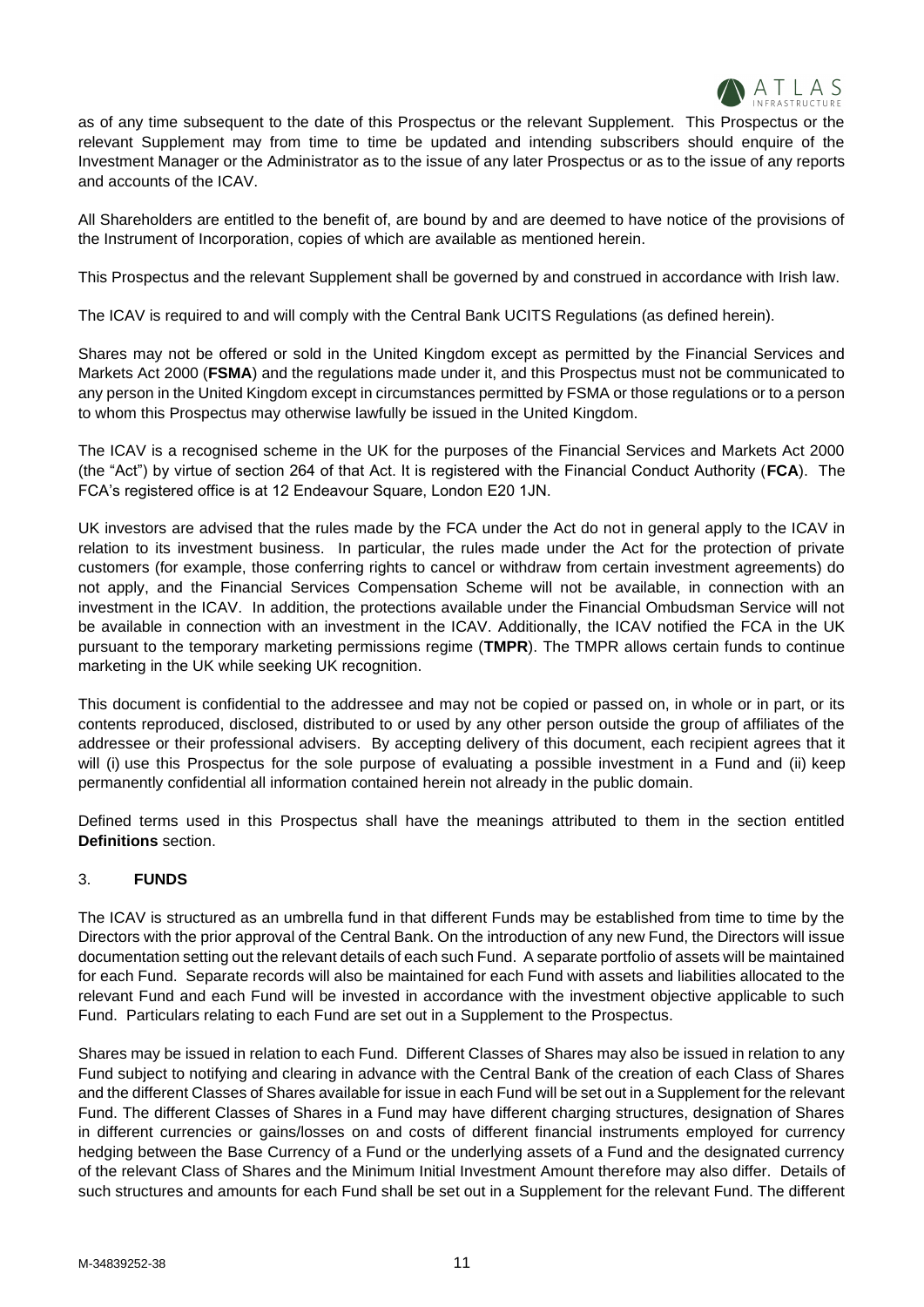

Classes of Shares within a Fund together represent interests in a single pool of assets of the Fund.

Within each Fund and Share Class, the ICAV may issue Accumulating shares and Distributing shares which shall represent interests in the same distinct portfolio on investments. The net income per Distributing Share may be distributed or re-invested in accordance with the dividend policy for the Fund as set out in the relevant Supplement and may be in the form of additional Shares to Shareholders. No declarations shall be made in respect of the Accumulating Shares.

The ICAV has segregated liability between its Funds and accordingly any liability incurred on behalf of or attributable to any Fund shall be discharged solely out of the assets of that Fund**.**

#### 3.1. *Investment Objective and Policies*

The Instrument of Incorporation provides that the investment objective and policies for each Fund will be formulated by the Directors, in consultation with the Manager, at the time of the creation of that Fund. Details of the investment objective and policies for each Fund of the ICAV appear in the Supplement for the relevant Fund.

Any change in the investment objective or material change to the investment policy of a Fund may only be made with approval on the basis of a majority of votes cast at a general meeting of the Shareholders of the Fund or by way of a written resolution of all the Shareholders in the Fund. Subject and without prejudice to the first sentence of this paragraph, in the event of a change of investment objective and/or policies of a Fund, approved by way of a majority of votes at a general meeting, a reasonable notification period must be given to each Shareholder of the Fund to enable a Shareholder to have its Shares redeemed prior to the implementation of such change.

The Investment Manager or the Sub-Investment Manager (as applicable) has been given full discretion in the investment and reinvestment of the assets of each Fund, provided that it complies with the Fund's investment objective, policies and restrictions in exercising that discretion. Each Fund's asset allocation shall be determined solely by the Investment Manager or the Sub-Investment Manager. Accordingly, the exposure of each Fund to individual issuers, instruments or markets shall be determined from time to time solely by the Investment Manager or the Sub-Investment Manager in accordance with the requirements of the Central Bank.

## 3.2. *Investment Restrictions*

The investment restrictions for each Fund will be formulated by the Directors, in consultation with the Manager, at the time of the creation of the Fund. The Instrument of Incorporation provides that investments may only be made as permitted by the Instrument of Incorporation and the Regulations. In any event, each Fund will comply with the Central Bank UCITS Regulations.

The following general investment restrictions apply to each Fund except where restrictions are expressly or implicitly disapplied in accordance with the requirements of the Central Bank. In that case, the Supplement for the relevant Fund will set out the extent to which such investment restrictions do not apply and specify if any additional restrictions apply.

#### 3.3. *Permitted Investments*

Investments of a Fund must be confined to:

- 3.3.1. transferable securities and money market instruments which are either admitted to official listing on a stock exchange in a Member State or non-Member State or which are dealt on a market which is regulated, operates regularly, is recognised and open to the public in a Member State or non-Member State and is listed in Appendix I;
- 3.3.2. recently issued transferable securities which will be admitted to official listing on a stock exchange or other market (as described above) within a year;
- 3.3.3. money market instruments, other than those dealt in on a Regulated Market;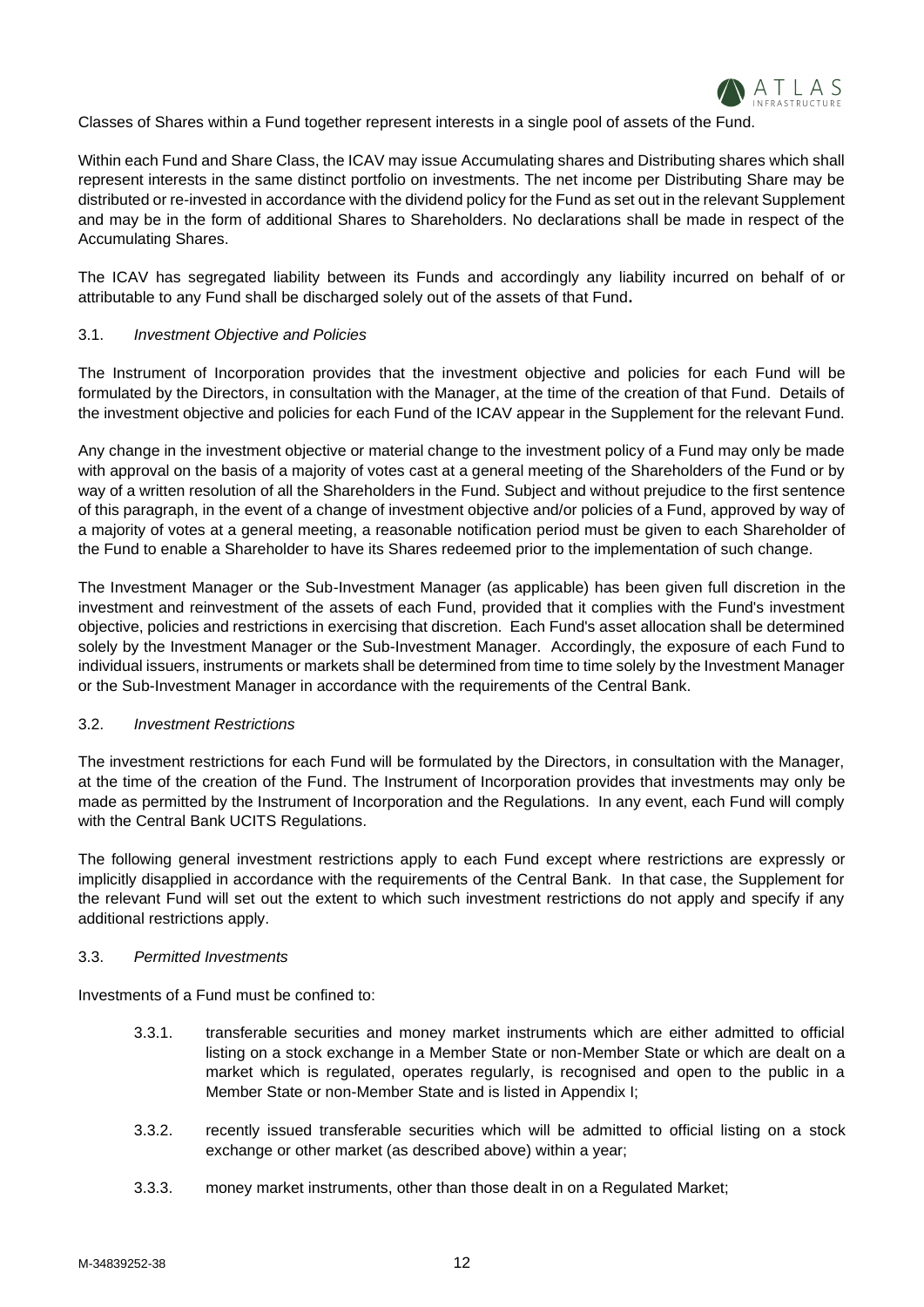

- 3.3.4. shares or units of UCITS;
- 3.3.5. shares or units of AIFs;
- 3.3.6. deposits with credit institutions; and
- 3.3.7. financial derivative instruments.

#### 3.4. *Investment Limits*

- 3.4.1. A Fund may invest no more than 10% of its Net Asset Value in transferable securities and money market instruments other than those referred to in paragraph 3.3 above.
- 3.4.2. A Fund may invest no more than 10% of its Net Asset Value in recently issued transferable securities which will be admitted to official listing on a stock exchange or other market (as described in paragraph 3.3.1) within a year. This restriction will not apply in relation to investment by a Fund in certain U.S. securities known as Rule 144A securities provided that the securities are issued with an undertaking to register with the U.S. Securities and Exchange Commission within one year of issue and the securities are not illiquid securities, i.e. they may be realised by the Fund within seven days at the price, or approximately at the price, at which they are valued by the Fund.
- 3.4.3. A Fund may invest no more than 10% of its Net Asset Value in transferable securities or money market instruments issued by the same body provided that the total value of transferable securities and money market instruments held in the issuing bodies in each of which it invests more than 5% is less than 40%.
- 3.4.4. Subject to the prior approval of the Central Bank, the limit of 10% (as described in paragraph 3.4.3 above) is raised to 25% in the case of bonds that are issued by a credit institution which has its registered office in a Member State and is subject by law to special public supervision designed to protect bond-holders. If a Fund invests more than 5% of its Net Asset Value in these bonds issued by one issuer, the total value of these investments may not exceed 80% of the net asset value of the Fund.
- 3.4.5. The limit of 10% (as described in paragraph 3.4.3 above) is raised to 35% if the transferable securities or money market instruments are issued or guaranteed by a Member State or its local authorities or by a Non-Member State or public international body of which one or more Member States are members.
- 3.4.6. The transferable securities and money market instruments referred to in paragraphs 3.4.4 and 3.4.5 above shall not be taken into account for the purpose of applying the limit of 40% referred to in paragraph 3.4.3.
- 3.4.7. A Fund shall not invest more than 20% of its assets in deposits made with the same body.
- 3.4.8. The risk exposure of a Fund to a counterparty to an OTC derivative may not exceed 5% of its Net Asset Value.

This limit is raised to 10% in the case of credit institutions authorised in the EEA, credit institutions authorised within a signatory state (other than an EEA Member State) to the Basle Capital Convergence Agreement of July 1988 or a credit institution authorised in Jersey, Guernsey, the Isle of Man, Australia or New Zealand.

3.4.9. Notwithstanding paragraphs 3.4.3, 3.4.6 and 3.4.7 above, a combination of two or more of the following issued by, or made or undertaken with, the same body may not exceed 20% of a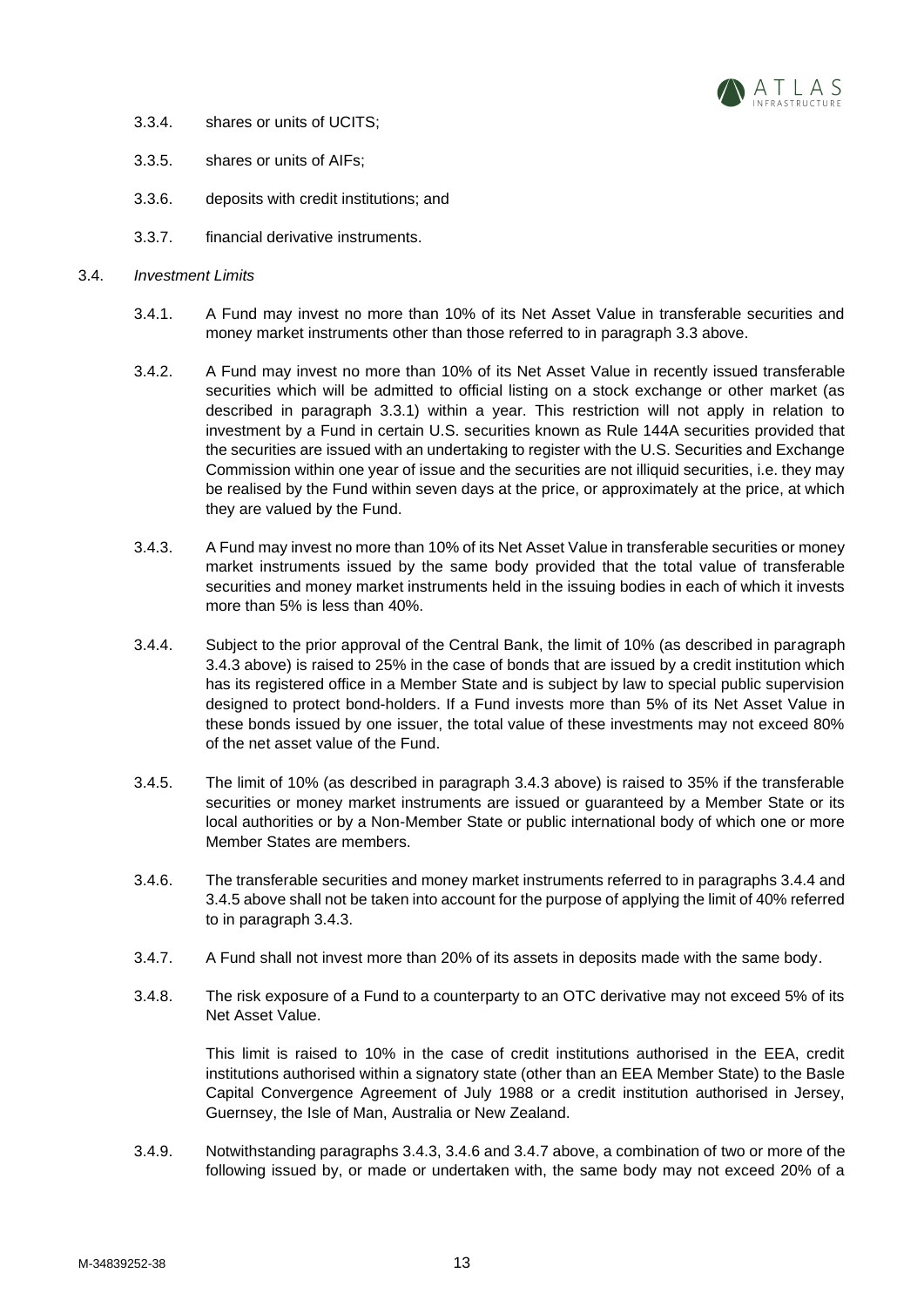

Fund's Net Asset Value: investments in transferable securities or money market instruments; deposits; and/or risk exposures arising from OTC derivatives transactions.

- 3.4.10. The limits referred to in paragraphs 3.4.3, .3.4.4, 3.4.6, 3.4.7, 3.4.8 and 3.4.9 above may not be combined, so that exposure to a single body shall not exceed 35% of a Fund's Net Asset Value.
- 3.4.11. Group companies are regarded as a single issuer for the purposes of paragraphs 3.4.3, .3.4.4, 3.4.6, 3.4.8 and 3.4.9. However, a limit of 20% of a Fund's Net Asset Value may be applied to investment in transferable securities and money market instruments within the same group.
- 3.4.12. A Fund may invest up to 100% of its Net Asset Value in different transferable securities and money market instruments issued or guaranteed by any Member State, its local authorities, Non-Member State or public international body of which one or more Member States are members.

The individual issuers may be drawn from the following list:

OECD governments (provided the relevant issues are investment grade), Government of the People's Republic of China, Government of Brazil (provided the issues are of investment grade), Government of India (provided the issues are of investment grade), Government of Singapore, European Investment Bank, European Bank for Reconstruction and Development, International Finance Corporation, International Monetary Fund, Euratom, The Asian Development Bank, European Central Bank, Council of Europe, Eurofima, African Development Bank, International Bank for Reconstruction and Development (The World Bank), The Inter American Development Bank, European Union, Federal National Mortgage Association (Fannie Mae), Federal Home Loan Mortgage Corporation (Freddie Mac), Government National Mortgage Association (Ginnie Mae), Student Loan Marketing Association (Sallie Mae), Federal Home Loan Bank, Federal Farm Credit Bank, Tennessee Valley Authority, Straight-A Funding LLC.

The Fund must hold securities from at least six different issues, with securities from any one issue not exceeding 30% of net assets.

- 3.5. *Investment in Other Collective Investment Schemes (CIS)*
	- 3.5.1. A Fund may not invest more than 20% of its Net Asset Value in any one CIS.
	- 3.5.2. Investment in AIFs may not, in aggregate, exceed 30% of the Fund's Net Asset Value.
	- 3.5.3. A Fund may not invest in another single structure CIS or a Fund of an umbrella CIS, which itself invests more than 10% of its net assets in other CIS.
	- 3.5.4. When a Fund invests in the shares or units of other CIS that are managed, directly or by delegation, by the Investment Manager or by any other company with which the Investment Manager is linked by common management or control, or by a substantial direct or indirect holding, the Investment Manager or other company may not charge subscription, switching or redemption fees on account of the investment by the Fund in the shares or units of such other CIS.
	- 3.5.5. Where a commission (including a rebated commission) is received by the Investment Manager by virtue of an investment in the shares or units of another CIS, this commission must be paid into the property of the Fund.
	- 3.5.6. Investment by a Fund in another Fund of the ICAV is subject to the following additional provisions: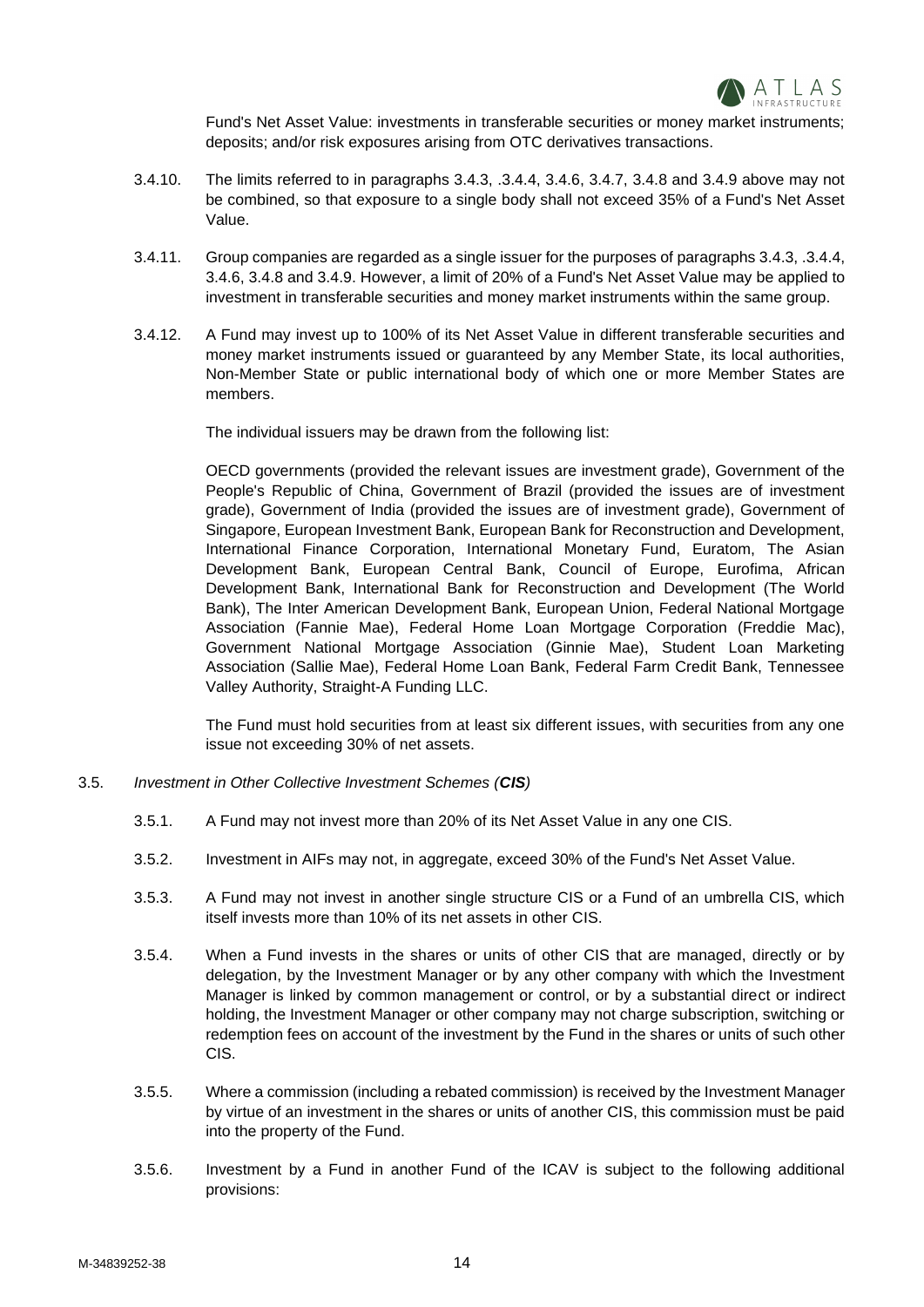

- (i) Investment must not be made in a Fund which itself holds Shares in another Fund within the ICAV; and
- (ii) The investing Fund may not charge an annual management fee in respect of that portion of its assets invested in other Funds within the ICAV. This provision is also applicable to the annual fee charged by the Investment Manager where such fee is paid directly out of the assets of the Fund.

#### 3.6. *Index Tracking UCITS*

A Fund may invest up to 20% of its Net Asset Value in shares and/or debt securities issued by the same body where the investment policy of the Fund is to replicate an index which satisfies the criteria set out in the Central Bank UCITS Regulations and is recognised by the Central Bank.

The limit referred to above may be raised to 35%, and applied to a single issuer, where this is justified by exceptional market conditions.

- 3.7. *General Provisions*
	- 3.7.1. The ICAV acting in connection with all of the CIS it manages, may not acquire any shares carrying voting rights that would enable it to exercise significant influence over the management of an issuing body.
	- 3.7.2. A Fund may acquire no more than:
	- (iii) 10% of the non-voting shares of any single issuing body;
	- (iv) 10% of the debt securities of any single issuing body;
	- (v) 25% of the shares or units of any single CIS;
	- (vi) 10% of the money market instruments of any single issuing body.

NOTE: The limits laid down in sub-paragraphs (ii), (iii) and (iv) above may be disregarded at the time of acquisition if at that time the gross amount of the debt securities or of the money market instruments, or the net amount of the securities in issue cannot be calculated.

- 3.7.3. Paragraphs 3.7.1 and 3.7.2 above shall not be applicable to:
- (vii) transferable securities and money market instruments issued or guaranteed by a Member State or its local authorities;
- (viii) transferable securities and money market instruments issued or guaranteed by a Non-Member State;
- (ix) transferable securities and money market instruments issued by public international bodies of which one or more Member States are members;
- (x) shares held by a Fund in the capital of a company incorporated in a Non-Member State which invests its assets mainly in the securities of issuing bodies having their registered offices in that Non-Member State, where under the legislation of that Non-Member State such a holding represents the only way in which the Fund can invest in the securities of issuing bodies of that Non-Member State. This waiver is applicable only if in its investment strategies the company from the Non-Member State complies with the limits laid down in paragraphs 2.3, 2.11, 3.1, 3.2, 5.1, 5.2 above and paragraphs 5.4, 5.5 and 5.6 below, and provided that where these limits are exceeded, paragraphs 5.5 and 5.6 below are observed;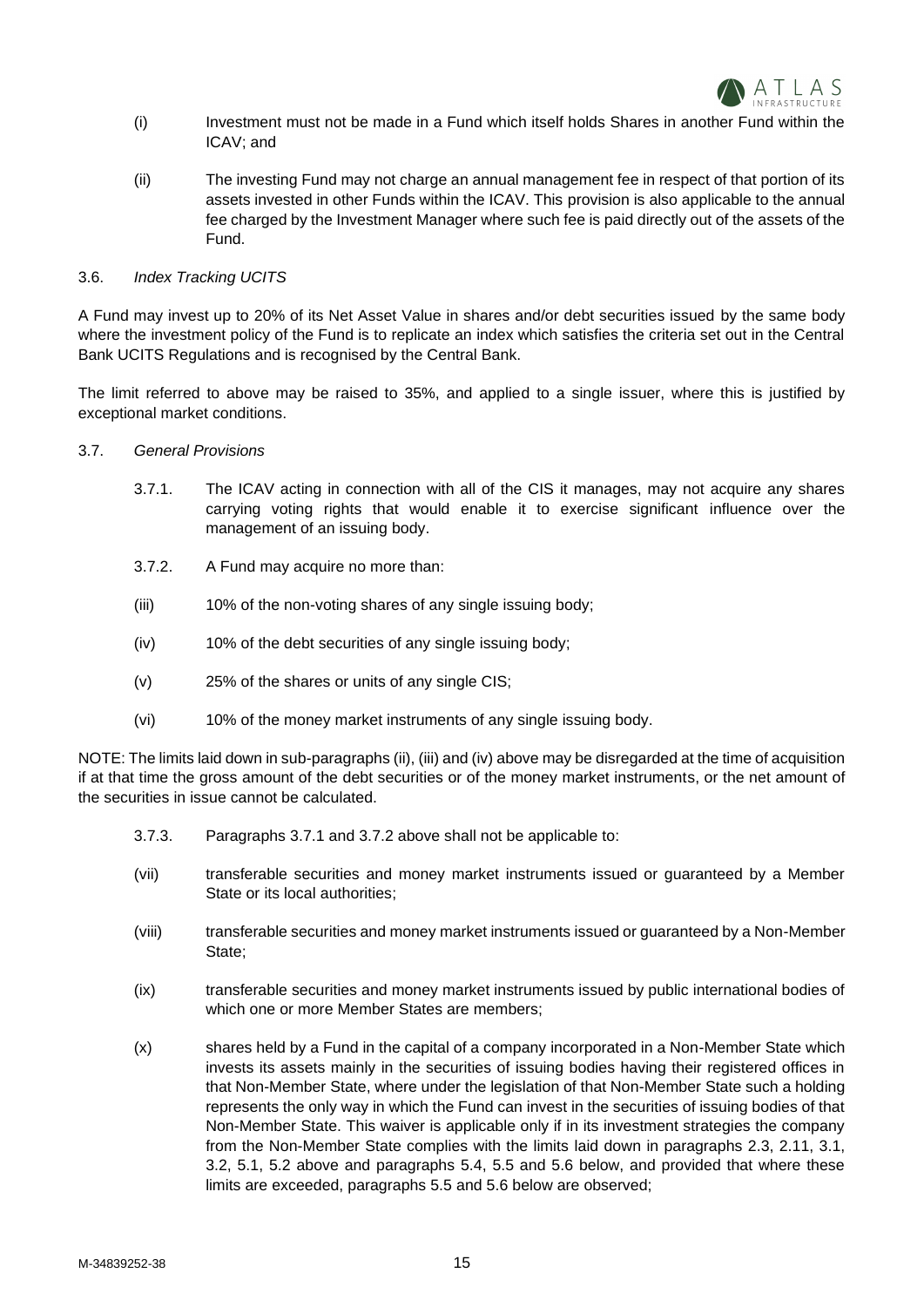

- (xi) shares held by an investment company or investment companies in the capital of subsidiary companies carrying on only the business of management, advice or marketing in the country where the subsidiary is located, in regard to the repurchase of shares or units at the request of share or unit holders exclusively on their behalf.
- 3.7.4. A Fund need not comply with the investment restrictions herein when exercising subscription rights attaching to transferable securities or money market instruments that form part of their assets.
- 3.7.5. The Central Bank may allow recently authorised Funds to derogate from the provisions of paragraphs 3.4.3 to 3.4.8, 3.5, 3.5.2, 4.1 and 3.6 above for six months following the date of their authorisation, provided they observe the principle of risk spreading.
- 3.7.6. If the limits laid down herein are exceeded for reasons beyond the control of a Fund, or as a result of the exercise of subscription rights, the Fund must adopt as a priority objective for its sales transactions the remedying of that situation, taking due account of the interests of its Shareholders.
- 3.7.7. The ICAV may not carry out uncovered sales of transferable securities; money market instruments (any short selling of money market instruments by the ICAV is prohibited); shares or units of CIS; or financial derivative instruments.
- 3.7.8. A Fund may hold ancillary liquid assets.

# 3.8. *Financial Derivative Instruments (FDI)*

A Fund's global exposure relating to FDI must not exceed its total net asset value.

Position exposure to the underlying assets of FDI, including embedded FDI in transferable securities or money market instruments, when combined where relevant with positions resulting from direct investments, may not exceed the investment limits set out in the Regulations and the Central Bank UCITS Regulations. (This provision does not apply in the case of index based FDI provided the underlying index is one which meets with the criteria set out in the Central Bank UCITS Regulations).

A Fund may invest in FDI dealt in over-the-counter (**OTC**) provided that the counterparties to the OTC transactions are institutions subject to prudential supervision and belonging to categories approved by the Central Bank.

Investment in FDI are subject to the conditions and limits laid down by the Central Bank.

The following is a description of the types of FDI which may be used by a Fund (in addition to any referred to in the relevant Supplement):

(1) Currency Swaps

A currency swap is an agreement between parties to exchange sequences of cash flows over a period in the future. The cash flows that the counterparties make are tied to the value of foreign currencies.

(2) Equity Swaps

An equity swap contract which gives the holder the economic benefits of a notional holding of an underlying security or basket of securities, in exchange for an interest stream representing the financing cost for the notional value of that security or basket of securities. A swap can be a 'long' exposure, where the holder is receiving the economic benefits of the underlying security from the other party or a 'short' exposure where the holder is paying the economic benefits of the underlying security to the other party. The Fund may enter into equity swaps to achieve both long and short exposure.

(3) Caps/Floors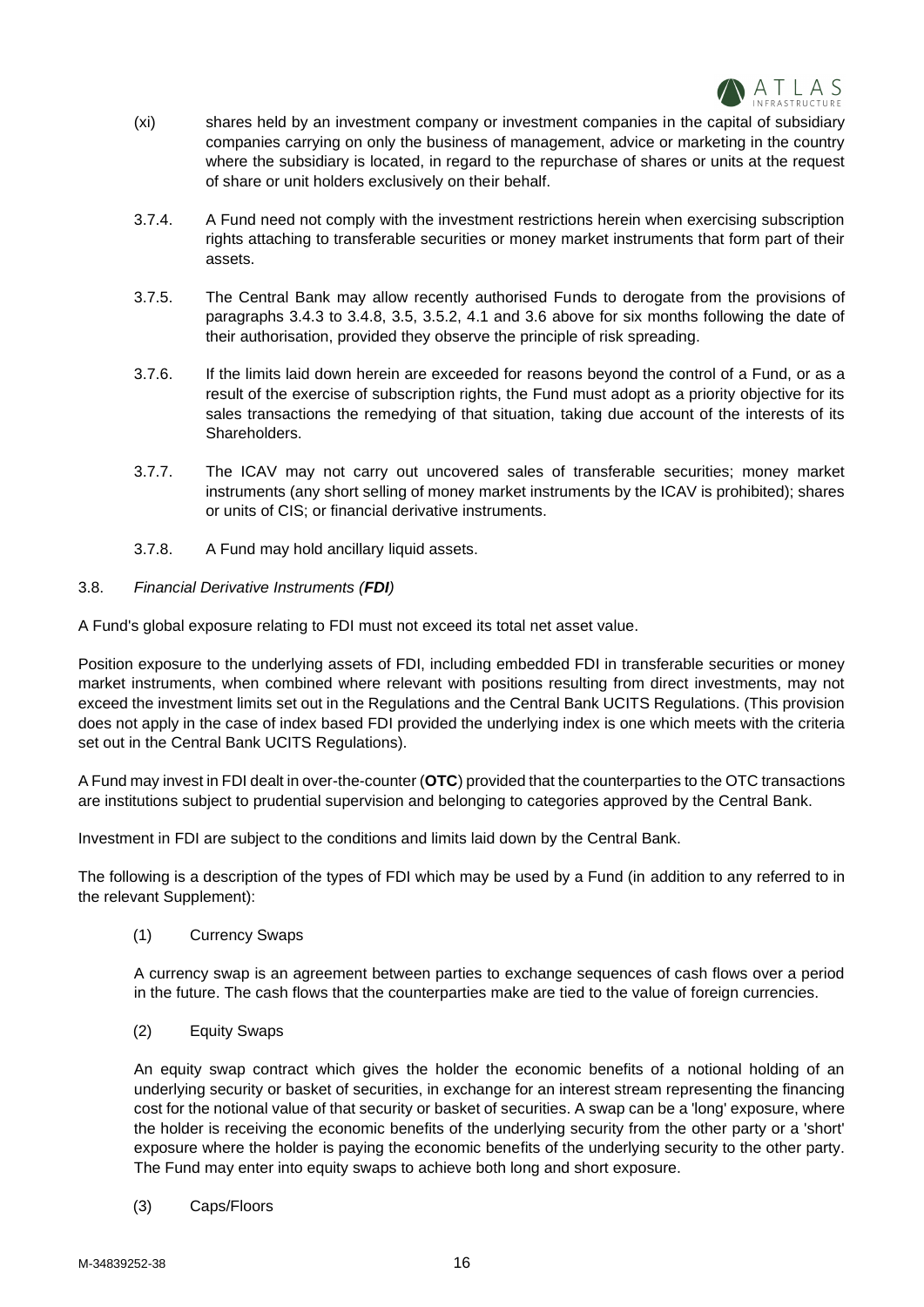

The purchase of a cap entitles the purchaser, to the extent that a specified index exceeds a predetermined value, to receive payments on a notional principal amount from the party selling the cap. The purchase of a floor entitles the purchaser, to the extent that a specified index falls below a predetermined value, to receive payments on a notional principal amount from the party selling the floor. Swap agreements, including caps and floors can be individually negotiated and structured to include exposure to a variety of different types of investments or market factors. Caps and floors have an effect similar to buying or writing options.

#### (4) Credit Default Swap

Credit default swaps (**CDS**) provide a measure of protection against or exposure to defaults of debt issuers. The Fund's use of CDS does not assure their use will be effective or will have the desired result. The Fund may at the discretion of the Investment Manager be the buyer and/or seller in CDS transactions to which the Fund is a party. CDS are transactions under which the parties' obligations depend on whether a credit event has occurred in relation to the reference asset. The credit events are specified in the contract and are intended to identify the occurrence of a significant deterioration in the creditworthiness of the reference asset. On settlement, credit default products may be cash settled or involve the physical delivery of an obligation of the reference entity following a default. The buyer in a CDS contract is obligated to pay the seller a periodic stream of payments over the term of the contract provided that no event of default on an underlying reference asset has occurred. If a credit event occurs, the seller must pay the buyer the full notional value of the reference asset that may have little or no value. If the Fund is a buyer and no credit event occurs the Fund's losses will be limited to the periodic stream of payments over the term of the contract. As a seller, the Fund will receive a fixed rate of income throughout the term of the contract, provided that there is no credit event. If a credit event occurs, the seller must pay the buyer the full notional value of the reference obligation.

## (5) Futures

Futures are contracts to buy or sell a standard quantity of a specific asset (or, in some cases, receive or pay cash based on the performance of an underlying asset, instrument or index) at a pre-determined future date and at a price agreed through a transaction undertaken on an exchange. Futures contracts allow investors to hedge against market risk or gain exposure to the underlying market. Since these contracts are marked-to-market daily, investors can, by closing out their position, exit from their obligation to buy or sell the underlying assets prior to the contract's delivery date. Frequently using futures to achieve a particular strategy instead of using the underlying or related security or index, or index sector or basket of debt securities results in lower transaction costs being incurred. For example, the Fund may enter into interest rate or bond futures in order to seek to reduce the interest rate exposure of fixed rate bonds. Futures may also be used to equitise cash balances, both pending investment of a cash flow and with respect to fixed cash targets.

## (6) Options

There are two forms of options, put and call options. Put options are contracts sold for a premium that gives one party (the buyer) the right, but not the obligation, to sell to the other party (the seller) to the contract, a specific quantity of a particular product or financial instrument at a specified price. Call options are similar contracts sold for a premium that gives the buyer the right, but not the obligation, to buy from the seller of the option at a specified price. Options may also be cash settled. The Fund may be a seller or buyer of put and call options (including index equity options). The Fund may purchase or sell these instruments either individually or in combinations. This would allow the Fund to benefit from any upside in the performance, while limiting its overall exposure to the original premium paid by the Fund. Currency options may be used to express positional views on the direction of currency movements and volatility. Bond options may be used to express similar positional views as would be the case as buying or selling the underlying bond or alternatively to express the Investment Manager's view on the bond's volatility. The Fund may also enter into options on interest rate or bond futures to reflect its view that interest rate risk may change in a particular way or alternatively, to reflect its view on interest rate volatility. The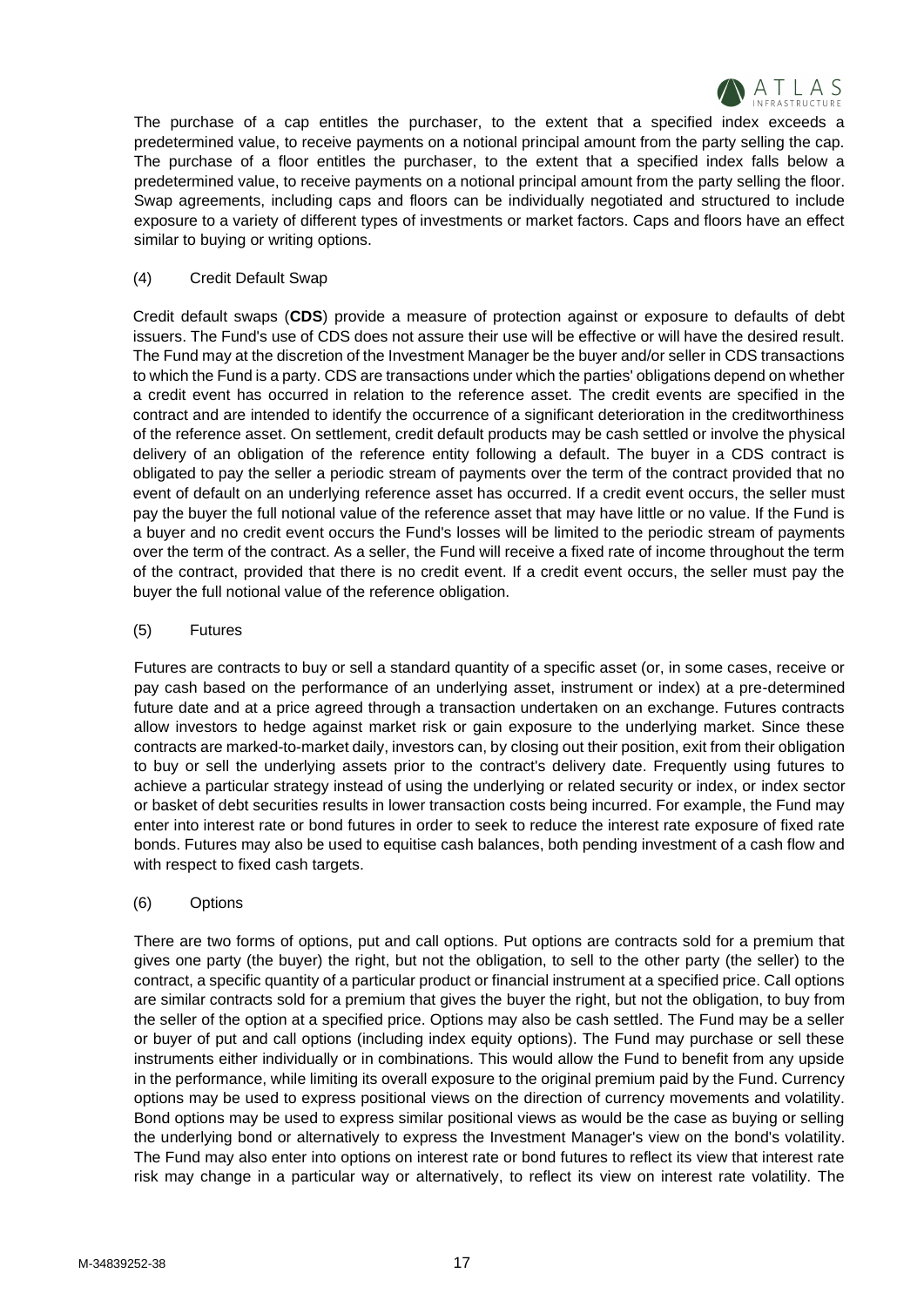

Investment Manager may also buy put options on equity indices or equity exchange traded funds for hedging purposes.

#### (7) Swaptions

A swaption is an option on a swap. It gives the holder the right but not the obligation to enter into a swap at a specific date in the future, at a particular fixed rate and for a specified term. The Fund may use swaptions for hedging and investment purposes.

## (8) Forward Foreign Exchange Contracts

The Fund may also enter into forward foreign exchange contracts. A forward contract locks-in the price at which an index or asset may be purchased or sold on a future date. In currency forward contracts, the contract holders are obligated to buy or sell the currency at a specified price, at a specified quantity and on a specified future date.

Forward foreign exchange contracts may be used to hedge, at the discretion of the Investment Manager, any currency exposure back to the Base Currency. They may also be used to change the currency compositions all or part of the Fund without necessarily hedging back to the Base Currency.

The Investment Manager may also buy put options on equity indices for hedging purposes. The Fund may purchase or sell these instruments either individually or in combinations

## 3.9. *Borrowing, Leverage, Lending Powers and Restrictions*

The ICAV may borrow up to 10% of a Fund's Net Asset Value at any time and the Depositary may charge the assets of such Fund as security for any such borrowing, provided that such borrowing is only for temporary purposes. Credit balances (e.g. cash) may not be offset against borrowings when determining the percentage of borrowings outstanding. Assets of a Fund may not be passed outside the Depositary's custody network to secure borrowings. The ICAV may acquire foreign currency by means of a back to back loan agreement(s). Foreign currency obtained in this manner which exceeds the value of the foreign currency loan will be treated as borrowing. Where the offsetting deposit is not denominated in the Base Currency of the relevant Fund, changes in the exchange rate between the Base Currency and the currency of the offsetting deposit may lead to a depreciation of the value of the offsetting deposit as expressed in the Base Currency.

Without prejudice to the powers of the ICAV to invest in transferable securities, money market instruments and other financial instruments referred to in paragraph 1 of the Investment Restrictions under the heading Permitted Investments above, the ICAV may not lend to, or act as guarantor on behalf of, third parties.

A Fund may acquire transferable securities, money market instruments and other financial instruments referred to in paragraph 1 of the Investment Restrictions above which are not fully paid. The ICAV may not carry out uncovered sales of transferable securities, money market instruments and other financial instruments.

Any particular borrowing restrictions for a Fund will appear in the Supplement for the relevant Fund.

## 3.10. *Changes to Investment and Borrowing Restrictions*

It is intended that the ICAV shall have the power (subject to the prior approval of the Central Bank and, where necessary, approval on the basis of a majority of votes cast at a general meeting of the Shareholders of the relevant Fund or by way of a written resolution of all the Shareholders in the relevant Fund) to avail itself of any change in the investment and borrowing restrictions specified in the Regulations which would permit investment by the ICAV in securities or in any other forms of investment in which investment is at the date of this Prospectus restricted or prohibited under the Regulations.

#### 3.11. *Efficient Portfolio Management*

A Fund may employ investment techniques and instruments relating to transferable securities and/or other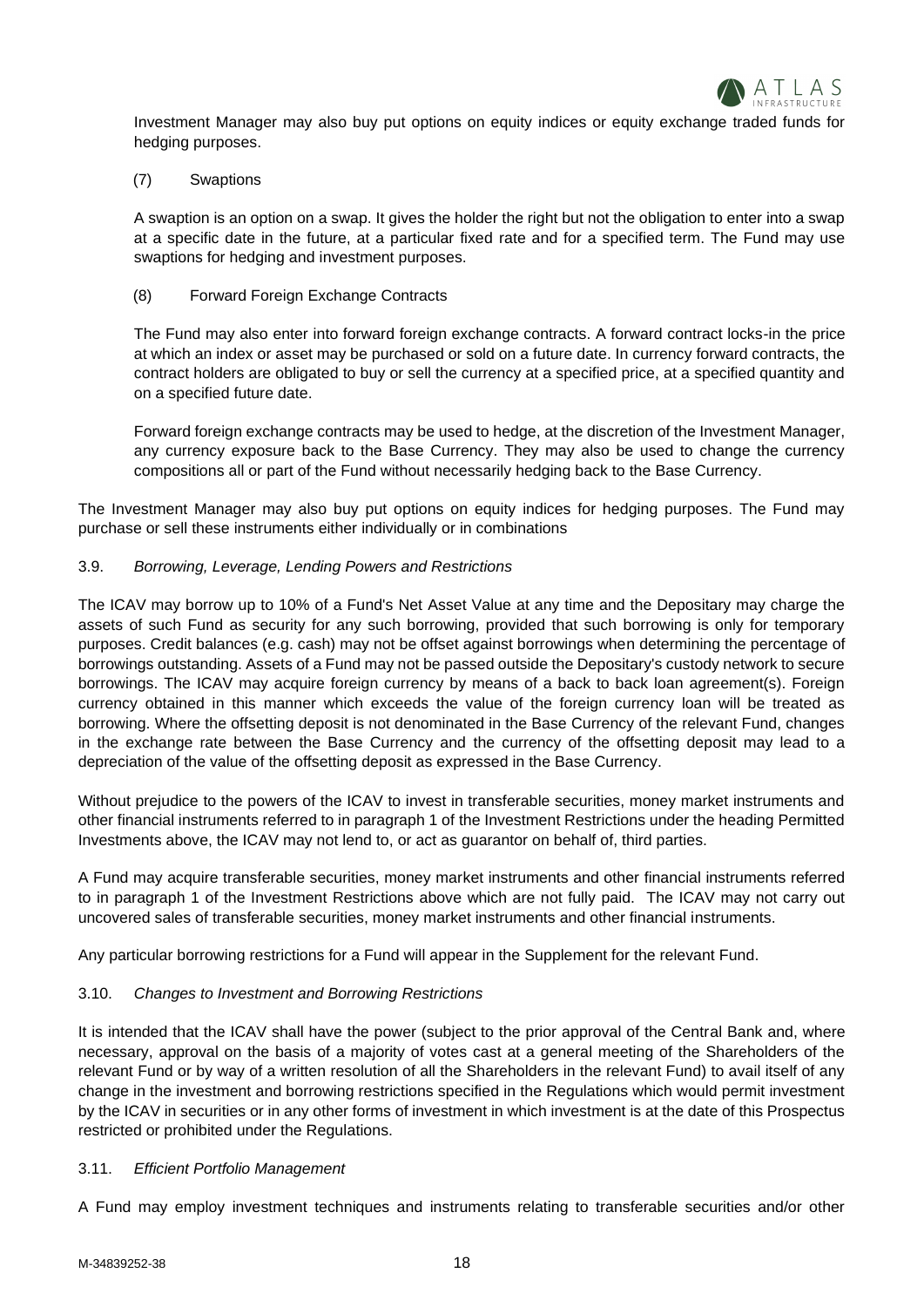

financial instruments in which it invests for efficient portfolio management purposes in accordance with the investment strategy of the relevant Fund and subject to the conditions and limits set out in the Central Bank UCITS Regulations. The specific techniques and instruments to be utilised by each Fund (if any) are set out in the Supplement for the relevant Fund. Any such technique or instrument should be reasonably believed by the Investment Manager to be economically appropriate to the efficient portfolio management of the relevant Fund, i.e., the use of such a technique or instrument may only be undertaken for the purpose of one or more of the following:

- (i) a reduction in risk;
- (ii) a reduction in cost; or
- (iii) an increase in capital or income returns to a Fund with a level of risk which is consistent with the risk profile of the Fund and the risk diversification rules set out in the Central Bank's guidance on UCITS Eligible Assets.

Direct and indirect operational costs and/or fees arising from the use of techniques and instruments for efficient portfolio management purposes on behalf of a Fund may be deducted from the revenue delivered to the relevant Fund. These costs and/or fees will be charged at normal commercial rates and will not include hidden revenue.

Where applicable, the entities to which such direct and indirect operational costs and/or fees have be paid during the annual period to the relevant accounting year end of the Fund (including whether such entities are related to the ICAV or Depositary) will be disclosed in the annual report for such period.

All revenues from efficient portfolio management techniques, net of direct and indirect operational costs, will be returned to the relevant Fund.

Please see the "**Risk Factors**" section below and refer to the section headed Portfolio Transactions and Conflicts of Interest for detail on counterparty risk and conflicts of interest in the context of efficient portfolio management.

## 3.12. *Financial Derivative Instruments (FDIs)*

The ICAV may use FDIs in respect of its Funds for the purposes set out in the Supplement for the relevant Fund. In accordance with the Central Bank's requirements, prior to establishing a Fund which may use FDIs, the ICAV will adopt a risk management process relating to the use of such derivatives on behalf of the relevant Funds which enables it to accurately measure, monitor and manage the various risks associated with FDIs. The ICAV shall not utilise any derivative that is not included in the risk management process which has been cleared by the Central Bank. While the prudent use of FDIs can be beneficial, FDI also involve risks different from, and in certain cases greater than, the risks presented by more traditional investments. Investors should refer to the section entitled "Derivatives Risk" under the Risk Factors Section further below.

To the extent that the ICAV established Funds which will use FDIs in the future, it will on request, provide supplementary information to Shareholders relating to the risk management methods employed including the quantitative limits that are applied and any recent developments in the risk and yield characteristics of the main categories of investments of the Funds.

## 3.13. *Collateral Policy*

#### *Types of Collateral*

#### 3.13.1. Non-Cash Collateral

Non-cash collateral must, at all times, meet with the following requirements:

(i) Liquidity: Non-cash collateral should be highly liquid and traded on a regulated market or multilateral trading facility with transparent pricing in order that it can be sold quickly at a price that is close to pre-sale valuation. Collateral received should also comply with the provisions of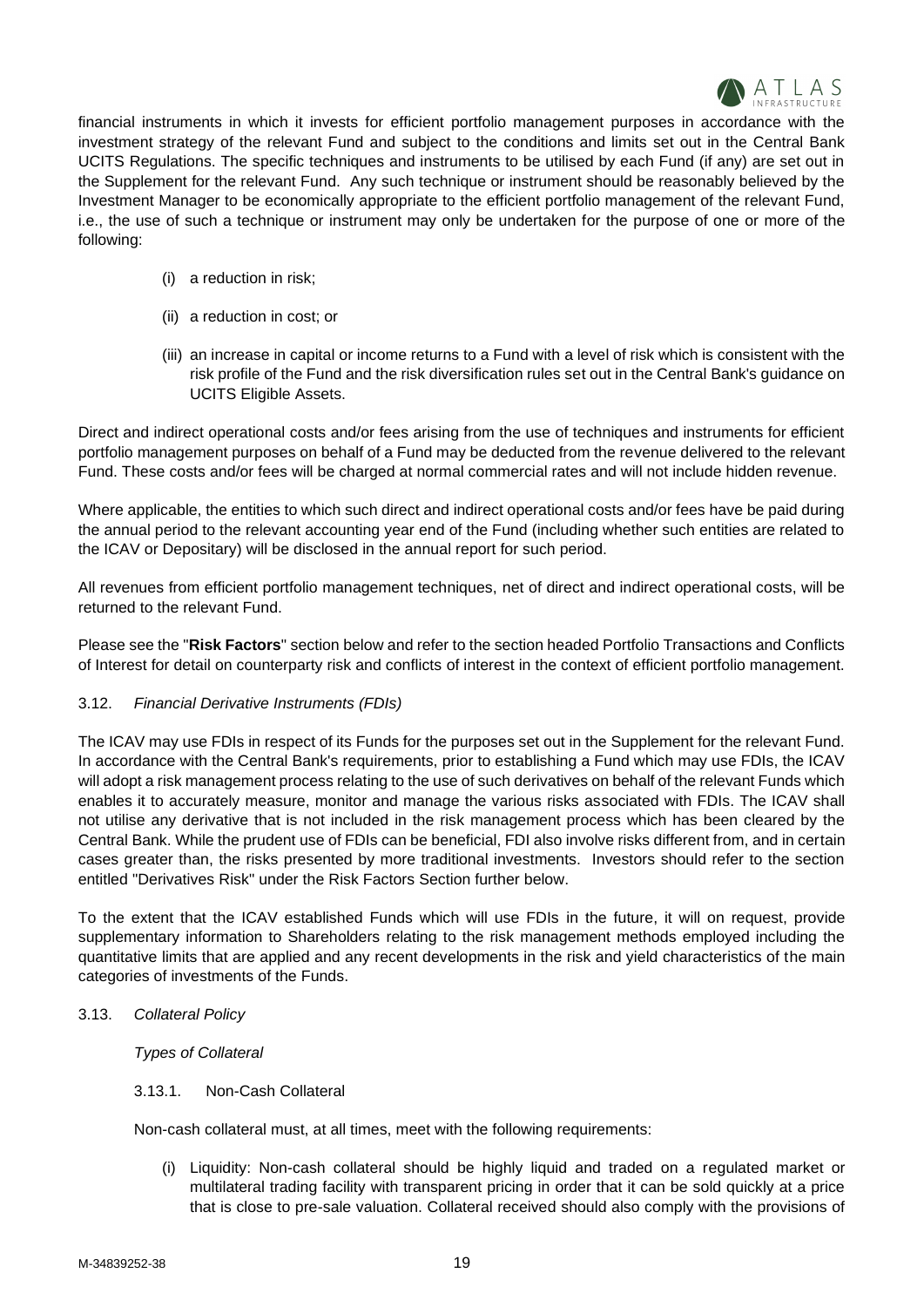

Regulation 74 of the Regulations (paragraphs 5.1-5.3 in the section entitled "Investment Restrictions" at 3.4 above);

- (ii) Valuation: Collateral must be valued on at least a daily basis and assets that exhibit high price volatility should not be accepted as collateral unless suitably conservative haircuts are in place;
- (iii) Issuer credit quality: Collateral received should be of high quality. The Manager or its delegate shall ensure that where the issuer was subject to a credit rating by an agency registered and supervised by ESMA, that rating shall be taken into account in the credit assessment process and where an issuer is downgraded below the two highest short-term credit ratings by the relevant credit rating agency, this shall result in a new credit assessment being conducted of the issuer without delay.
- (iv) Correlation: Collateral received should be issued by an entity that is independent from the counterparty and is not expected to display a high correlation with the performance of the counterparty;
- (v) Diversification (asset concentration): Collateral should be sufficiently diversified in terms of country, markets and issuers with a maximum exposure to a given issuer of 20% of the Net Asset Value of the relevant Fund. When a Fund is exposed to different counterparties, the different baskets of collateral should be aggregated to calculate the 20% limit of exposure to a single issuer;
- (vi) Immediately available: Collateral received should be capable of being fully enforced by the ICAV at any time without reference to or approval from the relevant counterparty; and
- (vii) Non-cash collateral received cannot be sold, pledged or reinvested by the Fund.

#### 3.14. *Cash Collateral*

Reinvestment of cash collateral must be in accordance with the following requirements:

- 3.14.1. Cash received as collateral may only be invested in the following:
	- (i) Deposits or cash booked in accounts and held as ancillary liquidity with a credit institution authorised in the European Economic Area (**EEA**) (EU Member States, Norway, Iceland, Liechtenstein), a credit institution authorised within a signatory state, other than an EU Member State or a Member State of EEA, to the Basle Capital Convergence Agreement of July 1988 (Switzerland, Canada, Japan, United States, UK) or a credit institution authorised in Jersey, Guernsey, the Isle of Man, Australia or New Zealand (the **Relevant Institutions**);
	- (ii) High quality government bonds;
	- (iii) Reverse repurchase agreements provided the transactions are with credit institutions subject to prudential supervision and the ICAV is able to recall at any time the full amount of cash on an accrued basis;
	- (iv) Short-term money market funds as defined Article 2(14) of the Money Market Funds Regulation;
	- (v) Short-term money market funds as defined in Regulation 89 of the Central Bank UCITS Regulations where such investment is made prior to 21 January 2019;
	- (vi) Invested cash collateral must be diversified in accordance with the requirements in the section entitled **Non-Cash Collateral** above;
	- (vii) Invested cash collateral may not be placed on deposit with the counterparty or a related entity.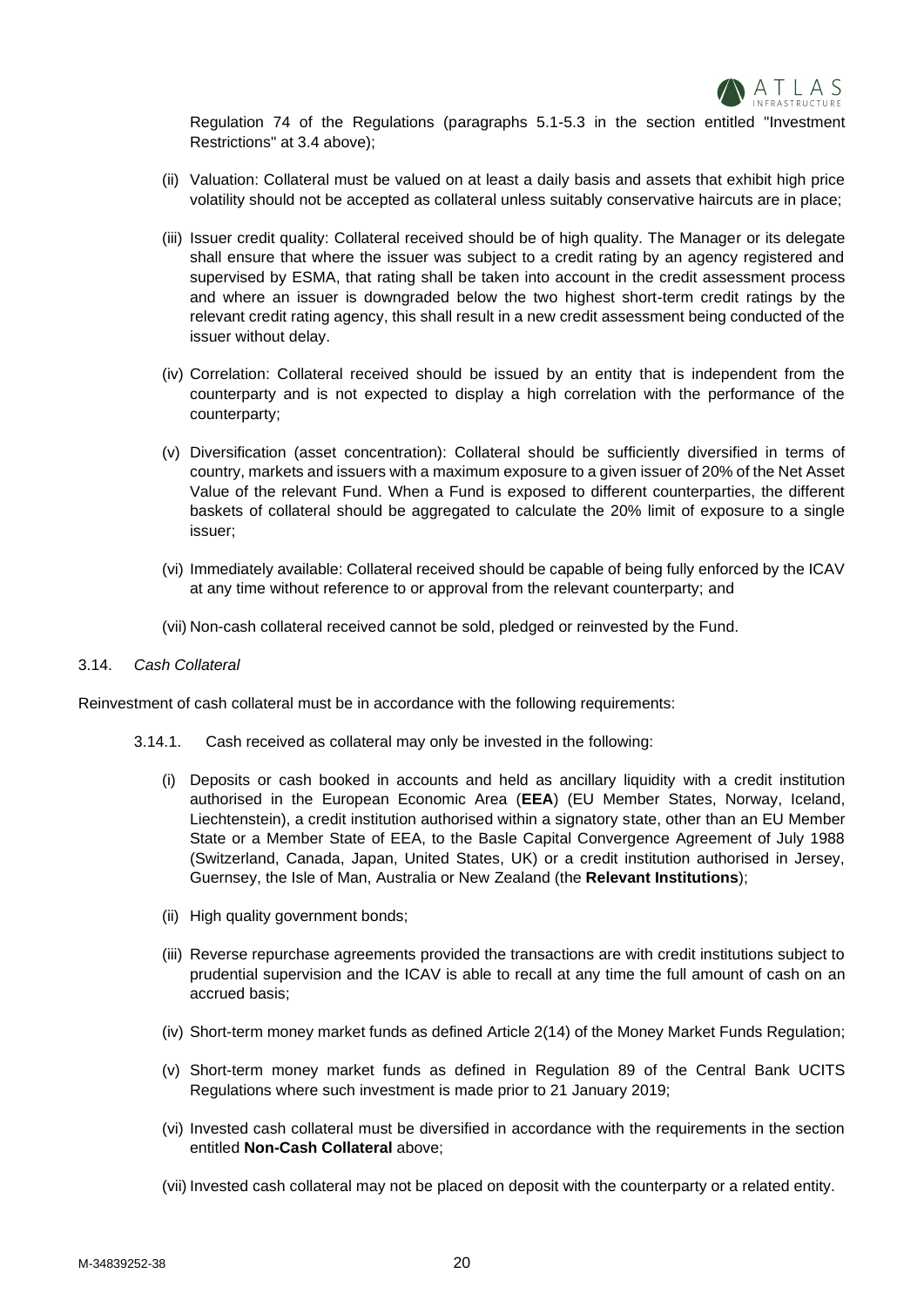

#### 3.15. *Level of Collateral Required*

Unless otherwise specified in a Supplement for a Fund, the level of collateral required for OTC derivatives will ensure that counterparty exposure is managed within the limits set out in **Investment Restrictions** above.

#### 3.16. *Haircut Policy*

In advance of entering into OTC derivative transactions, the Investment Manager will determine what haircut is acceptable for each class of asset received as collateral and will be set out in the agreement with the relevant counterparty or otherwise documented at the time of entering into such agreement. Such haircut will take into account the characteristics of the asset such as the credit standing, or price volatility of the assets received as collateral as well as the outcome of any stress test performance in accordance with the Central Bank's requirements. In the event that a Fund may enter into a securities lending transaction, the Investment Manager does not apply a haircut to the non-cash assets received as collateral but instead, in accordance with market practice, operates a policy of over-collateralisation whereby collateral is marked to market on an on-going basis. Counterparties may be required to post additional collateral from time to time.

## 3.17. *Share Class Hedging*

A Currency Share Class may be hedged against exchange rate fluctuation risks between the denominated currency of the Currency Share Class and the Base Currency of the Fund in which that Class of Shares is issued. Alternatively, the currency exposure of the currency(ies) of a Fund's underlying assets may be hedged in order to mitigate the effect of fluctuations in the exchange rate between the currency(ies) of the Fund's underlying assets and the currency of the Share Class. Any financial instruments used to implement such strategies with respect to one or more Hedged Share Classes shall not be assets/liabilities of a Fund as a whole but will be attributable to the relevant Hedged Share Class(es) and the gains/losses on and the costs of the relevant financial instruments will accrue solely to the relevant Hedged Share Class. Where a Share Class is to be hedged this will be disclosed in the Supplement for the Fund in which such Share Class is issued. Any currency exposure of a Hedged Share Class may not be combined with or offset against that of any other Share Class of a Fund. The currency exposure of the assets attributable to a Hedged Share Class may not be allocated to other Share Classes. Where the ICAV seeks to hedge against currency fluctuations, while not intended, this could result in over-hedged or under-hedged positions due to external factors outside the control of the ICAV. Under-hedged position shall not fall short of 95% of the Net Asset Value of the relevant Hedged Share Class and over-hedged positions will not exceed 105% of the Net Asset Value of the relevant Hedged Share Class and will be kept under review to ensure such are not carried forward from month to month. To the extent that hedging is successful for a particular Hedged Share Class the performance of the Hedged Share Class is likely to move in line with the performance of the Base Currency or the underlying assets with the result that Shareholders in that Hedged Share Class will not gain if the Hedged Share Class currency falls against the Base Currency and/or the currency in which the assets of the particular Fund are denominated. A Hedged Share Class will not be leveraged as a result of such currency hedging transactions.

In the case of an Unhedged Currency Share Class a currency conversion will take place on subscriptions, redemptions, switches and distributions at prevailing exchange rates. The value of the Shares expressed in the Share Class currency will be subject to exchange rate risk in relation to the Base Currency.

## 3.18. *Dividend Policy*

The Directors decide the dividend policy and arrangements relating to each Fund and details are set out where applicable in the relevant Supplement.

Under the Instrument of Incorporation, the Directors are entitled to declare dividends out of net income (i.e. income less expenses) and/or realised gains net of realised and unrealised losses and/or realised and unrealised gains net of realised and unrealised losses and/or net income and realised gains net of realised and unrealised losses or net income and realised and unrealised gains net of realised and unrealised losses and/or capital as specified in the relevant Supplement.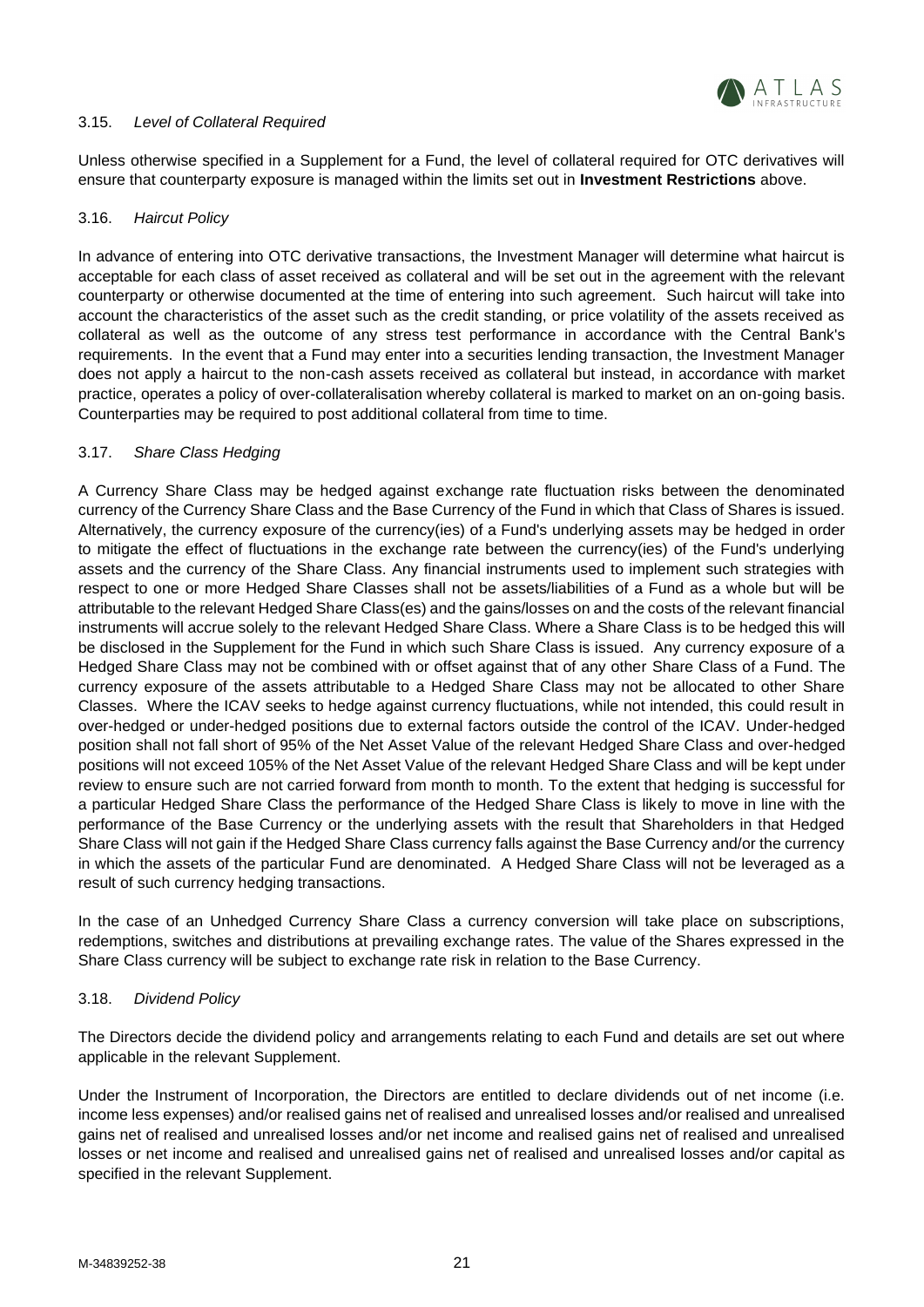

In the event that the net distributable income attributable to the relevant Share Class during the relevant period is insufficient to pay dividends as declared, the Directors may in their discretion determine such dividends be paid from capital. Investors should note that where the payment of dividends are paid out of capital, this represents and amounts to a return or withdrawal of part of the amount originally invested (excluding par value) or capital gains attributable to that, and may result in an immediate decrease in the value of the Shares of the relevant Class and will reduce any capital appreciation for the Shareholders of such Class.

Dividends not claimed within 6 years from their due date will lapse and revert to the relevant Fund.

Dividends payable in cash to Shareholders will be paid by electronic transfer to the bank account in the name of the Shareholder at its cost and risk.

The Directors may maintain an equalisation account with a view to ensuring that the level of dividends payable by a Fund is not effected by the issue and redemption of Distributing Shares during the relevant accounting period. The subscription price of such Distributing Shares may in such circumstances be deemed to include an equalisation payment calculated by reference to that accrued income of the relevant Fund and the first distribution in respect of any Distributing Share may include a payment of capital usually equal to the amount of such equalisation payment. The redemption price of each Distributing Share will also include an equalisation payment in respect of the accrued income of the ICAV up to the date of redemption. The Directors may adjust the manner in which equalisation is applied from time to time.

The dividend policy for each Fund is set out in the Supplement for the relevant Fund. Any change in the dividend policy for a Fund will be notified to all Shareholders in that Fund in advance and full details of such a change will be provided in an updated Supplement for that Fund.

## <span id="page-22-0"></span>4. **RISK FACTORS**

An investment in a Fund is a speculative investment and is not intended as a complete investment program. Such investment is designed for sophisticated persons who are able to bear a high degree of risk of an investment in the Funds. Investors may lose all or a portion of their investment. There is no assurance that the Funds will be profitable or achieve their investment objectives. Some adverse events may be more likely than others and the consequences of some adverse events may be greater than others. No attempt has been made to rank risks in the order of their likelihood or potential harm. Prior to making an investment in a Fund, prospective investors should carefully consider all the information set forth in this section, in addition to the matters set out in any Supplement and in this Prospectus generally, prior to investing in the Shares, and should evaluate the risk factors outlined below which, individually or in the aggregate, could have a material adverse effect on the Funds. As a result of these risk factors, as well as other risks inherent in any investment, there can be no assurance that the Funds will meet their investment objectives or will otherwise be able to carry out their investment programs successfully or return any or all of the capital contributions made by investors to the Funds.

## 4.1. *General Risk*

The Funds will be investing in assets selected by the Investment Manager in accordance with the respective investment policies. The value of investments and the income from them, and therefore the value of and income from Shares relating to each Fund, will therefore be closely linked to the performance of such investments and investors should be aware that the value can go down as well as up. Investments made by the Investment Manager may be speculative and an investment in a Fund, therefore, involves a degree of risk. There is no guarantee that the investment objective of a Fund, or its risk monitoring, will be achieved. Each Shareholder may not get back the amount they invest and may receive a return from their investment which is insufficient at the time to meet their own investment objectives. Results may vary substantially over time and all of each Shareholder's investment is at risk.

Shareholders in each Fund will share economically the investment risks in relation to that Fund on a pooled basis during the period of time that they are recorded as having Shares.

#### 4.2. *Liquidity of Investments*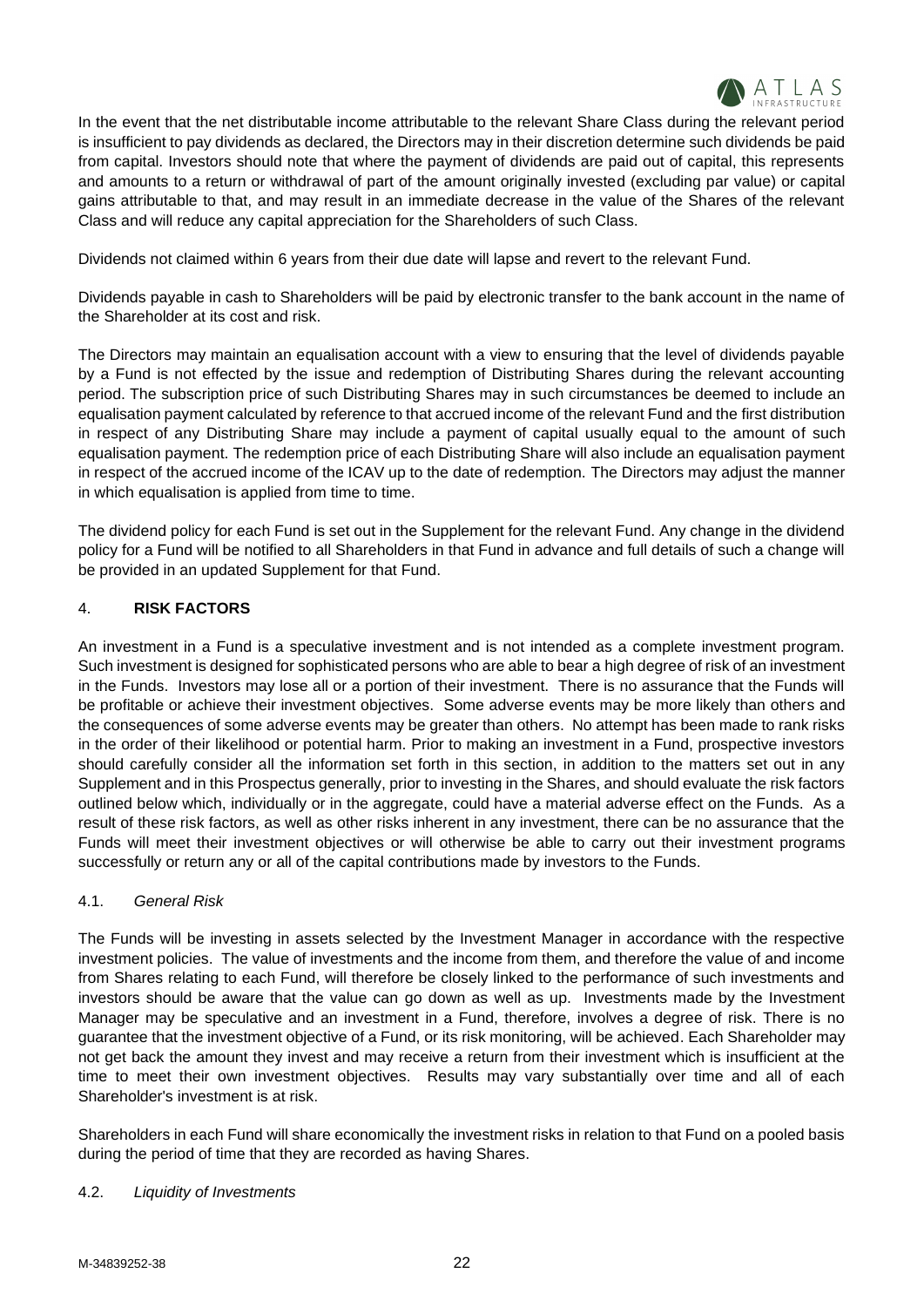

Investors often describe the speed and ease with which an asset can be sold and converted into cash as its liquidity. Most of the investments owned by a Fund can usually be sold promptly at a fair price and therefore can be described as relatively liquid. But a Fund may also hold investments that are illiquid, which means they can't be sold quickly or easily. Some investments are illiquid because of legal restrictions, the nature of the investment itself, settlement terms, or for other reasons. Sometimes, there may simply be a shortage of buyers. A Fund that has trouble selling an investment can lose value or incur extra costs. In addition, illiquid investments may be more difficult to value accurately and may experience larger price changes. This can cause greater fluctations in a Fund's value.

## 4.3. *Late or Non-Payment of Subscriptions*

Any loss incurred by the ICAV or a Fund due to late or non-payment of subscription proceeds in respect of subscription applications received shall be borne by the relevant investor or, if not practical to recover such losses from the relevant investor, by the relevant Fund.

#### 4.4. *Anti-Dilution Levy*

Shareholders should note that in certain circumstances an Anti-Dilution Levy may be applied on the issue or sale and/or redemption or cancellation of Shares. Where an Anti-Dilution Levy is not applied, the Fund in question may incur dilution which may constrain capital growth.

#### 4.5. *Suspension of Dealings*

Shareholders are reminded that in certain circumstances their right to redeem Shares, including a redemption by way of switching, may be suspended (see the section on Suspension of Calculation of Net Asset Value).

#### 4.6. *Risk relating to Dividends paid out of Capital*

To the extent that the net distributable income generated by the Fund is insufficient to pay a distribution which is declared, the Directors may at their discretion determine such dividends may be paid from the capital of the Fund. This would require the Investment Manager to sell assets of the Fund to make such distributions as opposed to paying out net distributable income received by the Fund.

## 4.7. *Mandatory Redemption Risk*

The ICAV may compulsorily redeem all of the Shares of any Fund if the Net Asset Value of the relevant Fund is less than the Minimum Fund Size (if any) specified in the Supplement for the relevant Fund or otherwise notified to Shareholders.

The Instrument of Incorporation of the ICAV gives powers to the Directors to impose restrictions on the holding of Shares directly or indirectly by (and consequently to redeem Shares held by), or the transfer of Shares to any person or entity who, in the opinion of the Directors is or will hold Shares for the benefit of a U.S. Person (unless the Directors determine (i) the transaction is permitted under an exemption from registration available under the securities laws of the United States and (ii) that the relevant Fund and ICAV continue to be entitled to an exemption from registration as an investment company under the securities laws of the United States if such person holds Shares), an individual under the age of 18 (or such other age as the Directors may think fit), a person or persons or an entity who breached or falsified representations on subscription documents (including as to its status under ERISA), who appears to be in breach of any law or requirement of any country or government authority or by virtue of which such person or persons or entity is not qualified to hold Shares, or if the holding of the Shares by any person or entity is unlawful or is less than the Minimum Shareholding set for that Class of Shares by the Directors, or in circumstances which (whether directly or indirectly affecting such person or entity, and whether taken alone or in conjunction with any other persons or entities, connected or not, or any other circumstances appearing to the Directors to be relevant), in the opinion of the Directors, might result in the relevant Fund of the ICAV incurring any liability to taxation or suffering any other pecuniary liability to taxation or suffering other pecuniary legal or material administrative disadvantage (including endeavouring to ensure that the relevant Fund's assets are not considered "plan assets" for the purpose of ERISA and the related code) or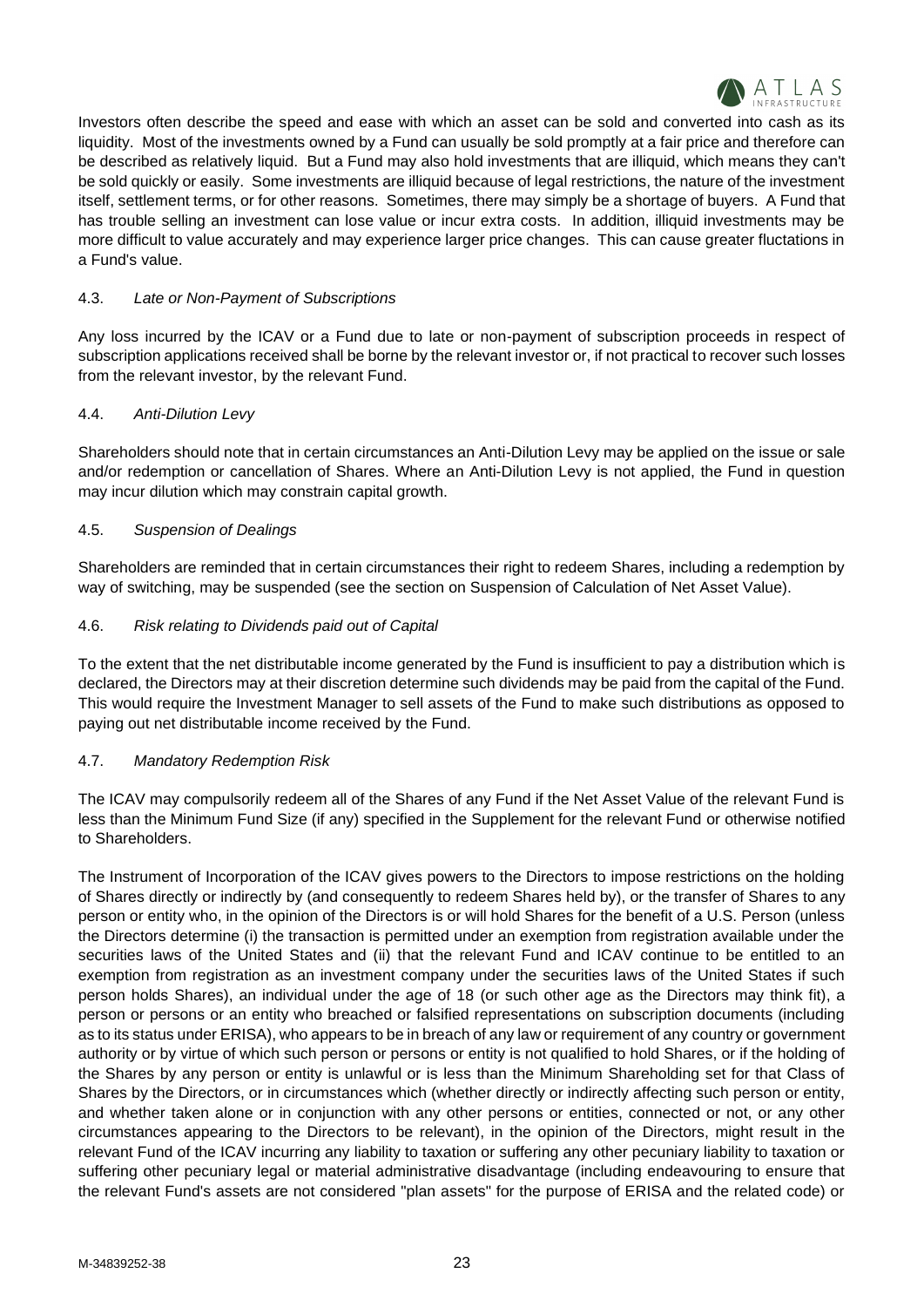

being in breach of any law or regulation which the ICAV on behalf of the relevant Fund might not otherwise have incurred, suffered or breached or might result in the ICAV being required to comply with registration or filing requirements in any jurisdiction with which it would not otherwise be required to comply.

## 4.8. *Withholding Tax*

Any income and gains arising from the assets of the Funds may be subject to withholding tax which may not be reclaimable in the countries where such income and gains arise. If this position changes in the future and the application of a lower rate results in a repayment to a Fund, the Net Asset Value will not be re-stated, and the benefit will be allocated to the existing Shareholders rateably at the time of repayment. Investors are further referred to the section in this Prospectus entitled **Taxation**.

#### 4.9. *OECD BEPS*

In 2013 the OECD published its report on Addressing Base Erosion and Profit Shifting (**BEPS**) and it's Action Plan on BEPS. The aim of the report and Action Plan was to address and reduce aggressive international tax planning. BEPS remains an ongoing project, on 5 October 2015, the OECD published its final reports, analyses and sets of recommendations (deliverables) with a view to implementing internationally agreed and binding rules which could result in material changes to relevant tax legislation of participating OECD countries. The final package of deliverables was subsequently approved by the G20 Finance Ministers on 8 October 2015. On 24 November 2016, more than 100 jurisdictions concluded negotiations on a multilateral instrument that will amend their respective tax treaties (more than 2,000 tax treaties worldwide) in order to implement the tax treaty-related BEPS recommendations. The multilateral instrument was signed on 7 June 2017 and entered into force on 1 July 2018. The multilateral instrument will then enter into effect for a specific tax treaty at certain times after all parties to that treaty have ratified the multilateral instrument. The final actions to be implemented in the tax legislation of the countries in which the ICAV will have investments, in the countries where the ICAV is domiciled or resident, or changes in tax treaties negotiated by these countries, could adversely affect the returns from the ICAV.

## 4.10. *Currency Risk*

Prospective investors whose assets and liabilities are predominantly in currencies, other than the Base Currency of a Fund, should take into account the potential risk of loss arising from fluctuations in value between the currency of investment and such other currencies.

## 4.11. *Portfolio Currency Risk*

A Fund's investments and, where applicable, the investments of any collective investment scheme in which a Fund invests, may be acquired in a wide range of currencies other than the Base Currency of the Fund. Changes in the exchange rate between the Base Currency of the Fund and the currency of the asset may lead to a depreciation of the value of the Fund's assets as expressed in the Base Currency. It may not be possible or practical to hedge against such exchange rate risk. The Investment Manager may, but is not obliged to, mitigate this risk by using financial instruments.

A Fund may from time to time utilise techniques and instruments to seek to protect (hedge) currency exchange transactions either on a spot basis or by buying currency exchange forward contracts. Neither spot transactions nor forward currency exchange contracts eliminate fluctuations in the prices of a Fund's securities or in foreign exchange rates or prevent loss if the prices of these securities should decline.

A Fund may enter into currency exchange and other transactions and/or use techniques and instruments to seek to protect against fluctuation in the relative value of its portfolio positions as a result of changes in currency exchange rates or interest rates between the trade and settlement dates of specific securities transactions or anticipated securities transactions. Although these transactions are intended to minimise the risk of loss due to a decline in the value of hedged currency or interest rate, they also limit any potential gain that might be realised should the value of the hedged currency or interest rate increase. The precise matching of the relevant contract amounts, and the value of the securities involved will not generally be possible because the future value of such securities will change as a consequence of market movements in the value of such securities between the date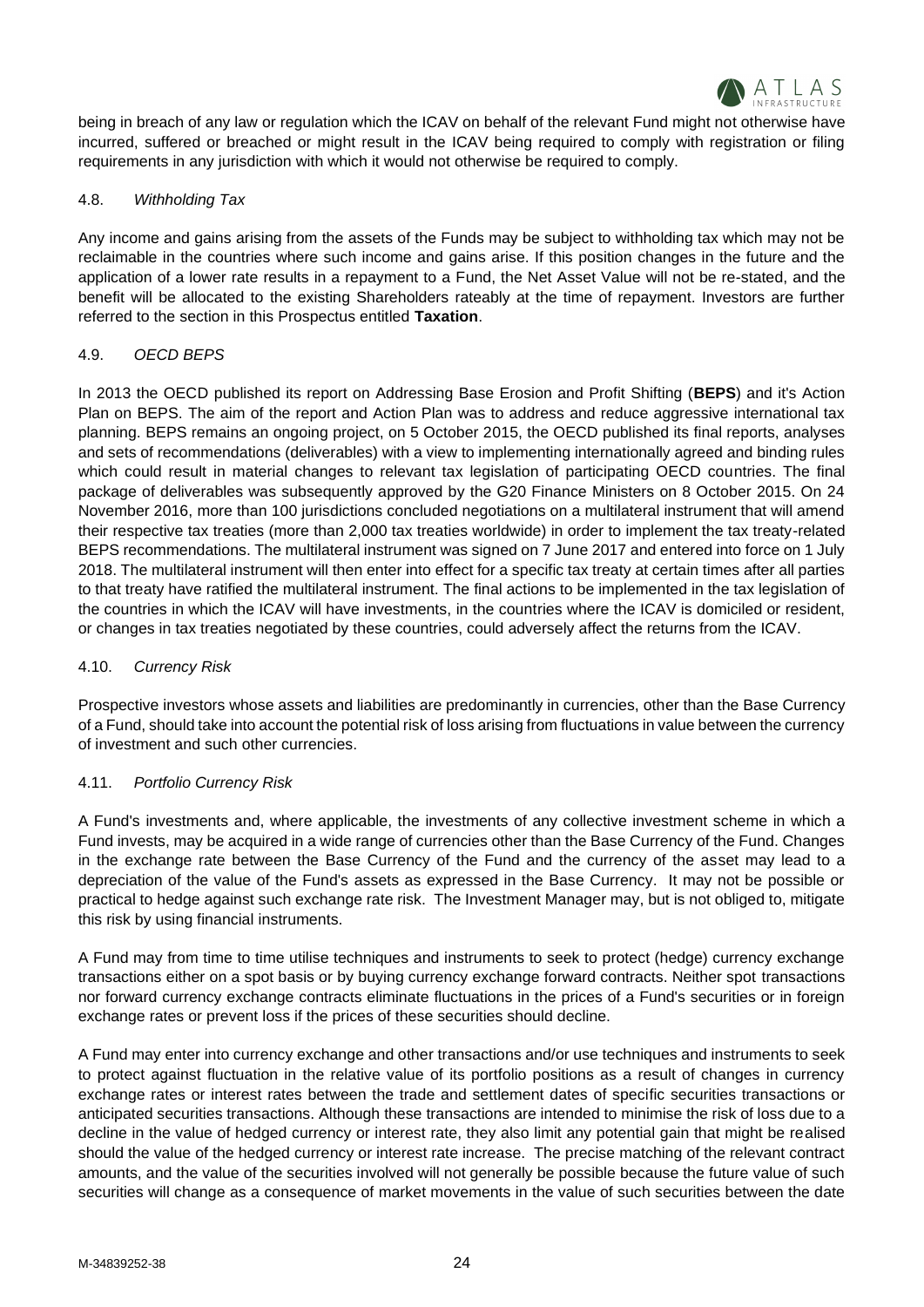

when the relevant contract is entered into and the date when it matures. The successful execution of a hedging strategy which matches exactly the profile of the investments of any Fund cannot be assured. It may not be possible to hedge against generally anticipated exchange or interest rate fluctuations at a price sufficient to protect the assets from the anticipated decline in value of the portfolio positions as a result of such fluctuations. Fund performance may be strongly influenced by movements in FX rates because currency positions held by the Fund may not always correspond with the securities positions held.

## 4.12. *Share Class Currency Risk*

A Currency Share Class will be denominated in a currency other than the Base Currency of the Fund. Changes in the exchange rate between the Base Currency and such denominated currency of a Currency Share Class may lead to a depreciation of the value of such Shares as expressed in the denominated currency. Fluctuations in the exchange rate between the currency(ies) of a Fund's underlying assets and the currency of a Share Class may lead to currency risk for the holders of Shares in the relevant Class. The Investment Manager may try but is not obliged to mitigate this risk by using financial instruments such as those described under the heading Portfolio Currency Risk. Investors should be aware that this strategy may substantially limit Shareholders of the relevant Hedged Share Class from benefiting if the denominated currency falls against the Base Currency and/or the currency/currencies in which the assets of the Fund are denominated. In such circumstances Shareholders of the relevant Hedged Share Class of the Fund may be exposed to fluctuations in the Net Asset Value per Share reflecting the gains/losses on and the costs of the relevant financial instruments. Financial instruments used to implement such strategies shall not be assets/liabilities of the Fund as a whole. However, the gains/losses on and the costs of the relevant financial instruments will accrue solely to the relevant Hedged Share Class of the Fund.

# 4.13. *Interest Rate Risk*

Changes in interest rates can influence the value and returns of some of the Funds' investments. Declining interest rates may affect the return on available reinvestment opportunities. In the event of a general rise in interest rates, the value of certain investments that may be contained in the Fund's investment portfolio may fall, reducing the Net Asset Value of a Fund. Fluctuation in rates may affect interest rate spreads in a manner adverse to a Fund. Interest rates are highly sensitive to factors beyond a Fund's control, including, among others, government monetary and tax policies, and domestic and international economic and political conditions.

## 4.14. *Reliance on the Investment Manager*

The Shareholders will have no right to participate in the management of a Fund or in the control of its business. Accordingly, no person should purchase any Shares unless it is willing to entrust all aspects of management of the Fund to the ICAV and, in accordance with the terms of the Investment Management and Distribution Agreement as applicable, all aspects of selection and management of the Fund's investments to the Investment Manager. The Fund's performance depends on, amongst other things, the expertise and investment decisions of the Investment Manager. The Investment Manager's opinion about the intrinsic worth of a company or security may be incorrect, the Fund's investment objective may not be achieved, and the market may continue to undervalue the securities held by the Fund.

Investors will not have an opportunity to evaluate for themselves the relevant economic, financial and other information regarding the investments by a Fund and accordingly, will be dependent upon the judgment and ability of the Investment Manager in investing and managing the capital of that Fund. No assurance can be given that a Fund will be successful in obtaining suitable investments or that, if the investments are made, the objectives of that Fund will be achieved.

The ICAV, the Manager and the Investment Manager will not have control over the activities of any company or collective investment scheme invested in by a Fund. Managers of a collective investment scheme may take undesirable tax positions, employ excessive leverage, or otherwise manage the collective investment schemes or allow them to be managed in a way that was not anticipated by the Investment Manager.

## 4.15. *Use of umbrella cash account and individual cash account*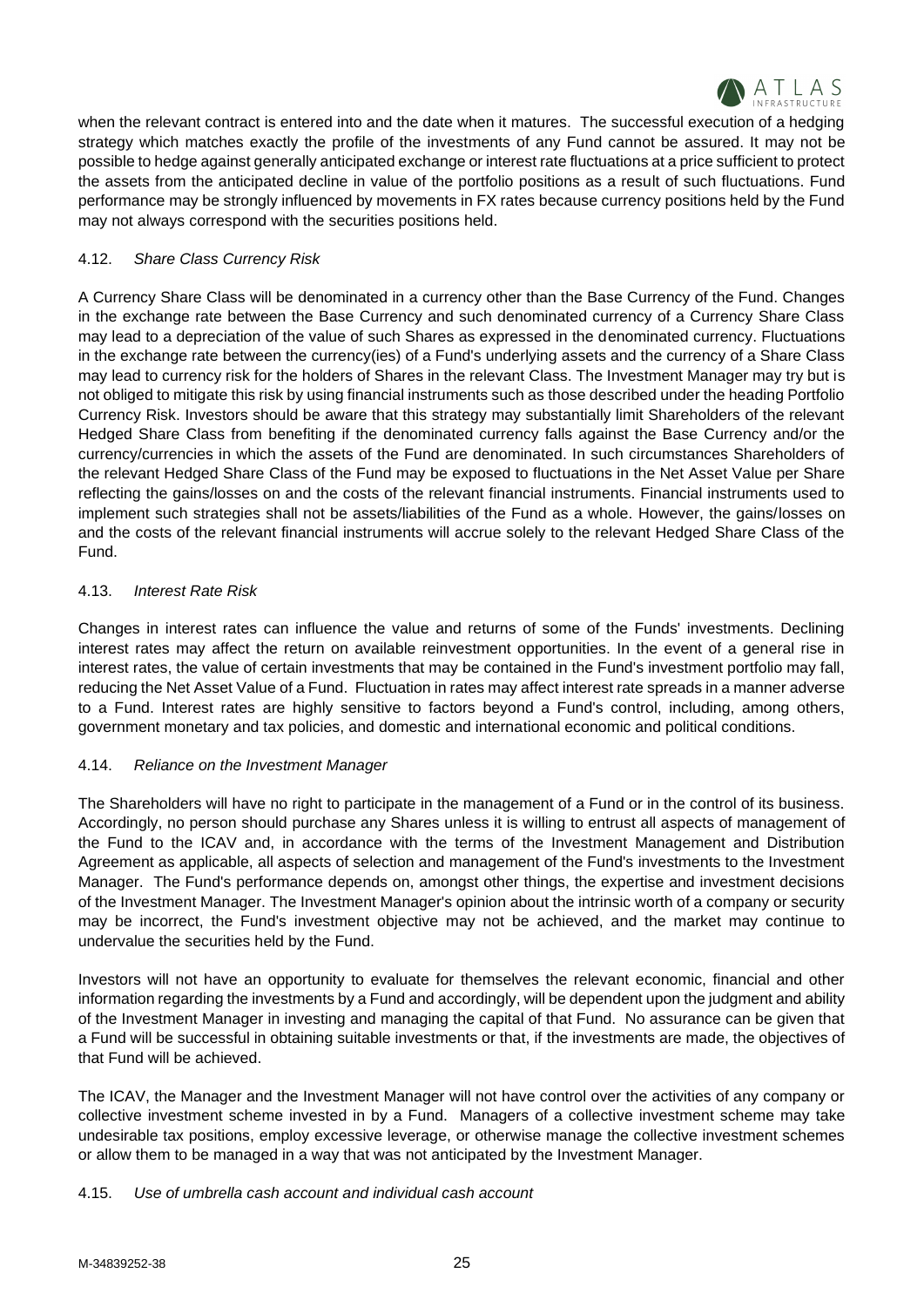

Subscription monies received in respect of a Fund in advance of the issue of Shares will be held either in an Umbrella Cash Account in the name of the ICAV or in an individual cash account in the name of a Fund. In each scenario, subscription monies will be treated as a general asset of the relevant Fund. In addition, investors will be unsecured creditors of the relevant Fund with respect to the amount subscribed and held by the ICAV until Shares are issued on the relevant Dealing Day. As such, investors will not benefit from any appreciation in the NAV of the relevant Fund or any other Shareholder rights (including dividend entitlement) until such time as Shares are issued on the relevant Dealing Day. In the event of an insolvency of the Fund or the ICAV, there is no guarantee that the Fund or ICAV will have sufficient funds to pay unsecured creditors in full.

Payment of redemption proceeds and dividends in respect of a particular Fund is subject to receipt by the Administrator of original subscription documents and compliance with all anti-money laundering procedures. Notwithstanding this, redeeming Shareholders will cease to be Shareholders, with regard to the redeemed Shares, and will be unsecured creditors of the particular Fund, from the relevant Dealing Day. Pending redemptions and distributions, including blocked redemptions or distributions, will, pending payment to the relevant Shareholder, be held either in an Umbrella Cash Account in the name of the ICAV or, in an individual cash account in the name of a Fund. In each scenario, redeeming Shareholders and Shareholders entitled to such distributions will be unsecured creditors of the relevant Fund, and will not benefit from any appreciation in the NAV of a Fund or any other Shareholder rights (including further dividend entitlement), with respect to the redemption or distribution amount held in the Umbrella Cash Account or in an individual cash account. In the event of an insolvency of the relevant Fund or the ICAV, there is no guarantee that the Fund or the ICAV will have sufficient funds to pay unsecured creditors in full. Redeeming Shareholders and Shareholders entitled to distributions should ensure that any outstanding documentation and information is provided to the Administrator promptly. Failure to do so is at such Shareholder's own risk.

In the event of the insolvency of a Fund, recovery of any amounts held in the Umbrella Cash Account to which another Fund is entitled, but which may have transferred to the insolvent Fund as a result of the operation of the Umbrella Cash Account, will be subject to the principles of Irish insolvency law and the terms of the operational procedures for the Umbrella Cash Account. There may be delays in effecting and / or disputes as to the recovery of such amounts, and the insolvent Fund may have insufficient funds to repay amounts due to other Funds.

Further detail of the ICAV's Umbrella Cash Account and/or any individual cash accounts in the name of the Funds, are available on request from the Administrator.

## 4.16. *Political and/or Legal/Regulatory Risk*

The value of a Fund's assets may be affected by uncertainties such as international political developments, changes in government policies, taxation, restrictions on foreign investment and currency repatriation, currency fluctuations and other developments in the laws and regulations of the countries to which the Fund is exposed through its investments.

## 4.17. *Segregated Liability Risk*

While there are provisions which provide for segregated liability between Funds, these provisions have yet to be tested in foreign courts, in particular, in satisfying local creditors' claims. Accordingly, it is not free from doubt that the assets of any Fund of the ICAV may not be exposed to the liabilities of other Funds of the ICAV. At the date of this Prospectus, the Directors are not aware of any existing or contingent liability of any Fund of the ICAV that is likely to be the subject of a claim against another Fund.

## 4.18. *Concentration Risk*

There are no limits on the Investment Manager's investment discretion, subject to the Investment Restrictions applicable to each Fund. While the Investment Manager will regularly monitor the concentration of each Fund's exposure to related risk, at any given time a Fund's assets may become highly concentrated within a particular region, country, company, industry, asset category, trading style or financial or economic market. In that event, the Fund's portfolio will be more susceptible to fluctuations in value resulting from adverse economic conditions affecting the performance of that particular company, industry, asset category, trading style or economic market,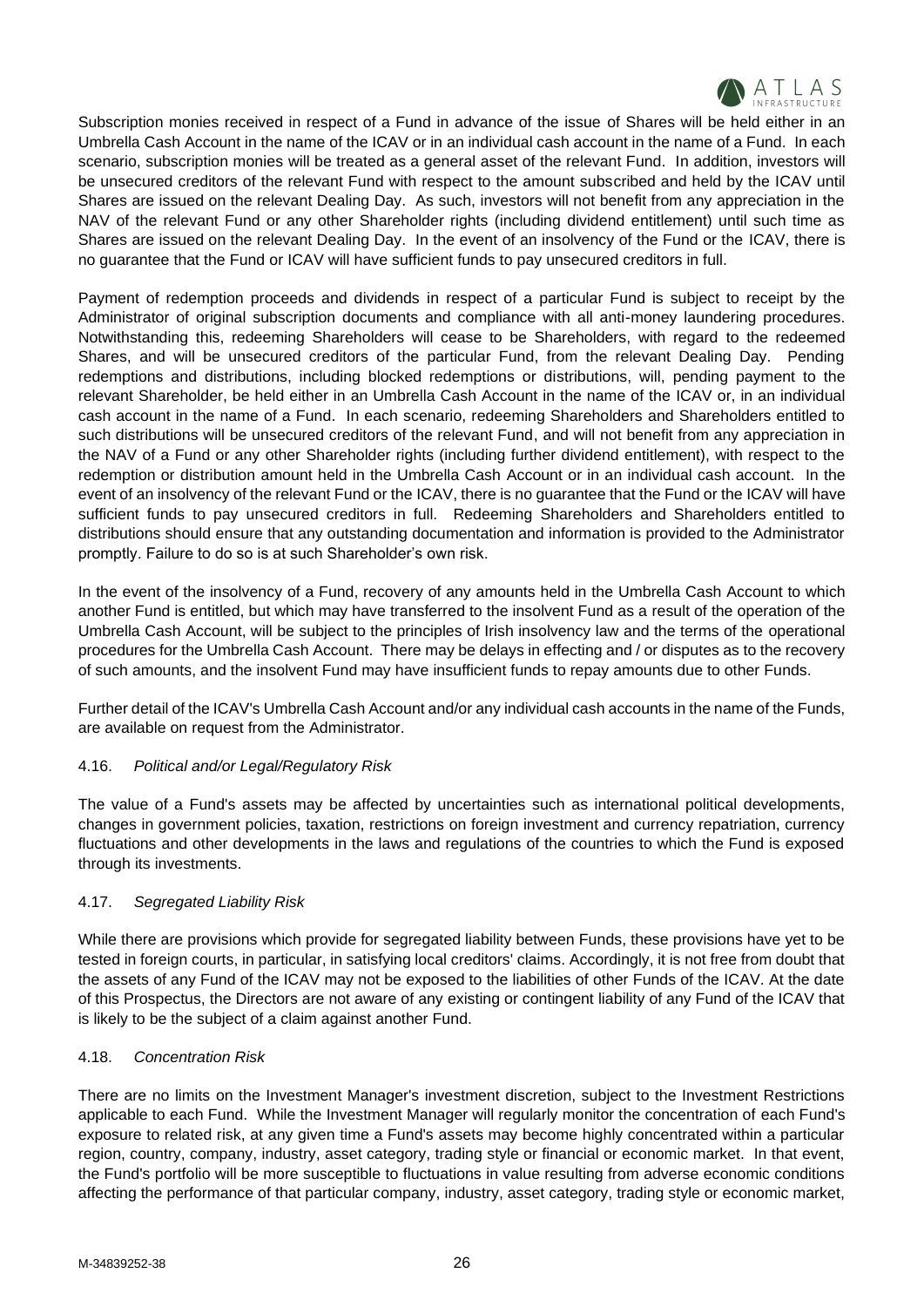

than a less concentrated portfolio would be. As a result, that Fund's investment portfolio could become concentrated and its aggregate return may be volatile and may be affected substantially by the performance of only one or a few holdings and, consequently, could have an adverse impact on a Fund's financial conditions and its ability to pay distributions. The Investment Manager is not obligated to hedge its positions and expects that a Fund will always be either net long or net short the market.

#### 4.19. *Risks associated with Investment in other Collective Investment Schemes (CIS)*

Subject to the terms of the relevant Supplement, a Fund may invest in one or more collective investment schemes. As a shareholder of another collective investment scheme, a Fund would bear, along with other shareholders, its pro rata portion of the expenses of the other collective investment scheme, including management and/or other fees. These fees would be in addition to the fees payable to the Investment Manager and other expenses which a Fund bears directly in connection with its own operations. For details of the maximum level of management fees that may be charged by a Fund by virtue of its investment in other collective investment schemes please refer to the Supplement for the relevant Fund.

Some of the CIS that a Fund may invest in may in turn invest in FDIs which will result in this Fund being indirectly exposed to the risks associated with such FDI.

The Funds will not have an active role in the day-to-day management of the collective investment schemes in which they invest. Moreover, Funds will generally not have the opportunity to evaluate the specific investments made by any underlying collective investment schemes before they are made. Accordingly, the returns of a Fund will primarily depend on the performance of these unrelated underlying fund managers and could be substantially adversely affected by the unfavourable performance of such underlying fund managers.

Furthermore, some of the underlying collective investment schemes may be valued by fund administrators affiliated to underlying fund managers, or by the underlying fund managers themselves, resulting in valuations which are not verified by an independent third party on a regular or timely basis. Accordingly, there is a risk that the valuations of the Fund may not reflect the true value of such underlying collective investment scheme holdings at a specific Valuation Point, which could result in significant losses for the Fund.

A Fund may be subject to risks associated with any underlying collective investment schemes which may use 'side pockets' (used to separate investments which may be difficult to sell from more liquid investments). The use of side pockets by such underlying collective investment schemes may restrict the ability of a Fund or the Shareholders to fully redeem out of the underlying collective investment scheme until such investments have been removed from the side pocket. Accordingly, the Fund may be exposed to the performance of the underlying collective investment scheme's investment for an indefinite period of time until such investment is liquidated.

#### 4.20. *Derivatives Risk*

A financial derivative instrument, also simply known as "a derivative", is a contract between two parties. The value of the contract is based on or derived from an underlying asset, such as a stock, a market, a currency or a basket of securities and is not a direct investment in the underlying asset itself. While the prudent use of derivatives can be beneficial, derivatives also involve risks different from, and in certain cases greater than, the risks presented by more traditional investments.

Derivatives involve special risks and costs to the extent that a Fund uses derivatives it would be exposed to risks including the following.

#### 4.21. *Counterparty and Settlement Risk*

The Funds would be exposed to a credit risk on the counterparties with which they traded in relation to nonexchange traded contracts such as forward exchange rate contracts. Non-exchange traded contracts are not afforded the same protections as may apply to participants trading such contracts on organised exchanges, such as the performance guarantee of an exchange clearing house. Non-exchange traded contracts are agreements specifically tailored to the needs of an individual investor which enable the user to structure precisely the date,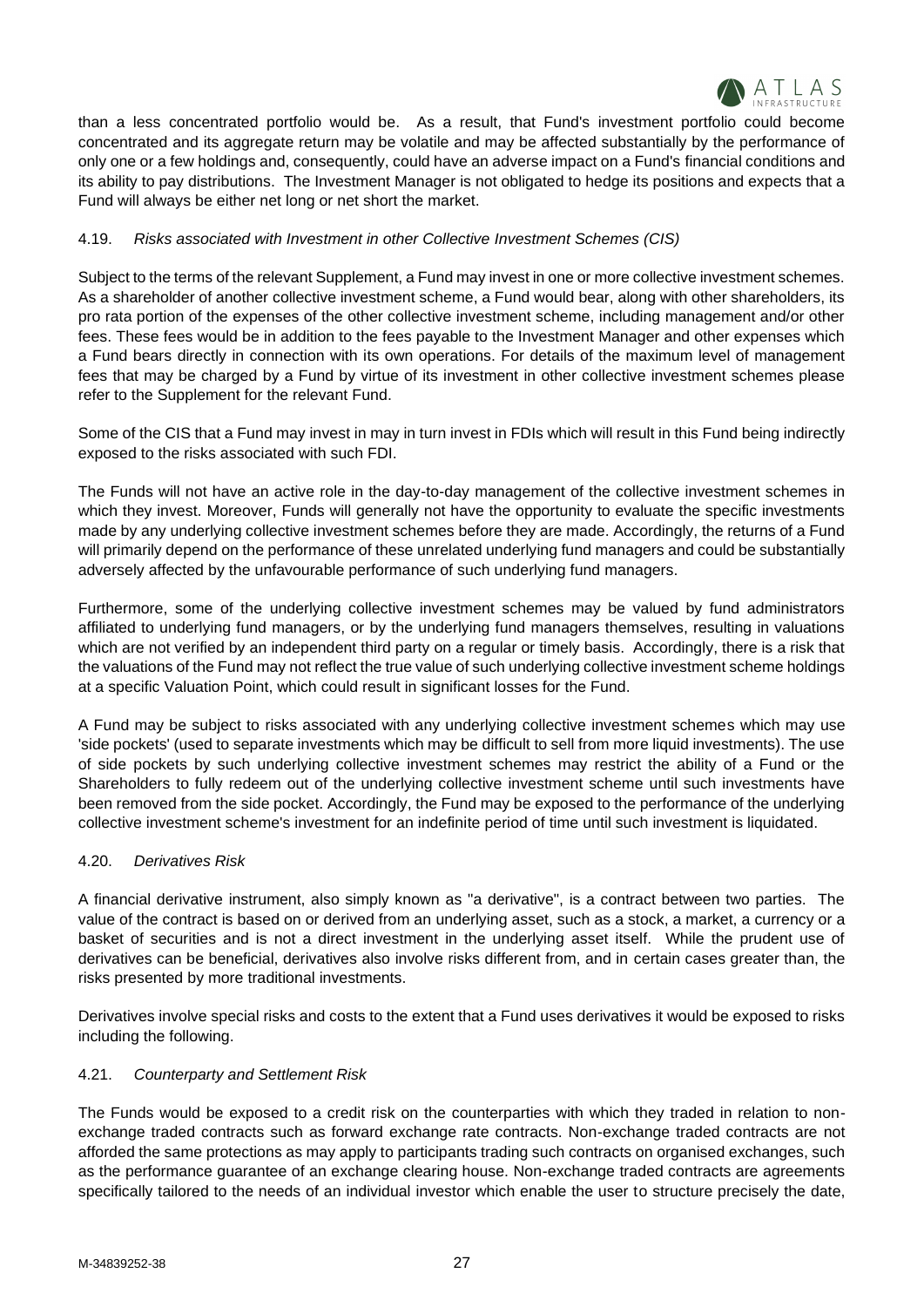

market level and amount of a given position. The counterparty for these agreements will be the specific company or firm involved in the transaction rather than a recognised exchange and accordingly the insolvency, bankruptcy or default of a counterparty with which a Fund trades such contracts could result in substantial losses to a Fund. If settlement never occurs the loss incurred by the Fund would be the difference between the price of the original contract and the price of the replacement contract or, in the case where the contract is not replaced, the absolute value of the contract at the time it is voided. Furthermore, in some markets 'Delivery versus Payment' may not be possible in which case the absolute value of the contract is at risk if the Fund meets its settlement obligations, but the counterparty fails before meeting its obligations under the relevant contract. Furthermore, if the creditworthiness of a derivative counterparty declines, the risk that the counterparty may not perform could increase, potentially resulting in a loss to the portfolio. Regardless of the measures a Fund may implement to reduce counterparty credit risk there can be no assurance that a counterparty will not default or that a Fund will not sustain losses on the transactions as a result.

#### 4.22. *OTC Markets Risk*

Were any Fund to acquire securities on OTC markets, there is no guarantee that the Fund will be able to realise the fair value of such securities due to their tendency to have limited liquidity and comparatively high price volatility.

#### 4.23. *Liquidity Risk*

Certain securities may be difficult or impossible to sell at the time and the price that the seller would like. The seller may have to lower the price to effect a secondary market sale, sell other securities instead or forego an investment opportunity, any of which could have a negative effect on fund management or performance.

#### 4.24. *Correlation Risk*

Forward contracts seek to hedge against fluctuations in the relative values of a fund's portfolio positions as a result of changes in currency exchange rates and market interest rates. Hedging against a decline in the value of portfolio positions does not eliminate fluctuations in the values of portfolios positions nor does it prevent losses if the values of such positions decline, but establishes other positions designed to gain from those same developments, thus moderating the decline in the positions' value. Such hedge transactions also limit the opportunity for gain if the value of the portfolio positions should increase. Moreover, it may not be possible to hedge against any exchange rate or interest rate fluctuation which is so generally anticipated that it is not possible to enter into a hedging transaction at a price sufficient to afford protection from the decline in value of the portfolio position anticipated as a result of such a fluctuation.

## 4.25. *Legal Risk*

There is a possibility that the agreements governing derivative techniques may be terminated due, for instance, to supervening illegality or change in the tax or accounting laws relative to those at the time the agreement was originated. There is also a risk if such agreements are not legally enforceable or if the derivative transactions are not documented correctly.

## 4.26. *Collateral Risk*

Cash received as collateral may be invested in other eligible securities, including shares of a short-term money market fund in accordance with the requirements of the Central Bank. Investing this cash subjects that investment, as well as the securities loaned, to market appreciation or depreciation and the risks associated with such investments, such as failure or default of the issuer of the relevant security.

## 4.27. *Availability of Suitable Investment Opportunities*

The ICAV will compete with other potential investors to acquire assets. Certain of the ICAV's competitors may have greater financial and other resources and may have better access to suitable investment opportunities. There can be no assurance that the Investment Manager will be able to locate and complete investments which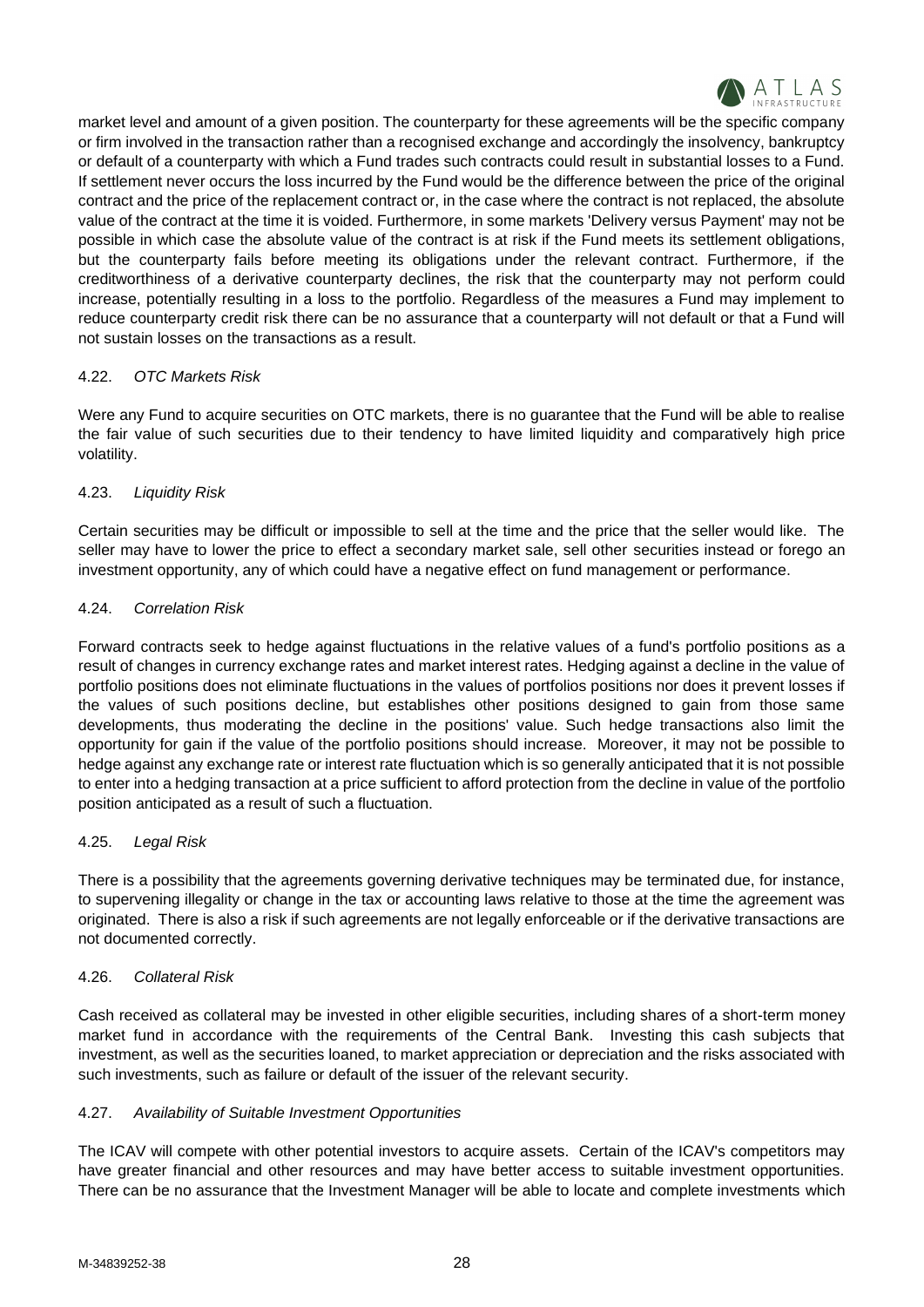

satisfy a particular Fund's rate of return objectives or that a Fund will be able to invest fully its committed capital. If no suitable investments can be made, then cash will be held by such Fund and this will reduce returns to Shareholders. Whether or not suitable investment opportunities are available to a Fund, Shareholders will bear the cost of management fees and other Fund expenses.

In the event that a Fund is terminated or the ICAV is wound up, and to the extent that the assets may be realised, any such realisation may not be at full market value and will be subject to deductions for any expenses for the termination of such Fund or the liquidation of the ICAV.

## 4.28. *Insolvency of Service Providers and Conflicts of Interest*

The ICAV and the Manager will rely on the Investment Manager in implementing its investment strategies for a Fund. The Directors, in consultation with the Manager, have determined the investment policies and the Investment Manager will monitor the performance of such investments on an ongoing basis. The bankruptcy or liquidation of the Manager, the Investment Manager, the Administrator or the Depositary may have an adverse impact on the Net Asset Value. The Investment Manager and its principals will devote a portion of their business time to the ICAV's business. Furthermore, any bankruptcy or liquidation of the Investment Manager or the Depositary or the Administrator (or principal broker if any is appointed) or any other entity described herein may have an adverse impact on the ability of a Fund to realise its investment objective in the manner described herein. In addition, where valuations are provided by an Investment Manager there is a possible conflict of interest where their fees are affected by the Net Asset Value of a Fund. Please also refer to the section headed **Portfolio Transactions and Conflicts of Interest** for further disclosure.

## 4.29. *Limited Recourse*

A Shareholder will solely be entitled to look to the assets of the relevant Fund in respect of all payments in respect of its Shares. If the realised net assets of the relevant Fund are insufficient to pay any amounts payable in respect of the Shares, the Shareholder will have no further right of payment in respect of such Shares nor any claim against or recourse to any of the assets of any other Fund or any other asset of the ICAV.

## 4.30. *Possible Effects of Substantial Redemptions or Withdrawals*

Redemptions or withdrawals from a Fund could require that Fund to liquidate its positions more rapidly than otherwise desirable, which could adversely affect that Fund's net asset value. Illiquidity in certain securities could make it difficult for a Fund to liquidate positions on favourable terms, which may affect that Fund's net asset value. Although a Fund may suspend redemptions or withdrawals in the manner described under the section entitled **Suspension of Calculation of Net Asset Value** in order to minimize this risk, it might not always do so, nor would use of this provision eliminate such value or liquidity risks.

The purchase or redemption of a substantial number of shares in the Fund may require the Investment Manager to change the composition of the Fund's portfolio significantly or may force the Investment Manager to buy or sell investments at unfavourable prices, which may adversely affect the Fund's returns and its overall performance. Portfolio turnover for the Fund may also result in increased trading costs and may adversely impact the Fund's trading expense ratio.

## 4.31. *Limitations on Redemption of Shares/Liquidity*

The Directors, following consultation with the Manager, may limit (and in certain cases refuse) requests to redeem Shares. Please refer to the section headed **Limitation on Redemptions** below and to the terms of the relevant Supplement. In addition, in certain circumstances the ICAV may decline to effect a redemption request which would have the effect of reducing the value of any holding of Shares relating to any Fund below the Minimum Shareholding for that Class of Shares of that Fund. Any redemption request having such an effect may be treated by the ICAV as a request to redeem the Shareholder's entire holding of that Class of Shares.

## 4.32. *Regulatory Restrictions*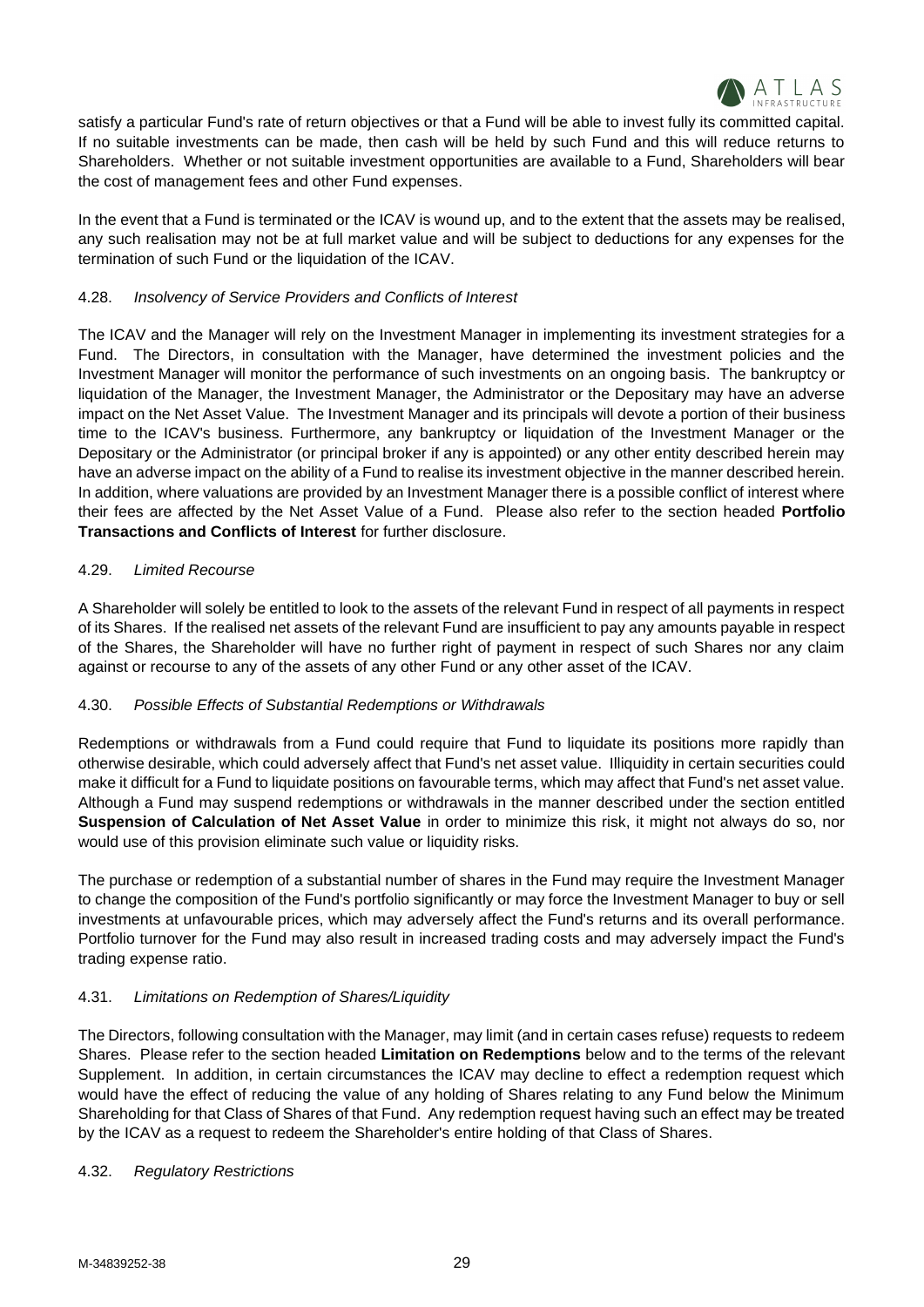

The investment strategies pursued by a Fund may be affected by national and federal laws governing the beneficial ownership of securities in a public company which may inhibit that Fund's ability to freely acquire and dispose of certain securities. Should a Fund be affected by such rules and regulations, it may not be able to transact in ways that would realise value for that Fund. In addition, any changes to government regulations could make some or all forms of corporate governance strategies unlawful or impractical. Accordingly, such changes, if any, could have an adverse effect on the ability of a Fund to achieve its investment objective.

## 4.33. *Portfolio Valuation*

Because of overall size, concentration in particular markets and maturities of positions held by the Fund, the value at which its investments can be liquidated may differ, sometimes significantly, from the interim valuations arrived at using the methodology described in the section in the Prospectus headed **Calculation of Net Asset Value/ Valuation of Assets**. In addition, the timing of liquidations may also affect the values obtained on liquidation. Securities to be held by the Fund may routinely trade with bid-ask spreads that may be significant. At times, thirdparty pricing information may not be available for certain positions held by the Fund. In addition, the Fund may hold securities for which no public market exists. The Administrator is entitled to rely, without independent investigation, upon pricing information and valuations furnished to the Investment Manager by third parties, including pricing services.

#### 4.34. *Accuracy of Public Information*

The Investment Manager selects investments for the relevant Fund, in part, on the basis of information and data filed by issuers with various government regulators or made directly available to the Investment Manager by the issuers or through sources other than the issuers. Although the Investment Manager evaluates all such information and data and ordinarily seeks independent corroboration when it considers it is appropriate, the Investment Manager may not be in a position to confirm the completeness, genuineness or accuracy of such information and data, and in some cases, complete and accurate information is not available.

#### 4.35. *Material, Non-Public Information*

By reason of their responsibilities in connection with a Fund and other activities, personnel of the Investment Manager may acquire confidential or material non-public information or be restricted from initiating transactions in certain securities. In such circumstances the Investment Manager will not be free to act upon any such information. Due to these restrictions, a Fund may not be able to initiate a transaction that it otherwise might have initiated and may not be able to sell an investment that it otherwise might have sold.

## 4.36. *Accounting Standards; Limited Availability of Information; Due Diligence*

Accounting standards in certain emerging market countries generally do not correspond to international accounting standards, and in some countries national accounting, auditing and financial reporting standards may not yet be in place. The financial information appearing on the financial statements of the companies in those foreign countries may not reflect the financial position or results of operations in the way they would be reflected if the financial statements had been prepared in accordance with generally accepted international accounting principles. Investors in such companies generally have access to less reliable information than investors in more economically sophisticated countries. In addition, the scope and nature of the Investment Manager's due diligence activities in connection with portfolio investments in certain countries will be more limited than due diligence reviews conducted in countries with more developed economies because reliable information is often unavailable or prohibitively costly to obtain. The lower standard of due diligence and financial controls in investments in certain countries increases the likelihood of material losses on such investments.

#### 4.37. *Specialisation Risk*

Some Funds may specialise in a particular industry, or in a single country or region of the world. This allows them to focus on the potential of that industry or geographic area, but it also means they may be more volatile than more broadly diversified funds because prices of securities in the same industry or region may tend to move up and down together. These Funds must continue to invest in a particular industry or geographic area, even if it is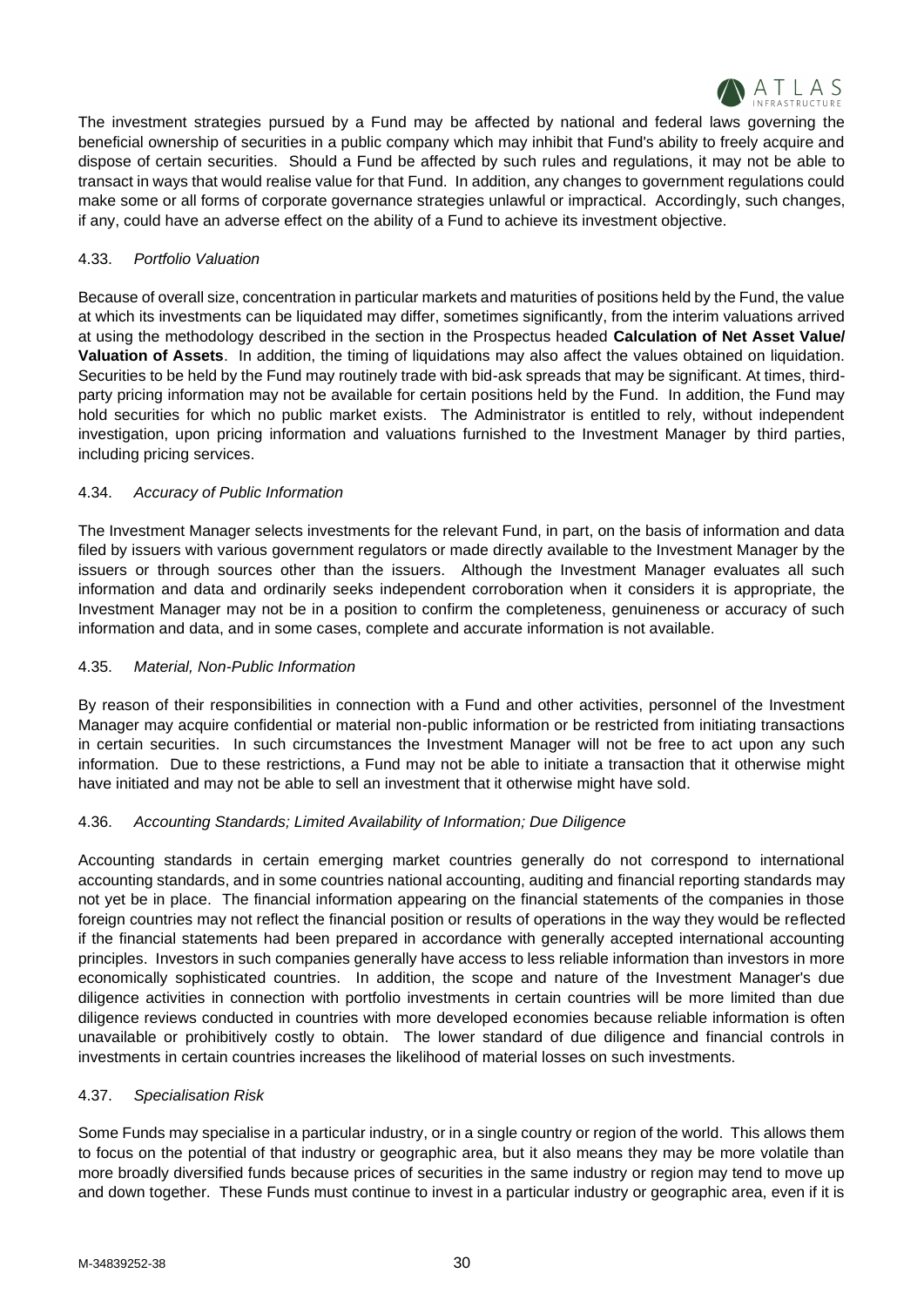

performing poorly.

## 4.38. *Custody Risk*

Local custody services remain underdeveloped in many emerging market countries and there is a transaction and custody risk involved in dealing in such markets. In certain circumstances a Fund may not be able to recover some of its assets. Such circumstances may include any act or omissions or the liquidation, bankruptcy or insolvency of a sub-custodian, retroactive application of legislation and fraud or improper registration of title. The costs borne by the Fund in investing and holding investments in such markets will generally be higher than in organised securities markets.

# 4.39. *Pandemic Risk*

An outbreak of an infectious disease, pandemic or any other serious public health concern could occur in any jurisdiction in which a Fund of the ICAV may invest, leading to changes in regional and global economic conditions and cycles, which may have a negative impact on the Fund's investments and consequently its Net Asset Value. Any such an outbreak may also have an adverse effect on the wider global economy and/or markets which may negatively impact a Fund's investments more generally. In addition, a serious outbreak of infectious disease may also be a force majeure event under contracts that the ICAV has entered into with counterparties thereby relieving a counterparty of the timely performance of the services such counterparties have contracted to provide to a Fund (the nature of the services will vary depending on the agreement in question). In a worst case scenario, this may result with in a delay calculating the Net Asset Value, processing dealing in Shares, undertaking independent valuations of a Fund or processing trades in respect of a Fund. However, each of the Manager, Depositary, the Administrator and the Investment Manager have business continuity plans in place which are tested regularly.

## 4.40. *Sustainability Risks*

A sustainability risk in the context of the Fund is an environmental, social or governance event or condition that, if it occurs, could cause an actual or a potential material negative impact on the value of the investment. The following are environmental, social and governance themes that may be relevant for the Fund. Within these themes, events may happen, or conditions may arise that impact the valuation of the Fund:

## 4.41. *Environmental*

Climate change mitigation risk – climate change mitigation will require substantial changes to business activities, user demand and government regulations and policy. This will expose companies to a combination of changes to end user demand, supply availability and costs and well as changes to regulatory and policy environment.

Climate change adaption risk – the physical risks associated with climate change are expected to increase over the coming years and manifest in both changes to climate as well as increases in frequency of extreme weather events.

Greenhouse gas emissions – direct and indirect emissions from companies contribute to climate change and potentially expose companies and their investors to higher future costs either through carbon taxes or stranded asset costs.

Resource depletion, including water – companies that make use of finite resources as part of their business models may be required to either limit their use or to pay full costs in the future to avoid excessive depletion.

Waste and pollution – all companies produce some amount of waste and pollution as part of their activities, however companies that produce material amounts of waste and / or pollution may well be exposed to a combination of either increased regulation, higher future costs and liabilities for making good historic pollution.

Deforestation – many companies can have direct or indirect exposure to deforestation, either through their own activities or through their suppliers. Any business model that relies upon deforestation should be considered as likely unsustainable and therefore subject to restrictions in the future.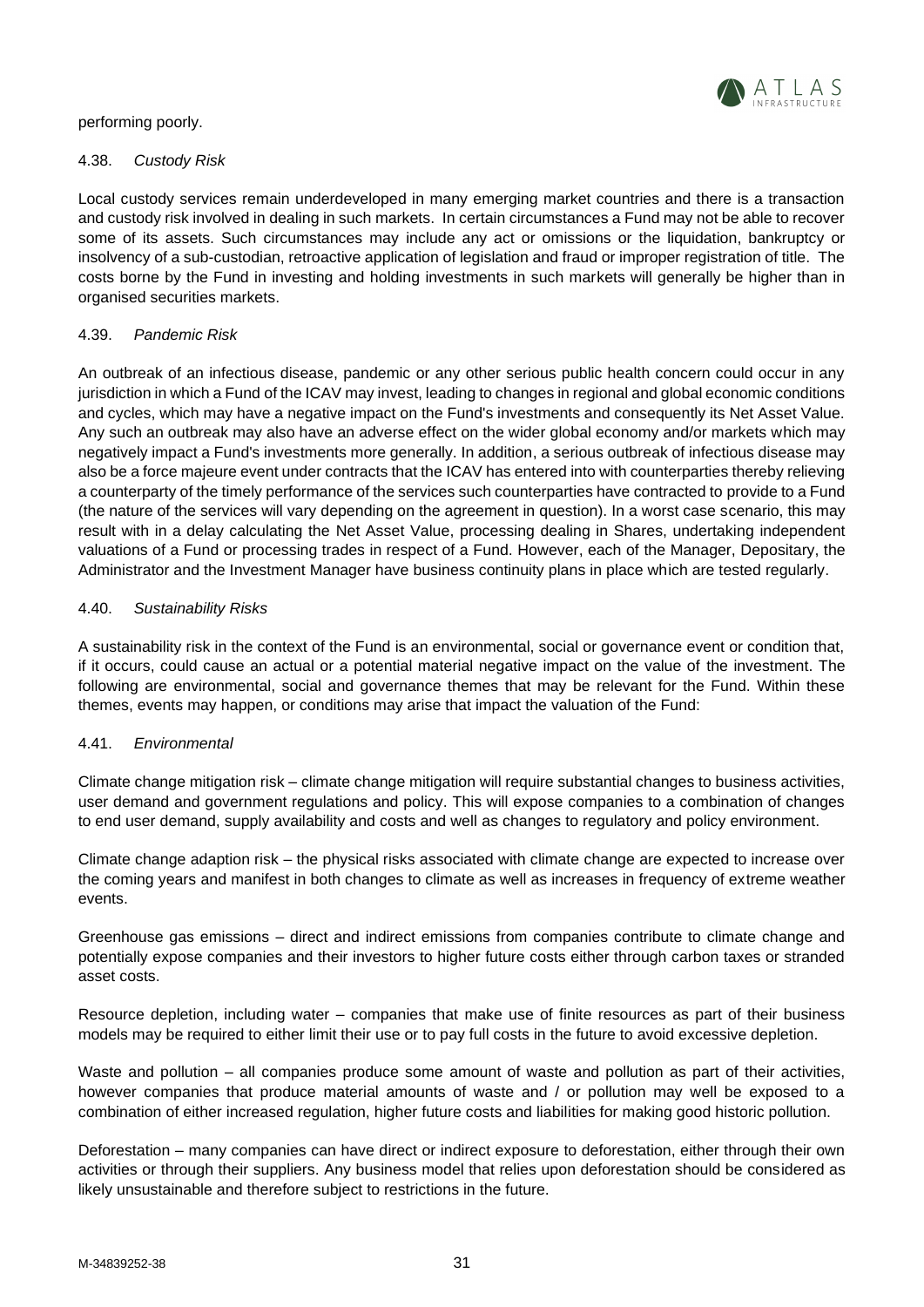

#### 4.42. *Social*

Working conditions, including no slavery or child labour – infrastructure companies procure products and services in its development, maintenance and operation of assets as well as sustain its own workforce. This may expose companies to sub-standard working conditions, including forced or compulsory labour or child labour along its supply chain and through its procurement practices. A company's own employment practices, contracts and conditions it offers may also pose a risk. If infrastructure companies are employing, facilitating, or otherwise aiding, whether directly or indirectly, human trafficking, slavery or forced labour, this may result in material fines, changes to asset operating rights or permanent changes to operating cost structures.

Local communities, including indigenous communities – infrastructure developments may take place on land on or bordering areas of indigenous cultural significance and may impact the economic, social and/or environmental contexts of these communities. Projects run the risk of not obtaining necessary regulatory approvals as well as reparations, which may need to be made to offset any negative consequences of developments.

Health and safety – infrastructure companies and the supply chains in which they operate can pose serious health and safety issues for those, which build, operate or otherwise access these assets. Health and safety risks extend to a company's employees, contractors, users/customers, the broader community in which it operates and those along its supply chain.

Employee relations and diversity – there is a risk that employee dissatisfaction may contribute to lower retention rates and overall productivity at a company. Further, lack of diversity on investee companies' management teams and boards has been considered to have a negative impact on investment decisions and organizational competitiveness such as excess risk taking, or group think.

Social contract and stakeholder relations – infrastructure assets operate under an implicit social contract and there is a risk that the through management actions or public policy the services provided is carried out in an unsustainable manner that is not considered beneficial by all third-party groups and individuals that have a stake in common interest.

#### 4.43. *Governance*

Board composition – risks to proper governance resulting from board appointments include directors not being appointed on merit through an open and transparent process, lack of independent directors and lack to protection for minority directors. Board composition should also change at regular terms, with adequate staggering of changes to preserve continuity of corporate knowledge.

Board diversity and structure - (in terms of age, gender, educational and professional background): risks a board does not reflect a range of different attributes required to assure it can properly fulfil its role.

Executive pay – risk of misalignment of executive remuneration with shareholder objectives as a result of adverse short term or long-term incentives.

Anti-bribery and corruption – the effectiveness of a company's controls to detect and prevent bribery and corruption both within a company and its governing body and also its suppliers, contractors and sub-contractors may have an impact on the extent to which a company is operated in furtherance of its business objectives.

Fair tax strategy - the tax strategy employed by a company may impact the returns and performance of that company. Where an aggressive tax strategy is pursued by a company this may increase the tax risks associated with that company.

Sustainability risk can either represent a risk on its own or have an impact on other risks and contribute significantly to those risks, such as market risks, operational risks, liquidity risks or counterparty risks.

#### 4.44. *Market Risk in connection with sustainability risks*

The value of investments may be affected by risks from environmental, social or corporate governance related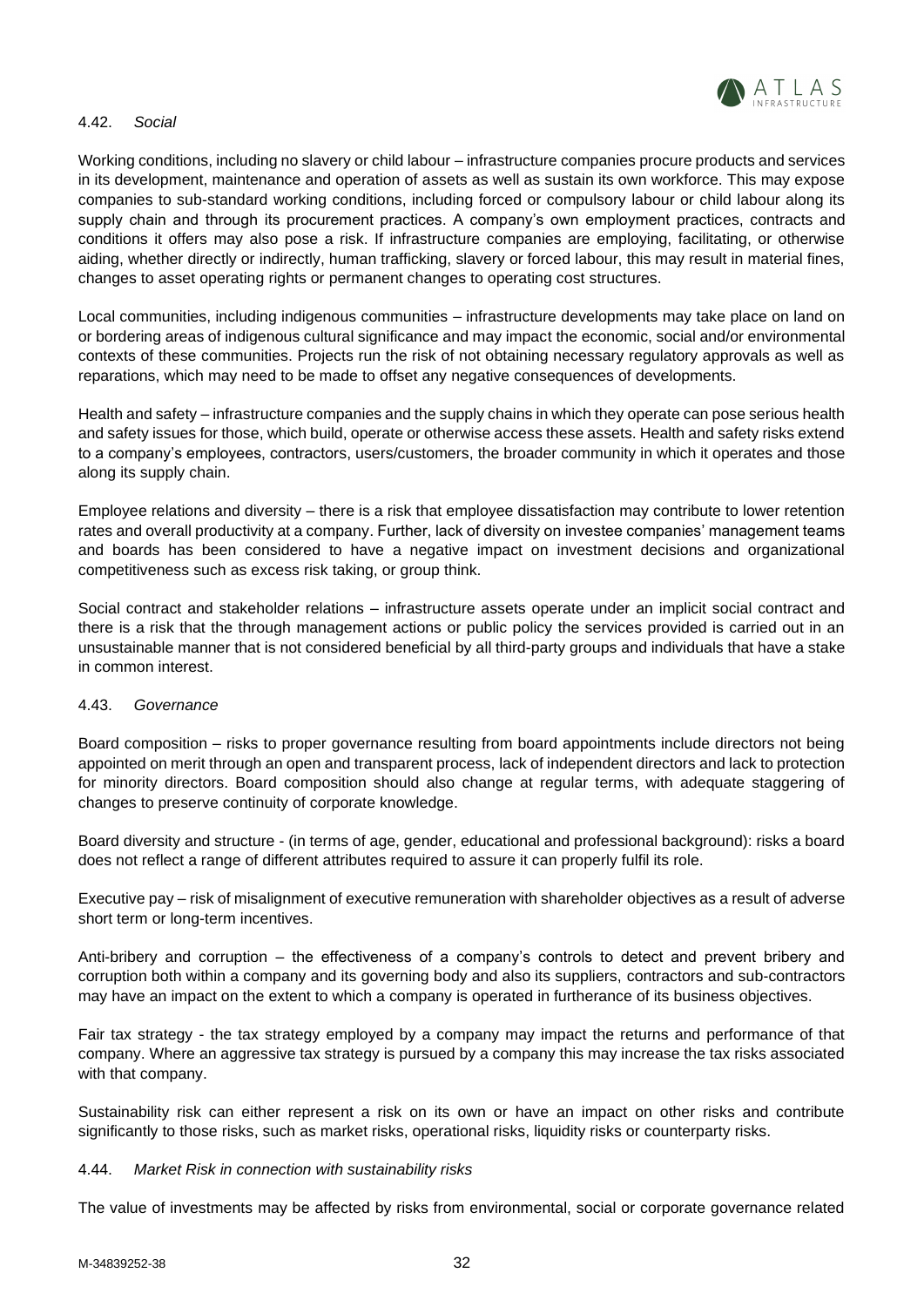

risks. For example, the value of investments can change if companies do not act sustainably and do not invest in sustainable change. The strategic orientation of portfolio companies that do not consider sustainability can have a negative impact on their share prices. Furthermore, reputational risk arising from unsustainable corporate activity can have a negative impact on the value of an investment in such companies. In addition, infrastructure companies operate under an implicit environmental and social contract which has a long-term influence on the returns on an investment in such companies. For the Fund the key sustainability risks to market pricing and valuations are as follows:

#### 4.45. *Environmental*

Climate transition demand changes – climate change and energy transition will have a fundamental and material impact on listed infrastructure companies. Governments, regulators and other industry groups will implement policy actions over time, which will, together with technological evolution, will lead to material changes in demand and production within global energy systems and transport systems. This in turn will result in material changes to operational volumes, revenues, and capital expenditure requirements for impacted companies.

Carbon pricing – where some form of carbon pricing is embedded in local climate policy, this may have a material effect on the operating expenditures, profitability, industry dynamics and long-term viability of companies within our investment universe.

Stranded asset risk – assets which suffer material and/or sudden demand changes may become 'stranded' either physically or economically. This may occur because of climate transition policies which, for instance, may rule out coal-fired electricity generation, whereby an asset which is not fully depreciated by the time the policy is in force, requiring a write-down of remaining value.

Extreme weather events – instances of wildfires, hurricanes and other extreme weather events can result in material unexpected expenses where insurance coverage is insufficient. Further, this is not always recoverable from users, which can pose short term cashflow risks for the company, including bankruptcy, which we have seen occur in the past.

#### 4.46. *Social*

Social contract breaches – long-term infrastructure operators are party to an implicit 'social contract' with the government and regulators, which grant licenses to operate, and the customers who pay to use the infrastructure. The ability for a company to earn long-term sustainable returns is predicated on honouring this contract. Failure to do so, examples of which may include gaming regulatory systems to over-earn or over-charging/underinvesting in the operating assets, can result in material changes to regulatory inputs, concession rights, revenues and ultimately profitability.

Health and safety – infrastructure companies and the supply chains in which they operate can pose serious health and safety issues for those, which build, operate or otherwise access these assets. This includes but is not limited to construction/heavy machinery related risks, large volumes of electricity and hydrocarbon exposure and operating from heights. If companies to not operate using highest standards and according to local law, there is potential that accidents result in material fines, loss of operating rights, or other outcomes which will affect profitability.

Employee relations and diversity – workforce diversity and inclusion results in stronger operating outcomes which improve profitability over the long term. Failure to abide by laws and regulations regarding diversity may also result in material changes to profitability by way of fines or other penalties.

#### 4.47. *Governance*

Capital allocation & reinvestment risk – decisions taken by management (and enabled by the board) regarding reinvestment of free cashflow will materially affect future profitability, cashflows and market valuations. Investing outside of areas of operational competence, geographic expertise, in regions, sectors or auctions with high levels of competition and without appropriate benchmarks, hurdles or appropriate due diligence can result in sub-par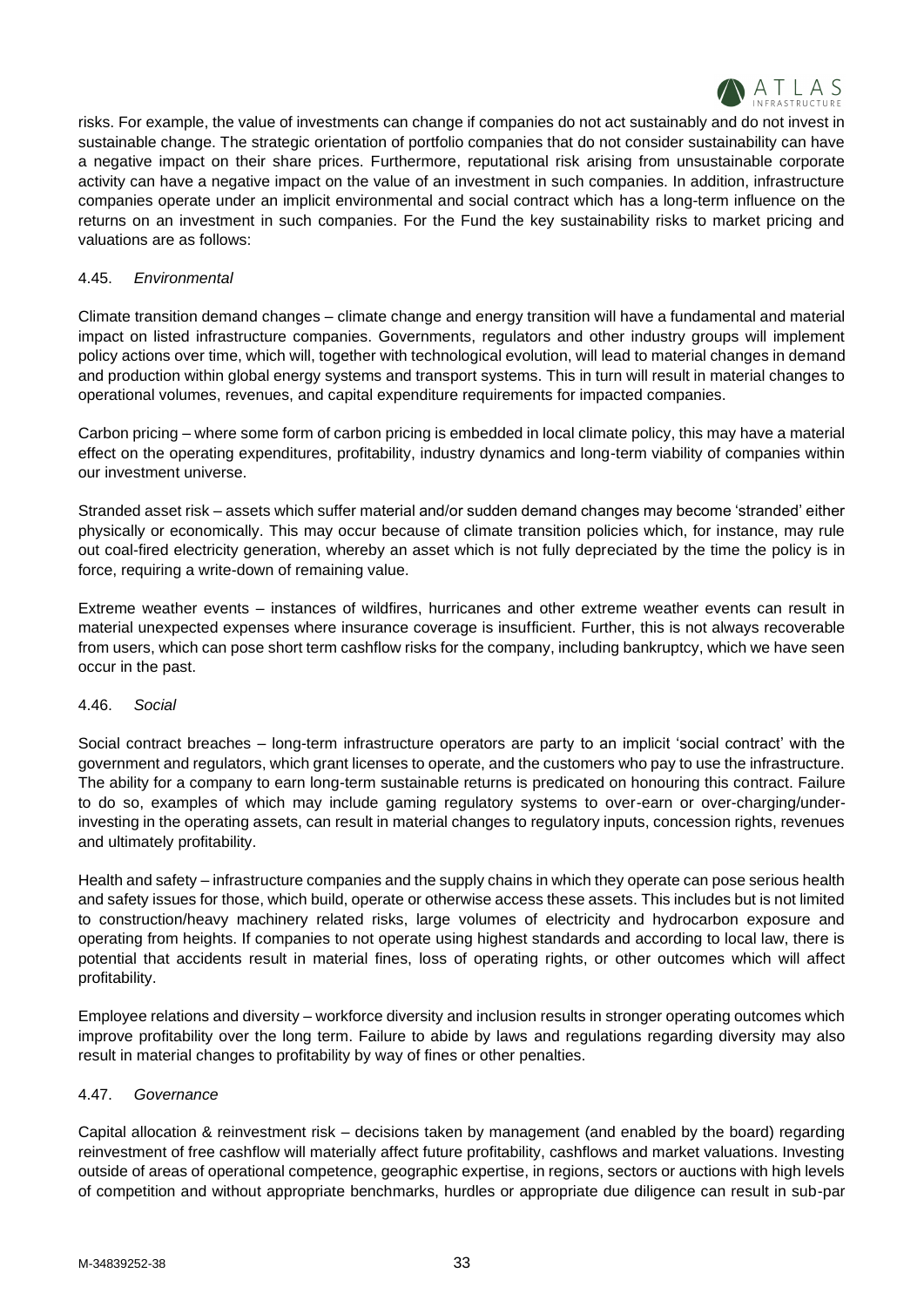

returns in the future.

Executive remuneration and incentives – management teams need to be incentivised in some form. Poor incentive structures, such as those focussed on short-term gains or growth for growth's sake, may result in value destructive investment decisions, both within the existing business and in the context of a company's strategic aspirations. Poor incentives may ultimately lead to withdrawal of shareholder support.

Board diversity and decision making – as with employee diversity, experience, knowledge, and expertise at the Board level ensures that the company is best placed to produce long-term sustainable returns. Board diversity is increasingly recognised by investors as a point of differentiation in the valuation of a company. It is included in ESG screens for some passive investment strategies and boards with insufficient diversity may find they are screened out of consideration.

#### 4.48. *Liquidity & counterparty risk in connection with sustainability risks*

The value of the portfolio may also be impacted by liquidity and counterparty risks. For the Fund the key sustainability risks to liquidity and counterparty risk are as follows:

Regulation impact on liquidity and trading – improper conduct by financial market participants, involving market manipulation, insider trading, market abuse or tax avoidance, may result in changes to the regulation of financial market trading and the activities of trading participants. This may have the impact of reducing the liquidity in securities held by Fund which may result in higher costs to enter or exit positions and greater impacts on unit values from applications or redemptions to the Fund.

Counterparty risk – this could present itself in circumstances where an issuer within the portfolio pursues an environmentally unsustainable or socially irresponsible policy that breached a tolerance threshold of a trading counterparties banks ESG policy. This may result in the removal of certain counterparty trading facilities which could reduce liquidity, impacting the Funds ability to liquidate all or some of its position.

Liquidity risk - the strategic orientation of issuers that do not consider sustainability can constrain certain investor's ability to participate in their securities, consequently reducing liquidity. A sudden negative change to an issuer's sustainability score could lead to changes to the shareholder base, which may temporarily or permanently impact liquidity in the affected securities. Additional risk factors (if any) in respect of each Fund are set out in the Supplement for the relevant Fund.

## <span id="page-34-0"></span>5. **MANAGEMENT OF THE ICAV**

5.1. *Directors of the ICAV*

The Directors of the ICAV are described below:

#### **Gerry Brady** (Irish resident)

Gerry Brady is an independent, non-executive director and consultant in the regulated, international financial services industry. Mr. Brady has over 25 years' experience of the funds industry, both as a director and full-time executive, and has held senior executive management positions in Bank of Bermuda, Capita Financial Group and Northern Trust. Mr. Brady has worked both abroad and in Ireland and is a past Council member of Irish Funds (IF) and former Executive Board member of Financial Services Ireland/Irish Business and Employers Confederation (FSI/IBEC).

Mr. Brady has a First Class Honours degree in Economics and is a Fellow of the Institute of Chartered Accountants of Ireland (FCA) and a Chartered Financial Analyst (CFA).

#### **Stephen Finn (Irish resident)**

Mr. Finn is an Associate Director with KBA Consulting Management Limited, a firm which provides of fund management services to collective investment schemes. Mr Finn has been active in the investment funds industry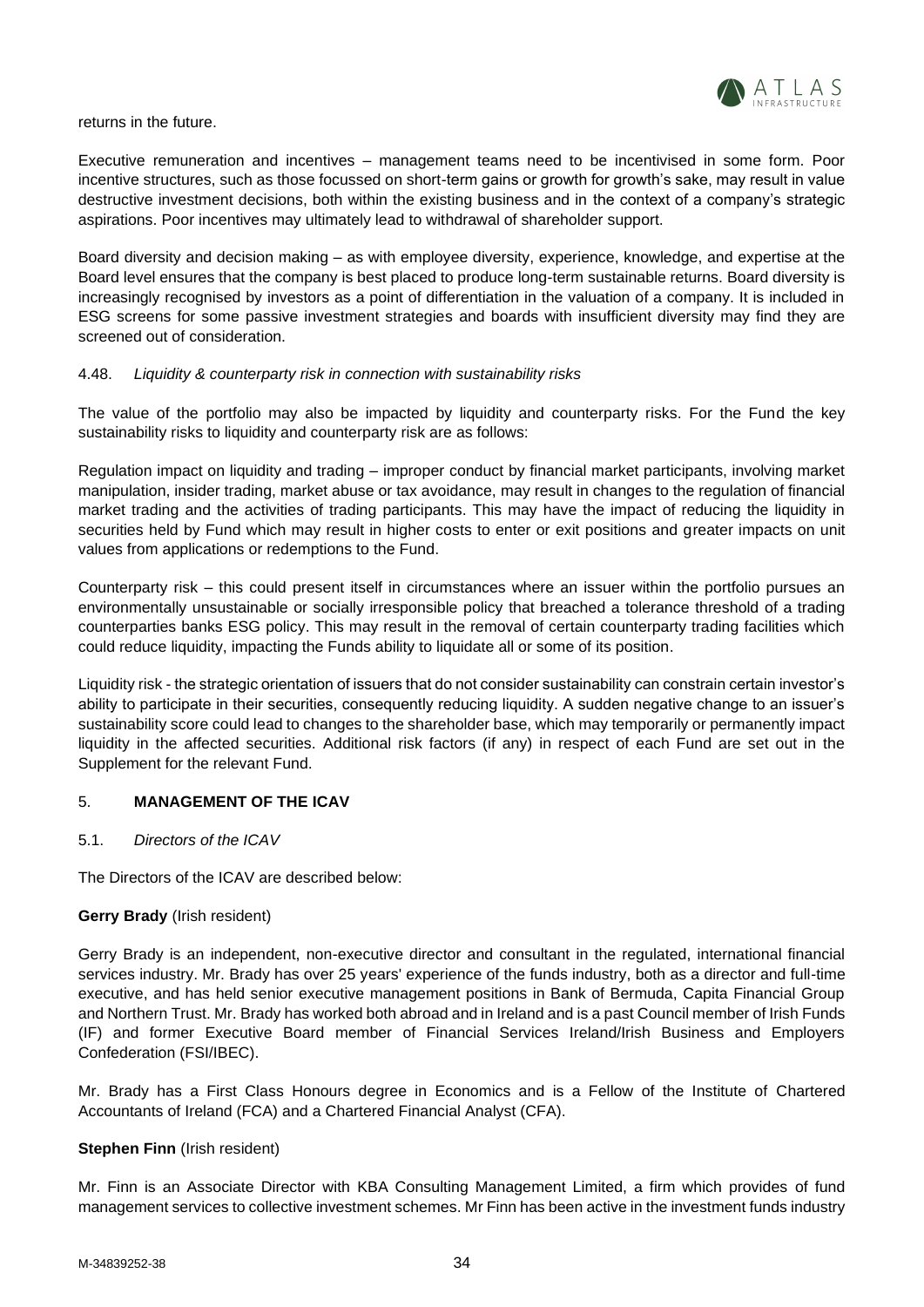

since 2000. He has extensive experience of both UCITS and alternative investments funds and in assisting funds address their on-going operations and compliance requirements. He has particular experience in the relevant tax reporting requirements to support the distribution of funds in various countries both within the EU and elsewhere. Prior to joining KB Associates Mr Finn spent twelve years at RBC where he was responsible for the delivery of fund accounting services to a number of key clients. Mr Finn commenced his career at BNY Mellon.

Mr. Finn holds a Bachelor of Commerce Degree (Hons) from University College Dublin, a Certificate and Diploma in Mutual Funds from the Institute of Bankers in Ireland and is a member of the Association of Chartered Certified Accountants.

#### **Peter Hyde** (British resident)

Mr Hyde is a Partner of ATLAS Infrastructure Partners (UK) Limited, the UCITS designated investment management company. He is based in its London office. Mr Hyde brings over 30 years of experience in the infrastructure/transport and financial service industries. Recently Mr Hyde has worked for National Express and easyBus, where he was CEO. Prior to this Mr Hyde was a Board member and Head of Research at Liberum Capital, as well as specialising in transport, logistics and ports equity research. For the preceding 14 years Mr Hyde had been a Managing Director at Credit Suisse, holding a variety of positions, all related to infrastructure and or transport equity research/investment or financial services. Mr Hyde commenced his career with Kleinwort Benson Securities where he was the lead utilities research analyst and latterly Head of Research.

Mr Hyde holds an MA (Hons) in Economics from Cambridge University and is an associate member of the UK CFA Society, having qualified via ASIP.

#### **Carl Chambers** (British resident)

Mr. Chambers is the Chief Compliance Officer of ATLAS Infrastructure Partners (UK) Limited, the UCITS designated investment management company. He is based in their London Office. Mr. Chambers brings over 20 years of global regulatory and compliance experience to the ICAV. Recently, Mr. Chambers has worked at Thomson Reuters as Head of Advisory compliance with direct regulatory and compliance responsibility for their burgeoning regulated financial benchmark and FX business. Prior to this Mr. Chambers was Head of Compliance at Liberum Capital, a member of the equities compliance team at Credit Suisse in London, and over 10 years in various roles on what was then known as the London International Financial Futures Exchange.

For the purposes of this Prospectus, the address of all of the Directors is the registered office of the ICAV.

#### 5.2. *The ICAV*

The ICAV has delegated the day to day investment management and administration of all the assets of the ICAV and any subsidiaries to the Manager who in turn has delegated to the Investment Manager and the Administrator respectively and the ICAV has approved the Depositary to act as the depositary of all of the assets of the ICAV.

The ICAV and/or the Manager may appoint Distributors or other agents from time to time, in accordance with the requirements of the Central Bank.

#### 5.3. *Manager*

KBA Consulting Management Limited has been appointed as manager for the ICAV pursuant to the Management Agreement. Under the terms of the Management Agreement, the Manager has responsibility for the management and administration of the ICAV's affairs, subject to the overall supervision and control of the Directors. The Board of the ICAV retains the discretion to delegate as determined by the Directors.

The Manager was incorporated as a limited liability company in Ireland under the Companies Act 2014 (as may be amended) under registration number 430897 on 4 December 2006 and is authorised by the Central Bank to act as a management company on behalf of UCITS funds pursuant to the Regulations. The Manager has an authorised share capital of €1,000,000 of which €1,000,000 is paid up. The Manager's main business is the provision of fund management and administration services to collective investment schemes such as the ICAV.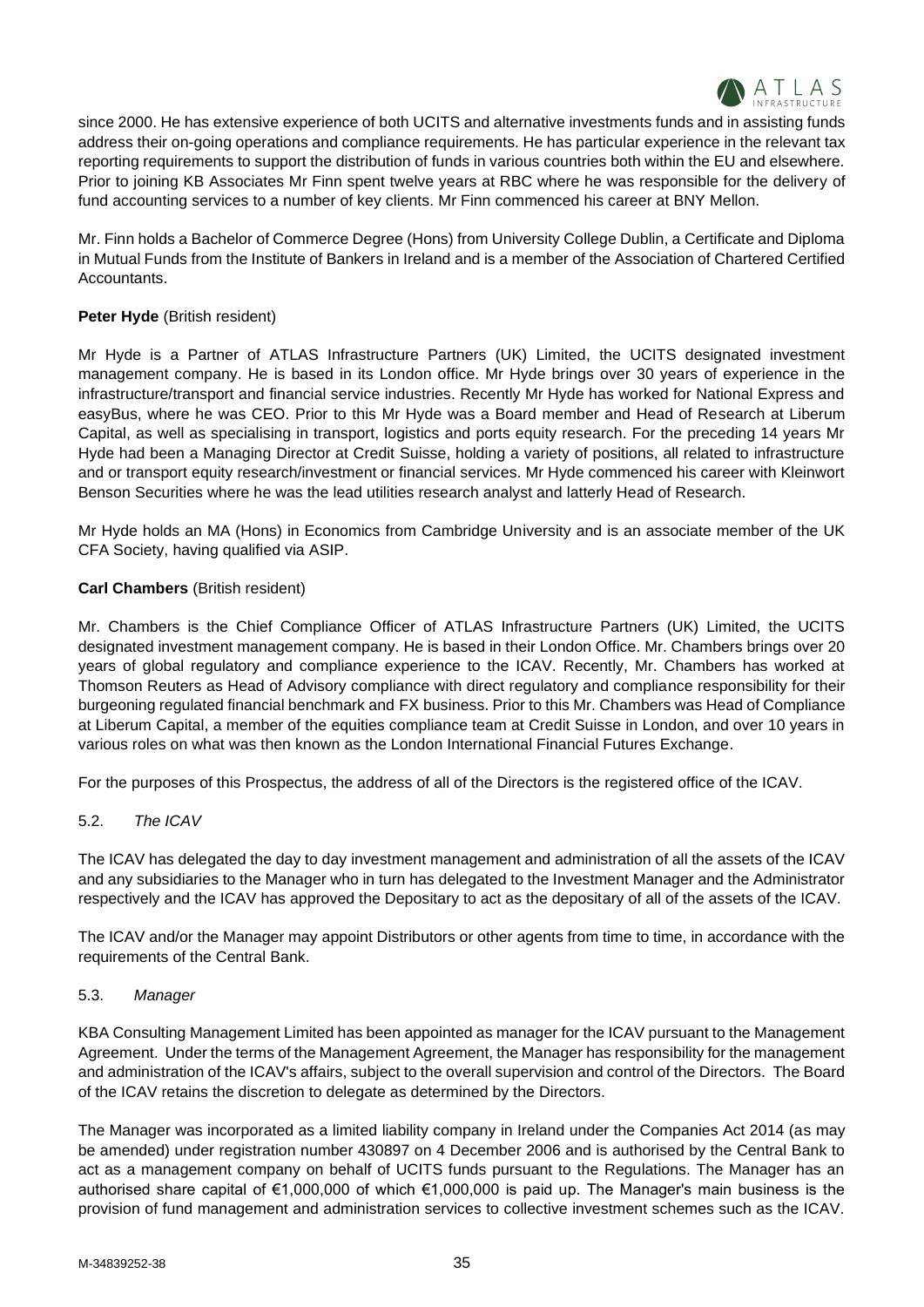

The secretary of the Manager is KB Associates.

*The Directors of the Manager are described below:*

## **Mike Kirby** (Irish resident)

Mr. Kirby is the Managing Principal at KB Associates, a firm which provides a range of advisory and project management services to the promoters of offshore mutual funds. He has previously held senior positions at Bank of New York (previously RBS Trust Bank) (1995 to 2000) where he was responsible for the establishment and ongoing management of its Dublin operations. He has also held senior positions in the custody and fund administration businesses of JP Morgan in London and Daiwa Securities in Dublin. Mr. Kirby holds a Bachelor of Commerce (Honours) Degree from University College Dublin and is a Fellow of the Institute of Chartered Accountants in Ireland.

## **Peadar De Barra** (Irish Resident)

Mr. De Barra is an executive director of KBA Consulting Management Limited with responsibility for operations and compliance. Prior to his appointment to KBA Consulting Management Limited he was a senior consultant within KB Associates' consulting business where he was responsible for advising investment funds on a range of risk and compliance matters. In this role he was responsible for developing risk management programmes for funds operating across a range of investment strategies. Mr. De Barra joined KB Associates in 2008. Prior to this Mr. De Barra was Vice-President at Citi Fund Services (Ireland) Ltd (formerly BISYS), where he was responsible for the Financial Administration team (2003 to 2007). Prior to this Mr. De Barra was an accountant and auditor with PricewaterhouseCoopers Dublin (1998 to 2002) and was an assistant manager at AIB/BNY Fund Management (Ireland) Ltd (2002 to 2003) with responsibilities for statutory reporting. In addition, Mr. De Barra also acts as a director to a number of investment funds, investment managers and management companies.

Mr. De Barra holds a Bachelor of Commerce (Honours) Degree from National University of Ireland Galway and is a Fellow of the Institute of Chartered Accountants in Ireland.

## **Frank Connolly (Irish resident)**

Frank has been active in the mutual and hedge funds industry since 1997. He has particular expertise in the preparation and audit of financial statements for investment funds and in the regulatory and GAAP requirements applicable to the investment management industry. He also has expertise in the development of compliance programs for both AIFMD and UCITS funds as well as advising asset managers on the establishment and ongoing operation of both UCITS and non-UCITS funds. He is an executive director of KB Associates' AIFMD and UCITS authorised management company, KBA Consulting Management Limited.

Prior to joining KB Associates, Frank was Senior Manager in the Investment Management Group at PricewaterhouseCoopers Dublin where he specialised in the audit of UCITS funds. Previously he had been with PricewaterhouseCoopers in the Cayman Islands where his responsibilities included the provision of audit services to a wide range of alternative asset managers.

Frank holds a Bachelor of Commerce Degree (Hons) from University College Dublin and is a Fellow of the Institute of Chartered Accountants in Ireland.

## **John Oppermann** (Irish Resident)

Mr Oppermann is resident in Ireland and has been involved in the Investment Funds, Asset Management and Fund Services industry for over 30 years in London and Dublin. He has extensive experience with investment funds domiciled in various locations and across a variety of asset classes and investment strategies. Mr. Oppermann is an independent, non-executive director (INED) of KBA Consulting Management Limited and is the Chair of its Independent Risk Committee. Mr. Oppermann co-founded The Fund Governance Boardroom Panel, a firm which specialises in Collective Investment Governance. He established JPO Corporate Services in 2009 to provide corporate services to entities establishing operations in Ireland and has acted as a consultant within the hedge fund industry since 2008. From 2004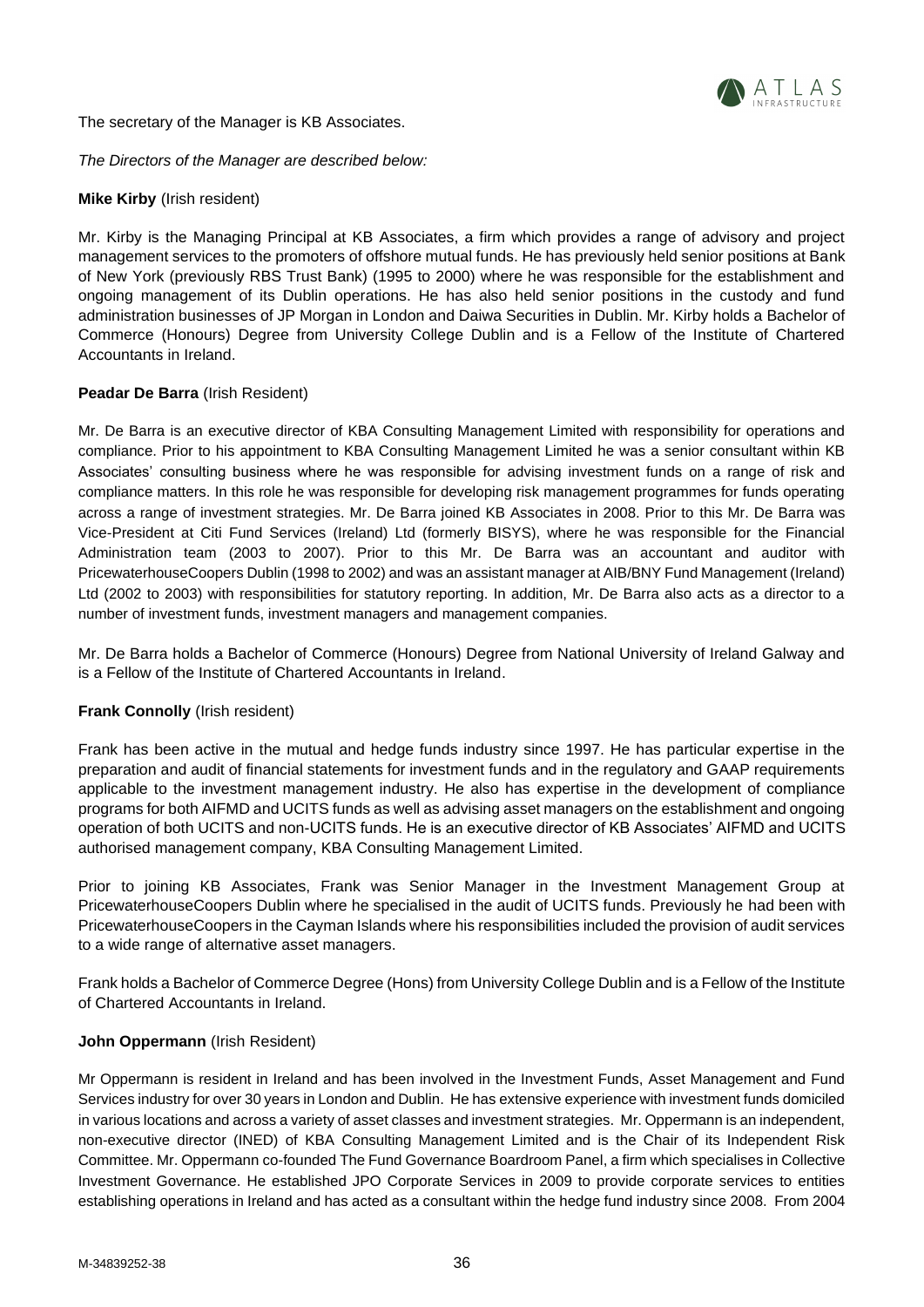

to 2008 Mr. Oppermann held the position of General Manager of Olympia Capital Ireland, and senior positions at RMB International (part of the First Rand Group) and International Fund Services (IFS) from 2001 to 2004. Mr. Oppermann established Capita's Registrar operation in Ireland after they purchased the share registration business of PwC and was Country Manager from 1998 to 2001. From 1995 to 1998 Mr. Oppermann was a member of the senior management team at Mellon Fund Administration (Ireland). Prior to that Mr. Oppermann held a number of senior financial and operational positions in the investment management, pensions and financial services divisions with The Prudential Corporation in London from 1987 to 1995. Mr. Oppermann is a non-executive director for a number of Companies and Funds. He is one of the founding members of the Irish Fund Directors Association and has served on council from 2015 – 2018.

Mr. Oppermann is a Fellow of the Chartered Association of Certified Accountants, holds an MBA from the Michael Smurfit Graduate School of Business and has received the accreditation of Certified Investment Fund Director from the Institute of Banking School of Professional Finance.

## **Samantha McConnell** (Irish Resident)

Ms. McConnell has over 20 years' experience in the financial and pensions industry covering administration, investment services, change and integration management as well as expert in devising solutions to complex issues. Ms. McConnell is an independent, non-executive director (**INED**) of KBA Consulting Management Limited and is the Chair of its Independent Investment Committee. The function of the Investment Committee is the formulation, approval and oversight of the implementation of each fund's investment objectives and policies by the relevant investment manager. The Investment Committee also evaluates the market overview, each Fund's performance and any changes of investment objective of a Fund. Ms. McConnell is also an INED and interim Chair for another significant fund management company as well as INED on a number of fund boards. Ms. McConnell is a director for Willis HC&B as well as non-executive director for CFA Ireland.

Ms. McConnell holds a first class honours degree in commerce from University College Dublin and graduated first in Ireland in the ACCA exams. She is a CFA Charterholder, a holder of the Institute of Directors Diploma in Company Direction and was awarded the Graduate of Merit award from the Institute of Directors.

## 5.4. *Investment Manager*

ATLAS Infrastructure Partners (UK) Limited has been appointed as the Investment Manager for the ICAV. The Investment Manager is incorporated as a limited liability company with a registered office at 4th Floor, Reading Bridge House, George Street, Reading, Berkshire RG1 8LS, England and authorised by the Financial Conduct Authority in the UK.

The Investment Manager's business includes the provision of portfolio management services to clients. The Investment Manager will also act as promoter of the ICAV.

## 5.5. *Depositary*

The ICAV has appointed Northern Trust Fiduciary Services (Ireland) Limited to act as the depositary to the ICAV. The Depositary is a private limited liability company incorporated in Ireland on 5 July 1990. Its main activity is the provision of custodial services to collective investment schemes. The Depositary is an indirect wholly-owned subsidiary of Northern Trust Corporation. Northern Trust Corporation and its subsidiaries comprise the Northern Trust Group, one of the world's leading providers of global custody and administration services to institutional and personal investors. As at 31 December 2020, the Northern Trust Group's assets under custody totalled in excess of US\$11.3 trillion.

Under the terms of the Depositary Agreement, the Depositary may delegate its safekeeping obligations provided that (i) the services are not delegated with the intention of avoiding the requirements of the UCITS Regulations, (ii) the Depositary can demonstrate that there is an objective reason for the delegation and (iii) Northern Trust has exercised all due, skill, care and diligence in the selection and appointment of any third party to whom it wants to delegate parts of the Services, and keeps exercising all due skill, care and diligence in the periodic review and ongoing monitoring of any third party to whom it has delegated parts of its safekeeping services and of the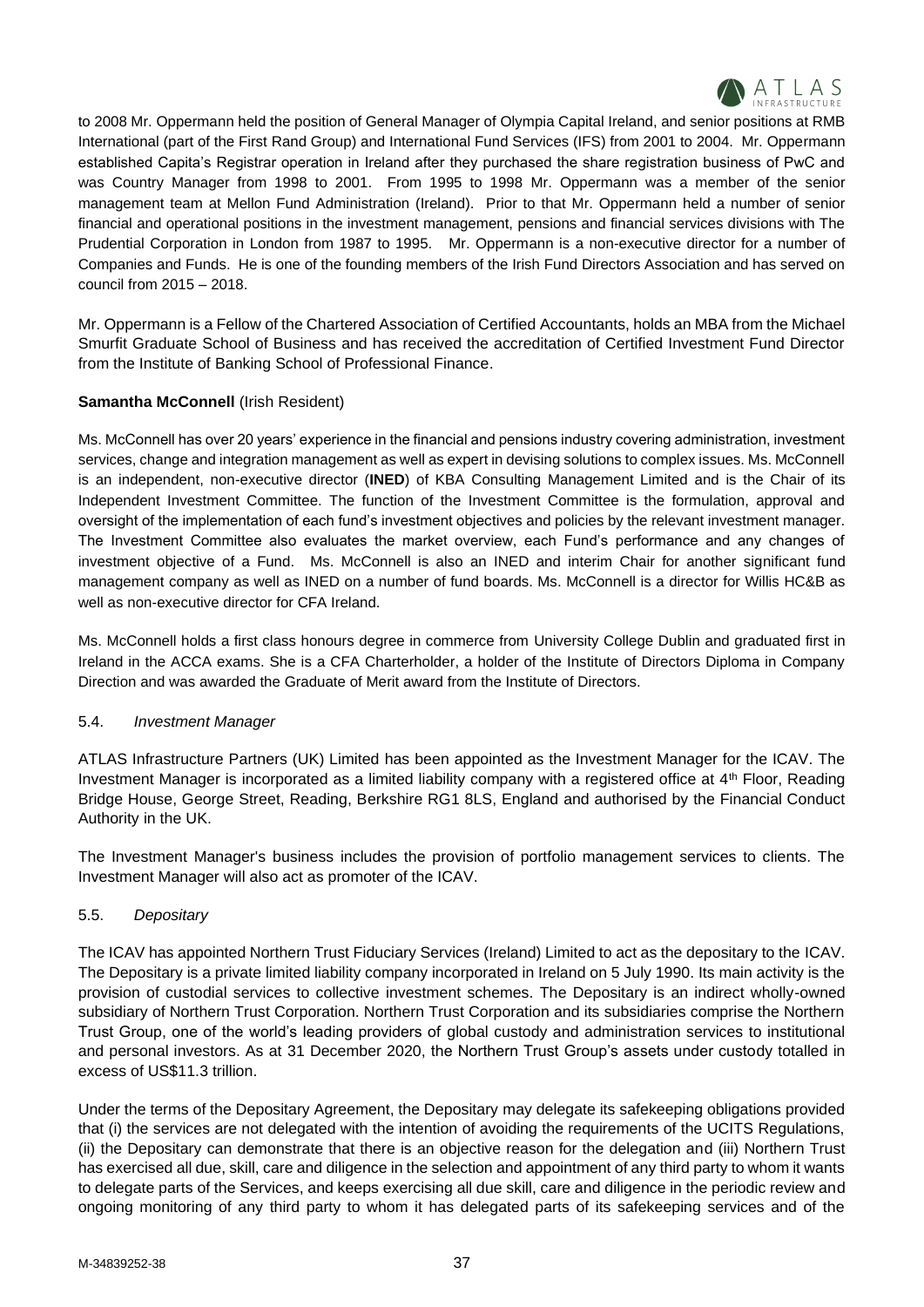

arrangements of the third party in respect of the matters delegated to it. The liability of the Depositary will not be affected by virtue of any such delegation. The Depositary has delegated to its global sub-custodian, The Northern Trust Company, London branch, responsibility for the safekeeping of the ICAV's financial instruments and cash. The global sub-custodian proposes to further delegate these responsibilities to sub-delegates, the identities of which are set forth in Appendix II attached.

The Depositary Agreement provides that the Depositary shall be liable, (i) in respect of a loss of a financial instrument held in its custody (or that of its duly appointed delegate) unless it can prove that the loss has arisen as a result of an external event beyond the Depositary's reasonable control, the consequences of which would have been unavoidable despite all reasonable measures to the contrary, and (ii) in respect of all other losses as a result of the Depositary's negligent or intentional failure to properly fulfil its obligations pursuant to the UCITS Regulations.

The Depositary is obliged to ensure inter alia that:

- (a) the sale, issue, repurchase, redemption and cancellation of Shares are carried out in accordance with the Regulations and the Instrument of Incorporation;
- (b) the value of Shares is calculated in accordance with the Instrument of Incorporation;
- (c) in transactions involving the assets of the ICAV any consideration is remitted to it within time limits which are acceptable market practice in the context of a particular transaction;
- (d) it carries out the instructions of the ICAV unless such instructions conflict with the Instrument of Incorporation and the Regulations;
- (e) the income of the ICAV is applied in accordance with the Instrument of Incorporation and the Regulations;
- (f) it has enquired into the conduct of the ICAV in each Accounting Period and reported thereon to the Shareholders. The Depositary's report shall be delivered to the ICAV in good time to enable the Directors to include a copy of the report in the annual report of the ICAV. The Depositary's report shall state whether in the Depositary's opinion each Fund has been managed in that period:-
	- (i) in accordance with the limitations imposed on the investment and borrowing powers of each Fund by the Instrument of Incorporation and by the Central Bank under the powers granted to the Central Bank under the Regulations; and
	- (ii) otherwise in accordance with the provisions of the Instrument of Incorporation and the Regulations.

If the Directors have not complied with (i) or (ii) above, the Depositary must state why this is the case and outline the steps which the Depositary has taken to rectify the situation. The duties provided for in paragraphs (a) to (f) above may not be delegated by the Depositary to a third party.

Up-to-date information in relation to the identity of the Depositary, the Depositary's duties, conflicts of interest, safekeeping functions delegated by the Depositary, list of delegates and sub-delegates and any conflicts of interest that may arise from such delegation will be made available to Shareholders on request.

#### 5.6. *Administrator*

The Administrator is a private limited liability company incorporated in Ireland on 15 June 1990 and is an indirect wholly owned subsidiary of Northern Trust Corporation. Northern Trust Corporation and its subsidiaries comprise the Northern Trust Group, one of the world's leading providers of global custody and administration services to institutional and personal investors. As at 31 December 2020, the Northern Trust Group's assets under custody totalled in excess of US\$11.3 trillion. The principal business activity of the Administrator is the administration of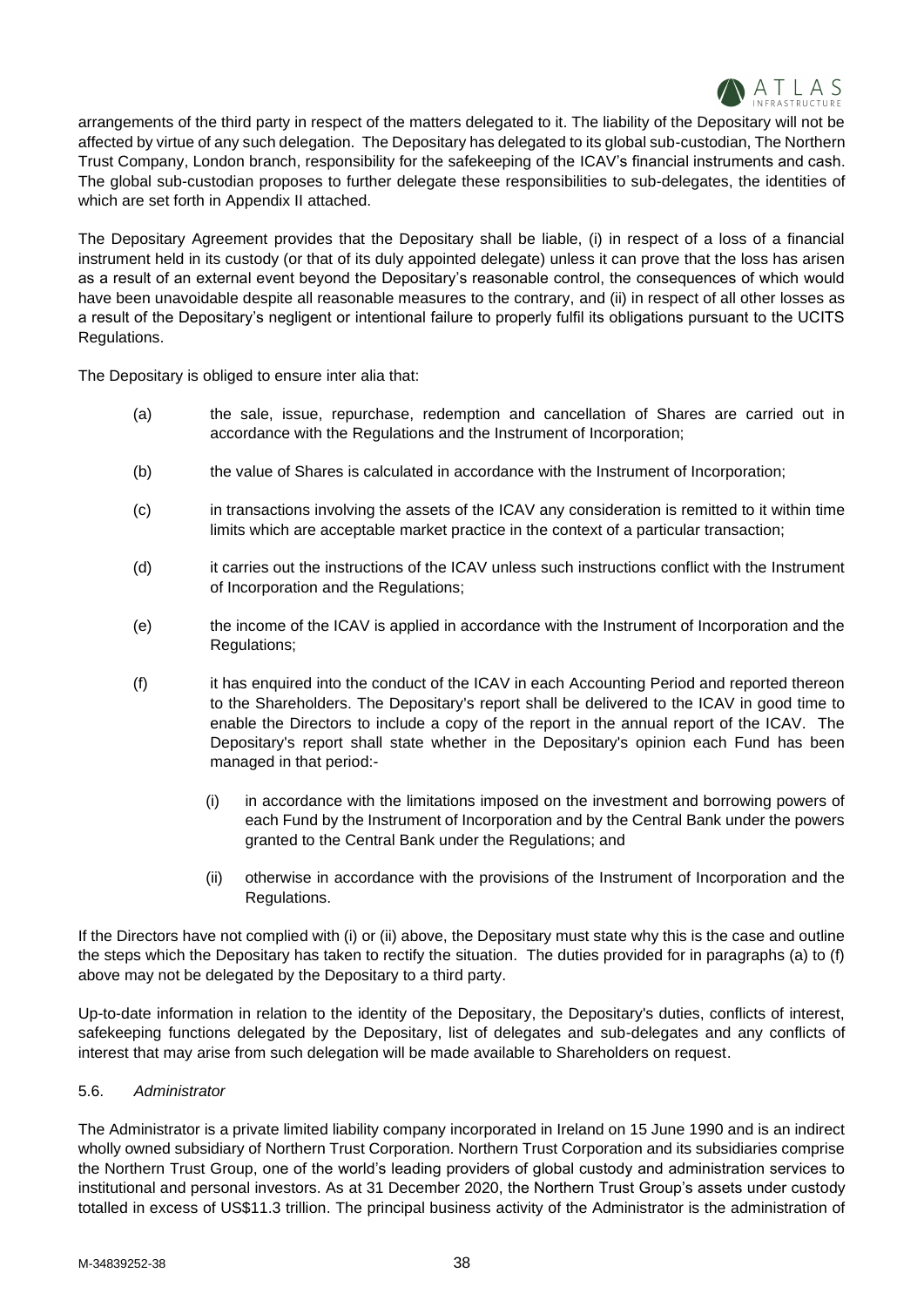

collective investment schemes.

The duties and functions of the Administrator include, inter alia, the calculation of the Net Asset Value and the Net Asset Value per Share, the keeping of all relevant records in relation to the ICAV as may be required with respect to the obligations assumed by it pursuant to the Administration Agreement, the preparation and maintenance of the ICAV's books and accounts, liaising with the Auditor in relation to the audit of the financial statements of the ICAV and the provision of certain Shareholder registration and transfer agency services in respect of shares in the ICAV.

The Administrator is not involved directly or indirectly with the business affairs, organisation, sponsorship or management of the ICAV and is not responsible for the preparation of this document other than the preparation of the above description and accepts no responsibility or liability for any information contained in this document except disclosures relating to it.

As at the date of this Prospectus, the Administrator is not aware of any conflicts of interest in respect of its appointment as administrator to the ICAV. If a conflict of interest arises, the Administrator will ensure it is addressed in accordance with the Administration Agreement, applicable laws and in the best interests of the Shareholders.

### 5.7. *Paying Agents/Correspondent Banks*

Local laws/regulations in EEA Member States may require the appointment of paying agents/representatives/distributors/correspondent banks (**Paying Agent(s)**) and maintenance of accounts by such agents through which subscription and redemption monies or dividends may be paid. Shareholders who choose or are obliged under local regulations to pay or receive subscription or redemption monies or dividends via an intermediate entity rather than directly to the Depositary (e.g. a Paying Agent in a local jurisdiction) bear a credit risk against that intermediate entity with respect to (a) subscription monies prior to the transmission of such monies to the account of the ICAV or the relevant Fund and (b) redemption monies payable by such intermediate entity to the relevant Shareholder.

The ICAV may, in accordance with the requirements of the Central Bank, appoint Paying Agents in one or more countries. Where a Paying Agent is appointed in a particular country it will maintain facilities whereby Shareholders who are resident in the relevant country can obtain payment of dividends and redemption proceeds, examine and receive copies of the Instrument of Incorporation and periodic reports and notices of the ICAV and make complaints if and when appropriate which shall be forwarded to the ICAV's registered office for consideration.

#### 5.8. *Remuneration Policy*

The Manager has remuneration policies and practices in place consistent with the requirements of the Regulations and will procure that any delegate, including any investment manager, to whom such requirements also apply will have equivalent remuneration policies and practices in place. A summary of the Manager's remuneration policy including, but not limited to, a description of how remuneration and benefits are calculated, the identity of persons responsible for awarding the remuneration and benefits and the composition of the remuneration committee (if applicable) is available on www.kbassociates.ie and a paper copy will be made available to Shareholders free of charge upon request.

## 5.9. *Portfolio Transactions and Conflicts of Interest*

Subject to the provisions of this section, the Manager, the Investment Manager, the Administrator, the Depositary, any Shareholder and any of their respective subsidiaries, affiliates, associates, agents or delegates (each a **Connected Person**) may contract or enter into any financial, banking or other transaction with one another or with the ICAV. This includes, without limitation, investment by the ICAV in securities of any Connected Person or investment by any Connected Persons in any company or bodies any of whose investments form part of the assets comprised in any Fund or be interested in any such contract or transactions. In addition, any Connected Person may invest in and deal in Shares relating to any Fund or any property of the kind included in the property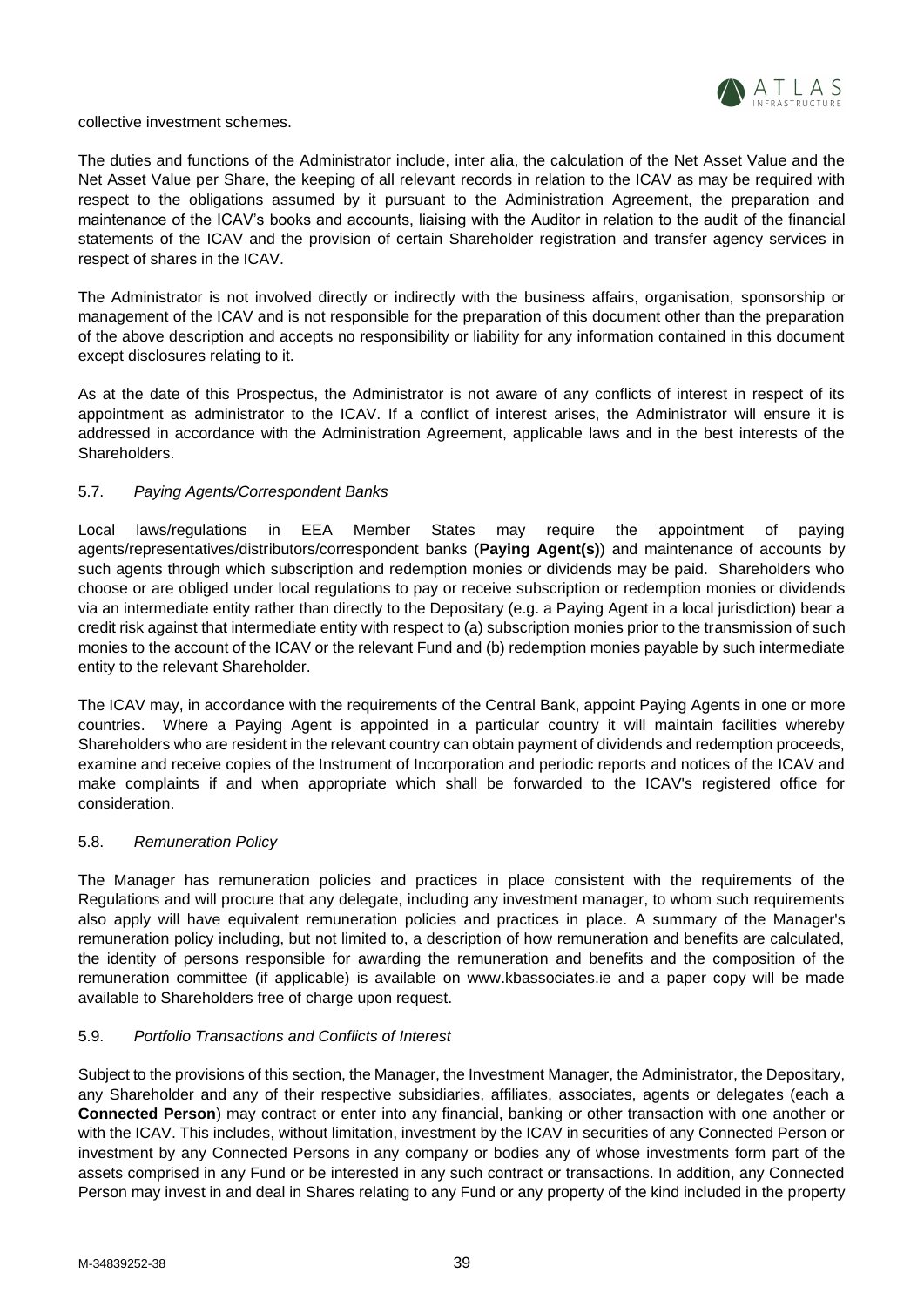

of any Fund for their respective individual accounts or for the account of someone else. In the event of a conflict arising, each Connected Person shall ensure that the conflict will be resolved fairly.

Each Connected Person is or may be involved in other financial, investment and professional activities which may on occasion cause a conflict of interest with the management of the ICAV and/or their respective roles with respect to the ICAV. These activities may include managing or advising other funds, purchases and sales of securities, banking and investment management services, brokerage services, valuation of securities (in circumstances in which fees may increase as the value of assets increases) and serving as directors, officers, advisers or agents of other funds or companies, including funds or companies in which the ICAV may invest.

In particular, the Manager and/or the Investment Manager may be involved in advising or managing other investment funds which have similar or overlapping investment objectives to or with the ICAV or Funds. Each Connected Person will use its reasonable endeavours to ensure that the performance of their respective duties will not be impaired by any such involvement they may have and that any conflicts which may arise will be resolved fairly and in the best interests of Shareholders. The Investment Manager will endeavour to ensure a fair allocation of investments among each of its clients.

Any cash of the ICAV may be deposited, subject to the provisions of the Central Bank Acts, 1942 to 2018, with any Connected Person or invested in certificates of deposit or banking instruments issued by any Connected Person. Banking and similar transactions may also be undertaken with or through a Connected Person.

Any Connected Person may also deal as agent or principal in the sale or purchase of securities and other investments to or from the ICAV. There will be no obligation on the part of any Connected Person to account to the relevant Fund or to Shareholders for any benefits so arising, and any such benefits may be retained by the relevant party, provided that such transactions are carried out as if effected on normal commercial terms negotiated at arm's length, are in the best interests of the Shareholders of that Fund and:

- i. a certified valuation of such transaction by a person approved by the Depositary (or in the case of any such transaction entered into by the Depositary, the Directors) as independent and competent has been obtained; or
- ii. the relevant transaction is executed on best terms on organised investment exchanges under their rules; or
- iii. where (i) and (ii) are not practical, such transaction has been executed on terms which the Depositary is (or in the case of any such transaction entered into by the Depositary, the Directors are) satisfied conform with the principle that such transactions be carried out as if effected on normal commercial terms negotiated at arm's length in the best interests of Shareholders.

The Depositary or ICAV, in the case of transactions entered into by the Depositary, will document how it complied with paragraphs (i), (ii) and (iii) and where transactions are carried out in accordance with paragraph (iii), the Depositary or ICAV, in the case of transactions entered into by the Depositary, will document its rationale for being satisfied that the transaction conformed to the principles outlined.

A Connected Person may also, in the course of its business, have potential conflicts of interest with the ICAV in circumstances other than those referred to above. A Connected Person will however, have regard in such event to its obligations under its agreement with the ICAV and, in particular, to its obligations to act in the best interests of the ICAV and Funds as applicable so far as practicable, having regard to its obligations to other clients when undertaking any investments where conflicts of interest may arise and will ensure that such conflicts are resolved fairly as between the ICAV, the relevant Fund and other clients. The Investment Manager will ensure that investment opportunities are allocated on a fair and equitable basis between the ICAV and its Funds and its other clients. In the event that a conflict of interest does arise the directors of the Investment Manager will endeavour to ensure that such conflicts are resolved fairly.

It is not intended, unless disclosed in the relevant Supplement, that any soft commission arrangements will be entered into in relation to any Fund created in respect of the ICAV. In the event that the Investment Manager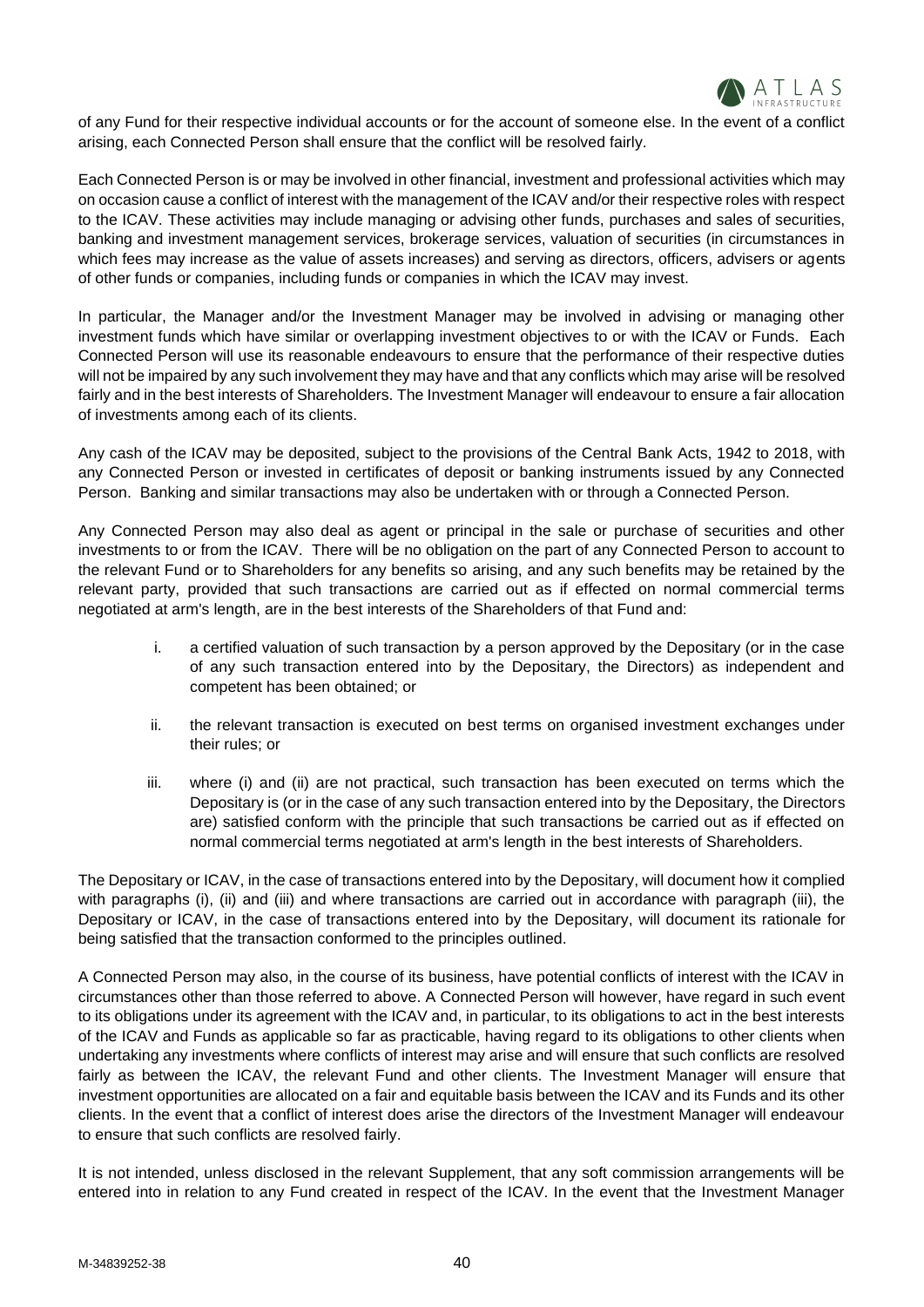

enters into soft commission arrangement(s) it shall ensure that such arrangement(s) shall (i) be consistent with best execution standards (ii) assist in the provision of investments services to the relevant Fund and (iii) brokerage rates will not be in excess of customary institutional full-service brokerage rates. Details of any such arrangement will be contained in the next following report of the Fund. In the event that this is the unaudited semi-annual report, details shall also be included in the following annual report.

As the fees of the Administrator and the Investment Manager are based on the Net Asset Value of a Fund, if the Net Asset Value of the Fund increases so too do the fees payable to the Administrator, the Investment Manager and accordingly there is a conflict of interest for the Administrator, the Investment Manager or any related parties in cases where the Administrator, the Investment Manager or any related parties are responsible for determining the valuation price of a Fund's investments.

## 6. **SUBSCRIPTION FOR SHARES**

### 6.1. *Purchases of Shares*

Issues of Shares will normally be made with effect from a Dealing Day in respect of applications received on or prior to the Dealing Deadline. The Directors may, following consultation with the Manager, at their sole discretion, nominate additional Dealing Days and Shareholders will be notified in advance.

Shares will be issued at Net Asset Value per Share plus duties and charges (including any Anti-Dilution Levy), if applicable.

In order to receive Shares at the Subscription Price for the relevant Dealing Day, a fully completed and signed application form (**Application Form**) must be received by either fax or original format by the Administrator (with a copy by fax) or such other electronic means as the Directors and the Administrator shall have approved, by the Dealing Deadline (or such earlier or later or time as the Directors may determine in exceptional circumstances and in respect of specific applications only) provided however that all applications must be received prior to the Valuation Point. Please note that the original Application Form (complete with wet ink signature) will need to be sent to the Administrator under separate cover.

The Application Form is available from the Administrator. Application Forms must be submitted to the ICAV via the Administrator together with full anti-money laundering documentation and a valid signed FATCA/CRS selfcertification form. Original Application Forms and documents must be posted to the Administrator to complete the account registration process. Where the Application Form has been delivered by electronic means established by the ICAV and the Administrator in accordance with the requirements of the Central Bank, the original signed Application Form must be delivered promptly to the ICAV via the Administrator along with any supporting documentation (including any documents required to satisfy anti-money laundering requirements).

Any Application Form received and approved by the Administrator constitutes an investor's agreement to subscribe for Shares in the ICAV. The Administrator will then provide an account number confirmation. The ICAV and Administrator will not process any subscriptions for Shares until the relevant account opening process has been completed and an account number confirmation has been issued by the Administrator. The account number must be specified on all subscription instructions. Subscription instructions and proceeds must not be forwarded until the account number confirmation is issued by the Administrator. Please note this may take up to 5 Business Days. Any subscription deal received as part of the account opening form will be rejected and proceeds returned.

Subsequent trade instructions maybe received by fax or other electronic means as agreed with the Investment Manager and the Administrator. The original application form is required prior to any redemption payments being instructed to the investor.

Any change to a Shareholder's registration details or bank details must also be received in original form and will only be made on receipt of the original. Applications received after the Dealing Deadline for the relevant Dealing Day shall, unless the Directors shall otherwise agree and provided, they are received before the Valuation Point for the relevant Dealing Day and in exceptional circumstances only, be deemed to have been received by the next Dealing Deadline.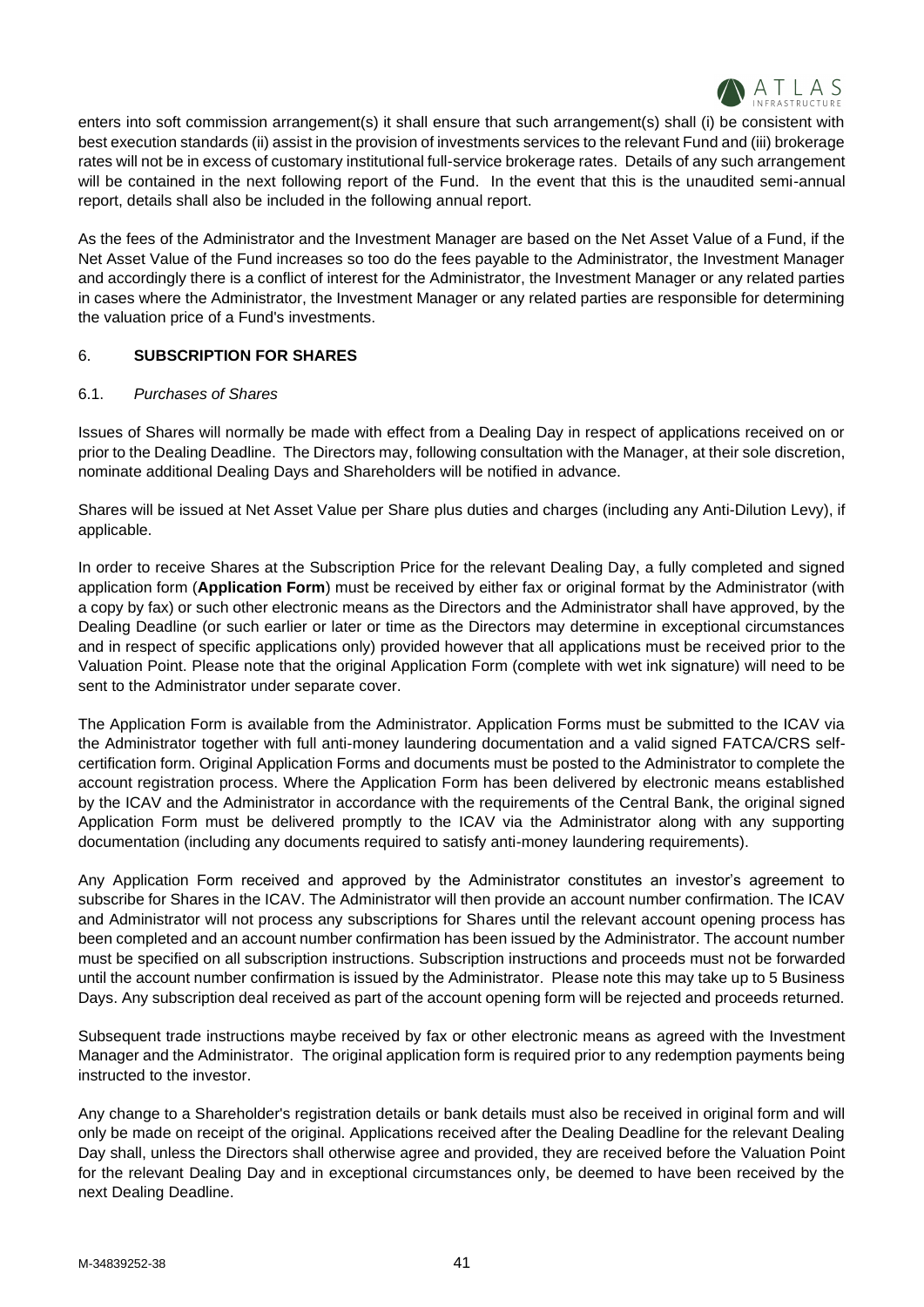

The Minimum Initial Investment Amount and Minimum Additional Investment Amount for Shares of each Fund that may be subscribed for by each applicant on initial application and the Minimum Shareholding for Shares of each Fund is set out in the Supplement for the relevant Fund. The Directors may in their absolute discretion waive these amounts from time to time.

Fractions of up to four decimal places of a Share may be issued. Subscription moneys representing smaller fractions of Shares will not be returned to the applicant but will be retained as part of the assets of the relevant Fund.

## 6.2. *Issue Price*

During the Initial Offer Period for each Fund, the Initial Issue Price for Shares in the relevant Fund shall be the amount set out in the Supplement for the relevant Fund.

The issue price at which Shares of any Fund will be issued on a Dealing Day after the Initial Offer Period is calculated by ascertaining the Net Asset Value per Share of the relevant Share Class on the relevant Dealing Day.

### 6.3. *Payment for Shares*

Payment in respect of the issue of Shares must be made by the relevant Settlement Date by electronic transfer in cleared funds in the currency of the relevant Share Class of the relevant Fund. Cheques are not accepted. If payment in full has not been received by the Settlement Date, or in the event of non-clearance of funds, all or part of any allotment of Shares made in respect of such application may, at the discretion of the Directors, be cancelled, or, alternatively, the Administrator on the instruction of the Directors or their delegates may treat the application as an application for such number of Shares as may be purchased with such payment on the Dealing Day next following receipt of payment in full or of un-cleared funds. In such cases the ICAV may charge the applicant for any resulting loss incurred by the relevant Fund. The Directors reserve the right to charge interest at a reasonable commercial rate on subscriptions which are settled late.

## 6.4. *In kind Issues*

The Instrument of Incorporation provides that the Directors may in their absolute discretion provided that they are satisfied that no material prejudice would result to any existing Shareholder and subject to the provisions of legislation applicable to it, allot Shares in any Fund against the vesting in the Depositary on behalf of the ICAV of investments of a type consistent with the investment objective, policies and restrictions of the relevant Fund which would form part of the assets of the relevant Fund. The number of Shares to be issued in this way shall be the number which would on the day the investments are vested in the Depositary on behalf of the ICAV have been issued for cash against the payment of a sum equal to the value of the investments. The value of the investments to be vested shall be calculated by applying the valuation methods described under the section entitled **Calculation of Net Asset Value/ Valuation of Assets** below.

## 6.5. *Anti-Money Laundering Provisions*

Measures provided for in the Criminal Justice (Money Laundering and Terrorist Financing) Acts 2010 and 2018, which are aimed towards the prevention of money laundering, require detailed verification of each applicant's identity and address and, in some cases, source of funds; for example an individual may be required to produce a certified copy of his passport or identification card together with two forms of evidence of his address such as a utility bill or bank statement and his date of birth. In the case of corporate applicants this may require production of a certified copy of the certificate of incorporation (and any change of name), memorandum and articles of association (or equivalent), the names, occupations, dates of birth and residential and business address of the directors of the company and details of persons with substantial beneficial ownership of the corporate applicant. Shares in a Fund will not be issued until the Administrator is satisfied that all anti-money laundering procedures have been complied with.

The Administrator reserves the right to request such information as is necessary to verify the identity of an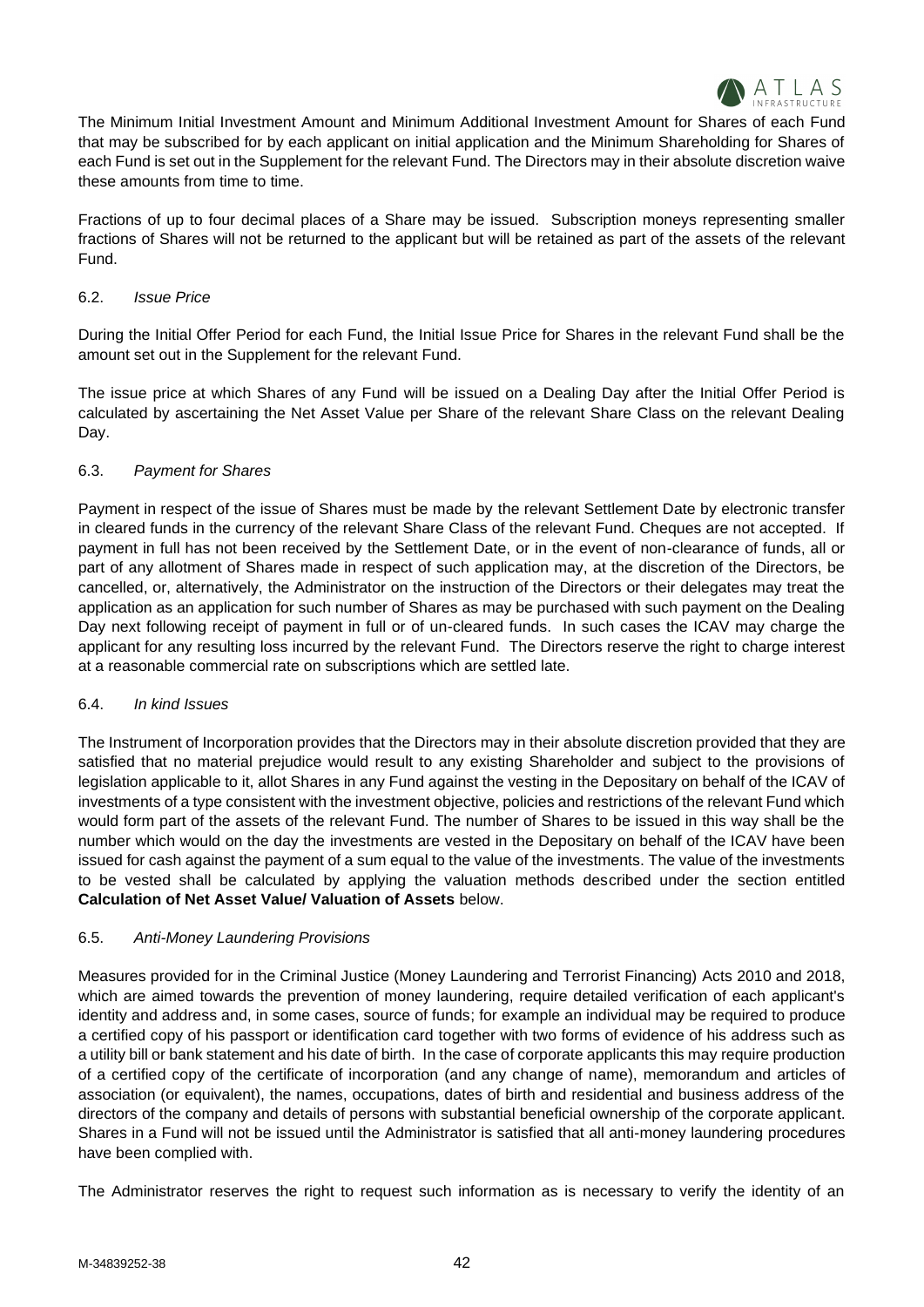

applicant. The Administrator may refuse to pay redemption proceeds where the requisite information for verification purposes has not been produced by a Shareholder.

The Administrator reserves the right to request such information as is necessary to verify the identity of an applicant. In the event that the Administrator requires further proof of the identity of any applicant, it will contact the applicant on receipt of an Application Form. In the event of delay or failure by the applicant to produce any information required for verification purposes, the Administrator may refuse to accept the application.

#### 6.6. *Data Protection*

Where Shareholder details are provided to the ICAV as a consequence of an investment in the ICAV, then the ICAV, acting as a data controller may itself (or through a third party such as the Administrator) process a Shareholder's personal information or that of directors, officers, employees and/or beneficial owners.

When processing personal information, there may also be times where the Administrator will act as an independent data controller in respect of personal information. For the avoidance of doubt, the Administrator will not at any time be acting as a joint controller with the Fund. Please refer to the Administrator's privacy policy for more information, <https://www.northerntrust.com/emea-privacy-notice>

Personal data will only be used for the purposes and in the manner set forth below which describes the steps the ICAV takes to ensure its processing of personal data is in compliance with the Data Protection Legislation.

### *Purpose of Processing and Legal Basis for Processing*

Personal data is any data relating to a living person who can be identified directly from that data, or indirectly in conjunction with other information. The ICAV collects the following types of personal data from you:

> • Name, address, other contact details (telephone, email address), date/place of birth, gender, civil status, bank details, photographic ID, proofs of address (e.g. utility bills), tax number, and personal data gathered from PEP (Politically Exposed Person) checks, sanctions checks and screening checks.

This personal data will be processed by the ICAV and the Administrator (or any of their affiliates, agents, employees, delegates or sub-contractors) for the following purposes:

- to facilitate the opening of an investor's account with the Fund, the management and administration of holdings in the Fund and any related account on an on-going basis which are necessary for the performance of an investor's contract with the Fund, including without limitation the processing of subscription, redemption, exchange, transfer and additional subscription requests, and the payment of distributions;
- in order to carry out anti-money laundering checks and related actions which the ICAV considers appropriate to meet any legal obligations imposed on the ICAV relating to, or the processing in the public interest, or to pursue the legitimate interests of the ICAV in relation to, the prevention of fraud, money laundering, terrorist financing, bribery, corruption, tax evasion and to prevent the provision of financial and other services to persons who may be subject to economic or trade sanctions, on an on-going basis (collectively **AML checks**), in accordance with the ICAV's antimoney laundering procedures;
- to report tax related information to tax authorities in order to comply with a legal obligation;
- to monitor and record calls and electronic communications for (i) processing verification of instructions; (ii) investigation and fraud prevention purposes; (iii) for crime detection, prevention, investigation and prosecution; (iv) to enforce or defend the ICAV or its affiliates' rights, itself or through third parties to whom it delegates such responsibilities or rights in order to comply with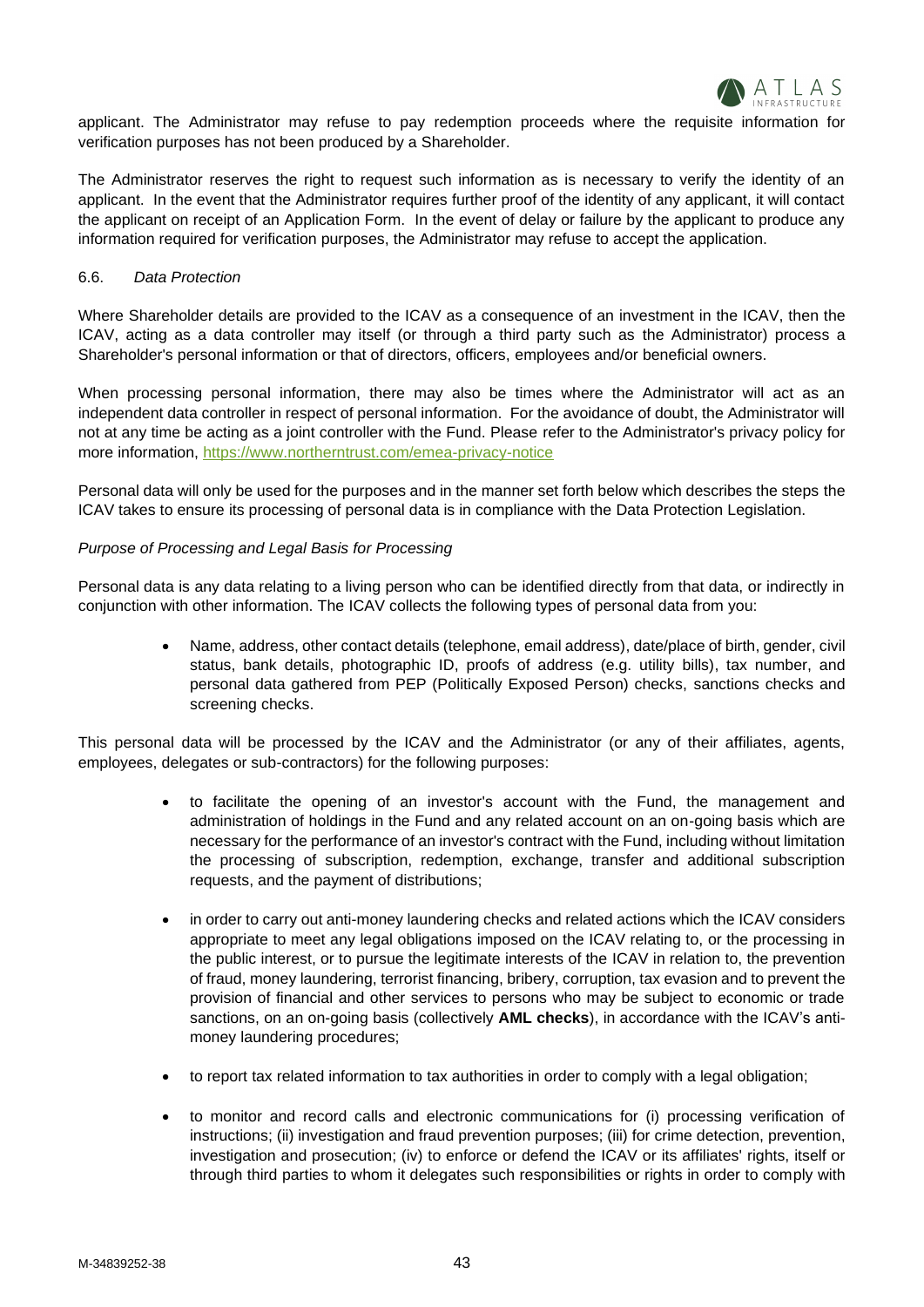

any legal obligation imposed on the ICAV; (v) to pursue the legitimate interests of the ICAV in relation to such matters; or (vi) where the processing is in the public interest;

- to disclose information to other third parties, such as service providers of the ICAV, auditors, regulatory authorities and technology providers, in order to comply with any legal obligation imposed on the ICAV or the Administrator or in order to pursue the legitimate interests of the ICAV or the Administrator;
- to monitor and record calls for quality, business analysis, training and related purposes in order to pursue the legitimate interests of the ICAV or the Administrator to improve their service delivery;
- to update and maintain records and carry out fee calculations in order to pursue the legitimate interests of the ICAV or the Administrator or in order to comply with any legal obligation imposed on the ICAV or the Administrator, and which are necessary to comply with the ICAV's or the Administrator's legal obligations and / or which are necessary for the ICAV's, the Administrator's or the Administrator's affiliates' legitimate interests indicated above and / or where the processing is in the public interest.

### *Recipients of Data and International Transfer of Data*

The ICAV may disclose a Shareholder's personal information as follows:

- to the ICAV's service providers, including the Administrator and other third-party service providers engaged by the ICAV and their affiliates, in order to store or process the data for the above mentioned purposes;
- to competent authorities (including tax authorities), courts and bodies as required by law or requested or to affiliates for internal investigations and reporting; and
- to the Administrator and / or its affiliates as joint controllers:
	- $\circ$  to create a single source record, relating to a Shareholder, which is held, maintained and used by the Administrator and its affiliates as joint controllers in pursuance of the Administrator's, its affiliates' and the ICAV's legitimate interests;
	- $\circ$  where an investor subscribes to use the Administrator's investor portal functionality, for the purposes of the performance of the Administrator's agreement with an investor in relation to an investor's use of that portal functionality, including for security in connection with the portal;
	- $\circ$  to retain AML and other records of individuals to assist with subsequent screening of them by the Administrator or its affiliates, including in relation to other funds or clients of the Administrator or any of its affiliates in pursuance of the Administrator's, its affiliates' or its clients' legitimate interests and to meet any legal obligations imposed on the Administrator or its affiliates.

In any case where the ICAV shares an investor's personal information with a third party data controller (including, as appropriate, the Administrator and its affiliates), the use by that third party of such personal information will be subject to the third party's own privacy policies. The Administrator's privacy policy may be accessed at <https://www.northerntrust.com/>

The disclosure of personal information to the third parties set out above may involve the transfer of data to the USA and other jurisdictions outside the European Economic Area (**EEA**) in accordance with the requirements of the GDPR or outside the United Kingdom in accordance with the requirements of the UK Data Protection Act 2018 (as amended by the draft Data Protection, Privacy and Electronic Communications (Amendments etc.) (EU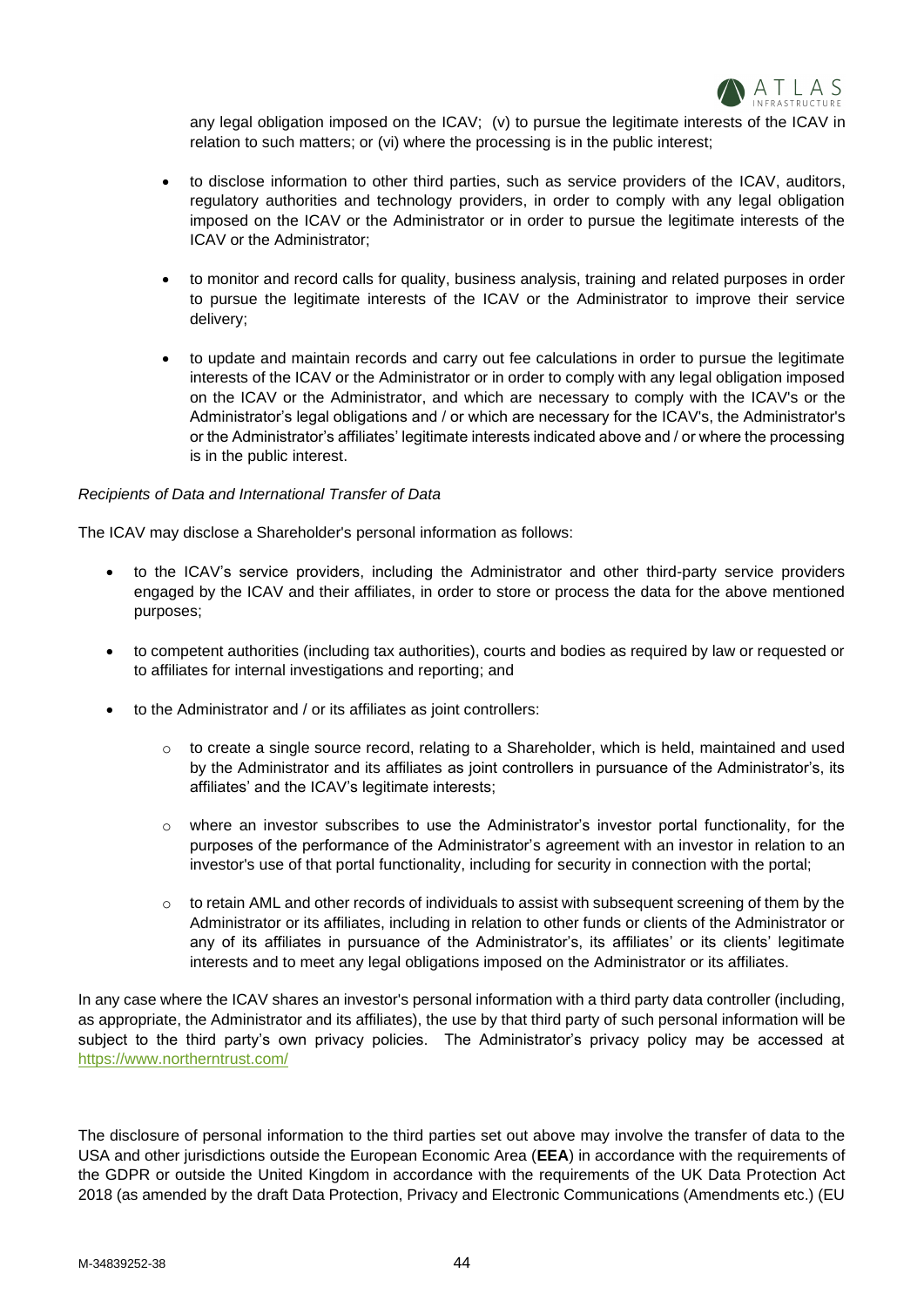

Exit) Regulations 2019) (as applicable), as amended or replaced from time to time the Data Protection Legislation. Such countries may not have the same data protection laws as an investor's jurisdiction.

Where such countries are not recognised as having an adequate level of data protection by the European Commission or the relevant adequacy regulations made under the UK Data Protection Act 2018 (as amended by the draft Data Protection, Privacy and Electronic Communications (Amendments etc.) (EU Exit) Regulations 2019) (as applicable), the ICAV (i) has, or has authorised the Administrator as its agent, to put in place Standard Contractual Clauses with relevant parties to whom personal data will be transferred; (ii) acknowledges that the personal data will be transferred in accordance with the Binding Corporate Rules which have been adopted by the Northern Trust Group. Please contact ICAV (see Contact Us below) or the Administrator for copies of (i) the Standard Contractual Clauses that have been entered into on behalf of the ICAV and / or (ii) the Northern Trust Binding Corporate Rules.

#### *Retention period*

The ICAV and the Administrator will retain a Shareholder's personal information for as long as required for the ICAV or the Administrator to perform its services and / or carry out the purposes for which the data was collected, or perform investigations in relation to same and / or for additional periods where legal/regulatory obligations mandate that the ICAV or the Administrator retains such personal information.

### *Updates to Personal Data*

The ICAV will use reasonable efforts to keep a Shareholder's personal information up to date. However, Shareholders will need to notify the ICAV and the Administrator without delay in the event of any change in personal circumstances, so that the ICAV can keep the personal information up to date.

### *Data Subject Rights*

A Shareholder has the following rights, in certain circumstances, in relation to his/her personal information:

- Right to access to his/her personal information;
- Right to rectify his/her personal information;
- Right to restrict the use of his/her r personal information (in certain specific circumstances);
- Right to request that his/her personal information is erased (in certain specific circumstances);
- Right to object to processing of his/her personal information (in certain specific circumstances); and
- Right to data portability (in certain specific circumstances).

Where the ICAV or the Administrator requires personal information to comply with AML or other legal requirements, failure to provide this information means the ICAV may not be able to accept an investor as a Shareholder in the ICAV.

A Shareholder has the right to lodge a complaint, if he/she considers that the processing of personal data relating to him/her carried out by the ICAV or its service providers infringes the Data Protection Legislation:

- with the supervisory authority in the EU Member State of the Shareholder's habitual residence or place of work or in the place of the alleged infringement; or
- where a Shareholder is, or represents, an investor in a fund authorised in the UK, with the UK Information Commissioner's Office, contactable at Wycliffe House, Water Lane, Wilmslow, Cheshire SK9 5AF (or at the relevant regional office for Scotland, Wales or Northern Ireland, details of which are available at https://ico.org.uk/global/contact-us/postal-addresses/), casework@ico.org.uk or +44 (0)303 123 1113.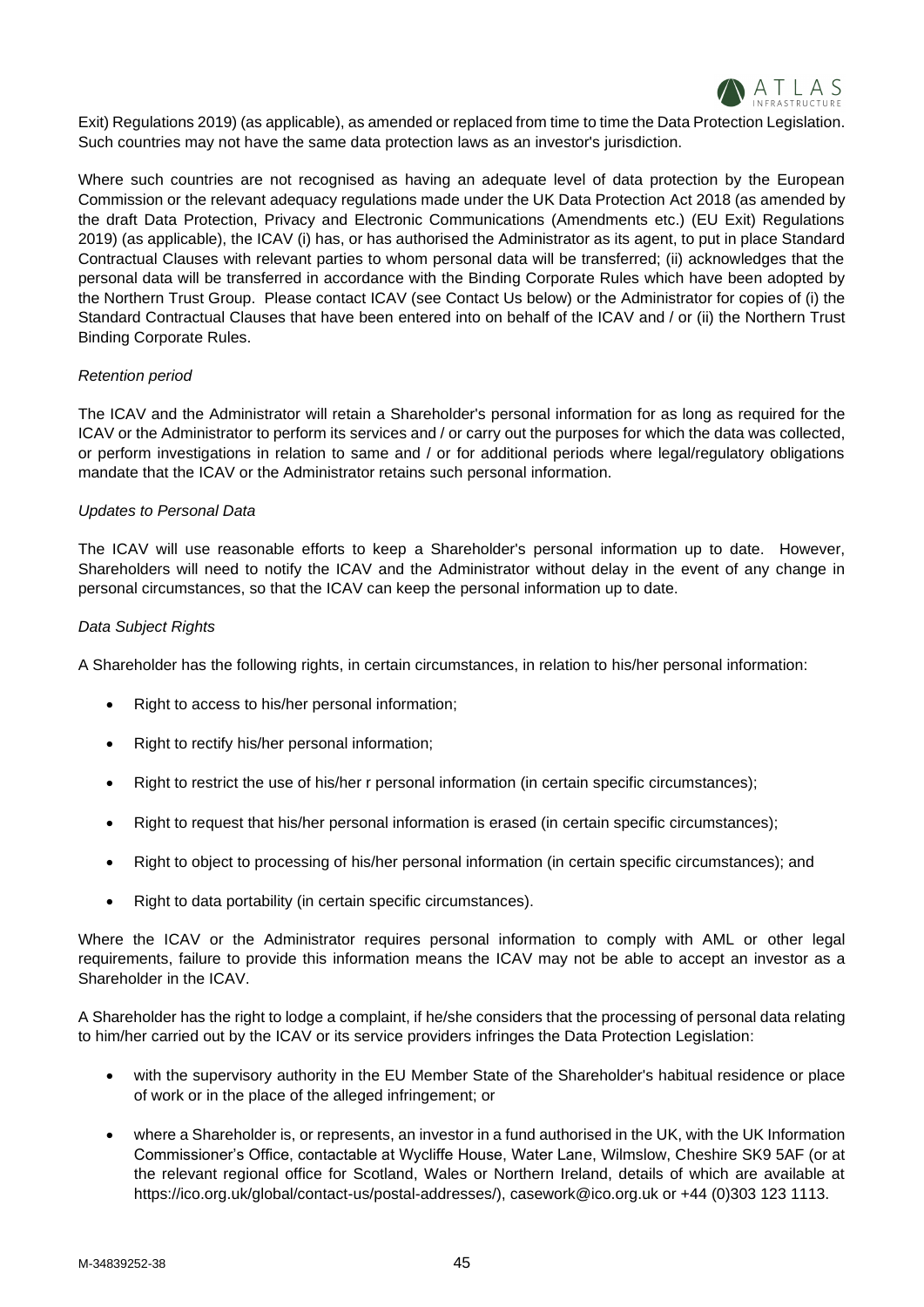

## *Contact us*

Questions in relation to the use of such personal information as outlined above can be addressed to: [compliance@atlasinfrastructure.com](mailto:compliance@atlasinfrastructure.com)

#### 6.7. *Limitations on Purchases*

Shares may not be issued or sold by the ICAV during any period when the calculation of the Net Asset Value of the relevant Fund is suspended in the manner described under **Suspension of Calculation of Net Asset Value** below. Applicants for Shares will be notified of such postponement and, unless withdrawn, their applications will be considered as at the next Dealing Day following the ending of such suspension.

Shares may not be directly or indirectly offered or sold in the United States or purchased or held by or for the benefit of U.S. Persons (unless the ICAV determines (i) the transaction is permitted under an exemption from registration available under the securities laws of the United States and (ii) that the relevant Fund and ICAV continue to be entitled to an exemption from registration as an investment company under the securities laws of the United States if such person holds Shares).

The ICAV further reserves the right to reject at its absolute discretion any application for Shares in a Fund, including without limitation in circumstances where, in the opinion of the Directors, there are insufficient appropriate assets available in which such Fund can readily invest.

### 6.8. *Anti-Dilution Levy*

In calculating the subscription or redemption price for the shares in a Fund the Directors may, following consultation with the Manager, (subject to the approval of the Depositary) on any Dealing Day when there are net subscriptions/redemptions add or deduct an Anti-Dilution Levy to the subscription and redemption amounts to cover dealing costs and to preserve the value of the underlying assets of the Fund.

As the costs of dealing can vary with market conditions, the level of the Anti-Dilution Levy may also vary.

Other limits on subscriptions may be set out in the Supplement for a Fund.

### 7. **REDEMPTION OF SHARES**

#### 7.1. *Redemption of Shares*

Requests for the redemption of Shares should be made to the ICAV (via the Administrator) and may be made by way of a signed redemption application form delivered to the Administrator. Requests for the redemption of Shares will not be capable of withdrawal after acceptance by the Administrator, other than at the discretion of the Directors. Redemptions are also subject to all necessary anti-money laundering checks being completed before any Redemption Proceeds will be paid out. Redemption orders will be processed on receipt of valid instructions only where payment is made to the account of record. Requests received on or prior to the relevant Dealing Deadline will, as mentioned in this section, normally be dealt with on the relevant Dealing Day. Redemption requests received after the Dealing Deadline shall, unless the Directors shall otherwise agree and provided they are received before the relevant Valuation Point and in exceptional circumstances only, be treated as having been received by the following Dealing Deadline.

Shares will be redeemed at Net Asset Value per Share plus duties and charges (including any Anti-Dilution Levy), if applicable.

If requested, the Directors may, following consultation with the Manager, in their absolute discretion and subject to the prior approval of the Depositary and advance notification to all of the Shareholders, agree to designate additional Dealing Days and Valuation Points for the redemption of Shares relating to any Fund.

The ICAV may decline to effect a redemption request which would have the effect of reducing the value of any holding of Shares relating to any Fund below the Minimum Shareholding for that Class of Shares of that Fund.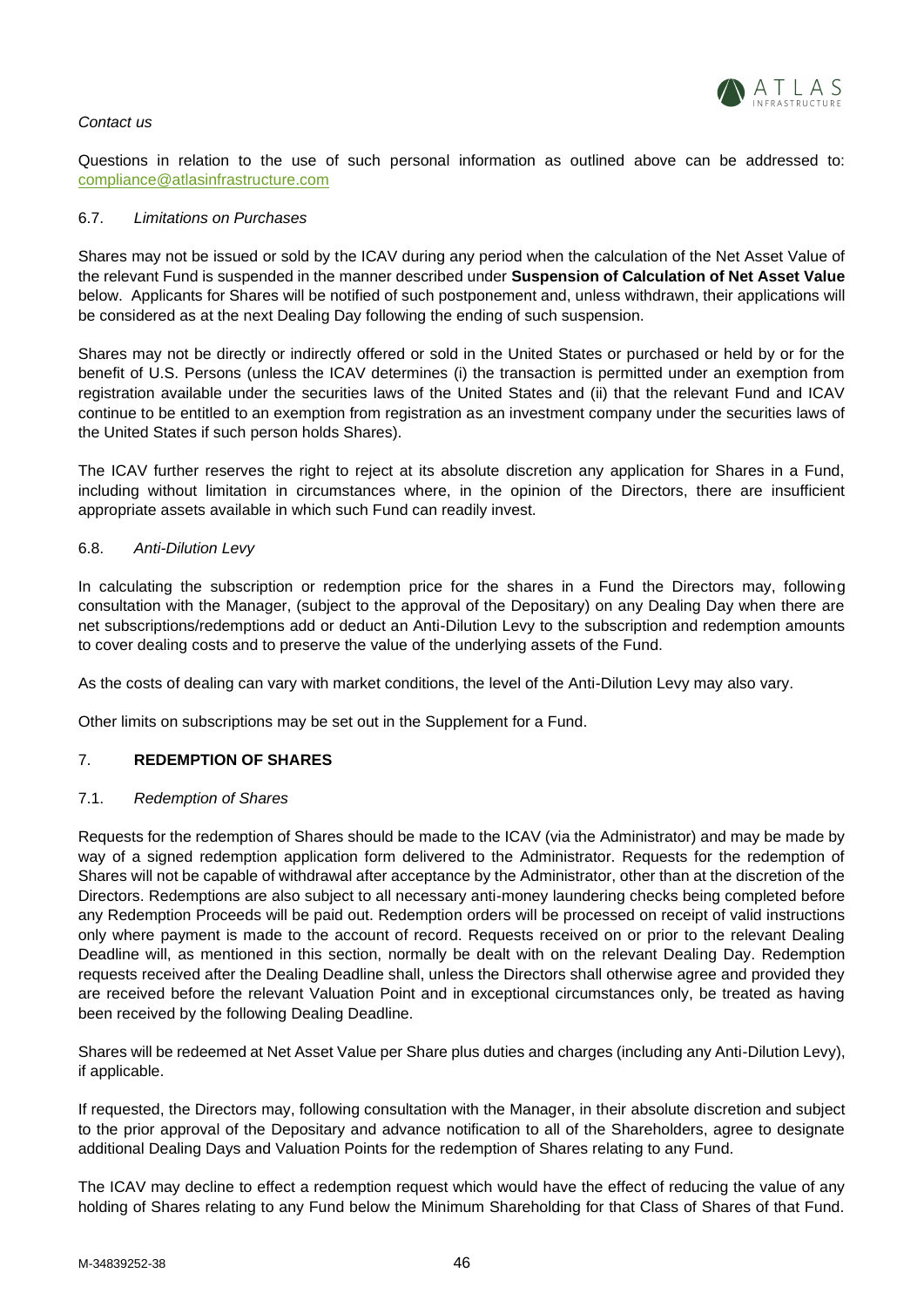

Any redemption request having such an effect may be treated by the ICAV as a request to redeem the Shareholder's entire holding of that Class of Shares.

The Administrator will not accept redemption requests, which are incomplete, until all the necessary information is obtained.

## 7.2. *Redemption Price*

The price at which Shares will be redeemed on a Dealing Day is also calculated by ascertaining the Net Asset Value per Share of the relevant Class on the relevant Dealing Day. The method of establishing the Net Asset Value of any Fund and the Net Asset Value per Share of any Class of Shares in a Fund is described herein under the section entitled **Calculation of Net Asset Value/Valuation of Assets** below.

When a redemption request has been submitted by a Shareholder who is or is deemed to be a Taxable Irish Person or is acting on behalf of a Taxable Irish Person, the ICAV shall deduct from the redemption proceeds an amount which is equal to the tax payable by the ICAV to the Irish Revenue Commissioners in respect of the relevant transaction.

### 7.3. *Payment of Redemption Proceeds*

The amount due on redemption of Shares will be paid by electronic transfer to an account in the name of the Shareholder in the currency of the relevant Share Class by the Settlement Date. Redemption proceeds will not be paid out to third parties and may only be paid into an account in the name of the Shareholder. Payment of redemption proceeds will be made to the registered Shareholder or in favour of the joint registered Shareholders as appropriate. The proceeds of the redemption of the Shares will only be paid on receipt by the Administrator of instructions requesting redemption and the required anti money laundering documentation. Amendments to a Shareholder's registration details and payment instructions will only be effected on receipt of original documentation. Redemptions are also subject to all necessary anti-money laundering checks being completed before any redemption proceeds will be paid out.

The Supplement for a Fund may provide that the redemption proceeds will be satisfied by an in-kind transfer of assets with the consent of the Shareholders. This is without limitation to the rights of the ICAV set out in the section entitled Limitations on Redemptions below.

## 7.4. *Limitations on Redemptions*

The ICAV may not redeem Shares of any Fund during any period when the calculation of the Net Asset Value of the relevant Fund is suspended in the manner described under the section entitled **Suspension of Calculation of Net Asset Value** below. Applicants for redemptions of Shares will be notified of such postponement and, unless withdrawn, their applications will be considered as at the next Dealing Day following the ending of such suspension.

Unless otherwise provided in the relevant Supplement, the Directors are entitled to limit the number of Shares of any Fund redeemed on any Dealing Day to Shares representing ten per cent of the total Net Asset Value of that Fund on that Dealing Day. In this event, the limitation will apply pro rata so that all Shareholders wishing to have Shares of that Fund redeemed on that Dealing Day realise the same proportion of such Shares. Shares not redeemed, but which would otherwise have been redeemed, will be carried forward for redemption on the next Dealing Day. If requests for redemption are so carried forward, the Administrator will inform the Shareholders affected.

The Instrument of Incorporation contains special provisions where a redemption request received from a Shareholder would result in Shares representing more than five per cent of the Net Asset Value of any Fund being redeemed by the ICAV on any Dealing Day. In such a case, the ICAV may satisfy the redemption request by a distribution of investments of the relevant Fund in kind provided that such a distribution would not be prejudicial to the interests of the remaining Shareholders of that Fund, and the asset allocation is approved by the Depositary. Where the Shareholder requesting such redemption receives notice of the ICAV's intention to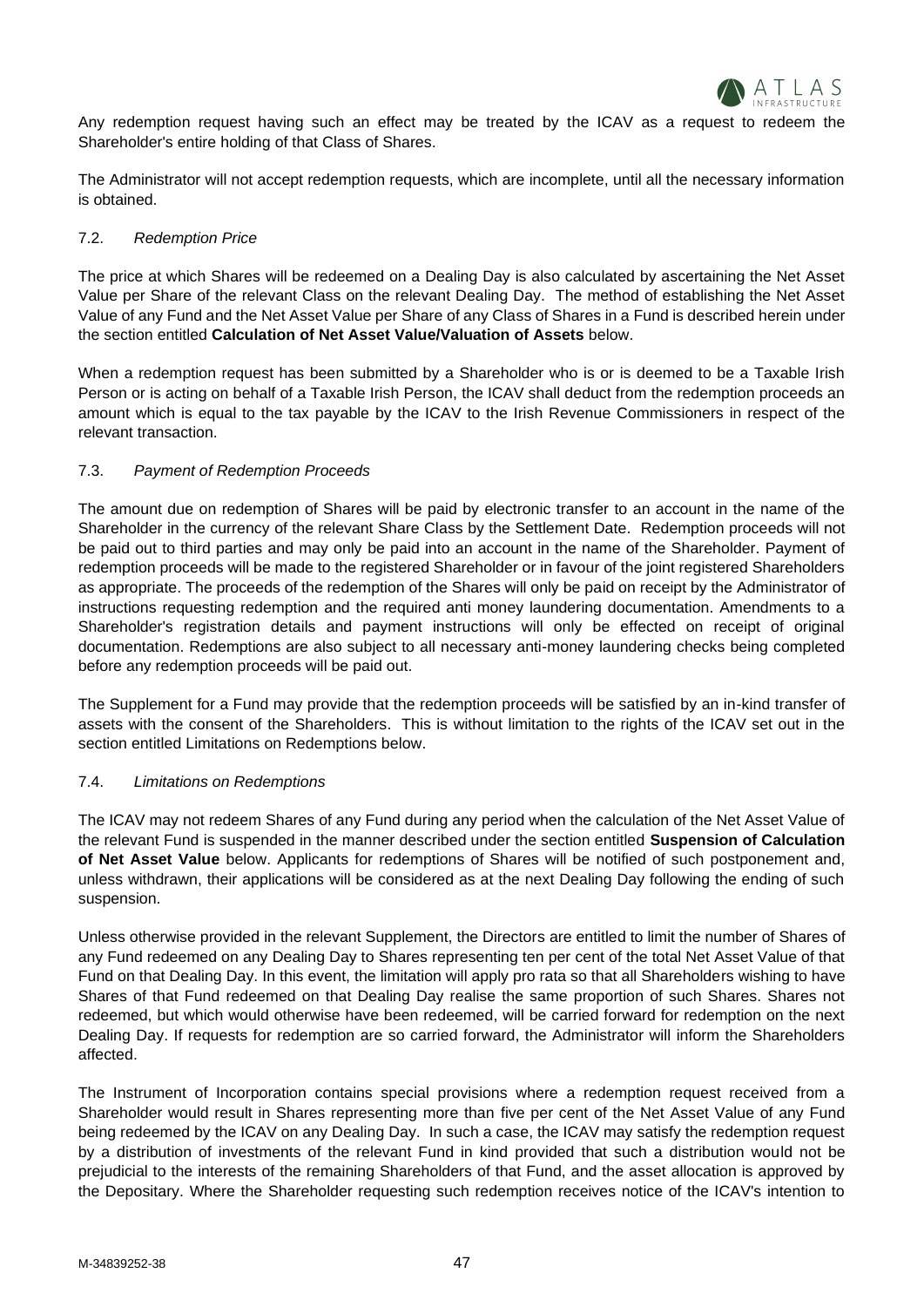

elect to satisfy the redemption request by such a distribution of assets that Shareholder may require the ICAV instead of transferring those assets to arrange for their sale and the payment of the proceeds of sale to that Shareholder less any costs incurred in connection with such sale. The Fund shall not be liable for the shortfall (if any) between the Net Asset Value of the redemption in question and the proceeds realised from the sale of the relevant assets. The ICAV and a Shareholder may agree on an in-kind transfer of assets for any redemption subject to the allocation of assets being approved by the Depositary.

## 7.5. *Mandatory Redemptions*

The ICAV may compulsorily redeem all of the Shares of any Fund if the Net Asset Value of the relevant Fund is less than the Minimum Fund Size (if any) specified in the Supplement for the relevant Fund or otherwise notified to Shareholders.

The ICAV reserves the right to redeem any Shares which are or become owned, directly or indirectly, by or for the benefit of a U.S. Person (unless the ICAV determines (i) the transaction is permitted under an exemption from registration available under the securities laws of the United States and (ii) that the relevant Fund and ICAV continue to be entitled to an exemption from registration as an investment company under the securities laws of the United States if such person holds Shares), by any individual under the age of 18 (or such other age as the Directors may think fit), by any person or entity who breached or falsified representations on subscription documents (including as to its status under ERISA), who appears to be in breach of any law or requirement of any country or government authority or by virtue of which such person or entity is not qualified to hold Shares or if the holding of the Shares by any person is unlawful or is less than the Minimum Shareholding set for that Class of Shares by the Directors, or in circumstances which (whether directly or indirectly affecting such person or persons or entity, and whether taken alone or in conjunction with any other persons or entities, connected or not, or any other circumstances appearing to the Directors to be relevant), in the opinion of the Directors, might result in the relevant Fund of the ICAV incurring any liability to taxation or suffering any other pecuniary liability to taxation or suffering other pecuniary legal or material administrative disadvantage (including endeavouring to ensure that the relevant Fund's assets are not considered "plan assets" for the purpose of ERISA) or being in breach of any law or regulation which the Fund might not otherwise have incurred, suffered or breached or might result in the Fund being required to comply with registration or filing requirements in any jurisdiction with which it would not otherwise be required to comply or is otherwise prohibited by the Instrument of Incorporation as described herein.

A Fund may be terminated and/or all of the Shares of a Fund (or any Class of a Fund) may be redeemed by the Directors, in their sole and absolute discretion, by notice in writing to the Depositary in any of the following events: (i) by giving not less than 30 days' notice in writing to the relevant Shareholders; or (ii) if at any time the Net Asset Value of the relevant Fund's assets shall be less than such amount as may be determined by the Directors in respect of that Fund; or (iii) by not less than 30 days' nor more than 60 days' notice to Shareholders if, within 90 days from the date of the Depositary serving notice of termination of the Custody Agreement, another depositary acceptable to the ICAV and the Central Bank has not been appointed to act as Depositary; or (iv) if any Fund shall cease to be authorised or otherwise officially approved; or (v) if any law shall be passed which renders it illegal or in the opinion of the Directors impracticable or inadvisable to continue the relevant Fund; or (vi) if the Directors consider that it is in the best interests of the Shareholders of the Fund.

Additional termination provisions specific to a Fund may be set out in the Supplement for that Fund and the ICAV will have the right to redeem Shares in such a Fund in such circumstances, in addition to the foregoing.

Where Taxable Irish Persons acquire and hold Shares, the ICAV shall, where necessary for the collection of Irish Tax, redeem and cancel Shares held by a person who is or is deemed to be a Taxable Irish Person or is acting on behalf of a Taxable Irish Person on the occurrence of a chargeable event for taxation purposes and to pay the proceeds thereof to the Irish Revenue Commissioners.

## 8. **EXCHANGE OF SHARES**

Shareholders will be able to apply to exchange on any Dealing Day all or part of their holding of Shares of any Class in any Fund (the **Original Class**) for Shares in another Class (the **New Class**) (such Class being in the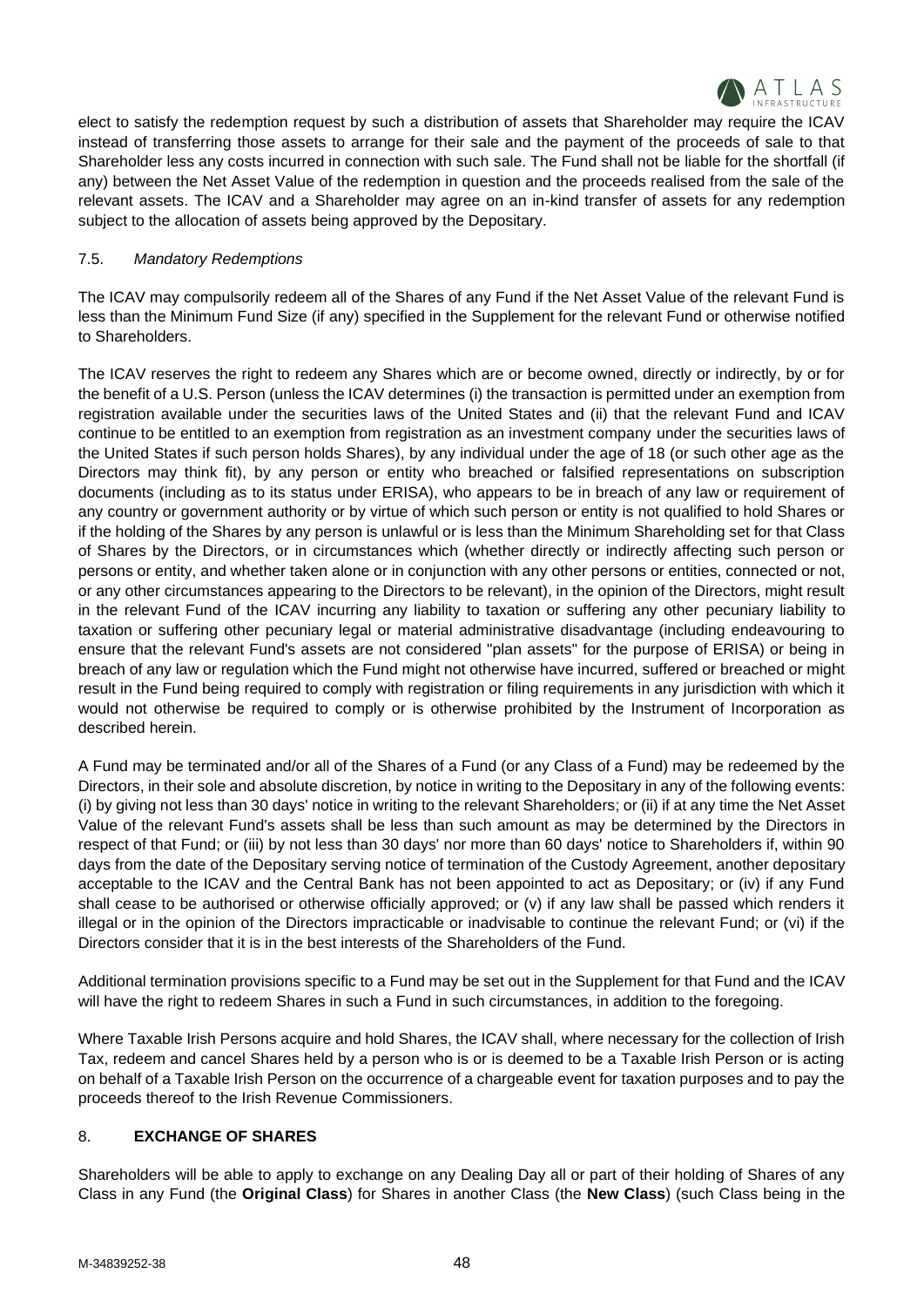

same Fund or in a separate Fund) provided that all the criteria for applying for Shares in the New Class have been met and by giving notice to the Administrator on or prior to the Dealing Deadline for the relevant Dealing Day. The ICAV may however at its discretion agree to accept requests for exchange received after the relevant Dealing Deadline provided, they are received prior to the relevant Valuation Point. The general provisions and procedures relating to the issue and redemption of Shares will apply equally to exchanges save in relation to charges payable details of which are set out below and in the relevant Supplement.

When requesting the exchange of Shares as an initial investment in a Fund, Shareholders should ensure that the value of the Shares exchanged is equal to or exceeds the Minimum Initial Investment Amount for the relevant New Class specified in the Supplement for the relevant Fund. In the case of an exchange of a partial holding only, the value of the remaining holding must also be at least equal to the Minimum Shareholding for the Original Class.

The number of Shares of the New Class to be issued will be calculated in accordance with the following formula:

# **S = [R x (RP x ER)] – F**

### **SP**

where:

**S** = the number of Shares of the New Class to be issued;

**R** = the number of Shares of the Original Class to be exchanged;

**RP** =redemption price per Share of the Original Class as at the Valuation Point for the relevant Dealing Day;

**ER** = in the case of an exchange of Shares designated in the same Base Currency is 1.In any other case, it is the currency conversion factor determined by the Administrator at the valuation point for the relevant Dealing Day as representing the effective rate of exchange applicable to the transfer of assets relating to the Original and New Classes of Shares after adjusting such rate as may be necessary to reflect the effective costs of making such transfer;

**F** = the Exchange Charge (if any) payable on the exchange of Shares; and

**SP** = issue price per Share of the New Class as at the Valuation Point for the applicable Dealing Day.

Where there is an exchange of Shares, Shares of the New Class will be allotted and issued in respect of and in proportion to the Shares of the Original Class in the proportion S to R.

The Directors may deduct a charge on an exchange of Shares which the Investment Manager considers represents an appropriate figure to cover, inter alia, dealing costs, stamp duties, market impact and to preserve the value of the underlying assets of the Fund when there are net subscriptions and redemptions. Any such charge will be retained for the benefit of the relevant Fund the Directors reserve the right to waive such charge at any time.

The Directors may impose an exchange charge of up to 0.08% of the redemption proceeds of the Shares being exchanged payable as the Directors, in their discretion determine.

## 8.1. *Limitations on Exchanges*

Shares may not be exchanged for Shares of a different Class during any period when the calculation of the Net Asset Value of the relevant Fund or Funds is suspended in the manner described under the section entitled **Suspension of Calculation of Net Asset Value** below. Applicants for exchange of Shares will be notified of such postponement and, unless withdrawn, their applications will be considered as at the next Dealing Day following the ending of such suspension.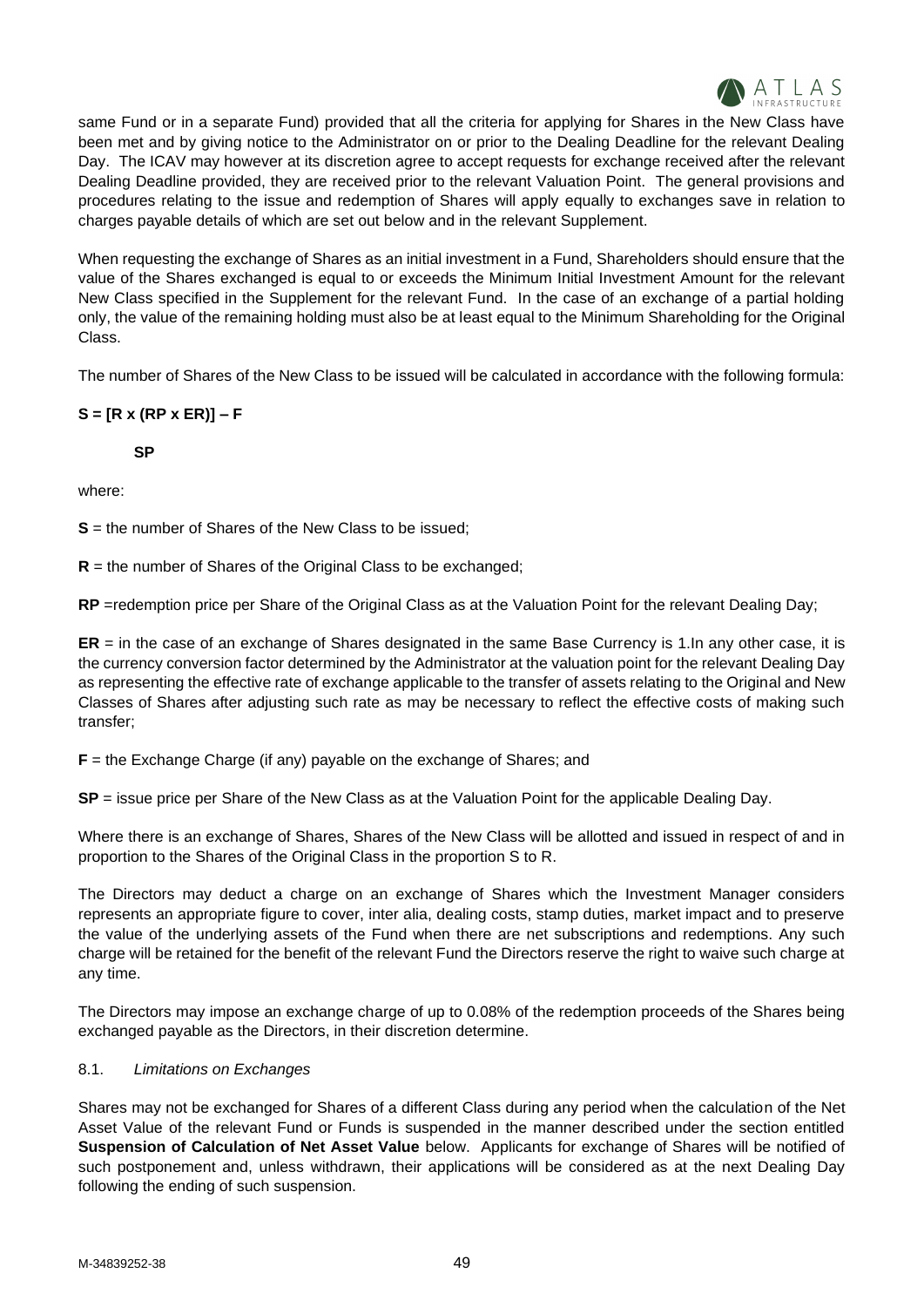

### 8.2. *Cross Investment*

Subject to the requirements of the Central Bank and this Prospectus, the ICAV may on behalf of a Fund (an **Investor Fund**) acquire Shares in another Fund (an **Investee Fund**). Where the ICAV intends to do so, this will be disclosed in the relevant Supplement of the Investor Fund. The Investment Manager may not charge its annual fee in respect of that portion of an Investor Fund's assets which are invested in an Investee Fund unless otherwise permitted by the Central Bank. Cross investment in a Fund may not be made if that Fund holds Shares in another Fund. Where a Fund (the **Investing Fund**) invests in the shares of other Funds (each a **Receiving Fund**), the rate of the annual management fee which investors in the Investing Fund are charged in respect of that portion of the Investing Fund's assets invested in Receiving Funds (whether such fee is paid directly at Investing Fund level, indirectly at the level of the receiving Funds or a combination of both) shall not exceed the rate of the maximum annual management fee which investors in the Investing Fund may be charged in respect of the balance of the Investing Funds assets, such that there shall be no double charging of the annual management fee to the Investing Fund as a result of its investments in the Receiving Fund. This provision is also applicable to the annual fee charged by the Investment Manager where the fee is paid directly out of the assets of the relevant Fund.

## 8.3. *Calculation of Net Asset Value / Valuation of Assets*

The Net Asset Value of a Fund shall be expressed in the currency in which the Shares are designated or in such other currency as the Directors may determine either generally or in relation to a particular Class or in a specific case, and shall be calculated by ascertaining the value of the assets of the Fund and deducting from such value the liabilities of the Fund (excluding Shareholders equity) as at the Valuation Point for such Dealing Day.

The Net Asset Value per Share of a Fund will be calculated by dividing the Net Asset Value of the Fund by the number of Shares in the Fund then in issue or deemed to be in issue as at the Valuation Point for such Dealing Day and rounding the result mathematically to six decimal places or such other number of decimal places as may be determined by the Directors from time to time.

In the event the Shares of any Fund are further divided into Classes, the Net Asset Value per Share of the relevant Class shall be determined by notionally allocating the Net Asset Value of the Fund amongst the relevant Classes making such adjustments for subscriptions, redemptions, fees, dividends, accumulation or distribution of income and the expenses, liabilities or assets attributable to each such relevant Class (including the gains/losses on and costs of financial instruments employed for currency hedging between the currencies in which the assets of the Fund are designated and the designated currency of the relevant Class, which gains/losses and costs shall accrue solely to that relevant class) and any other factor differentiating the relevant classes as appropriate. The Net Asset Value of the Fund, as allocated between each Class, shall be divided by the number of Shares of the relevant Class which are in issue or deemed to be in issue and rounding the result to six decimal places as determined by the Directors or such other number of decimal places as may be determined by the Directors from time to time.

The Instrument of Incorporation provides for the method of valuation of the assets and liabilities of each Fund and of the Net Asset Value of each Fund. The ICAV and the Manager has delegated the calculation of the Net Asset Value to the Administrator. The assets and liabilities of a Fund will generally be valued as follows:

8.3.1. assets quoted, listed or dealt on a regulated market shall be valued at the last traded price or in the absence of a last traded price (if bid and offer quotations are made) the latest available middle market quotation (mid-price) on the regulated market, or in the case of fixed income securities the latest mid-market prices, in each case available to the directors as at the valuation point for the relevant dealing day provided that the value of any asset listed or dealt in on a regulated market but acquired or traded at a premium or at a discount outside the relevant regulated market may be valued taking into account the level of premium or discount as at the date of valuation of the asset. Such premiums or discounts shall be determined by the directors. The Depositary must ensure the adoption of such a procedure is justifiable in the context of establishing the probable realisation value of the security.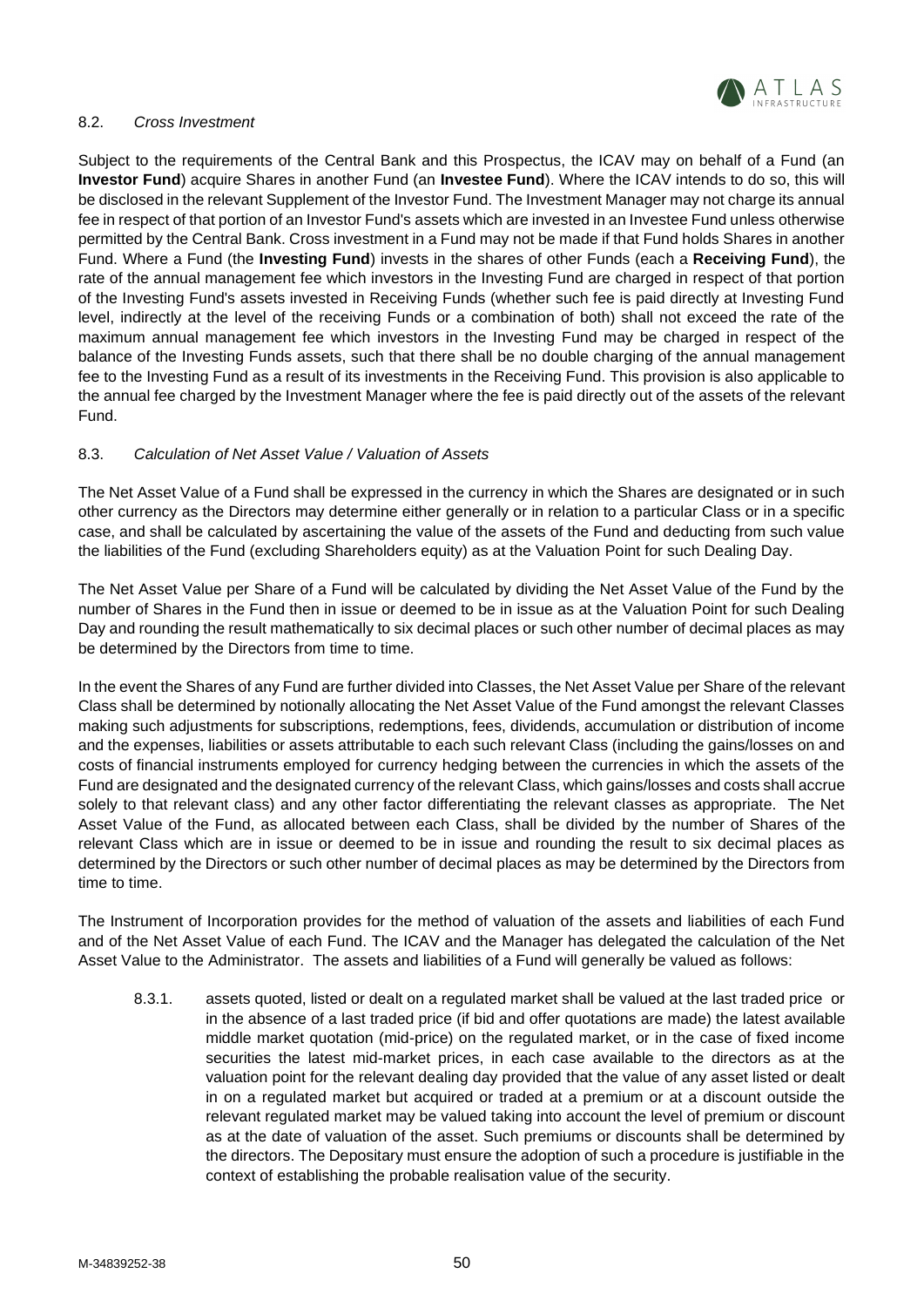

- 8.3.2. if for specific assets the last traded price or in the case of fixed income securities the latest mid-market prices do not, in the opinion of the directors or their duly authorised delegate, reflect their fair value or are not available, the value shall be calculated with care and in good faith by the directors or by a competent person appointed by the directors, (being approved by the Depositary for such purpose) in consultation with the investment manager with a view to establishing the probable realisation value for such assets as at the valuation point for the relevant dealing day.
- 8.3.3. where an investment is quoted, listed or traded on or under the rules of more than one regulated market, the regulated market which in the directors' and/or the investment manager's opinion constitutes the main regulated market for such investment or the regulated market which provides the fairest criteria in ascribing a value to such investment for the foregoing purposes will be referred to for the purposes of valuation.
- 8.3.4. in the event that any of the assets as at the valuation point for the relevant dealing day are not listed or traded on any stock exchange or over-the-counter market, such securities shall be valued at their probable realisation value determined by the directors and/ or the Manager or by a competent person appointed by the directors (and approved by the Depositary for such purpose) estimated with care and in good faith in consultation with the investment manager or by any other means provided that the value is approved by the Depositary.
- 8.3.5. cash and other liquid assets will be valued at their face value with interest accrued, where applicable, to the relevant valuation point unless in any case the directors or their duly authorised delegate are of the opinion that the same is unlikely to be paid or received in full in which case the value thereof shall be arrived at after making such discount as the directors or their duly authorised delegate may consider appropriate in such case to reflect the true value thereof as at the relevant valuation point.
- 8.3.6. the value of any demand notes, promissory notes and accounts receivable shall be deemed to be the face value or full amount thereof after making such discount as the directors may consider appropriate to reflect the true current value thereof as at any valuation point.
- 8.3.7. certificates of deposit, treasury bills, bank acceptances, trade bills and other negotiable instruments shall each be valued at each valuation point at the last traded price on the regulated market on which these assets are traded or admitted for trading (being the regulated market which is the sole regulated market or in the opinion of the directors or their duly authorised delegate the principal regulated market on which the assets in question are quoted or dealt in).
- 8.3.8. units or shares in open-ended collective investment schemes, other than those valued in accordance with the foregoing provisions, will be valued at the latest available net asset value per unit, share or class or bid price thereof as published by the relevant collective investment scheme after deduction of any repurchase charge as at the relevant valuation point. Units or shares in closed-ended collective investment schemes will, if quoted, listed or traded on a regulated market, be valued at the last traded price on the principal regulated market for such investment as at the valuation point for the relevant dealing day or, if unavailable at the probable realisation value, as estimated with care and in good faith and as may be recommended by a competent professional appointed by the directors and/or the Manager.
- 8.3.9. any value expressed otherwise than in the base currency of the relevant Fund (whether of an investment or cash) and any non-base currency borrowing shall be converted into the base currency at the official rate which the administrator deems appropriate in the circumstances.
- 8.3.10. exchange traded derivative instruments, share price index, future contracts and options contracts and other derivative instruments will be valued at the settlement price as determined by the regulated market in question as at the valuation point for the relevant dealing day;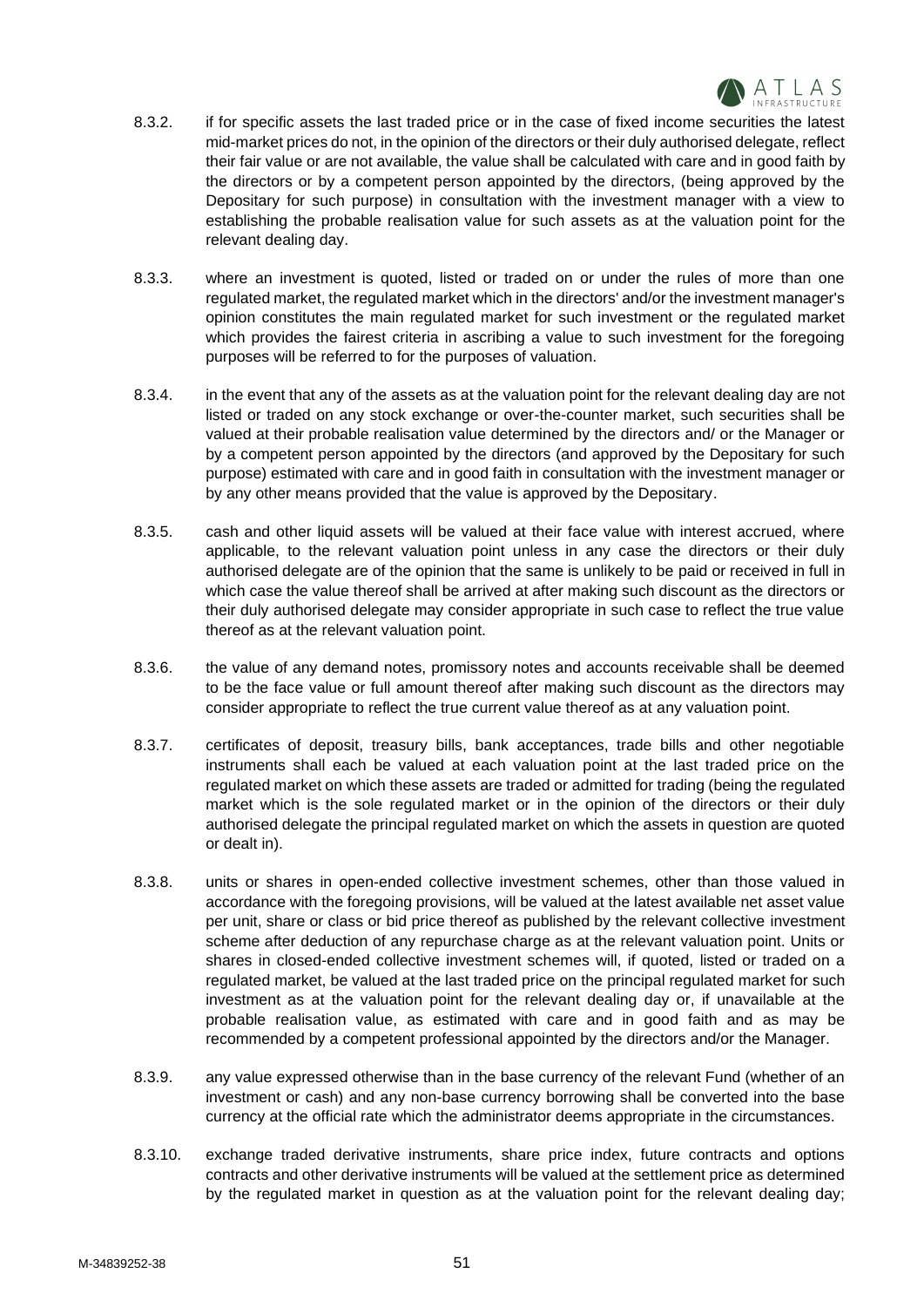

provided that if such settlement price is not available for any reason as at a valuation point such value shall be the probable realisation value estimated with care and in good faith by (i) the directors and/or the Manager or their duly authorised delegate or (ii) other competent person appointed by the directors and/or the Manager or their duly authorised delegate, in each case approved for such purpose by the Depositary or (iii) any other means provided that the value is approved by the Depositary. forward foreign exchange contracts and interest rate swaps shall be valued as at the valuation point for the relevant dealing day by reference to the prevailing market maker quotations, namely, the price at which a new forward contract of the same size and maturity could be undertaken.

- 8.3.11. the value of over the counter derivatives will be the quotation from the counterparty to such contracts at the valuation point and shall be valued daily. The valuation will be approved or verified weekly by a party independent of the counterparty who has been approved, for such purpose, by the Depositary. Alternatively, the value of any over-the-counter derivative contract may be the quotation from an independent pricing vendor or that calculated by the Fund itself and shall be valued daily. Where an alternative valuation is used by the Fund, the Fund will follow international best practice and adhere to specific principles on such valuation by bodies such as IOSCO and AIMA. Any such alternative valuation must be provided by a competent person appointed by the directors or their duly authorised delegate and approved for the purpose by the Depositary, or a valuation by any other means provided that such value is approved by the Depositary. Any such alternative valuation must be reconciled to the counterparty valuation on a monthly basis. Where significant differences arise they must be promptly investigated and explained.
- 8.3.12. Notwithstanding the provisions of paragraphs 8.3.1 to 8.3.10 above:
	- (1) in the case of a Fund which is a short-term money market fund in accordance with the Central Bank's Notices (a **Short Term Money Market Fund**), the Directors or their delegates may value any Asset through the use of amortised cost. The amortised cost method of valuation may only be used in relation to Funds which comply with the Central Bank's requirements for Short Term Money Market Funds and where a review of the amortised cost valuation vis-à-vis market valuation will be carried out in accordance with the Central Bank's requirements.
	- (2) where a Fund which is not a Short Term Money Market Fund invests in money market instruments in a money-market fund or non-money market fund, such instruments may be valued by the Directors or their delegates at their amortised cost if the money market instrument has a residual maturity of less than 3 months and does not have any specific sensitivity to market parameters, including credit risk.
- 8.3.13. If in any case a particular value is not ascertainable as provided above or if the Directors shall consider that some other method of valuation better reflects the fair value of the relevant investment, then in such case the method of valuation of the relevant investment shall be such as the Directors, or a competent person appointed by the Directors and/or the Manager and approved for such purposes by the Depositary, in consultation with the Investment Manager, shall determine, such method of valuation to be approved by the Depositary. The value of an asset may be adjusted where such an adjustment is considered necessary to reflect the fair value in the context of currency, marketability, dealing costs and/or such other consideration which are deemed relevant.

Notwithstanding the foregoing, where at any Valuation Point any asset of the ICAV has been realised or contracted to be realised there shall be included in the assets of the ICAV in place of such asset the net amount receivable by the ICAV in respect thereof, provided that if such amount is not then known exactly then its value shall be the net amount estimated by the Directors as receivable by the ICAV. If the net amount receivable is not payable until some future time after the Valuation Point in question the Directors shall make such allowance as they consider appropriate to reflect the true current value thereof as at the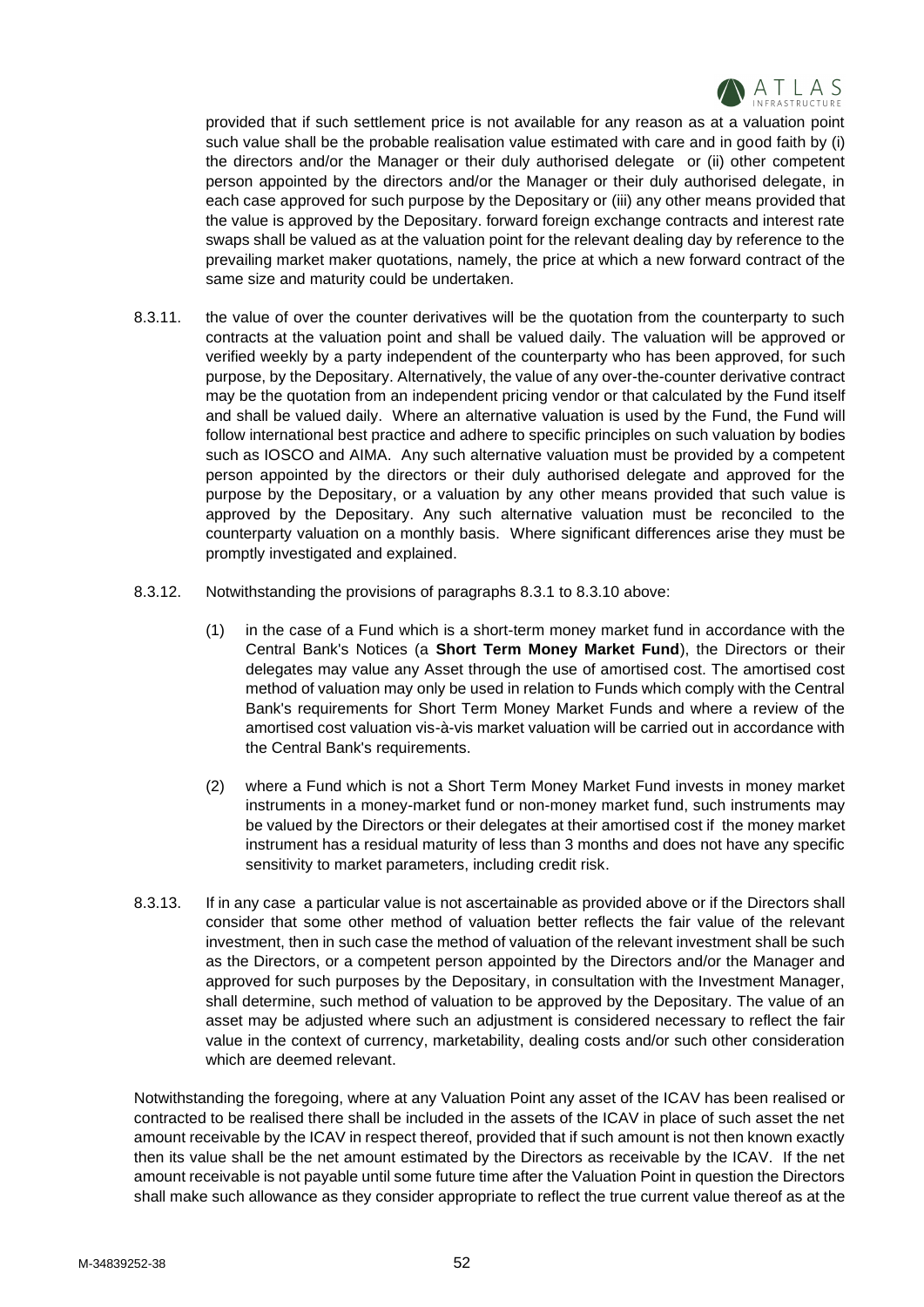

relevant Valuation Point. In the event that the ICAV has contracted to purchase an asset but settlement has yet to occur, the asset (rather than the cash to be used to settle the trade) will be included in the assets of the ICAV.

Notwithstanding the foregoing, the Investment Manager may be appointed as a competent person by the Directors and/or the Manager, subject to the approval of the Depositary.

#### 8.4. *Suspension of Calculation of Net Asset Value*

The Directors may, following consultation with the Manager, at any time temporarily suspend the calculation of the Net Asset Value of any Fund and the issue, redemption and exchange of Shares and the payment of redemption proceeds during:

- 8.4.1. any period when dealing in the units/shares of any collective investment scheme in which a Fund may be invested are restricted or suspended; or
- 8.4.2. any period when any of the markets or stock exchanges on which a substantial portion of the investments of the relevant Fund from time to time are quoted, listed or dealt in is closed, otherwise than for ordinary holidays, or during which dealings therein are restricted or suspended; or
- 8.4.3. any period when, as a result of political, economic, military or monetary events or any circumstances outside the control, responsibility and power of the Directors, disposal or valuation of a substantial portion of the investments of the relevant Fund is not reasonably practicable without this being seriously detrimental to the interests of Shareholders of the relevant Fund or if, in the opinion of the Directors, the Net Asset Value of the Fund cannot be fairly calculated; or
- 8.4.4. any breakdown in the means of communication normally employed in determining the price of a substantial portion of the investments of the relevant Fund or when for any other reason the current prices on any market or stock exchange of any of the investments of the relevant Fund cannot be promptly and accurately ascertained; or
- 8.4.5. any period during which any transfer of funds involved in the realisation or acquisition of investments of the relevant Fund cannot, in the opinion of the Directors, be effected at normal prices or rates of exchange; or
- 8.4.6. any period when the ICAV is unable to repatriate funds required for the purpose of making payments due on the redemption of Shares in the relevant Fund; or
- 8.4.7. any period when the Directors consider it to be in the best interest of the relevant Fund; or
- 8.4.8. following the circulation to Shareholders of a notice of a general meeting at which a resolution proposing to wind up the ICAV or terminate the relevant Fund is to be considered; or
- 8.4.9. when any other reason makes it impracticable to determine the value of a meaningful portion of the Investments of the ICAV or any Fund; or
- 8.4.10. any period during which the Directors, in their discretion, consider suspension to be required for the purposes of effecting a merger, amalgamation or restructuring of a Fund or of the ICAV; or
- 8.4.11. it becomes where it is or becomes impossible or impractical to enter into, continue with or maintain FDIs relating to an index for the relevant Fund or to invest in stocks comprised within the particular index; or
- 8.4.12. where such suspension is required by the Central Bank in accordance with the Regulations.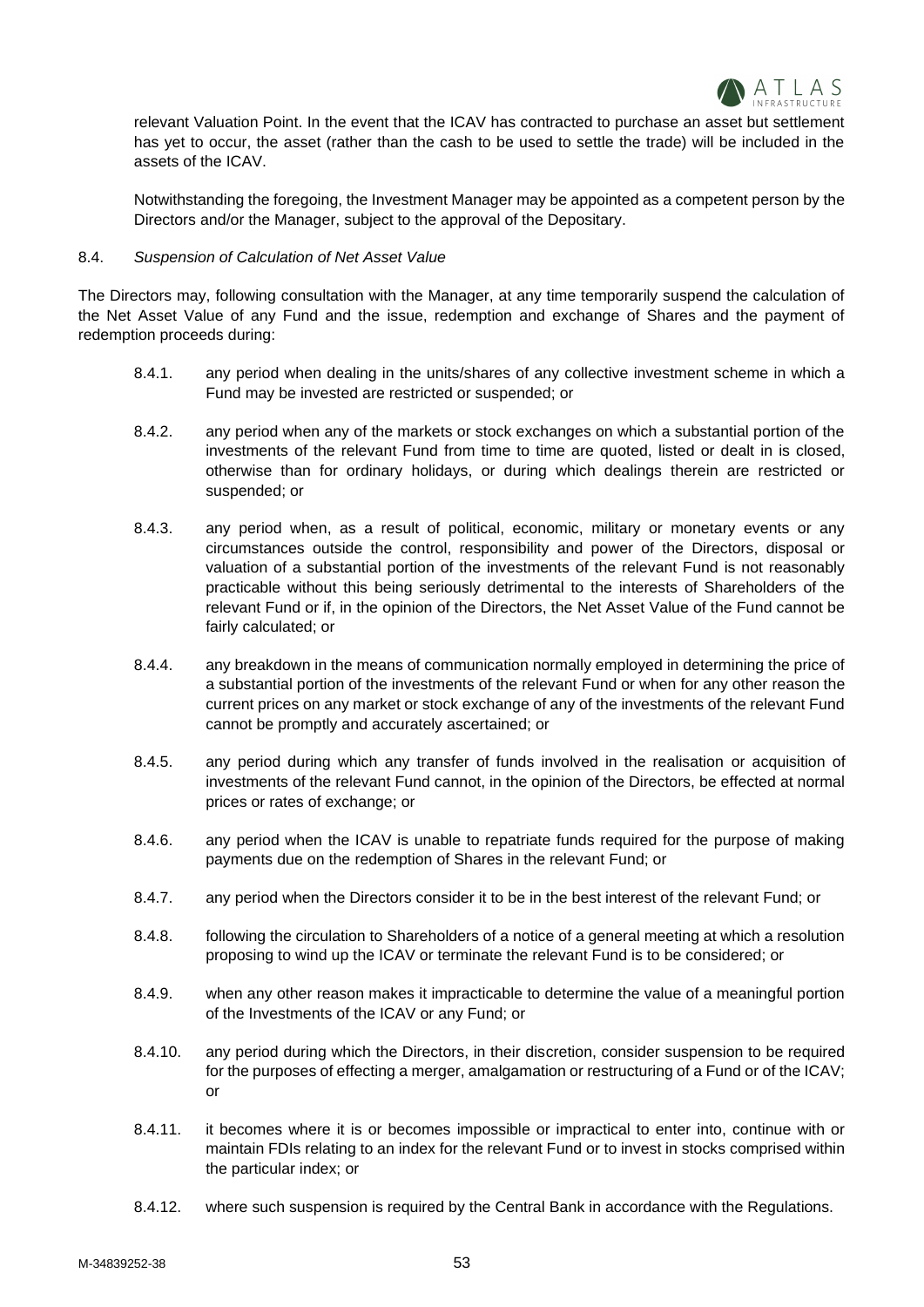

Where possible, all reasonable steps will be taken to bring any period of suspension to an end as soon as possible.

Shareholders who have requested issue or redemption of Shares of any Class or exchanges of Shares of one Class to another will be notified of any such suspension in such manner as may be directed by the Directors and, unless withdrawn but subject to the limitations referred to above, and in the relevant Supplements, their requests will be dealt with on the first relevant Dealing Day after the suspension is lifted. Any such suspension will be notified immediately on the same Business Day to the Central Bank and to the Euronext Dublin (where the Fund in question is listed) and will be communicated without delay to the competent authorities in any country in which the Shares are marketed to the public.

The Directors may, following consultation with the Manager, postpone any Dealing Day for a Fund to the next Business Day if in the opinion of the Directors, a substantial portion of the investments of the relevant Fund cannot be valued on an equitable basis and such difficulty is expected to be overcome within one Business Day.

The determination of the Net Asset Value of a Fund shall also be suspended where such suspension is required by the Central Bank in accordance with the Regulations.

### 8.5. *Form of Shares and Transfer of Shares*

Shares will be issued in registered form. Contract notes will normally be issued within 2 Business Days after the allotment of Shares. Share certificates shall not be issued.

Shares in each Fund will be transferable by instrument in writing in common form or in any other form approved by the Directors and signed by (or, in the case of a transfer by a body corporate, signed on behalf of or sealed by) the transferor and the transferee. Transferees will also be required to complete an Application Form and provide any other documentation required by the ICAV or the Administrator in addition to providing any documentation or information required to satisfy all anti-money laundering procedures. In the case of the death of one of joint Shareholders, the survivor or survivors will be the only person or persons recognised by the ICAV as having any title to or interest in the Shares registered in the names of such joint Shareholders. No Share transfer will be permitted until all documentation required by the Administrator, including any document in connection with anti-money laundering procedures have been complied with have been received by the Administrator.

Shares may not be transferred to any person or entity as described in the **Mandatory Redemptions** section of the Prospectus, or who is or will hold such Shares for the benefit of a U.S. Person (unless the Directors determine (i) the transaction is permitted under an exemption from registration available under the securities laws of the United States and (ii) that the relevant Fund and ICAV continue to be entitled to an exemption from registration as an investment company under the securities laws of the United States if such person holds Shares), an individual under the age of 18 (or such other age as the Directors may think fit), a person or entity who breached or falsified representations on subscription documents (including as to its status under ERISA), who appears to be in breach of any law or requirement of any country or government authority or by virtue of which such person or entity is not qualified to hold Shares, or if the holding of the Shares by any person is unlawful or is less than the Minimum Shareholding set for that Class of Shares by the Directors, or in circumstances which (whether directly or indirectly affecting such person or persons or entity, and whether taken alone or in conjunction with any other persons or entities, connected or not, or any other circumstances appearing to the Directors to be relevant), in the opinion of the Directors, might result in the relevant Fund of the ICAV incurring any liability to taxation or suffering any other pecuniary liability to taxation or suffering other pecuniary legal or material administrative disadvantage (including that the relevant Fund's assets are not considered "plan assets" for the purpose of ERISA) or being in breach of any law or regulation which the Fund might not otherwise have incurred or suffered or might result in the Fund being required to comply with registration or filing requirements in any jurisdiction with which it would not otherwise be required to comply or is otherwise prohibited by the Instrument of Incorporation as described herein. Registration of any transfer may be refused by the Directors if, following the transfer, either transferor or transferee would hold Shares having a value less than the Minimum Shareholding for that Class of Shares specified in the Supplement for the relevant Fund.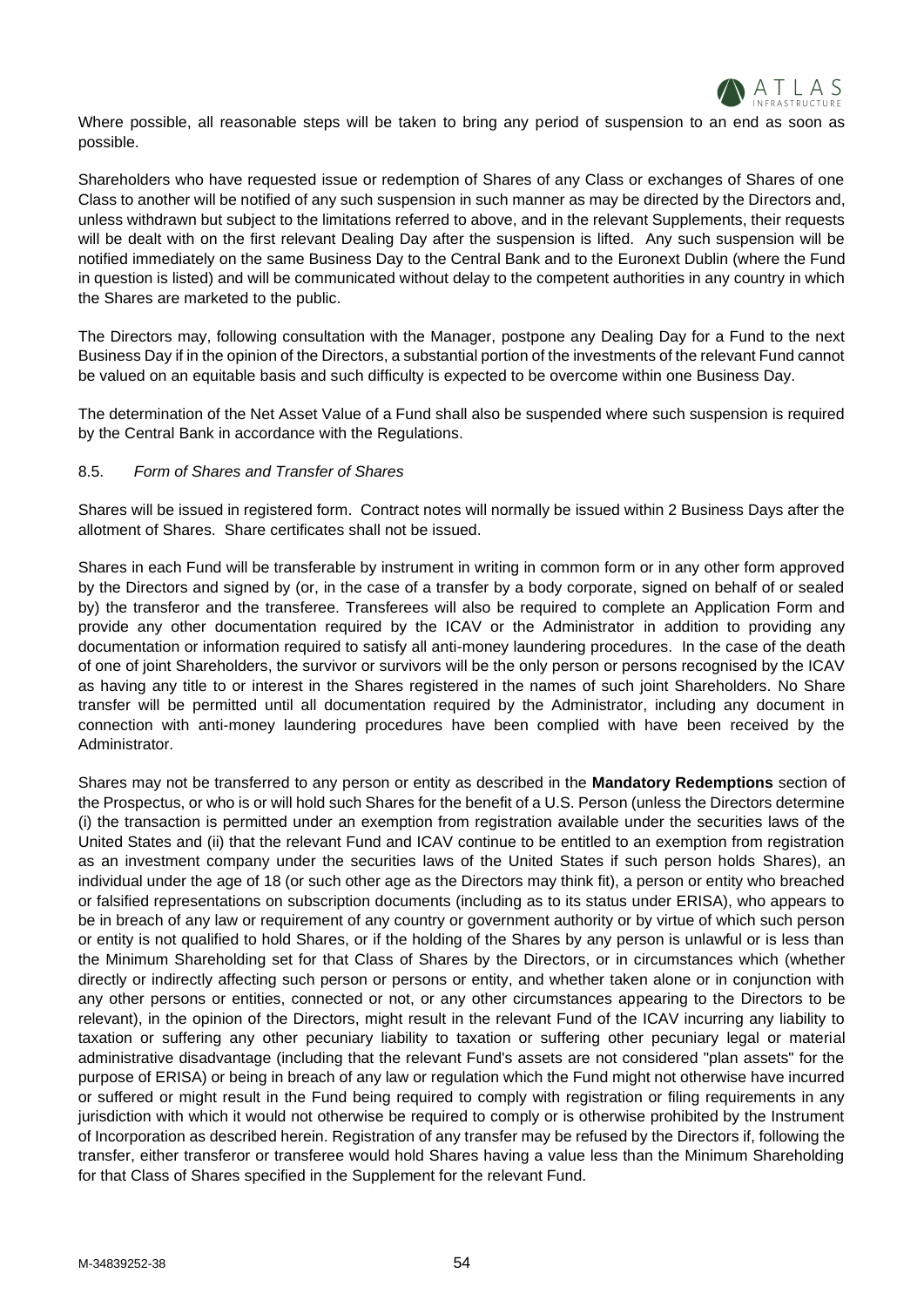

If the transferor is or is deemed to be or is acting on behalf of a Taxable Irish Person, the ICAV is entitled to redeem and cancel a sufficient portion of the transferor's Shares as will enable the ICAV to pay the tax payable in respect of the transfer to the Irish Revenue Commissioners.

## 8.6. *Share Classes*

Share Classes may be established in each Fund (in accordance with the requirements of the Central Bank) which may be subject to different terms, including higher or lower or no fees. Further information in this regard is available on request.

## 8.7. *Notification of Prices*

The Net Asset Value per Share of each Class of Shares in each Fund will be available from the office of the Administrator and on https://www.atlasinfrastructure.com/ can and such other website as disclosed in the relevant Supplement and such other place as the Directors may decide from time to time and as notified to the Shareholders in advance. Such prices will be the prices applicable to the previous Dealing Day's trades and are therefore only indicative after the relevant Dealing Day. This will be published as soon as possible after the prices applicable to the previous Dealing Day's trade become available and will be kept up to date. The frequency of publication of the Net Asset Value per Share may differ between Funds as it is dependent upon a Fund's dealing frequency. For daily dealing Funds, the Net Asset Value per Share will be published on each Business Day.

## 9. **FEES AND EXPENSES**

Particulars of the fees and expenses (including performance fees, if any) payable to the Investment Manager, the Administrator, the Depositary and any other service provider out of the assets of each Fund are set out in the relevant Supplement.

Unless otherwise disclosed in the relevant Supplement, the following provisions apply in respect of the Funds:

The ICAV may pay out of the capital and/or assets of each Fund the fees and expenses payable to the Manager, Investment Manager, the Depositary, the Administrator and any distributors other than the Distributor, the fees and expenses of any other service provider, the fees and expenses of sub-custodian and any facilities agent (which will be at normal commercial rates), the fees and expenses of the Directors (as referred to below), any fees in respect of circulating details of the Net Asset Value, company secretarial fees, stamp duties, taxes, including any value added tax, any costs incurred in respect of meetings of Shareholders, marketing and distribution costs, investment transaction charges, costs incurred in respect of the payment of dividends to Shareholders, the fees and expenses of any Paying Agent or representative appointed in compliance with the requirements of another jurisdiction (and at normal commercial rates), any amount payable under indemnity provisions contained in the Instrument of Incorporation or any agreement with any appointee of the ICAV, all sums payable in respect of directors' and officers' liability insurance cover, brokerage or other expenses of acquiring and disposing of investments, the fees and expenses of the auditors, tax and legal advisers and fees connected with any listing the Shares on the Euronext Dublin and registering the ICAV for sale in other jurisdictions. In cases where investments of the Fund are held through wholly owned subsidiaries, the operating costs including audit and administration fees and expenses may be charged as an expense of the Fund. Unless otherwise disclosed in the relevant Supplement, the costs of printing and distributing this Prospectus, reports, accounts and any explanatory memoranda, any necessary translation fees, the costs of publishing prices and any costs incurred as a result of periodic updates of the Prospectus, or of a change in law or the introduction of any new law (including any costs incurred as a result of compliance with any applicable code, whether or not having the force of law) will also be paid by the ICAV out of the assets of the relevant Fund(s).

Such fees, duties and charges will be charged to the Fund in respect of which they were incurred or, where an expense is not considered by the Directors to be attributable to any one Fund, the expense will be allocated by the Directors in such manner and on such basis as the Directors in their discretion deem fair and equitable. In the case of any fees or expenses of a regular or recurring nature, such as audit fees, the Directors may calculate such fees and expenses on an estimated figure for yearly or other periods in advance and accrue the same in equal proportions over any period.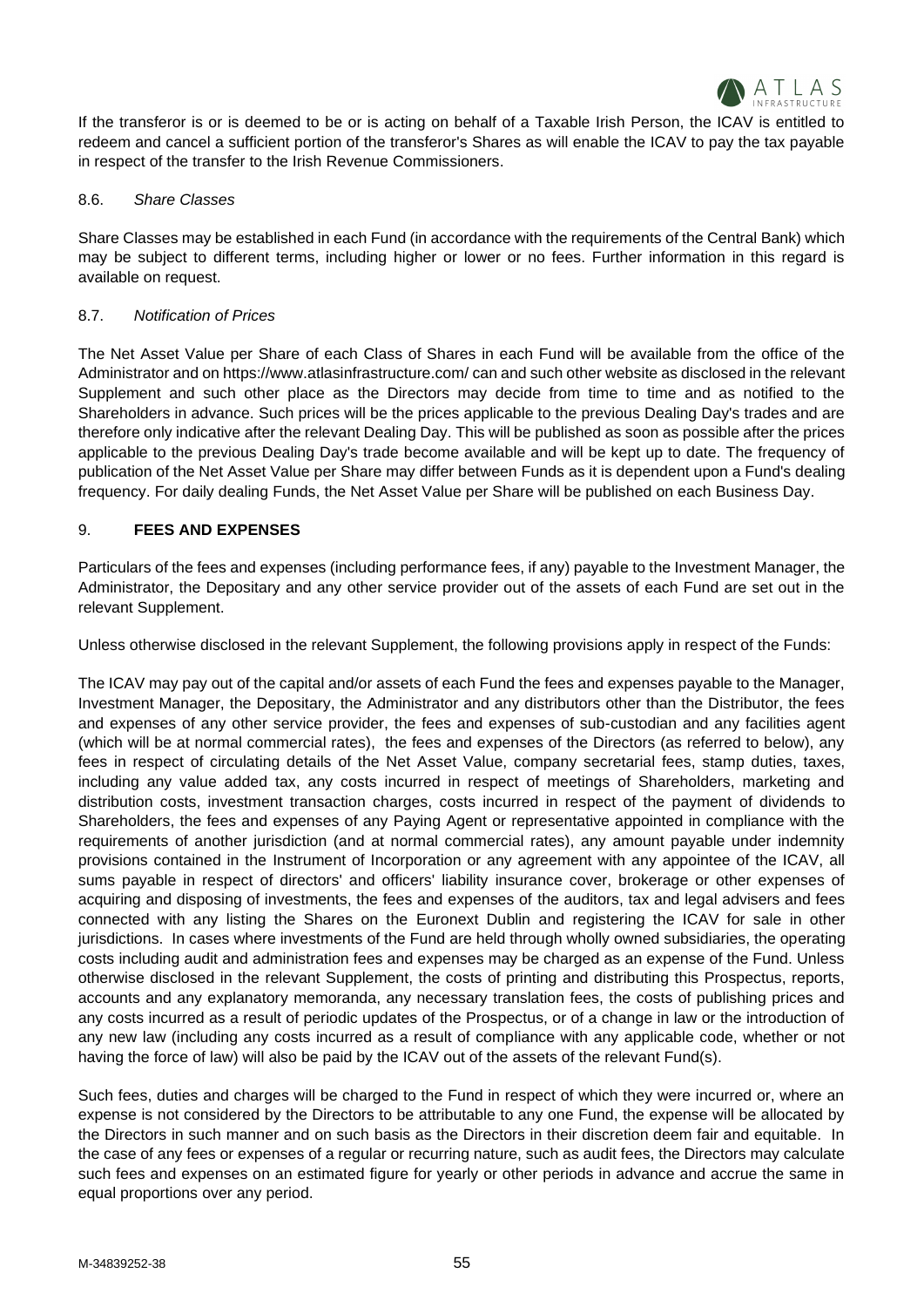

The Directors who are not connected with the Investment Manager will be entitled to remuneration for their services as directors provided however that the aggregate emoluments of each Director in respect of any twelve month accounting period shall not exceed €25,000 (plus VAT if applicable) and the aggregate emoluments of all Directors in respect of any twelve month accounting period shall not exceed €50,000 (plus VAT if applicable). In addition, the Directors will also be entitled to be reimbursed for their reasonable out of pocket expenses incurred in discharging their duties as directors.

## 10. **TAXATION**

#### 10.1. *General*

**The following statements are by way of a general guide to potential investors and shareholders only and do not constitute legal or tax advice. Shareholders and potential investors are therefore advised to consult their professional advisers concerning the income and other possible taxation consequences of purchasing, holding, selling or otherwise disposing of the Shares under the laws of their country of incorporation, establishment, citizenship, residence or domicile.**

Shareholders and potential investors should note that the following statements on taxation are based on advice received by the Directors regarding the law and practice in force in the relevant jurisdiction at the date of this Prospectus and proposed regulations and legislation in draft form. As is the case with any investment, there can be no guarantee that the tax position or proposed tax position prevailing at the time an investment is made in the ICAV will endure indefinitely.

## 10.2. *Ireland*

The ICAV was registered in Ireland under the ICAV Act as an umbrella Irish collective asset-management vehicle with segregated liability between Funds on 20 March 2017 with registered number C167077.

The ICAV will be operated such that its central management and control will be in the Republic of Ireland, and this summary assumes that the ICAV will at all relevant times be a resident of the Republic of Ireland for the purposes of Irish Taxation.

### 10.3. *Irish Taxation*

The ICAV will only be subject to tax on chargeable events in respect of Shareholders who are Taxable Irish Persons (generally persons who are resident or ordinarily resident in Ireland for tax purposes - see definitions below for more details).

A chargeable event occurs on, for example:

- (i) a payment of any kind to a Shareholder by the ICAV;
- (ii) a transfer of Shares; and
- (iii) on the eighth anniversary of a Shareholder acquiring Shares and every subsequent eighth anniversary

but does not include any transaction in relation to Shares held in a clearing system recognised by the Irish Revenue Commissioners, certain transfers arising as a result of an amalgamation or reconstruction of fund vehicles and certain transfers between spouses or former spouses.

If a Shareholder is not a Taxable Irish Person at the time a chargeable event arises no Irish tax will be payable on that chargeable event in respect of that Shareholder.

Where tax is payable on a chargeable event, subject to the comments below, it is a liability of the ICAV which is recoverable by deduction or, in the case of a transfer and on the eight-year rolling chargeable event by cancellation or appropriation of Shares from the relevant Shareholders. In certain circumstances, and only after notification by the ICAV to a Shareholder, the tax payable on the eight-year rolling chargeable event can at the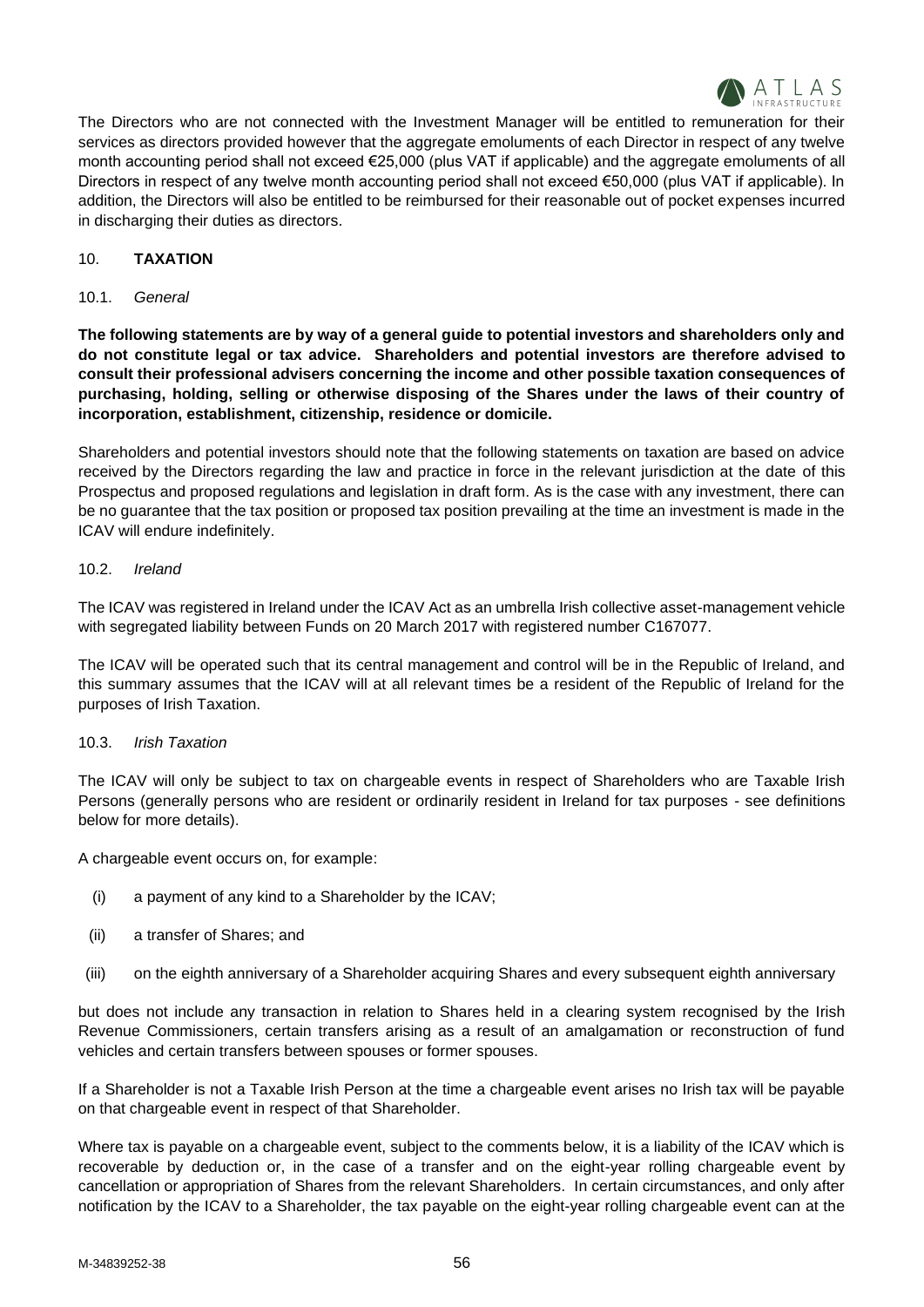

election of the ICAV become a liability of the Shareholder rather than the ICAV. In such circumstances the Shareholder must file an Irish tax return and pay the appropriate tax (at the rate set out below) to the Irish Revenue Commissioners.

In the absence of the appropriate declaration being received by the ICAV that a Shareholder is not a Taxable Irish Person or if the ICAV has information that would reasonably suggest that a declaration is incorrect, and in the absence of written notice of approval from the Irish Revenue Commissioners to the effect that the requirement to have been provided with such declaration is deemed to have been complied with (or following the withdrawal of, or failure to meet any conditions attaching to such approval), the ICAV will be obliged to pay tax on the occasion of a chargeable event (even if, in fact, the Shareholder is neither resident nor ordinarily resident in Ireland). Where the chargeable event is an income distribution tax will be deducted at the rate of 41%, or at the rate of 25% where the Shareholder is a company and the appropriate declaration has been made, on the amount of the distribution. Where the chargeable event occurs on any other payment to a Shareholder, not being a company, which has made the appropriate declaration, on a transfer of Shares and on the eight year rolling chargeable event, tax will be deducted at the rate of 41% on the increase in value of the shares since their acquisition. Tax will be deducted at the rate of 25% on such transfers where the Shareholder is a company and the appropriate declaration has been made. In respect of the eight-year rolling chargeable event, there is a mechanism for obtaining a refund of tax where the Shares are subsequently disposed of for a lesser value.

An anti-avoidance provision increases the 41% rate of tax to 60% (80% where the details of the payment/disposal are not correctly included in the individual's tax return) if, under the terms of an investment in a fund, the investor or certain persons associated with the investor have an ability to influence the selection of the assets of the fund.

Other than in the instances described above the ICAV will have no liability to Irish taxation on income or chargeable gains.

### 10.4. *Shareholders*

Shareholders who are neither resident nor ordinarily resident in Ireland in respect of whom the appropriate declarations have been made (or in respect of whom written notice of approval from the Irish Revenue Commissioners has been obtained by the ICAV to the effect that the requirement to have been provided with such declaration from that Shareholder or Class of Shareholders to which the Shareholder belongs is deemed to have been complied with) will not be subject to tax on any distributions from the ICAV or any gain arising on redemption, repurchase or transfer of their shares provided the shares are not held through a branch or agency in Ireland. No tax will be deducted from any payments made by the ICAV to those Shareholders who are not Taxable Irish Persons.

Shareholders who are Irish resident or ordinarily resident or who hold their shares through a branch or agency in Ireland may have a liability under the self-assessment system to pay tax, or further tax, on any distribution or gain arising from their holdings of Shares. In particular where the ICAV has elected to not deduct tax at the occasion of the eight year rolling chargeable event a Shareholder will have an obligation to file a self-assessment tax return and pay the appropriate amount of tax to the Irish Revenue Commissioners.

Refunds of tax where a relevant declaration could be made but was not in place at the time of a chargeable event are generally not available except in the case of certain corporate Shareholders within the charge to Irish corporation tax.

## 10.5. *Stamp duty*

No Irish stamp duty will be payable on the subscription, transfer or redemption of Shares provided that no application for Shares or re-purchase or redemption of Shares is satisfied by an in-specie transfer of any Irish situated property.

## 10.6. *Capital acquisitions tax*

No Irish gift tax or inheritance tax (capital acquisitions tax) liability will arise on a gift or inheritance of Shares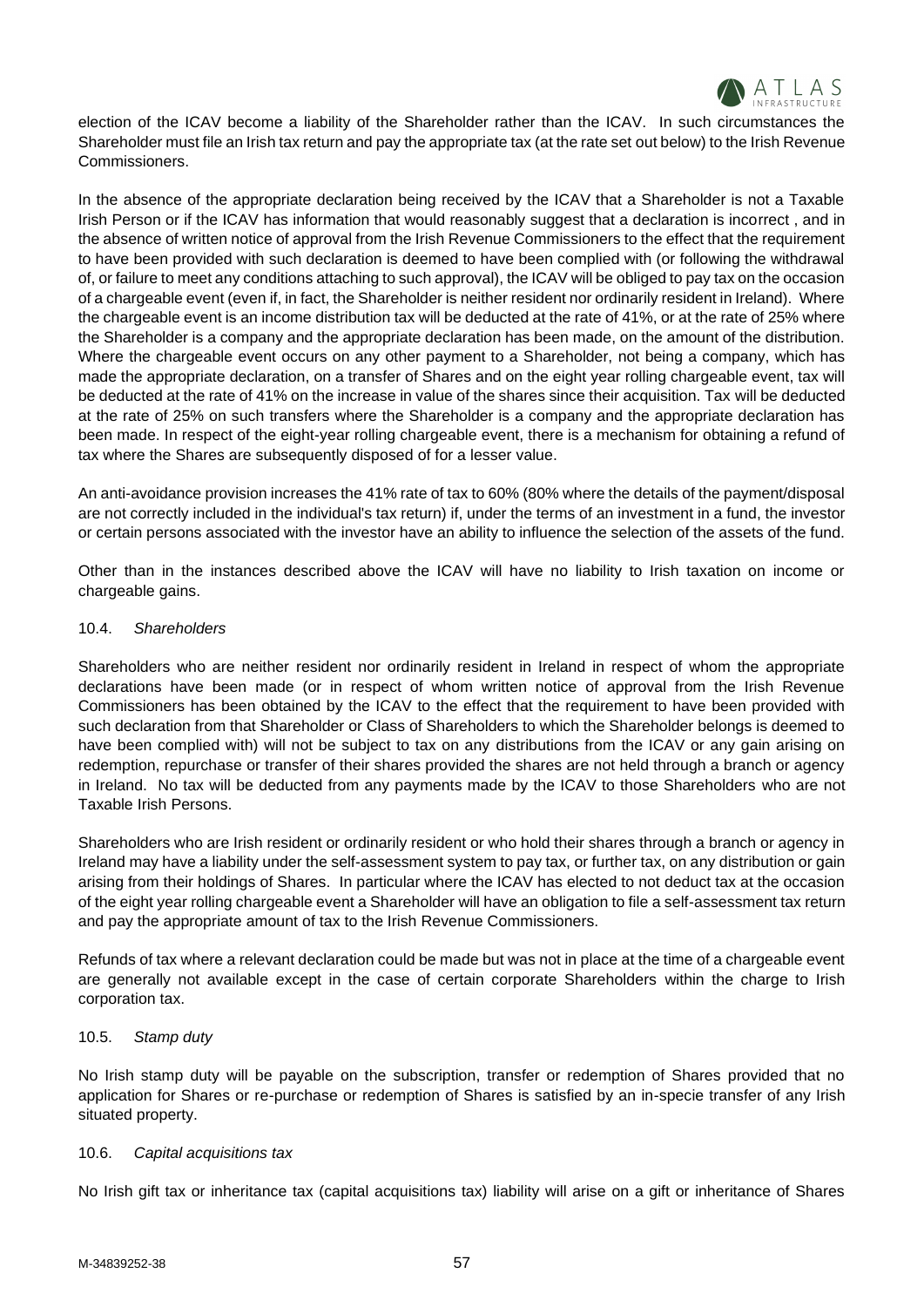

#### provided that

- (i) at the date of the disposition the transferor is neither domiciled nor ordinarily resident in Ireland and at the date of the gift or inheritance the transferee of the Shares is neither domiciled nor ordinarily resident in Ireland; and
- (ii) the Shares are comprised in the disposition at the date of the gift or inheritance and the valuation date.

#### 10.7. *Automatic exchange of information*

*Irish reporting financial institutions, which may include the ICAV, have reporting obligations in respect of certain investors under FATCA as implemented pursuant to the IGA and/or CRS (see below).*

#### 10.8. FATCA in Ireland

Irish reporting financial institutions are obliged to report certain information in respect of U.S. investors in the Fund to the Revenue. The Revenue will share that information with the U.S. tax authorities. FATCA imposes a 30% U.S. withholding tax on certain withholdable payments made on or after 1 July 2014 unless the payee enters into and complies with an agreement with the IRS to collect and provide to the IRS substantial information regarding direct and indirect owners and accountholders.

On 21 December 2012, Ireland signed an IGA with the U.S. to Improve International Tax Compliance and to Implement FATCA. Under this IGA, Ireland agreed to implement legislation to collect certain information in connection with FATCA and the Revenue and IRS have agreed to automatically exchange this information. The IGA provides for the annual automatic exchange of information in relation to accounts and investments held by certain U.S. persons in a broad category of Irish financial institutions and vice versa.

Under the IGA and the Financial Accounts Reporting (United States of America) Regulations 2014 (as amended) (the Irish Regulations) implementing the information disclosure obligations, Irish financial institutions which may include the ICAV are required to report certain information with respect to U.S. account holders to the Revenue. The Revenue will automatically provide that information annually to the IRS. The Directors (and/or the Administrator or Investment Manager on behalf of the Directors) must obtain the necessary information from investors required to satisfy the reporting requirements whether under the IGA, the Irish Regulations or any other applicable legislation published in connection with FATCA and such information is being sought as part of the application process for Shares in the ICAV. It should be noted that the Irish Regulations require the collection of information and filing of returns with the Revenue regardless as to whether and Fund holds any U.S. assets or has any U.S. investors.

If a Shareholder causes the Fund to suffer a withholding for or on account of FATCA (a FATCA Deduction) or other financial penalty, cost, expense or liability, the Directors may compulsorily redeem any Shares of such Shareholder and/or take any actions required to ensure that such FATCA Deduction or other financial penalty, cost, expense or liability is economically born by such shareholder. While the IGA and the Irish Regulations should serve to reduce the burden of compliance with FATCA, and accordingly the risk of a FATCA withholding on payments to the Fund in respect of its assets, no assurance can be given in this regard. As such, Shareholders should obtain independent tax advice in relation to the potential impact of FATCA before investing.

#### 10.9. CRS

The goal of the CRS is to provide for the annual automatic exchange between governments of financial account information reported to them by local Financial Institutions (**FIs**) relating to account holders tax resident in other participating countries to assist in the efficient collection of tax. The OECD, in developing the CRS have used FATCA concepts and as such the CRS is broadly similar to the FATCA requirements, albeit with numerous alterations. It will result in a significantly higher number of reportable persons due to the increased instances of potentially in-scope accounts and the inclusion of multiple jurisdictions to which accounts must be reported.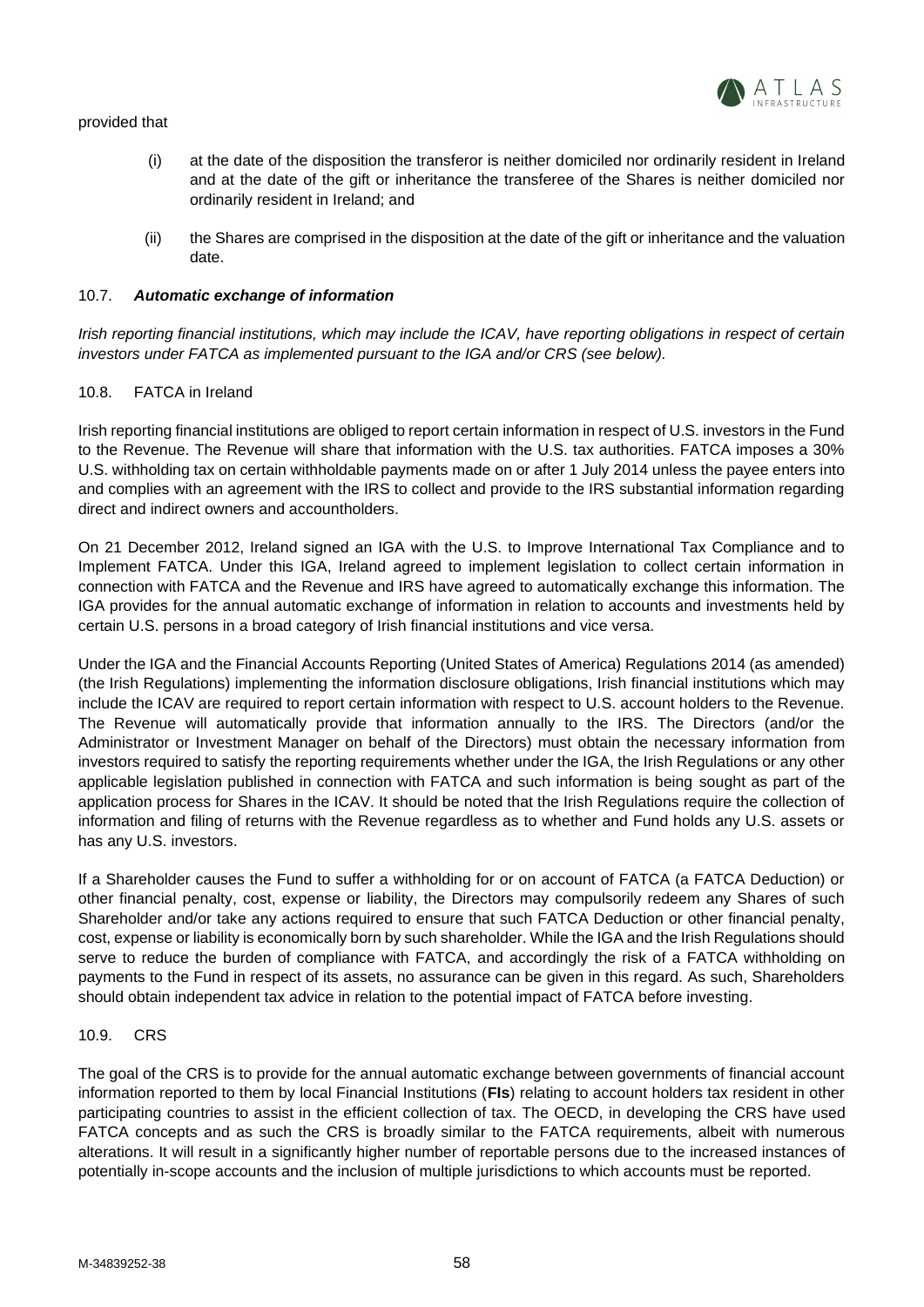

Ireland is a signatory jurisdiction to a Multilateral Competent Authority Agreement on the automatic exchange of financial account information in respect of CRS while sections 891F and 891G of the TCA contain measures necessary to implement the CRS internationally and across the European Union, respectively. Regulations, the Returns of Certain Information by Reporting Financial Institutions Regulations 2015 (the **CRS Regulations**), gave effect to the CRS from 1 January 2016.

Directive 2014/107/EU on Administrative Cooperation in the Field of Taxation (**DAC II**) implements CRS in a European context and creates a mandatory obligation for all EU Member States to exchange financial account information in respect of residents in other EU Member States on an annual basis. Section 891G of the TCA contained measures necessary to implement the DAC II. Regulations, the Mandatory Automatic Exchange of Information in the Field of Taxation Regulations 2015 (together with the CRS Regulations, the **Regulations**), gave effect to DAC II from 1 January 2016.

Under the Regulations reporting financial institutions, are required to collect certain information on accountholders and on certain controlling persons in the case of the accountholder(s) being an entity, as defined for CRS purposes, (e.g. name, address, jurisdiction of residence, TIN, date and place of birth (as appropriate), the account number and the account balance or value at the end of each calendar year) to identify accounts which are reportable to the Irish tax authorities. The Irish tax authorities shall in turn exchange such information with their counterparts in participating jurisdictions. Further information in relation to CRS and DAC II can be found on the Automatic Exchange of Information (**AEO**I) webpage on [www.revenue.ie.](http://www.revenue.ie/)

By signing the subscription agreement and/or application form to subscribe for Shares in the ICAV each Shareholder is agreeing to provide such information upon request from the ICAV or its delegate. The nonprovision of such information may result in the mandatory redemption of Shares or other appropriate action taken by the ICAV. Shareholders refusing to provide the requisite information to the ICAV may also be reported to the Irish Revenue Commissioners.

## 10.10. *Other tax matters*

The income and/or gains of a Fund from its securities and assets may suffer withholding tax in the countries where such income and/or gains arise. The ICAV may not be able to benefit from reduced rates of withholding tax in double taxation agreements between Ireland and such countries. If this position changes in the future and the application of a lower rate results in repayment to the relevant Fund, the Net Asset Value will not be restated and the benefit will be allocated to the existing Shareholders of the relevant Fund rateably at the time of repayment.

#### 10.11. *Certain Tax Definitions*

## *Residence – Company*

Prior to the Finance Act 2014, company residence was determined with regard to the long-established common law rules based on central management and control. These rules were significantly revised in the Finance Act 2014 to provide that a company incorporated in the State will be regarded as resident for tax purposes in the State, unless it is treated as resident in a treaty partner country by virtue of a double taxation treaty. While the common law rule based on central management and control remains in place, it is subject to the statutory rule for determining company residence based on incorporation in the State set out in the revised section 23A TCA 1997.

The new incorporation rule for determining the tax residence of a company incorporated in the State will apply to companies/ICAVs incorporated on or after 1 January 2015. For companies incorporated in the State before this date, a transition period will apply until 31 December 2020.

We would recommend that any Irish incorporated company that considers it is not Irish tax resident seeks professional advice before asserting this in any tax declaration given to the ICAV.

#### *Residence - Individual*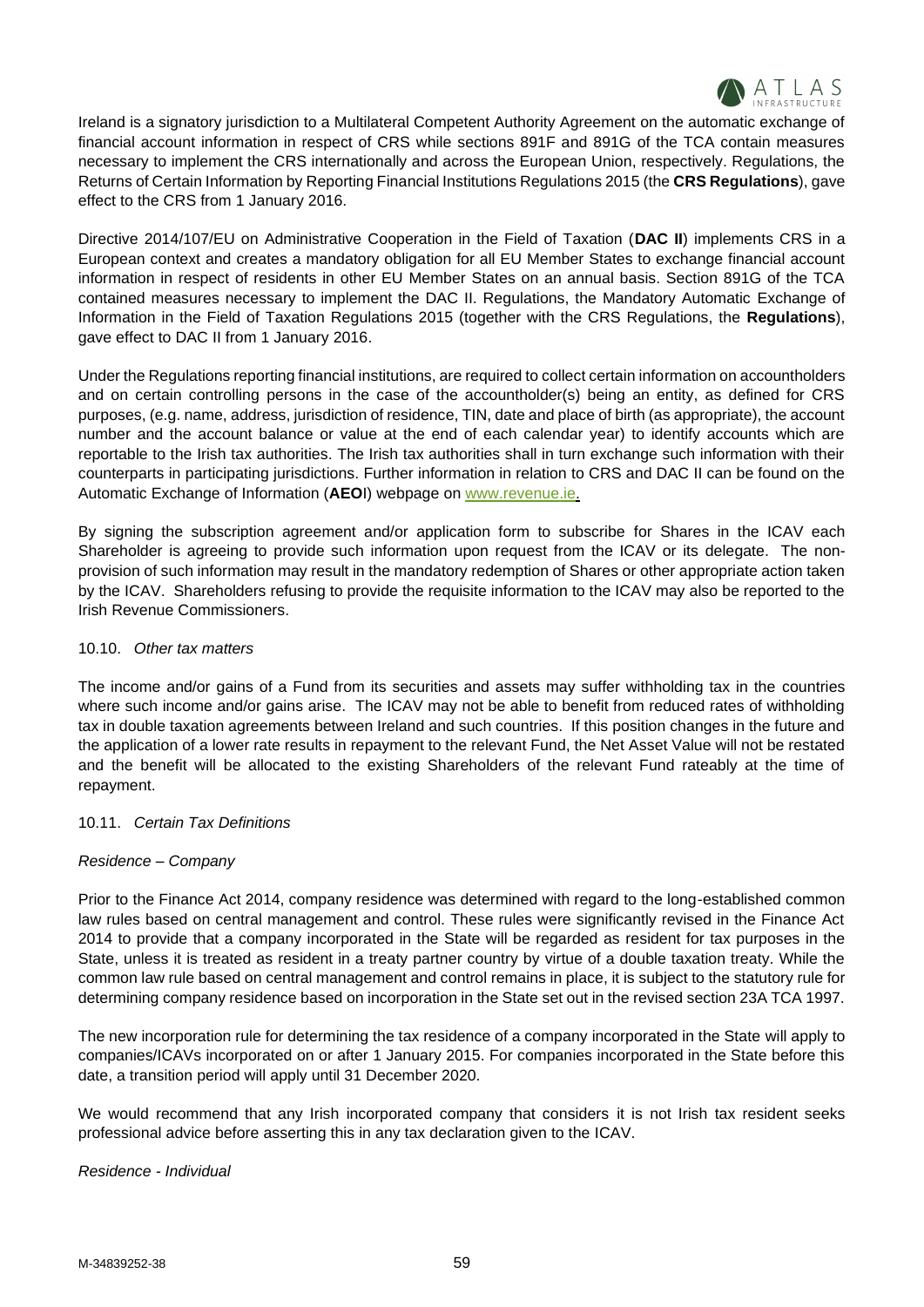

An individual will be regarded as being resident in Ireland for a tax year if s/he:

- a) Spends 183 or more days in the state in that tax year; or
- b) Has a combined presence of 280 days in the state, taking into account the number of days spent in the state in that tax year together with the number of days spent in the state in the preceding year.

Presence in a tax year by an individual of not more than 30 days in the State will not be reckoned for the purpose of applying the two-year test. Up to 31 December 2008, presence in the State for a day means the personal presence of an individual at the end of the day (midnight). **From 1 January 2009, presence in the State for a day means the personal presence of an individual at any time during the day.**

#### *Ordinary Residence - Individual*

The term "ordinary residence" as distinct from "residence", relates to a person's normal pattern of life and denotes residence in a place with some degree of continuity.

An individual who has been resident in the State for three consecutive tax years becomes ordinarily resident with effect from the commencement of the fourth tax year.

An individual who has been ordinarily resident in the State ceases to be ordinarily resident at the end of the third consecutive tax year in which s/he is not resident. Thus, an individual who is resident and ordinarily resident in the State in 2020 and departs from the State in that tax year will remain ordinarily resident up to the end of the tax year in 2023.

#### *Intermediary*

this means a person who: -

- (a) carries on a business which consists of, or includes, the receipt of payments from an investment undertaking resident in Ireland on behalf of other persons; or
- (b) holds units in an investment undertaking on behalf of other persons.

#### *10.14 Other Jurisdictions*

As Shareholders are no doubt aware, the tax consequences of any investment can vary considerably from one jurisdiction to another, and ultimately will depend on the tax regime of the jurisdictions within which a person is tax resident. Therefore, the Directors strongly recommend that Shareholders obtain tax advice from an appropriate source in relation to the tax liability arising from the holding of Shares in a Fund and any investment returns from those Shares. It is the Directors' intention to manage the affairs of the ICAV and each Fund so that it does not become resident outside of Ireland for tax purposes. The Investment Manager of a Fund may take positions or make decisions without considering the tax consequences to certain Shareholders.

#### **11 GENERAL INFORMATION**

#### *11.14 Reports and Accounts*

The ICAV's year end is 30 June in each year commencing on the incorporation of the ICAV. Audited accounts prepared in accordance with International Financial Reporting Standards and a report in relation to each Fund will be sent to Shareholders within 4 months after the conclusion of each Accounting Period. The ICAV will also prepare semi-annual report and unaudited accounts which will be made available to Shareholders within two months after the six-month period ending on 31 December in each year. Such accounts and reports will contain a statement of the value of the net assets of each Fund and of the investments comprised therein as at the year end and such other information as is required by the UCITS Regulations. The audited information required to be available to Shareholders will be sent, on request, to any Shareholder or prospective Shareholder.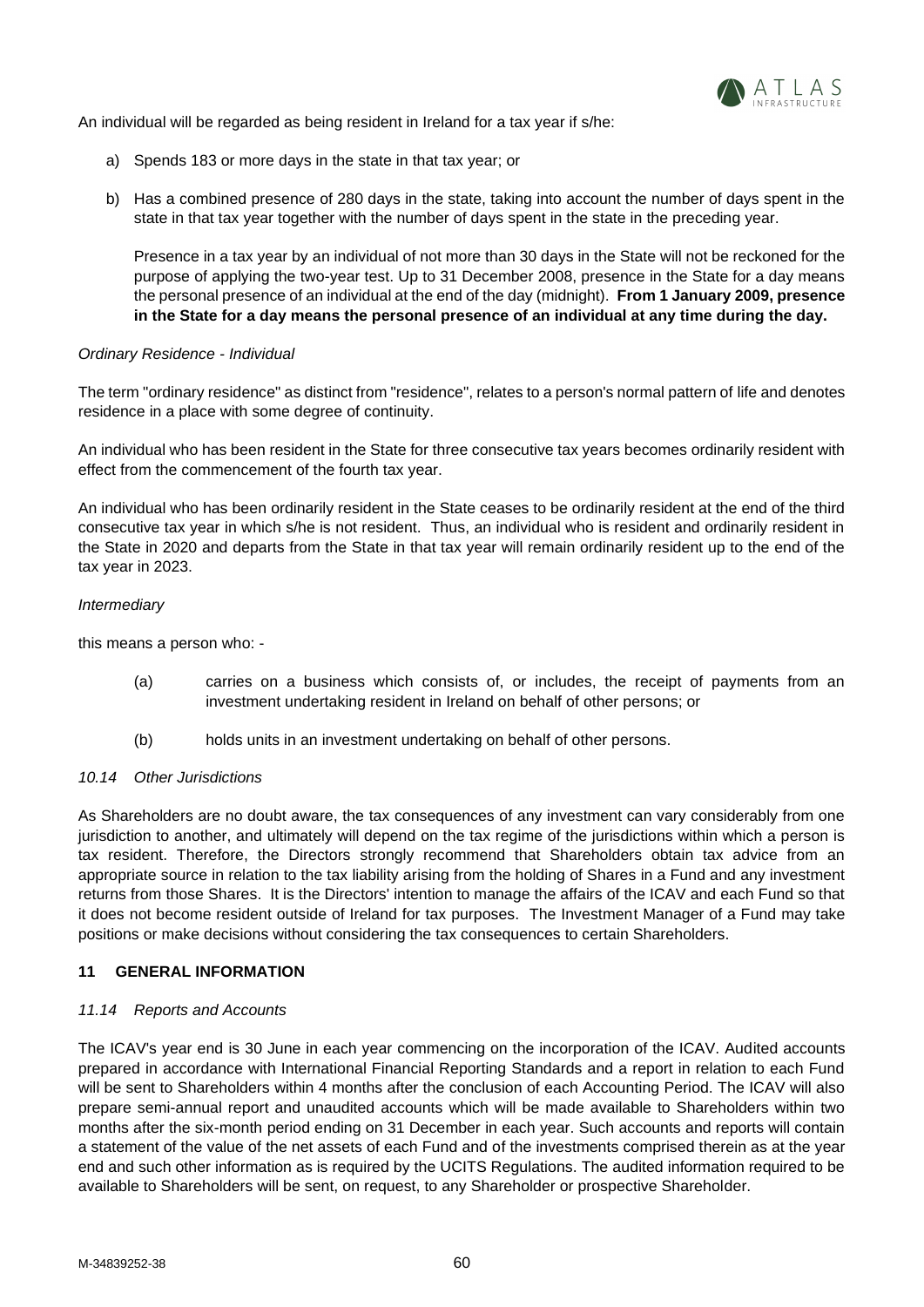

#### *11.15 Directors' Confirmation*

The Directors confirm that the ICAV was registered in Ireland under the ICAV Act as an open-ended ICAV with limited liability and variable capital and as an umbrella fund with segregated liability between Funds, on 20 March 2017. As at the date of this Prospectus, no Fund has any outstanding mortgages, charges, debentures or other borrowings, including bank overdrafts and liabilities made under acceptance credits, obligations made under finance leases, hire purchase commitments, guarantees or other contingent liabilities.

## *11.16 Share Capital*

At the date hereof the authorised share capital of the ICAV is 2 subscriber shares of €1 each and 1,000,000,000,000,000 Shares of no-Par Value initially designated as unclassified shares.

The unclassified shares are available for issue as Shares. There are no rights of pre-emption attaching to the Shares in the ICAV.

### *11.17 Instrument of Incorporation*

Clause 4.1 of the Instrument of Incorporation provides that the sole object of the ICAV is the collective investment of its funds in property and giving members the benefit of the results of the management of its funds. The Instrument of Incorporation contains provisions to the following effect:

*Directors' Authority to Allot Shares*. The Directors are generally and unconditionally authorised to exercise all powers of the ICAV to allot relevant securities, including fractions thereof, up to an amount equal to the authorised but as yet unissued share capital of the ICAV;

*Variation of rights*. The rights attached to any class may be varied or abrogated with the consent in writing of the holders of three-fourths in number of the issued Shares of that class, or with the sanction of a special resolution passed at a separate general meeting of the holders of the Shares of the Class, and may be so varied or abrogated either whilst the ICAV is a going concern or during or in contemplation of a winding-up. The quorum at any such separate general meeting, other than an adjourned meeting, shall be two persons present in person or by proxy and the quorum at an adjourned meeting shall be one person holding Shares of the class in question or his proxy;

*Voting Rights*. Subject to any rights or restrictions for the time being attached to any Class or Classes of Shares, on a show of hands every holder who is present in person or by proxy shall have one vote and on a poll every holder present in person or by proxy shall have one vote for every Share of which he is the holder. Holders who hold a fraction of a Share may not exercise any voting rights, whether on a show of hands or on a poll, in respect of such fraction of a Share;

*Alteration of Share Capital*. The ICAV may from time to time by ordinary resolution increase the share capital by such amount and/or number as the resolution may prescribe.

The ICAV may also by ordinary resolution:

- (i) redenominate the currency of any Class of Shares;
- (ii) consolidate and divide all or any of its share capital into Shares of larger amount;
- (iii) subdivide its Shares, or any of them, into Shares of smaller amount or value; or
- (iv) cancel any Shares which, at the date of the passing of the resolution, have not been taken or agreed to be taken by any person and reduce the amount of its authorised share capital by the amount of the Shares so cancelled.

*Directors' Interests*. Provided that the nature and extent of his interest shall be disclosed as set out below, no Director or intending Director shall be disqualified by his office from contracting with the ICAV nor shall any such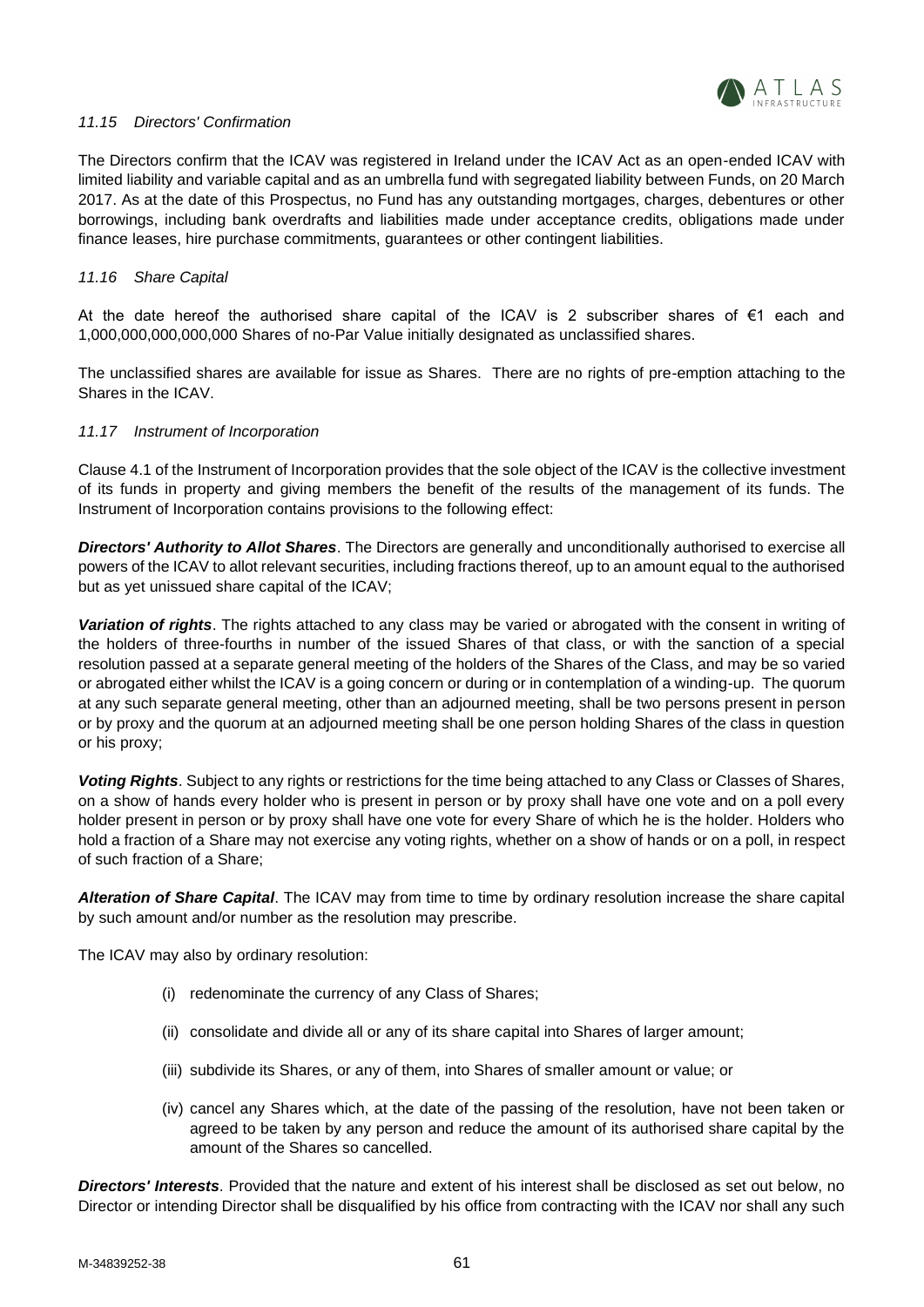

contract or any contract or arrangement entered into by or on behalf of any other company in which any Director shall be in any way interested be avoided nor shall any Director so contracting or being so interested be liable to account to the ICAV for any profit realised by any such contract or arrangement by reason of such Director holding that office or of the fiduciary relationship thereby established;

The nature of a Director's interest must be declared by him at the meeting of the Directors at which the question of entering into the contract or arrangement is first taken into consideration, or if the Director was not at the date of that meeting interested in the proposed contract or arrangement at the next meeting of the Directors held after he became so interested, and in a case where the Director becomes interested in a contract or arrangement after it is made, at the first meeting of the Directors held after he becomes so interested;

A Director shall not vote at a meeting of the Directors on any resolution concerning a matter in which he has, directly or indirectly, an interest which is material (other than an interest arising by virtue of his interest in shares or other securities or otherwise in or through the ICAV) or a duty which conflicts or may conflict with the interests of the ICAV. A Director shall not be counted in the quorum present at a meeting in relation to any such resolution on which he is not entitled to vote.

A Director shall be entitled to vote (and be counted in the quorum) in respect of any resolutions concerning any of the following matters, namely: -

- (i) the giving of any security, guarantee or indemnity to him in respect of money lent by him to the ICAV or any of its subsidiary or associated companies or obligations incurred by him at the request of or for the benefit of the ICAV or any of its subsidiary or associated companies;
- (ii) the giving of any security, guarantee or indemnity to a third party in respect of a debt or obligation of the ICAV or any of its subsidiary or associated companies for which he himself has assumed responsibility in whole or in part and whether alone or jointly with others under a guarantee or indemnity or by the giving of security;
- (iii) any proposal concerning any offer of shares or other securities of or by the ICAV or any of its subsidiary or associated companies for subscription, purchase or exchange in which offer he is or is to be interested as a participant in the underwriting or sub-underwriting thereof; or
- (iv) any proposal concerning any other company in which he is interested, directly or indirectly and whether as an officer or shareholder or otherwise howsoever.

The ICAV by ordinary resolution may suspend or relax the provisions of this Clause to any extent or ratify any transaction not duly authorised by reason of a contravention of this provision;

*Borrowing Powers*. Subject to the Regulations and the ICAV Act, the Directors may exercise all of the powers of the ICAV to borrow or raise money and to mortgage, pledge, charge or transfer its undertaking, property and assets (both present and future) and uncalled capital or any part thereof provided that all such borrowings and any such transfer of assets shall be within the limits laid down by the Central Bank;

*Retirement of Directors*. The Directors shall not be required to retire by rotation or by virtue of their attaining a certain age;

*Directors' Remuneration*. Unless and until otherwise determined from time to time by the ICAV in general meeting, the ordinary remuneration of each Director shall be determined from time to time by resolution of the Directors. Any Director who holds any executive office (including for this purpose the office of chairman or deputy chairman), or who otherwise performs services which in the opinion of the Directors are outside the scope of the ordinary duties of a Director, may be paid such extra remuneration by way of salary, commission or otherwise as the Directors may determine. The Directors may be paid all travelling, hotel and other out-of-pocket expenses properly incurred by them in connection with their attendance at meetings of the Directors or general meetings or separate meetings of the holders of any Class of Shares of the ICAV or otherwise in connection with the discharge of their duties. (Directors' remuneration is described under the section entitled **Fees and Expenses** above);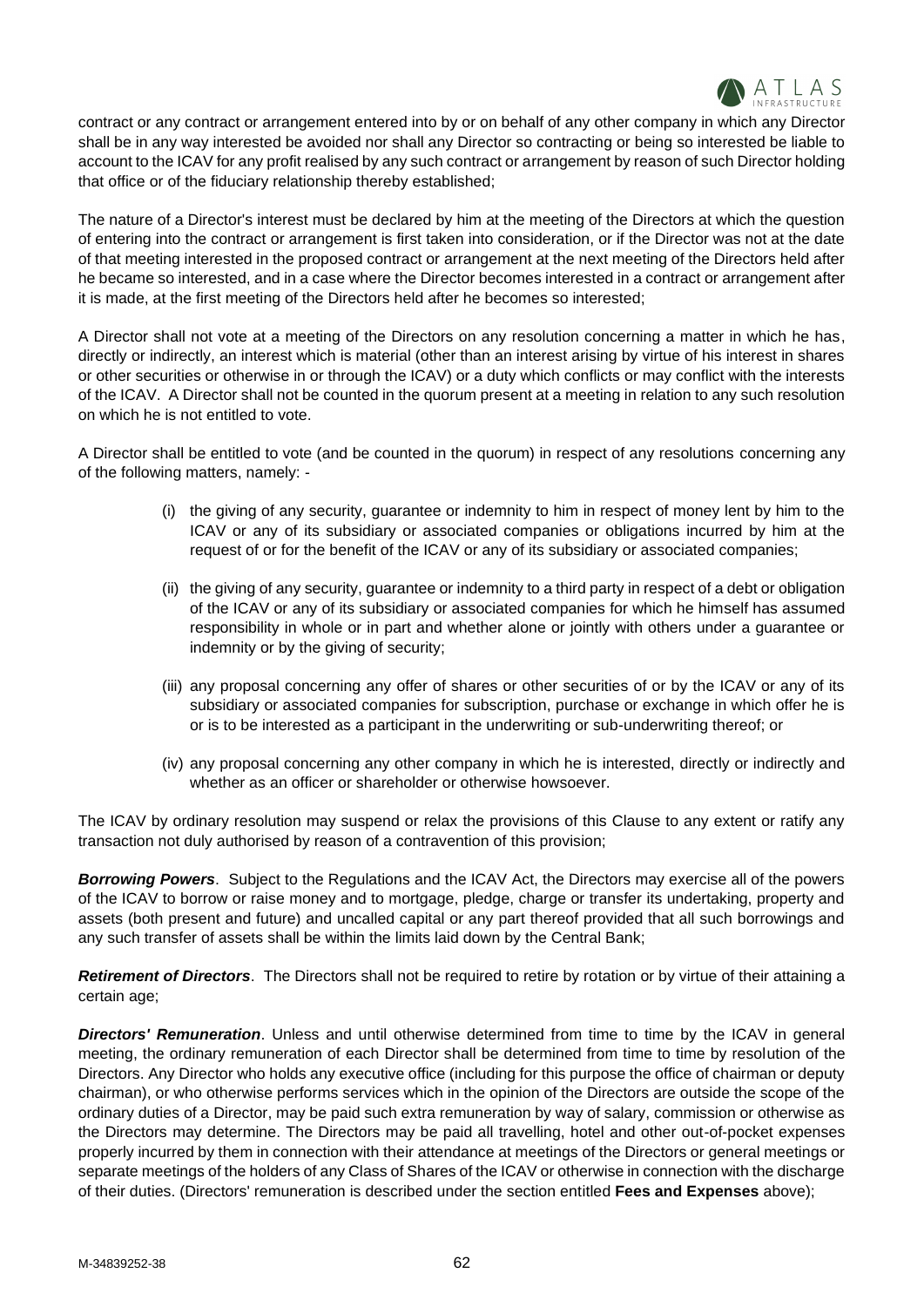

*Transfer of Shares*. Subject to the restrictions set out below, the Shares of any holder may be transferred by instrument in writing in any usual or common form or any other form, which the Directors may approve. The Directors in their absolute discretion and without assigning any reason therefor may decline to register any transfer of a Share directly or indirectly to any person or entity who, in the opinion of the Directors is or holds such Shares for the benefit of a U.S. Person (unless the Directors determine (i) the transaction is permitted under an exemption from registration available under the securities laws of the United States and (ii) that the relevant Fund and ICAV continue to be entitled to an exemption from registration as an investment company under the securities laws of the United States if such person holds Shares), an individual under the age of 18 (or such other age as the Directors may think fit), a person or entity who breached or falsified representations on subscription documents (including as to its status under ERISA), who appears to be in breach of any law or requirement of any country or government authority or by virtue of which such person is not qualified to hold Shares, or if the holding of the Shares by any person is unlawful or is less than the Minimum Shareholding set for that Class of Shares by the Directors, or in circumstances which (whether directly or indirectly affecting such person or persons, and whether taken alone or in conjunction with any other persons, connected or not, or any other circumstances appearing to the Directors to be relevant), in the opinion of the Directors, might result in the relevant Fund of the ICAV incurring any liability to taxation or suffering any other pecuniary liability to taxation or suffering other pecuniary legal or material administrative disadvantage (including endeavouring to ensure that the relevant Fund's assets are not considered "plan assets" for the purpose of ERISA and the related code) or being in breach of any law or regulation which the Fund might not otherwise have incurred, suffered or breached or might result in the Fund being required to comply with registration or filing requirements in any jurisdiction with which it would not otherwise be required to comply or is otherwise prohibited by the Instrument of Incorporation.

The Directors may decline to recognise any instrument of transfer unless it is accompanied by the certificate for the Shares to which it relates (if issued), is in respect of one Class of Share only, is in favour of not more than four transferees and is lodged at the registered office or at such other place as the Directors may appoint;

*Right of Redemption***.** Shareholders have the right to request the ICAV to redeem their Shares in accordance with the provisions of the Instrument of Incorporation;

*Dividends*. Under the Instrument of Incorporation, the Directors are entitled to declare dividends out of net income (i.e. income less expenses) and/or realised gains net of realised and unrealised losses and/or realised and unrealised gains net of realised and unrealised losses and/or net income and realised gains net of realised and unrealised losses and/or net income and realised and unrealised gains net of realised and unrealised losses and/or capital. Any dividend unclaimed for six years from the date of declaration of such dividend shall be forfeited and shall revert to the relevant Fund;

*Funds*. The Directors are required to establish a separate portfolio of assets for each Fund created by the ICAV from time to time, to which the following shall apply:

- (i) for each Fund the ICAV shall keep separate books and records in which all transactions relating to the relevant Fund shall be recorded and, in particular, the proceeds from the allotment and issue of Shares of each class of Shares in the Fund, and the investments and the liabilities and income and expenditure attributable thereto shall be applied to such Fund subject to the provisions of the Instrument of Incorporation;
- (ii) any asset derived from any other asset(s) (whether cash or otherwise) comprised in any Fund, shall be applied in the books and records of the ICAV to the same Fund as the asset from which it was derived and any increase or diminution in the value of such an asset shall be applied to the relevant Fund;
- (iii) no Shares will be issued on terms that entitle the Shareholders of any Fund to participate in the assets of the ICAV other than the assets (if any) of the Fund relating to such Shares. If the proceeds of the assets of the relevant Fund are not sufficient to fund the full redemption amount payable to each Shareholder for the relevant Fund, the proceeds of the relevant Fund will, subject to the terms for the relevant Fund, be distributed equally among each Shareholder of the relevant Fund *pro rata* to the net asset value of the Shares held by each Shareholder. If the realised net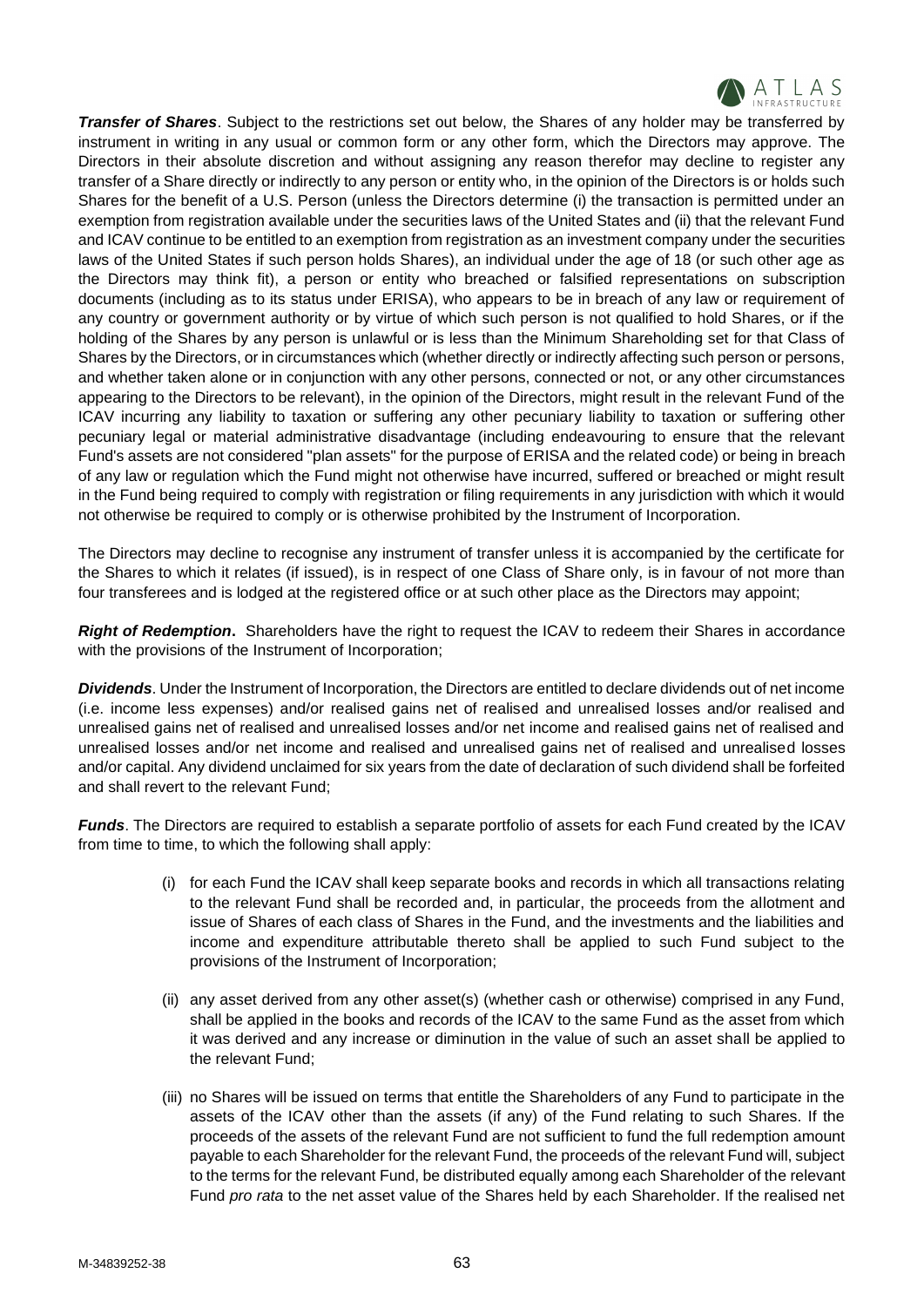

assets of any Fund are insufficient to pay any amounts due on the relevant Shares in full in accordance with the terms of the relevant Fund, the relevant Shareholders of that Fund will have no further right of payment in respect of such Shares or any claim against the ICAV, any other Fund or any assets of the ICAV in respect of any shortfall;

- (iv) in the event that there are any assets of the ICAV which the Directors do not consider are attributable to a particular Fund or Funds, the Directors shall, with the approval of the Depositary, allocate such assets to and among any one or more of the Funds in such manner and on such basis as they, in their discretion, deem fair and equitable; and the Directors shall have the power to and may at any time and from time to time, with the approval of the Depositary, vary the basis upon which such assets have been previously allocated;
- (v) each Fund shall be charged with the liabilities, expenses, costs, charges or reserves of the ICAV in respect of or attributable to that Fund and any such liabilities, expenses, costs, charges or reserves of the ICAV not attributable to any particular Fund or Funds shall be allocated and charged by the Directors, with the approval of the Depositary, in such manner and on such basis as the Directors, in their sole and absolute discretion deem fair and equitable, and the Directors shall have the power to and may at any time and from time to time, with the approval of the Depositary, vary such basis including, where circumstances so permit, the re-allocation of such liabilities, expenses, costs, charges and reserves.

*Fund Exchanges.* Subject to the provisions of the Instrument of Incorporation, the Prospectus and the relevant Supplement, a Shareholder holding Shares in any Class in a Fund on any Dealing Day shall have the right from time to time to exchange all or any of such Shares for Shares of another Class (such Class being either an existing Class or a Class agreed by the Directors to be brought into existence with effect from that Dealing Day);

*Winding up.* The Instrument of Incorporation contains provisions to the following effect:

- (i) If the ICAV shall be wound up the liquidator shall, subject to the provisions of the ICAV Act, apply the assets of each Fund in such manner and order as he thinks fit in satisfaction of creditors' claims relating to that Fund;
- (ii) The assets available for distribution amongst the Shareholders shall be applied as follows: first the proportion of the assets in a Fund attributable to each Class of Share shall be distributed to the holders of Shares in the relevant Class in the proportion that the number of Shares held by each holder bears to the total number of Shares relating to each such Class of Shares in issue as at the date of commencement to wind up; and secondly, any balance then remaining and not attributable to any of the Classes of Shares shall be apportioned pro-rata as between the classes of Shares based on the Net Asset Value attributable to each Class of Shares as at the date of commencement to wind up and the amount so apportioned to a Class shall be distributed to holders pro-rata to the number of Shares in that Class of Shares held by them;
- (iii) A Fund may be wound up pursuant to section 37 of the ICAV Act and in such event the provisions reflected in this paragraph shall apply mutatis mutandis in respect of that Fund;
- (iv) If the ICAV shall be wound up (whether the liquidation is voluntary, under supervision or by the court) the liquidator may, with the authority of a special resolution of the relevant holders and any other sanction required by the ICAV Act, divide among the holders of Shares of any Class or Classes of a Fund in kind the whole or any part of the assets of the ICAV relating to that Fund, and whether or not the assets shall consist of property of a single kind, and may for such purposes set such value as he deems fair upon any one or more class or classes of property, and may determine how such division shall be carried out as between the holders of Shares or the holders of different Classes of Shares as the case may be. The liquidator may, with the like authority, vest any part of the assets in trustees upon such trusts for the benefit of holders as the liquidator, with the like authority, shall think fit, and the liquidation of the ICAV may be closed and the ICAV dissolved, but so that no holder shall be compelled to accept any assets in respect of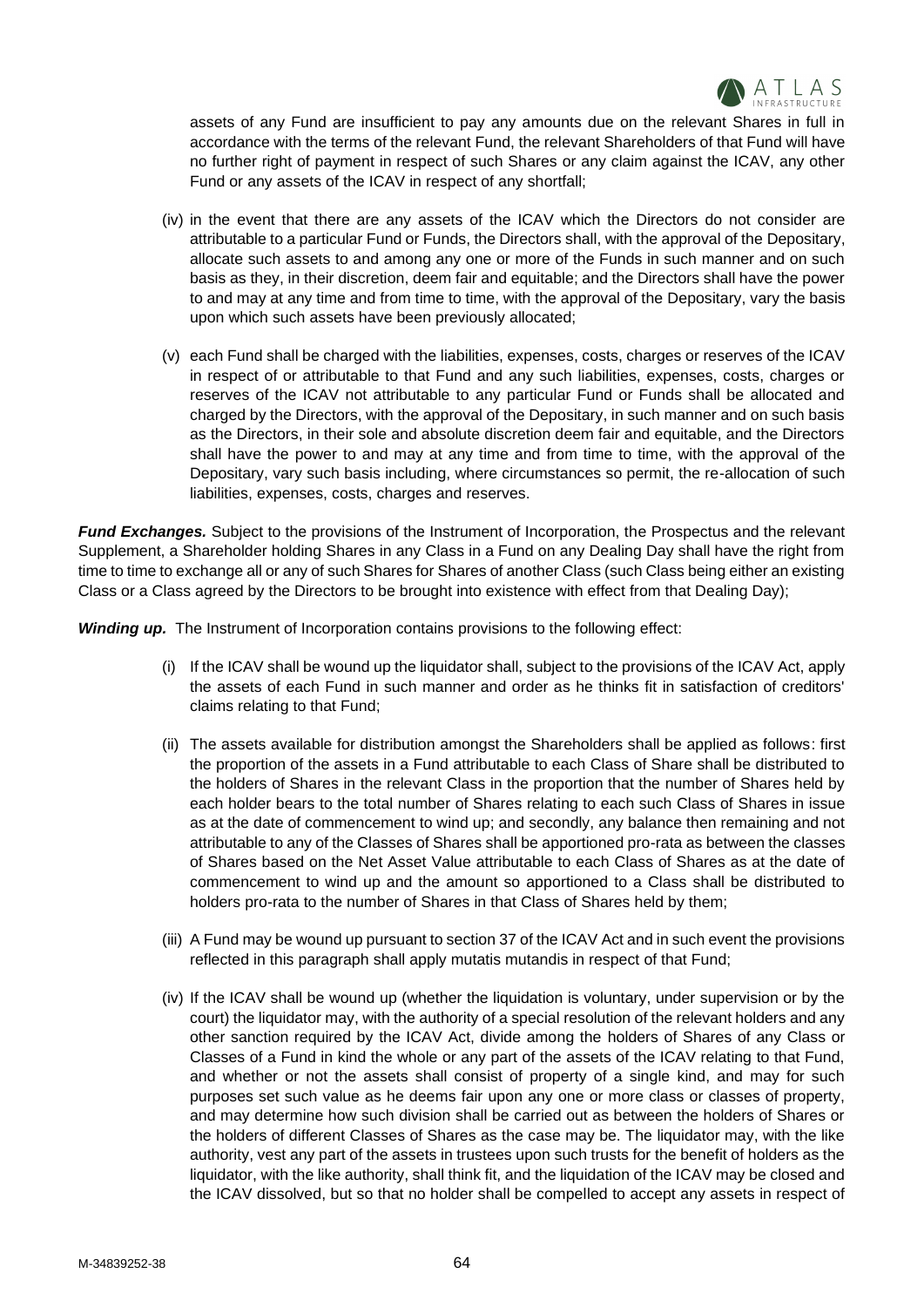

which there is a liability. A Shareholder may require the liquidator instead of transferring any asset in kind to him/her, to arrange for a sale of the assets and for payment to the holder of the net proceeds of same.

*Share Qualification.* The Instrument of Incorporation does not contain a share qualification for Directors.

#### *11.18 Litigation and Arbitration*

As at the date of this Prospectus the ICAV is not involved in any litigation or arbitration nor are the Directors aware of any pending or threatened litigation or arbitration.

#### *11.19 Directors' Interests*

- (i) There are no service contracts in existence between the ICAV and any of its Directors, nor are any such contracts proposed;
- (ii) There are letters of appointment between the ICAV and each of the Directors;
- (iii) At the date of this Prospectus, no Director has any interest, direct or indirect, in any assets which have been or are proposed to be acquired or disposed of by, or issued to, the ICAV and, save as provided below, no Director is materially interested in any contract or arrangement subsisting at the date hereof which is unusual in its nature and conditions or significant in relation to the business of the ICAV;
- (iv) Stephen Finn is a non-executive director of the ICAV and an employee of the Manager;
- (v) Peter Hyde and Carl Chambers are non-executive directors of the ICAV and employees of the Investment Manager; and
- (vi) At the date of this Prospectus, neither the Directors of the ICAV nor any Associated Person have any beneficial interest in the share capital of the ICAV or any options of such capital.

## **12 MATERIAL CONTRACTS**

The following contracts have been entered into otherwise than in the ordinary course of the business intended to be carried on by the ICAV and are or may be material:

Pursuant to the Depositary Agreement, the Depositary will be liable for loss of financial instruments held in custody or in the custody of any sub-custodian, unless it can prove that loss has arisen as a result of an external event beyond its control, the consequences of which would have been unavoidable despite all reasonable efforts to the contrary. The Depositary shall also be liable for all other losses suffered as a result of the Depositary's negligent or intentional failure to fulfil its obligations under the Regulations.

Under the Depositary Agreement, the Depositary has power to delegate the whole or any part of its depositary functions, however, its liability will not be affected by the fact that it has entrusted to a third party some or all of the assets in its safekeeping. The use of particular sub delegates will depend on the markets in which the ICAV invests.

Potential conflicts of interest affecting the Depositary and its delegates may arise from time to time, including, without limitation, where the Depositary or a delegate has an interest in the outcome of a service or an activity provided to the ICAV, or a transaction carried out on behalf of the ICAV, which is distinct from the ICAV's interest, or where the Depositary or a delegate has an interest in the outcome of a service or activity provided to another client or group of clients which is in conflict with the ICAV's interests. From time to time conflicts may also arise between the Depositary and its delegates or affiliates, such as where an appointed delegate is an affiliated group company and is providing a product or service to the ICAV and has a financial or business interest in such product or service. The Depositary maintains a conflict of interest policy to address such conflicts.

Where a conflict or potential conflict of interest arises, the Depositary will have regard to its obligations to the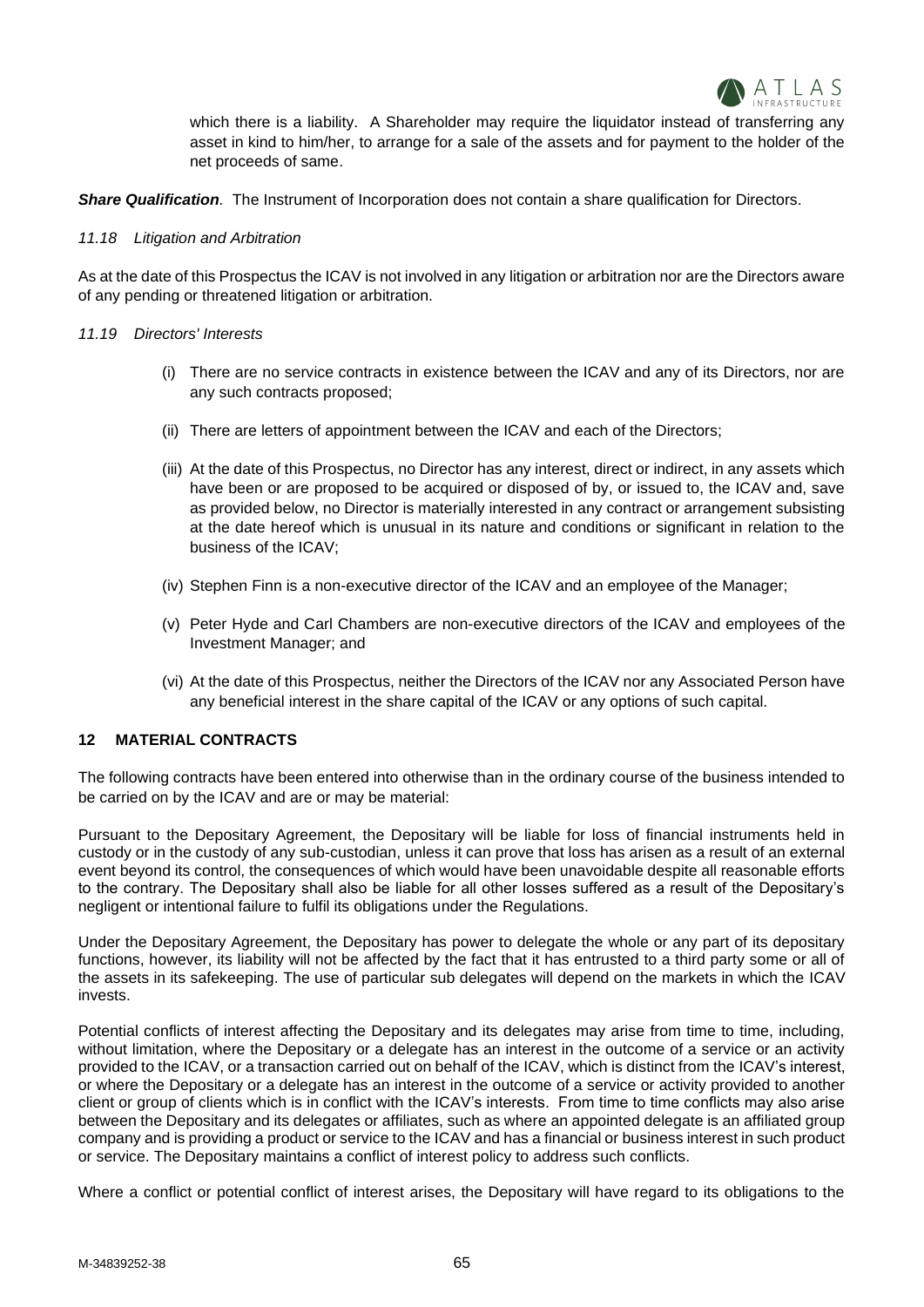

ICAV, applicable law, and its conflicts of interest policy. Up-to-date information regarding the duties of the Depositary, any conflicts of interest that may arise and the Depositary's delegation arrangements will be made available to investors by the ICAV on request.

Please also refer to the section entitled **Depositary** under the heading **Management of the ICAV** for further details.

The Administration Agreement between the ICAV and the Administrator; this Agreement provides that the appointment of the Administrator will continue for a period of three years and shall automatically renew for successive one year terms unless and until terminated by the ICAV or the Administrator giving to the other notice of non-renewal of at least ninety days prior written notice although in certain circumstances, as described in the Administration Agreement, the Administration Agreement may be terminated immediately by either party.

The Administration Agreement provides that in the absence of negligence, bad faith, fraud or wilful default in the performance of the services described in the Administration Agreement, the Administrator shall not be liable for any error of judgment or mistake of law or for any loss arising out of any investment or for any act or omission in carrying out its duties and shall not in any circumstances be liable for any indirect, special, punitive or consequential damages.

Under the Administration Agreement, the ICAV shall indemnify the Administrator out of the assets of the relevant Fund from and against all actions, suits and claims, losses, damages, costs, charges, reasonable counsel fees and disbursements, payments, expenses and liabilities arising directly or indirectly out of any act or omission of the Administrator in the performance or non-performance of its duties or as a result of the Administrator's reliance upon any instructions, notice or instrument that the Administrator reasonably believes is genuine and signed or presented by an authorised Person or any loss, delay, mis delivery or error in transmission of any cable, telegraphic or electronic communication; provided that this indemnification shall not apply if any such loss, damage or expense is caused by or arises from the Administrator's bad faith, fraud, negligence or wilful default in the performance its duties.

Please also refer to the section entitled **Administrator** under the heading **Management of the ICAV** for further details.

The Management Agreement between the Manager and the ICAV provides that the appointment of the Manager as manager will continue in force unless and until terminated by either party giving to the other 90 days' notice in writing although in certain circumstances the agreement may be terminated forthwith by notice in writing by either party to the other. Under this agreement, the Manager shall not be liable to the ICAV or any Shareholders or otherwise for any error of judgement or loss suffered by the ICAV or any such Shareholder in connection with the Management Agreement unless such loss arises from the negligence, fraud or wilful default in the performance or non-performance by the Manager and Distributor or persons designated by it of its obligations or duties under the agreement or breach of contract on the part of the Manager or any of its agents or delegates or their agents.

The Investment Management Agreement between the ICAV, the Manager and the Investment Manager provides that the appointment of the Investment Manager as investment manager will continue in force unless and until terminated by any party giving to the other 90 days' notice in writing although in certain circumstances the agreement may be terminated forthwith by notice in writing by any party to the other. Under this agreement, the Investment Manager shall not be liable to the ICAV, the Manager or any Shareholders or otherwise for any error of judgement or loss suffered by the ICAV, the Manager or any such Shareholder in connection with the Investment Management Agreement unless such loss arises from the negligence, fraud or wilful default in the performance or non-performance by the Investment Manager and Distributor or persons designated by it of its obligations or duties under the agreement or breach of contract on the part of the Investment Manager or any of its agents or delegates or their agents;

The Investment Manager is entitled to fees and expenses as set out in the Supplement of the relevant Fund.

Please also refer to the section entitled **Investment Manager** under the heading **Management of the ICAV** for further details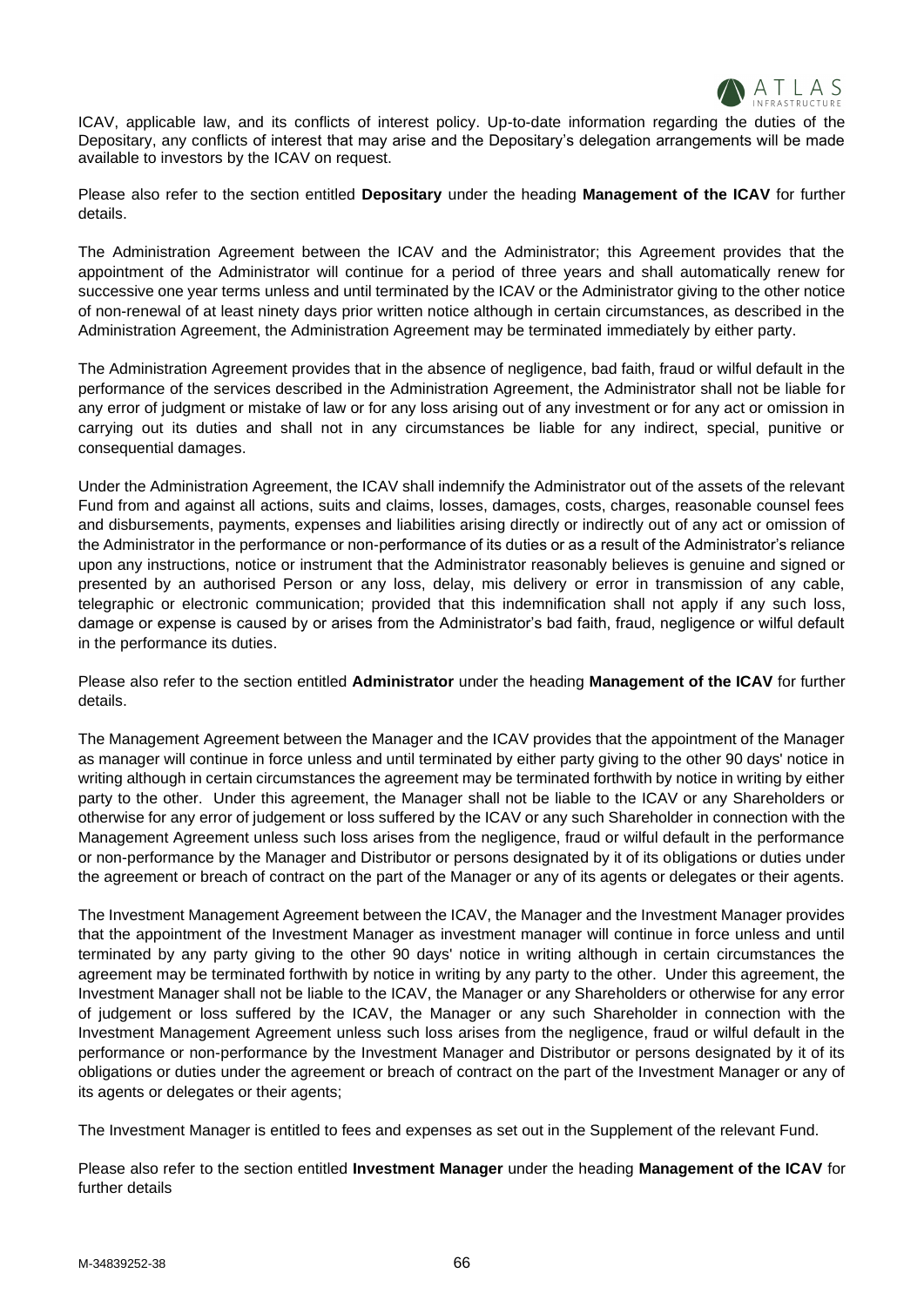

Please refer to each Supplement for details of any other relevant material contracts (if any) in respect of a Fund.

### **13 MISCELLANEOUS**

No commissions, discounts, brokerages or other special terms have been paid or granted or are payable for subscribing or agreeing to subscribe, or procuring or agreeing to procure subscriptions, for any Shares or loan capital of the ICAV.

#### *13.14 Documents available for Inspection*

Copies of the following documents may be obtained from the ICAV and inspected at the registered office of the ICAV during usual business hours on weekdays, except Saturdays, Sundays and Irish public holidays:

- 1. the Prospectus (as amended and supplemented to) and the Supplements;
- 2. the Instrument of Incorporation of the ICAV;
- 3. the Regulations;
- 4. the periodic reports most recently prepared and published by the ICAV;
- 5. the Central Bank UCITS Regulations;
- 6. the material contracts referred to above; and
- 7. when available, the latest audited financial statements of the ICAV.

Copies of the Instrument of Incorporation of the ICAV (and, after publication thereof, the periodic reports and accounts) may be obtained from the Administrator free of charge.

#### *13.15 Whistleblowing Policy*

The ICAV has in place appropriate procedures for the reporting of infringements internally through a specific, independent and autonomous channel, in compliance with the Regulations.

#### **14 DIRECTORY – ATLAS GLOBAL INFRASTRUCTURE UCITS ICAV**

## **14.14 REGISTERED OFFICE**

5 George's Dock IFSC Dublin 1 Ireland

## **14.15 DIRECTORS**

Gerry Brady Stephen Finn Peter Hyde Carl Chambers

## **14.16 MANAGER**

KBA Consulting Management Limited 5 George's Dock **IFSC**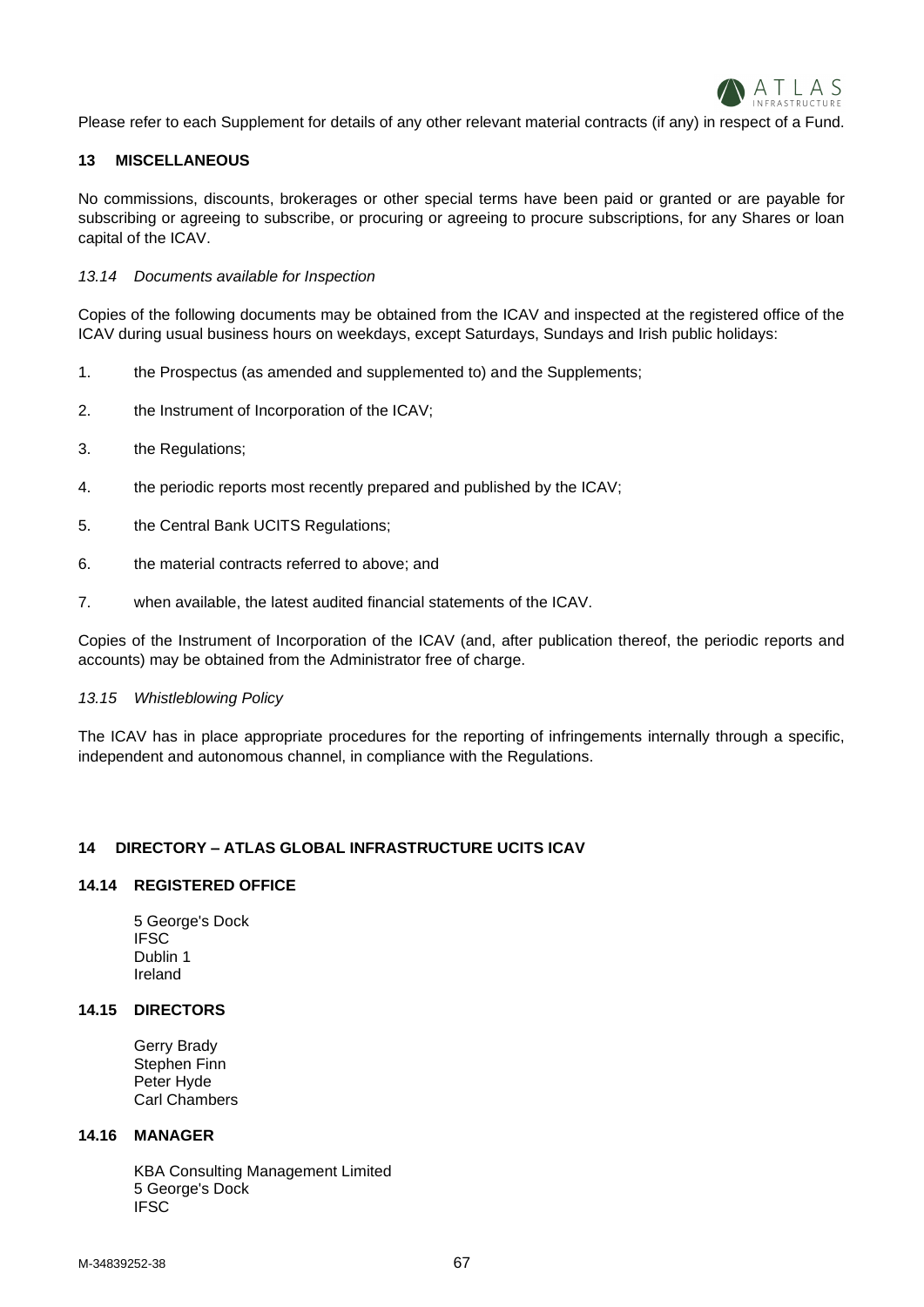

Dublin 1 Ireland

### **14.17 INVESTMENT MANAGER**

ATLAS Infrastructure Partners (UK) Limited 4<sup>th</sup> Floor Reading Bridge House George Street Reading Berkshire England RG1 8LS United Kingdom

### **14.18 DEPOSITARY**

Northern Trust Fiduciary Services (Ireland) Limited George's Court 54-62 Townsend Street Dublin 2 Ireland

#### **14.19 ADMINISTRATOR**

Northern Trust International Fund Administration Services (Ireland) Limited George's Court 54-62 Townsend Street Dublin 2 Ireland

### **14.20 AUDITORS**

KPMG 1 Harbourmaster Place **IFSC** Dublin 1 Ireland

#### **14.21 LEGAL ADVISERS**

A&L Goodbody Solicitors 25/28 North Wall Quay IFSC, Dublin 1

## **14.22 SECRETARY**

KB Associates 5 George's Dock **IFSC** Dublin 1 Ireland

# **14.23 MANAGEMENT COMPANY SECRETARY**

KB Associates 5 George's Dock **IFSC** Dublin 1 Ireland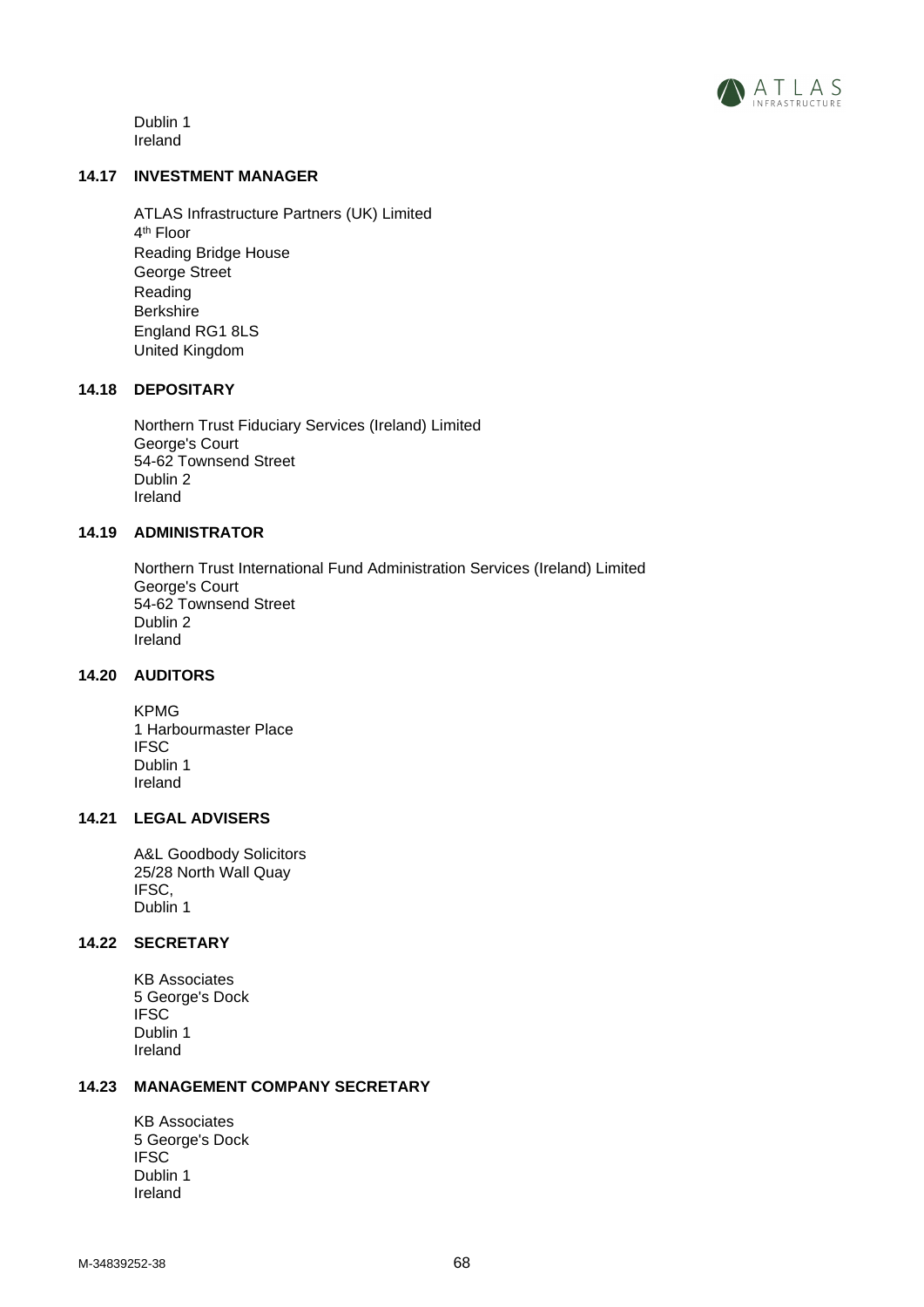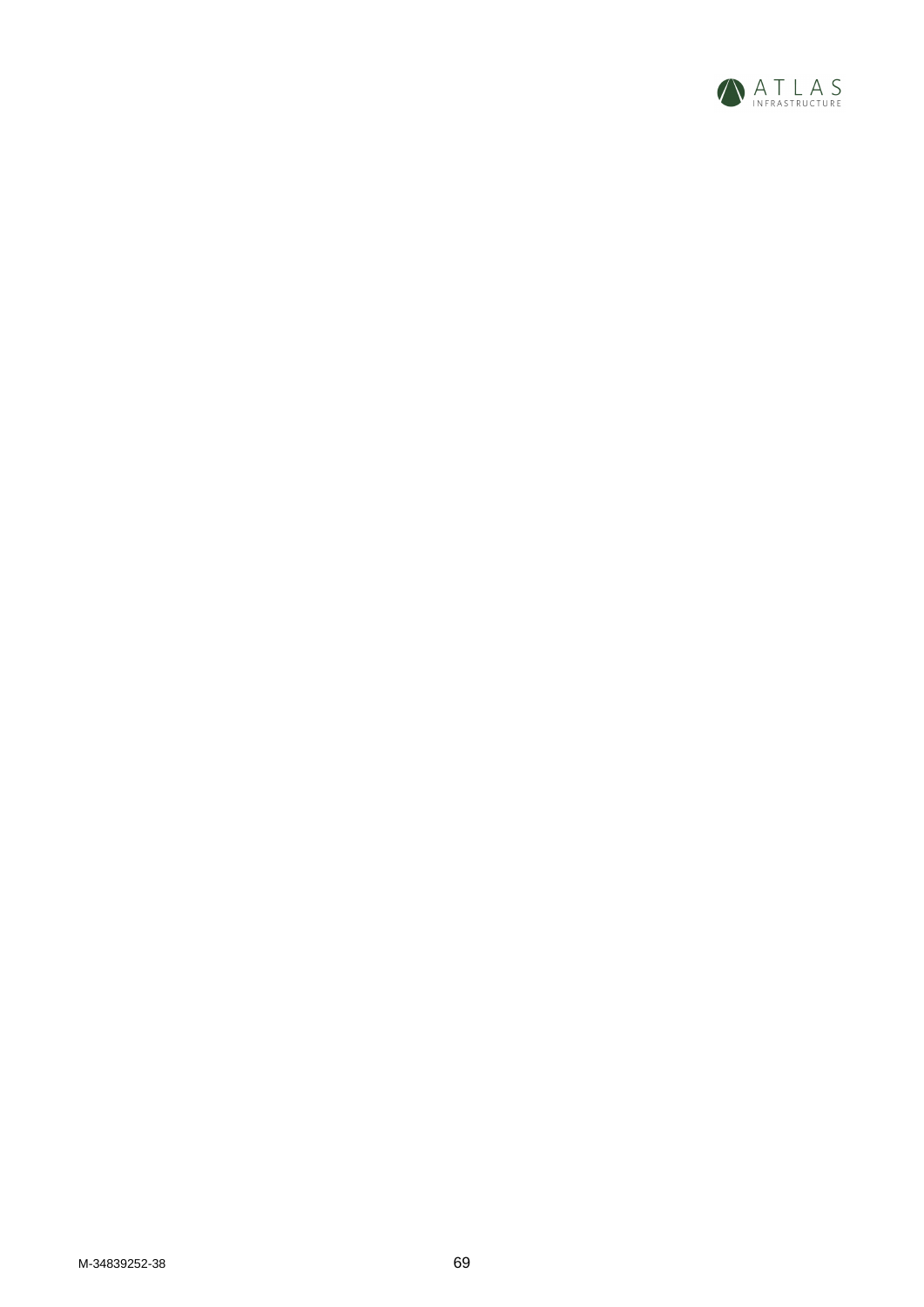

## **APPENDIX I**

## **The Regulated Markets**

Subject to the provisions of the Central Bank UCITS Regulations and with the exception of permitted investments in unlisted securities, over-the-counter derivative instruments or in units of open-ended collective investment schemes, the ICAV will only invest in securities listed or traded on the following stock exchanges and regulated markets which meets with the regulatory criteria (regulated, operate regularly, be recognised and open to the public):

(xii) any stock exchange which is:-

located in any Member State of the European Union; or

located in any Member State of the European Economic Area (EEA) (Norway, Iceland and Liechtenstein); or

located in any of the following countries:-

- **Australia**
- Canada
- Japan
- Hong Kong
- New Zealand
- **Switzerland**
- **United States of America**
- United Kingdom

any of the following stock exchanges or markets:-

| Argentina  | Bolsa de Comercio de Buenos Aires  |
|------------|------------------------------------|
| Argentina  | Bolsa de Comercio de Cordoba       |
| Argentina  | Bolsa de Comercio de Rosario       |
| Bangladesh | Dhaka Stock Exchange               |
| Bangladesh | Chittagong Stock Exchange          |
| Botswana   | Botswana Stock Exchange            |
| Brazil     | Bolsa de Valores do Rio de Janeiro |
| Brazil     | Bolsa de Valores de Sao Paulo      |
| Chile      | Bolsa de Comercio de Santiago      |
| Chile      | Bolsa Electronica de Chile         |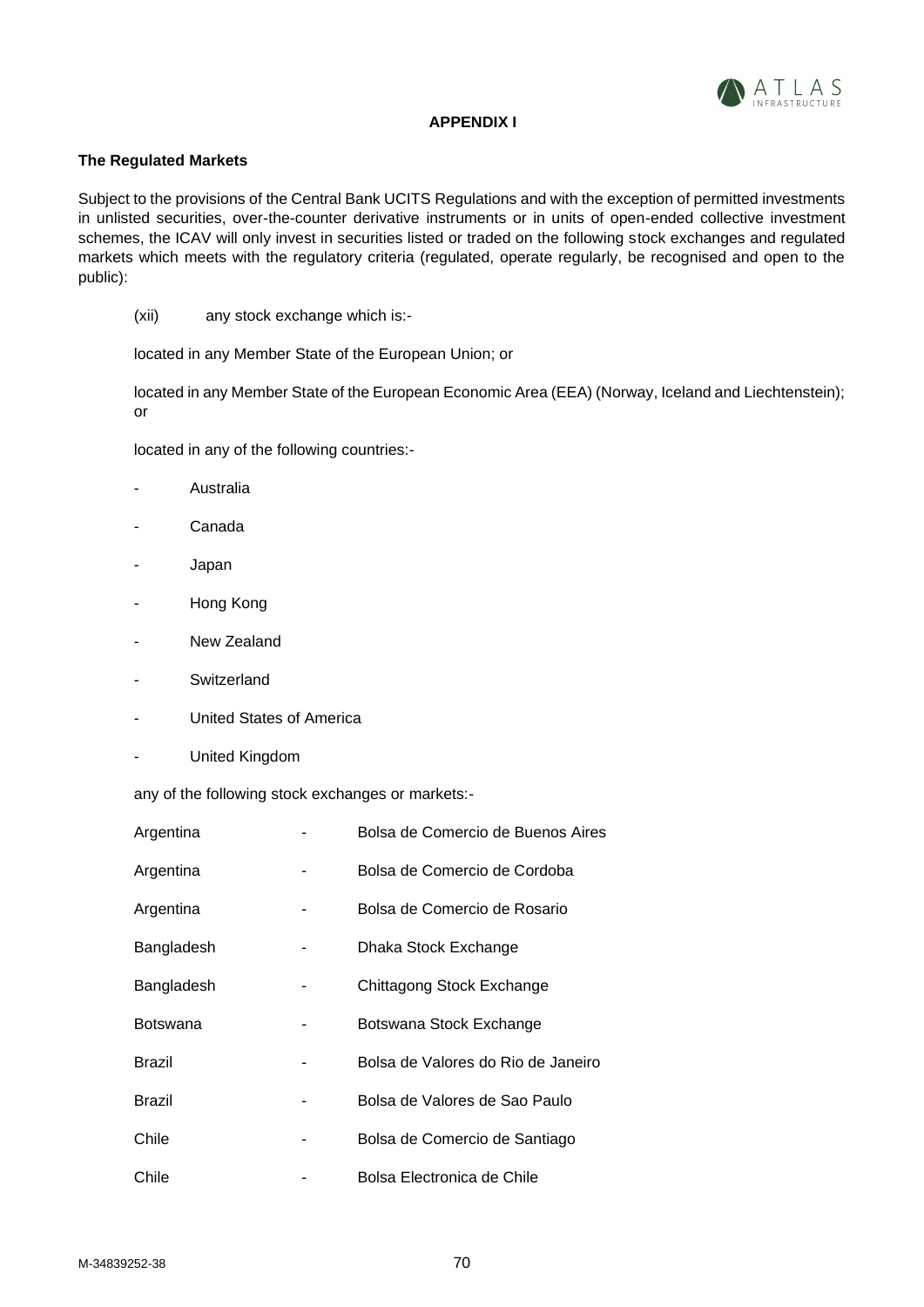

| Chile                    |                              | Bolsa de Valparaiso                            |
|--------------------------|------------------------------|------------------------------------------------|
| Peoples' Rep. of China - |                              | Shanghai Securities Exchange                   |
|                          | ۰                            | Shenzhen Stock Exchange                        |
| Colombia                 |                              | Bolsa de Bogota                                |
| Colombia                 |                              | Bolsa de Medellin                              |
| Colombia                 |                              | Bolsa de Occidente                             |
| Egypt                    | -                            | Alexandria Stock Exchange                      |
| Egypt                    | ۰                            | Cairo Stock Exchange                           |
| Ghana                    | ۰                            | Ghana Stock Exchange                           |
| India                    |                              | Bangalore Stock Exchange                       |
| India                    |                              | Delhi Stock Exchange                           |
| India                    |                              | Mumbai Stock Exchange                          |
| India                    |                              | National Stock Exchange of India               |
| Indonesia                |                              | Jakarta Stock Exchange                         |
| Indonesia                |                              | Surabaya Stock Exchange                        |
| Israel                   |                              | Tel-Aviv Stock Exchange                        |
| Jordan                   | -                            | Amman Financial Market                         |
| Kazakhstan (Rep. Of)     |                              | Central Asian Stock Exchange                   |
| Kazakhstan (Rep. Of)     | $\qquad \qquad \blacksquare$ | Kazakhstan Stock Exchange                      |
| Kenya                    |                              | Nairobi Stock Exchange                         |
| Kuwait                   |                              | Kuwait Stock Exchange                          |
| Malaysia                 |                              | Kuala Lumpur Stock Exchange                    |
| <b>Mauritius</b>         |                              | <b>Stock Exchange of Mauritius</b>             |
| Mexico                   |                              | Bolsa Mexicana de Valores                      |
| Mexico                   |                              | Mercado Mexicano de Derivados                  |
| Morocco                  |                              | Societe de la Bourse des Valeurs de Casablanca |
| New Zealand              |                              | New Zealand Stock Exchange                     |
| Nigeria                  |                              | Nigerian Stock Exchange                        |
| Pakistan                 |                              | <b>Islamabad Stock Exchange</b>                |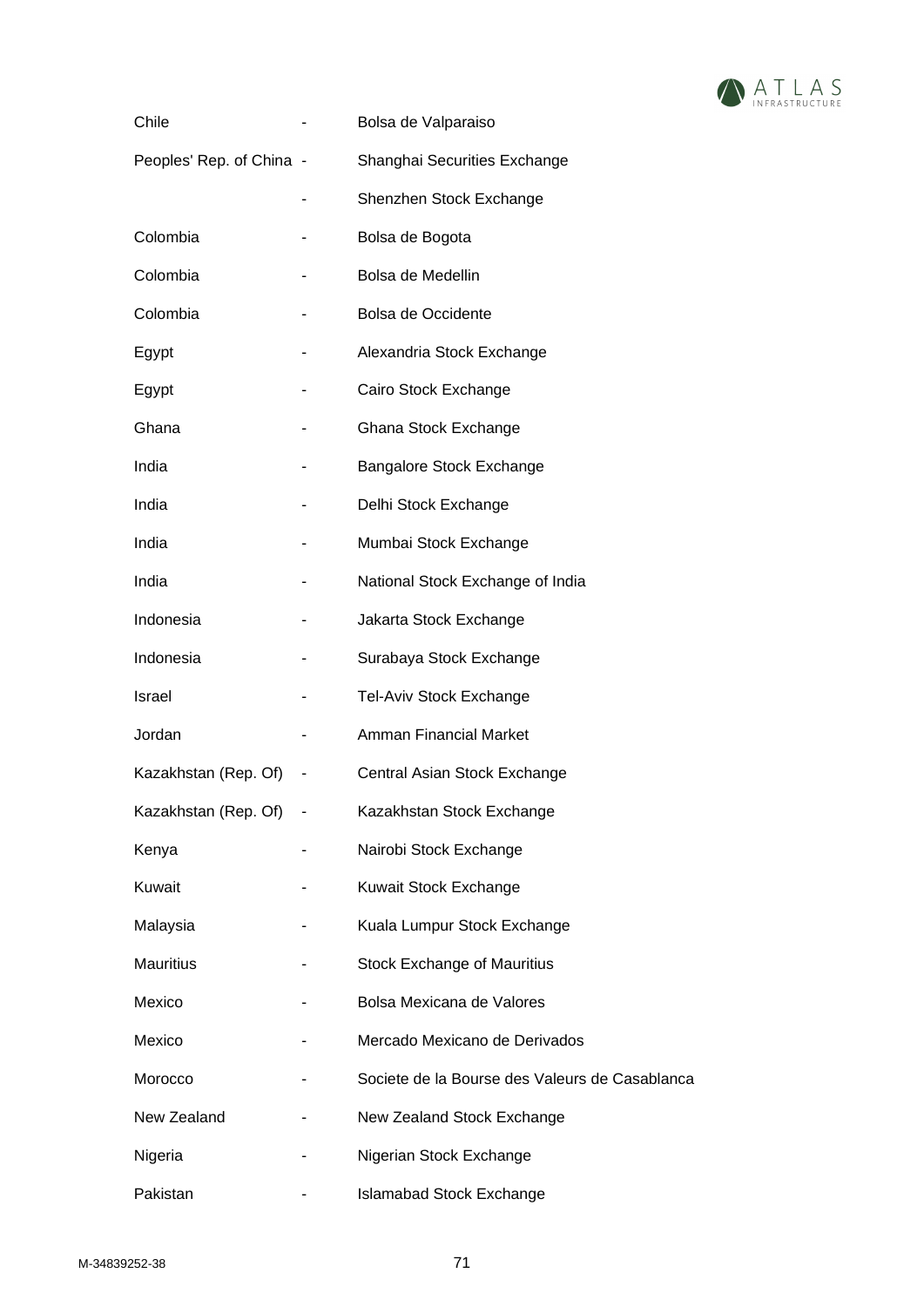

| Pakistan            |   | Karachi Stock Exchange                 |
|---------------------|---|----------------------------------------|
| Pakistan            |   | Lahore Stock Exchange                  |
| Peru                |   | Bolsa de Valores de Lima               |
| Philippines         |   | Philippine Stock Exchange              |
| Russia              |   | Moscow Exchange MICEX-RTS              |
| Russia              | - | Moscow Interbank Currency Exchange     |
| Singapore           | ۰ | Singapore Stock Exchange               |
| South Africa        |   | Johannesburg Stock Exchange            |
| South Africa        |   | South African Futures Exchange         |
| South Africa        |   | Bond Exchange of South Africa          |
| South Korea         |   | Korea Stock Exchange/KOSDAQ Market     |
| Sri Lanka           |   | Colombo Stock Exchange                 |
| Taiwan              |   |                                        |
| (Republic of China) |   | Taiwan Stock Exchange Corporation      |
| Taiwan              |   |                                        |
| (Republic of China) |   | <b>Gre Tai Securities Market</b>       |
| Taiwan              |   |                                        |
| (Republic of China) |   | Taiwan Futures Exchange                |
| Thailand            |   | Stock Exchange of Thailand             |
| Thailand            |   | Market for Alternative Investments     |
| Thailand            |   | <b>Bond Electronic Exchange</b>        |
| Thailand            |   | <b>Thailand Futures Exchange</b>       |
| Tunisia             |   | Bourse des Valeurs Mobilieres de Tunis |
| Turkey              |   | <b>Istanbul Stock Exchange</b>         |
| Turkey              |   | <b>Turkish Derivatives Exchange</b>    |
| <b>UAE</b>          |   | Abu Dhabi Securities Exchange          |
| <b>UAE</b>          |   | Dubai Financial market                 |
| <b>UAE</b>          |   | NASDAQ Dubai                           |
| Uruguay             |   | Bolsa de Valores de Montevideo         |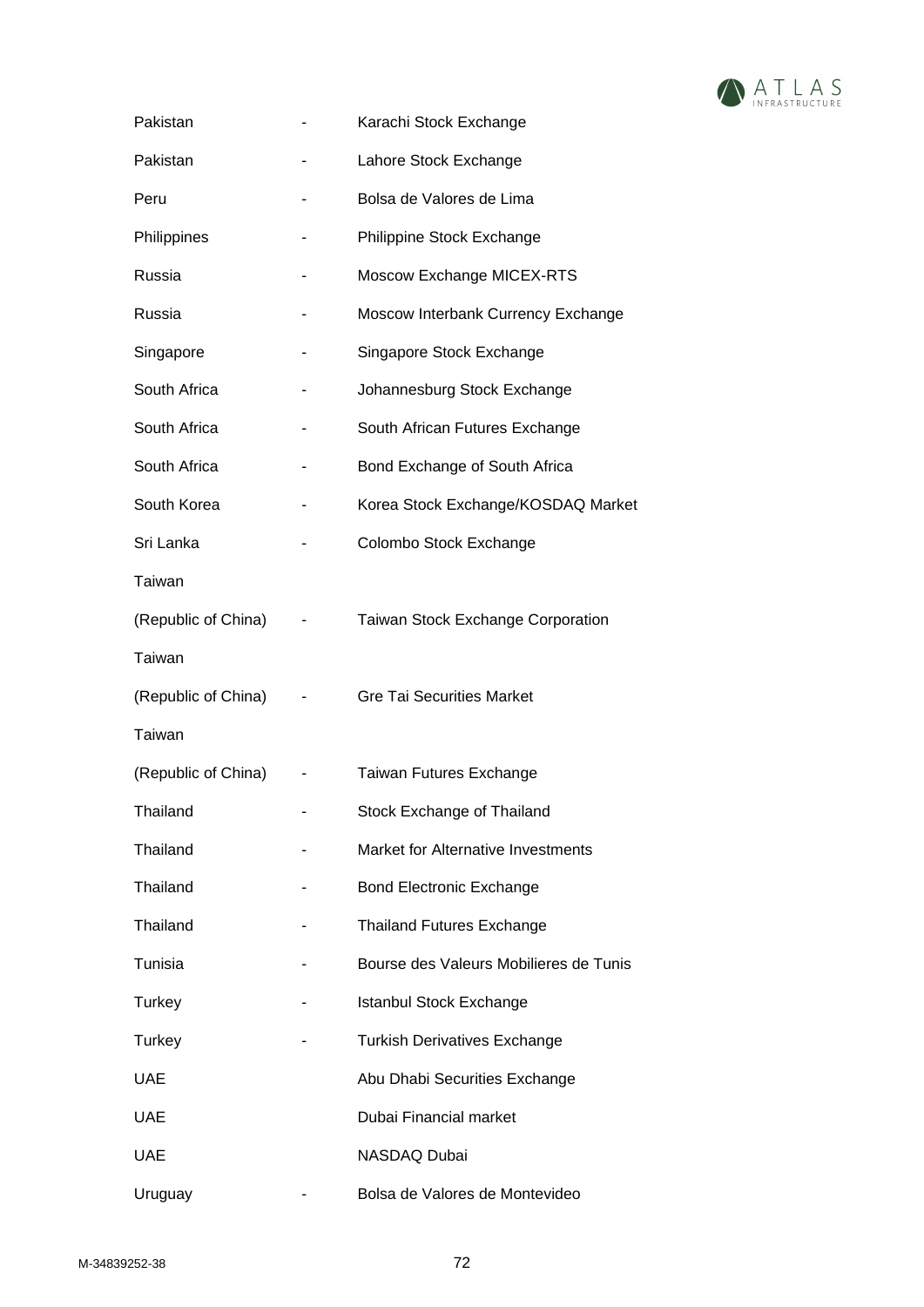

Uruguay - Bolsa Electronica de Valores del Uruguay SA

Vietnam - Hanoi Stock Exchange

Vietnam - Ho Chi Minh Stock Exchange

Zambia  $\qquad \qquad -$  Lusaka Stock Exchange

(xiii) any of the following markets:

Moscow Exchange MICEX-RTS (equity securities that are traded on level 1 or level 2 only);

the market organised by the International Capital Market Association;

the market conducted by the **listed money market institutions**, as described in the Financial Conduct Authority publication **The Investment Business Interim Prudential Sourcebook** which replaces the **Grey Paper** as amended from time to time;

AIM - the Alternative Investment Market in the UK, regulated and operated by the London Stock Exchange:

The over-the-counter market in Japan regulated by the Securities Dealers Association of Japan;

NASDAQ in the United States;

The market in US government securities conducted by primary dealers regulated by the Federal Reserve Bank of New York;

The over-the-counter market in the United States regulated by the National Association of Securities Dealers Inc. (also described as the over-the-counter market in the United States conducted by primary and secondary dealers regulated by the Securities and Exchanges Commission and by the National Association of Securities Dealers (and by banking institutions regulated by the US Comptroller of the Currency, the Federal Reserve System or Federal Deposit Insurance Corporation);

The French market for Titres de Créances Négotiables (over-the-counter market in negotiable debt instruments);

NASDAQ Europe (is a recently formed market and the general level of liquidity may not compare favourably to that found on more established exchanges);

the over-the-counter market in Canadian Government Bonds, regulated by the Investment Dealers Association of Canada.

SESDAQ (the second tier of the Singapore Stock Exchange.)

(xiv) All derivatives exchanges on which permitted FDIs may be listed or traded:

in a Member State;

in a Member State in the European Economic Area to include European Union, Norway and Iceland;

in the United States of America, on the

- Chicago Board of Trade;
- Chicago Board Options Exchange;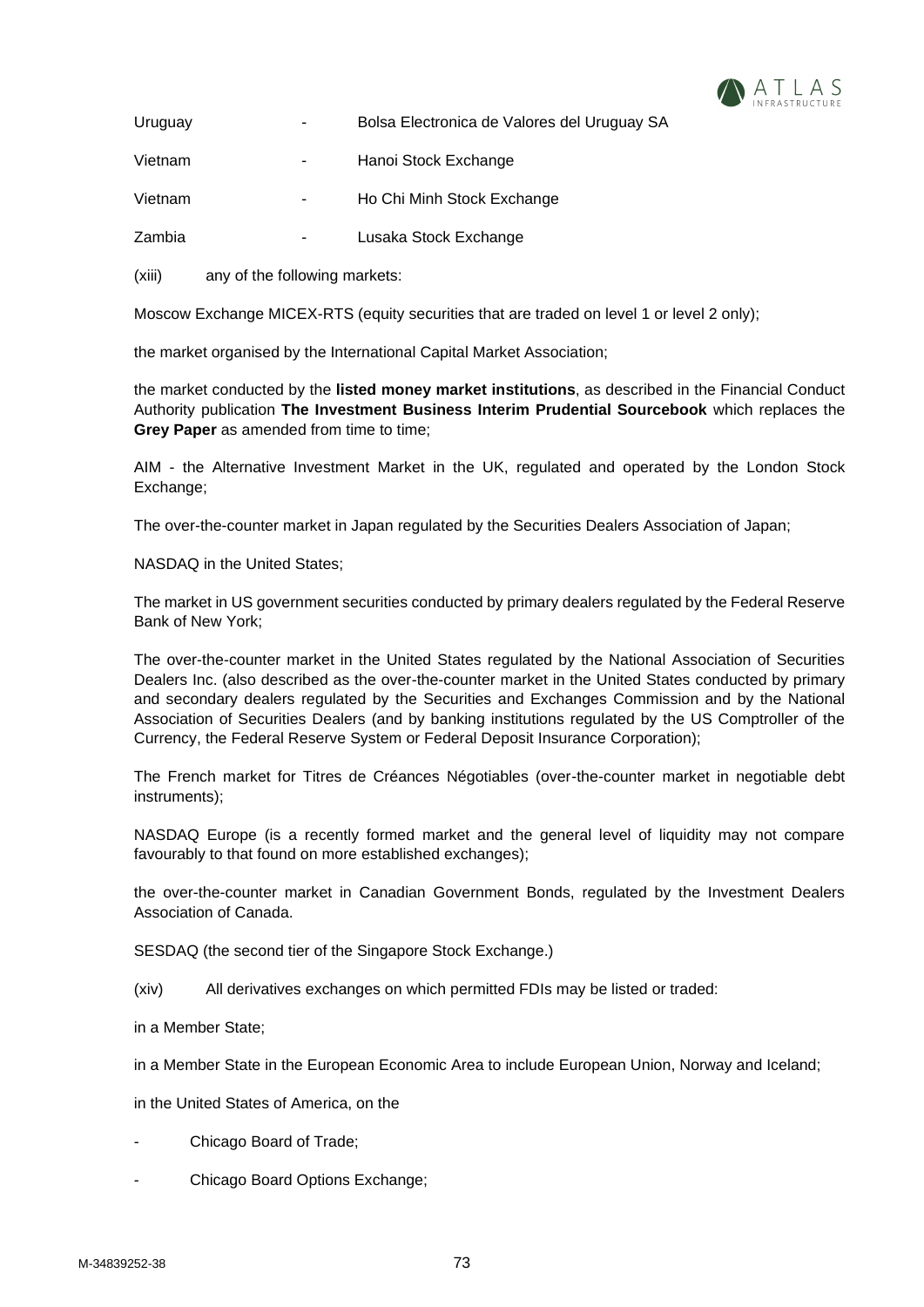

- Chicago Mercantile Exchange;
- Eurex US;
- New York Futures Exchange;
- New York Board of Trade;
- New York Mercantile Exchange;

in China, on the Shanghai Futures Exchange;

in Hong Kong, on the Hong Kong Futures Exchange;

in Japan, on the

- Osaka Securities Exchange;
- Tokyo International Financial Futures Exchange;
- Tokyo Stock Exchange;

in New Zealand, on the New Zealand Futures and Options Exchange;

in Singapore, on the

- Singapore International Monetary Exchange;
- Singapore Commodity Exchange;

in the United Kingdom.

These exchanges and markets are listed in accordance with the requirements of the Central Bank which does not issue a list of approved exchanges and markets.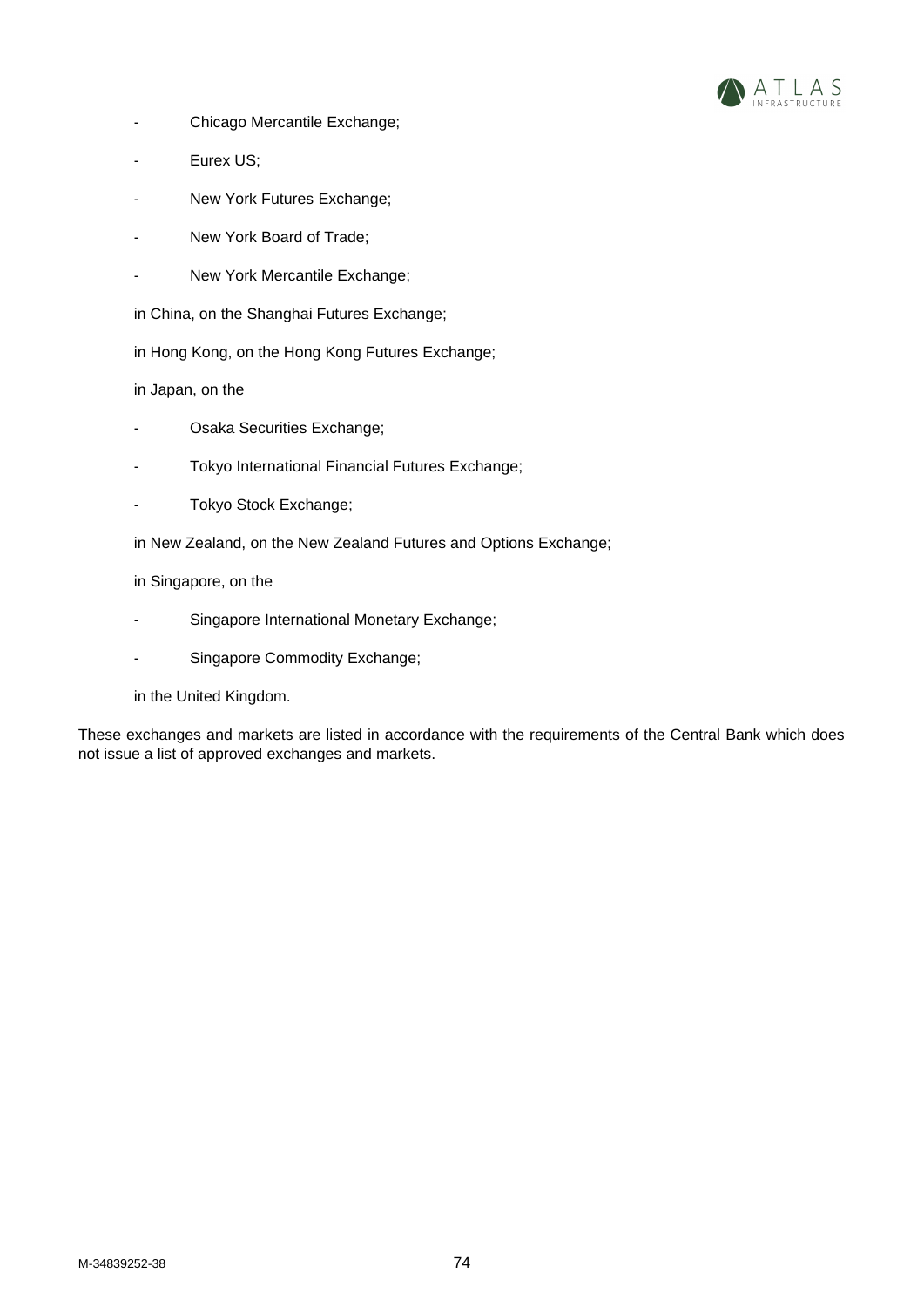

### **APPENDIX II**

The Depositary has appointed the following entities as delegates and sub-delegates:

| 1. Jurisdiction                                                  | 2. Subcustodian                                                 | 3. Subcustodian Delegate                                               |
|------------------------------------------------------------------|-----------------------------------------------------------------|------------------------------------------------------------------------|
| Argentina                                                        | Citibank N.A., Buenos Aires Branch                              |                                                                        |
| <b>Australia</b>                                                 | The Hongkong and Shanghai Banking<br><b>Corporation Limited</b> | <b>HSBC Bank Australia Limited</b>                                     |
| <b>Austria</b>                                                   | UniCredit Bank Austria AG                                       |                                                                        |
| <b>Bangladesh</b>                                                | <b>Standard Chartered Bank</b>                                  |                                                                        |
| <b>Belgium</b>                                                   | The Northern Trust Company                                      |                                                                        |
| <b>Bermuda</b>                                                   | The Hongkong and Shanghai Banking<br><b>Corporation Limited</b> | <b>HSBC Bank Bermuda Limited</b>                                       |
| Bosnia and Herzegovina<br>(Federation of Bosnia-<br>Herzegovina) | Raiffeisen Bank International AG                                | Raiffeisen Bank Bosnia DD BiH                                          |
| Bosnia and Herzegovina<br>(Republic of Srpska)                   | Raiffeisen Bank International AG                                | Raiffeisen Bank Bosnia DD BiH                                          |
| <b>Botswana</b>                                                  | Standard Chartered Bank Botswana<br>Limited                     |                                                                        |
| <b>Brazil</b>                                                    | Citibank N.A., Brazilian Branch                                 | Citibank Distribuidora de Titulos e Valores<br>Mobiliaros S.A ("DTVM") |
| <b>Bulgaria</b>                                                  | Citibank Europe plc, Bulgaria Branch                            |                                                                        |
| Canada                                                           | The Northern Trust Company, Canada                              |                                                                        |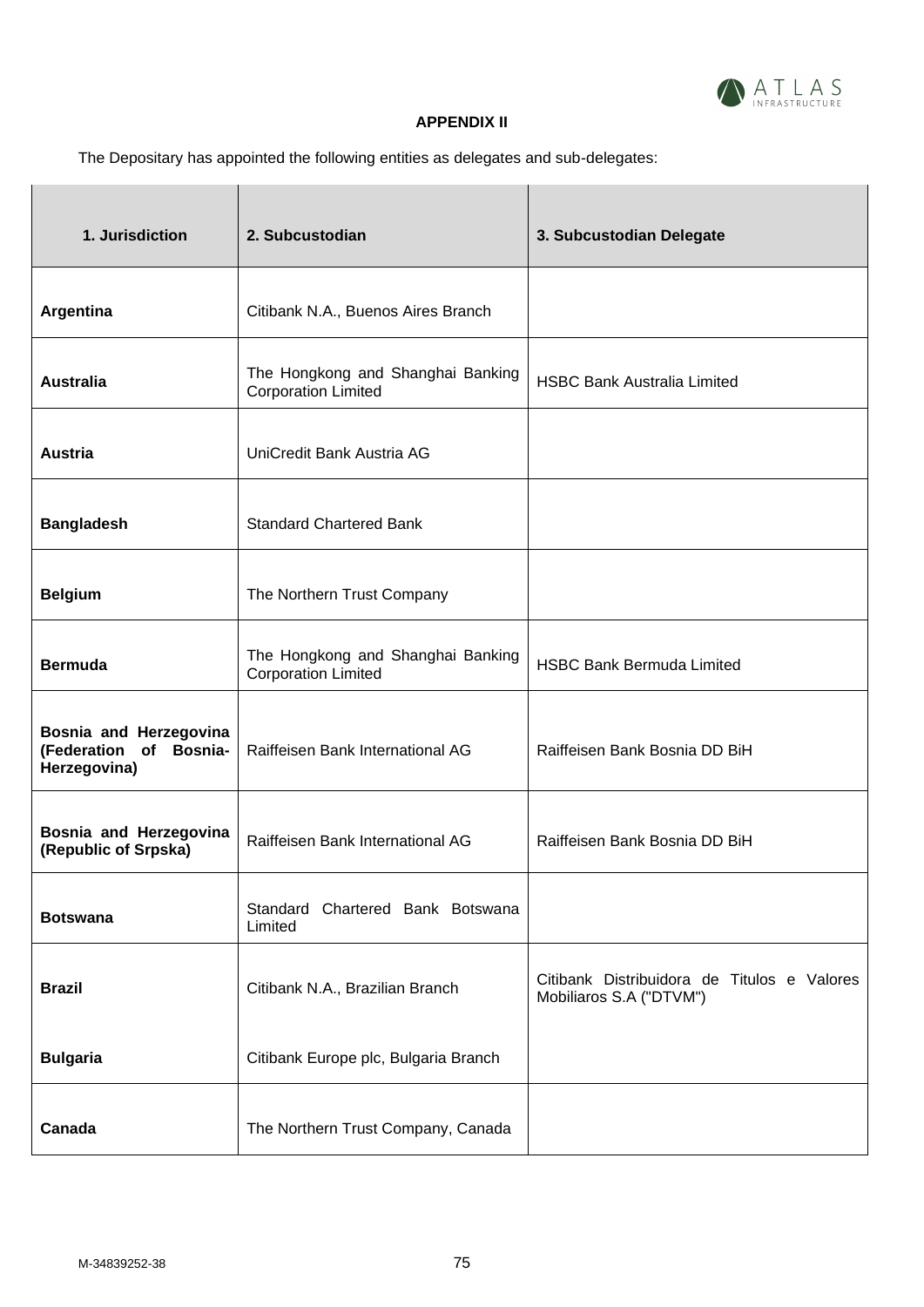

| Canada*                                    | Royal Bank of Canada                                            |                                          |
|--------------------------------------------|-----------------------------------------------------------------|------------------------------------------|
| <b>Chile</b>                               | Citibank N.A.                                                   | Banco de Chile                           |
| <b>China B Share</b>                       | The Hongkong and Shanghai Banking<br><b>Corporation Limited</b> | HSBC Bank (China) Company Limited        |
| <b>Clearstream</b>                         | Clearstream Banking S.A.,                                       |                                          |
| Colombia                                   | Cititrust Columbia S.A.<br>Sociedad<br>Fiduciaria               |                                          |
| <b>Costa Rica</b>                          | Banco Nacional de Costa Rica                                    |                                          |
| Côte d'Ivoire                              | Standard Chartered Bank (Mauritius)<br>Limited                  | Standard Chartered Bank Cote d'Ivoire SA |
| Croatia                                    | UniCredit Bank Austria AG                                       | Zagrebacka Banka d.d.                    |
| <b>Cyprus</b>                              | Citibank Europe PLC                                             |                                          |
| <b>Czech Republic</b>                      | UniCredit Bank Czech Republic and<br>Slovenia, a.s.             |                                          |
| <b>Denmark</b>                             | Nordea Bank Abp                                                 |                                          |
| Egypt                                      | Citibank N.A., Cairo Branch                                     |                                          |
| <b>Estonia</b>                             | Swedbank AS                                                     |                                          |
| <b>Eswatini</b><br>(formerly<br>Swaziland) | Standard Bank Eswatini Limited                                  |                                          |
| <b>Finland</b>                             | Nordea Bank Abp                                                 |                                          |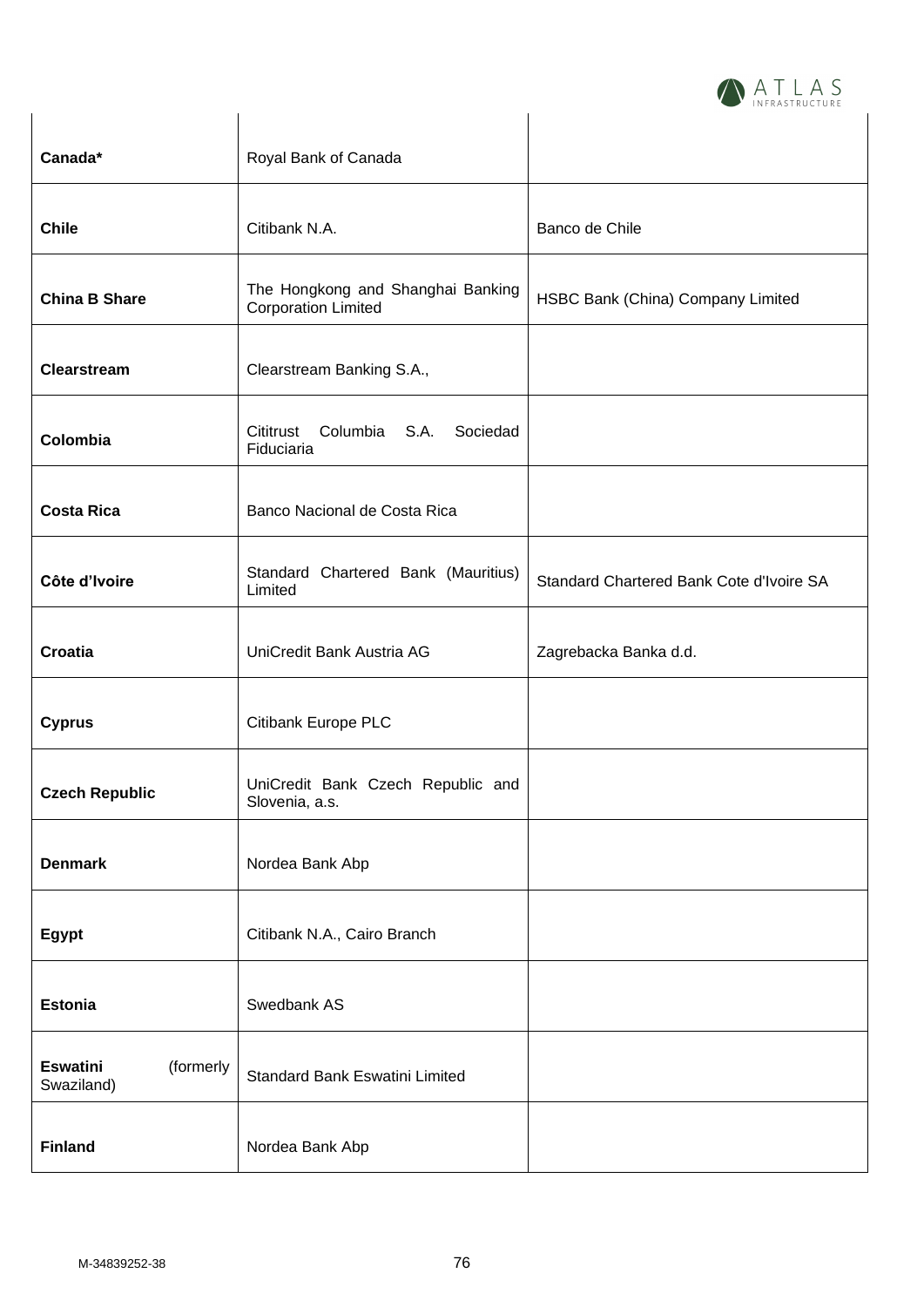

| <b>France</b>                                | The Northern Trust Company                                        |  |
|----------------------------------------------|-------------------------------------------------------------------|--|
| Germany                                      | The Northern Trust Company                                        |  |
| Ghana                                        | Standard<br>Chartered Bank<br>Ghana<br>Limited                    |  |
| Greece                                       | Citibank Europe PLC                                               |  |
| <b>Hong Kong</b>                             | The Hongkong and Shanghai Banking<br><b>Corporation Limited</b>   |  |
| Hong Kong (Stock and<br><b>Bond Connect)</b> | The Hongkong and Shanghai Banking<br><b>Corporation Limited</b>   |  |
| Hungary                                      | UniCredit Bank Hungary Zrt.                                       |  |
| Iceland                                      | Landsbankinn hf                                                   |  |
| India                                        | Citibank N.A.                                                     |  |
| Indonesia                                    | <b>Standard Chartered Bank</b>                                    |  |
| <b>Ireland</b>                               | Euroclear UK and Ireland Limited<br>(Northern Trust self-custody) |  |
| <b>Israel</b>                                | Bank Leumi Le-Israel B.M.                                         |  |
| <b>Italy</b>                                 | Citibank Europe plc                                               |  |
| Japan                                        | The Hongkong and Shanghai Banking<br><b>Corporation Limited</b>   |  |
| Jordan                                       | <b>Standard Chartered Bank</b>                                    |  |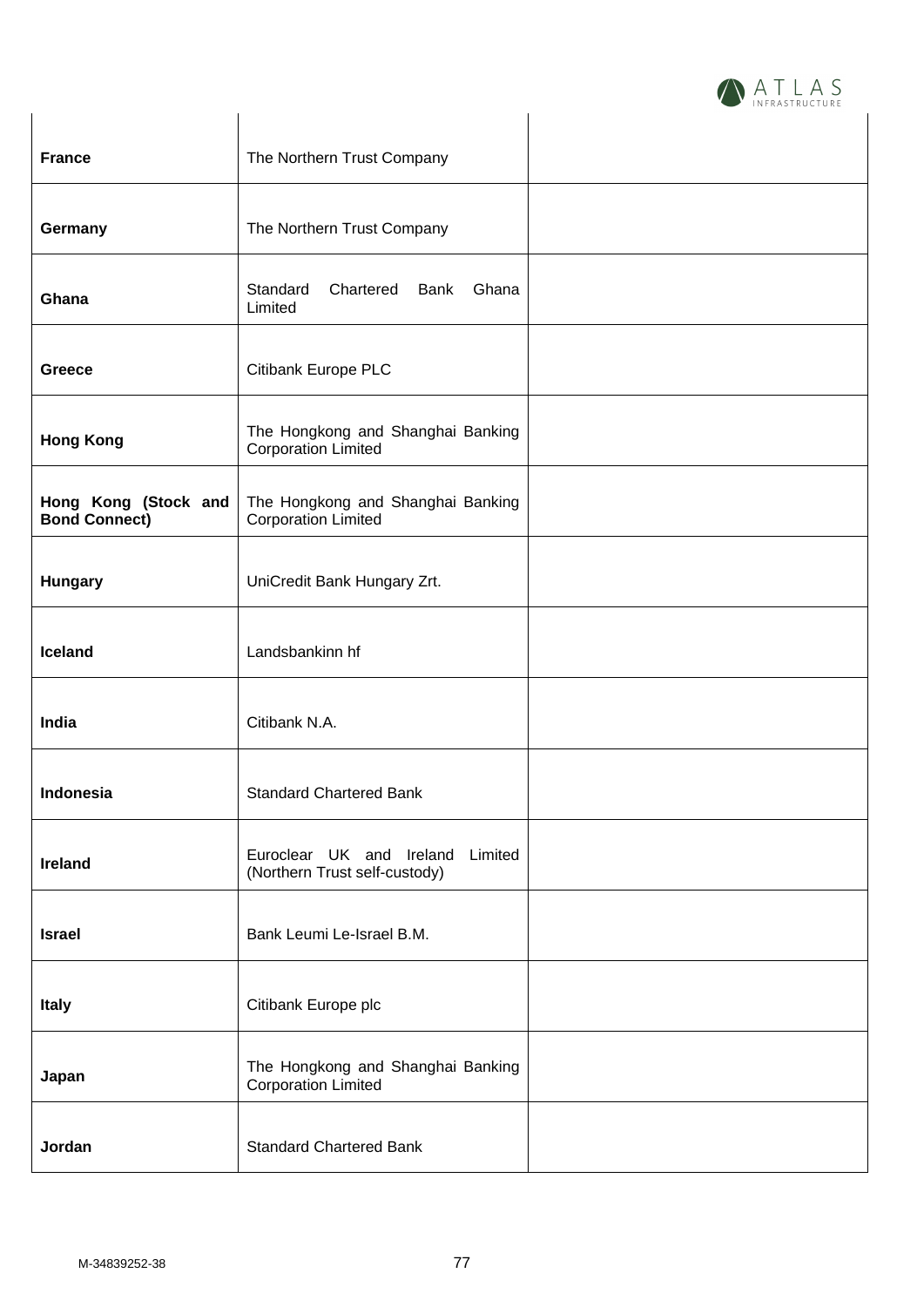

| <b>Kazakhstan</b>  | Citibank Kazakhstan JSC                                                                       |                                      |
|--------------------|-----------------------------------------------------------------------------------------------|--------------------------------------|
| Kenya              | Standard<br>Chartered<br>Bank<br>Kenya<br>Limited                                             |                                      |
| <b>Kuwait</b>      | The Hongkong and Shanghai Banking<br><b>Corporation Limited</b>                               | <b>HSBC Bank Middle East Limited</b> |
| Latvia             | Swedbank AS                                                                                   |                                      |
| Lithuania          | AB SEB bankas                                                                                 |                                      |
| Luxembourg         | Euroclear Bank S.A./N.V.                                                                      |                                      |
| <b>Malaysia</b>    | The Hongkong and Shanghai Banking<br><b>Corporation Limited</b>                               | HSBC Bank Malaysia Berhad            |
| <b>Mauritius</b>   | The Hongkong and Shanghai Banking<br><b>Corporation Limited</b>                               |                                      |
| <b>Mexico</b>      | Nacional<br>de<br>Mexico S.A.<br>Banco<br>integrante<br>del<br>Grupo<br>Financiero<br>Banamex |                                      |
| <b>Morocco</b>     | Générale<br>Société<br>Marocaine<br>de<br><b>Banques</b>                                      |                                      |
| <b>Namibia</b>     | Standard Bank Namibia Ltd                                                                     |                                      |
| <b>Netherlands</b> | The Northern Trust Company                                                                    |                                      |
| <b>New Zealand</b> | The Hongkong and Shanghai Banking<br><b>Corporation Limited</b>                               |                                      |
| Nigeria            | Stanbic IBTC Bank Plc                                                                         |                                      |
| Norway             | Nordea Bank Abp                                                                               |                                      |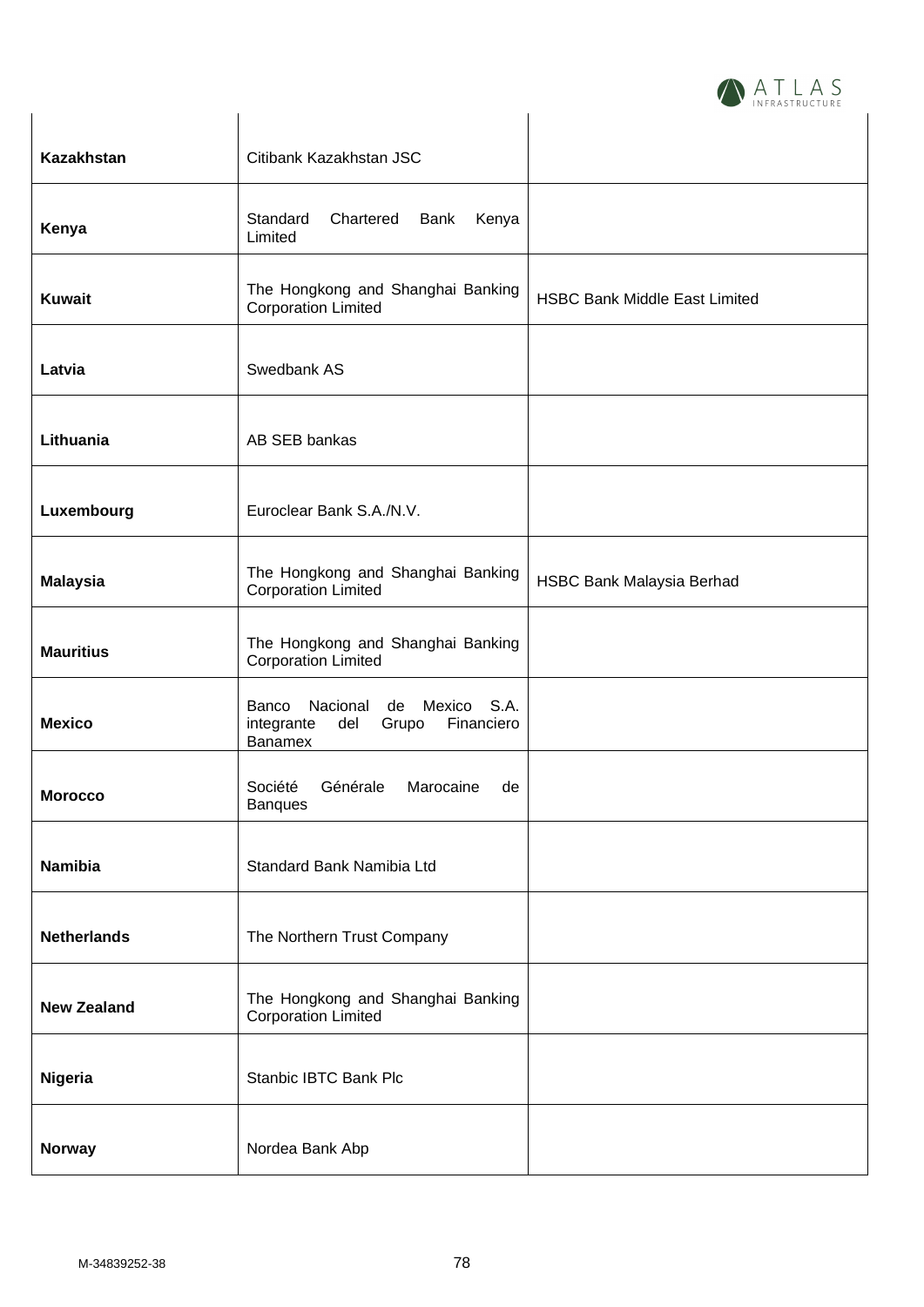

| Oman               | The Hongkong and Shanghai Banking<br><b>Corporation Limited</b> | HSBC Bank Oman S.A.O.G                   |
|--------------------|-----------------------------------------------------------------|------------------------------------------|
| Pakistan           | Citibank N.A., Karachi Branch                                   |                                          |
| Panama             | Citibank N.A., Panama Branch                                    |                                          |
| Peru               | Citibank del Peru S.A.                                          |                                          |
| <b>Philippines</b> | The Hongkong and Shanghai Banking<br><b>Corporation Limited</b> |                                          |
| Poland             | Bank Polska Kasa Opieki Spółka<br>Akcyjna,                      |                                          |
| Portugal           | <b>BNP Paribas Securities Services</b>                          |                                          |
| Qatar              | The Hongkong and Shanghai Banking<br><b>Corporation Limited</b> | <b>HSBC Bank Middle East Limited</b>     |
| Romania            | Citibank Europe PLC                                             |                                          |
| Russia             | <b>AO Citibank</b>                                              |                                          |
| Saudi Arabia       | The Northern Trust Company of Saudi<br>Arabia                   |                                          |
| Senegal            | Standard Chartered Bank (Mauritius)<br>Limited                  | Standard Chartered Bank Cote d'Ivoire SA |
| Serbia             | UniCredit Bank Austria A.G.                                     | UniCredit Bank Serbia JSC                |
| Singapore          | <b>DBS Bank Ltd</b>                                             |                                          |
| Slovakia           | Citibank Europe PLC                                             |                                          |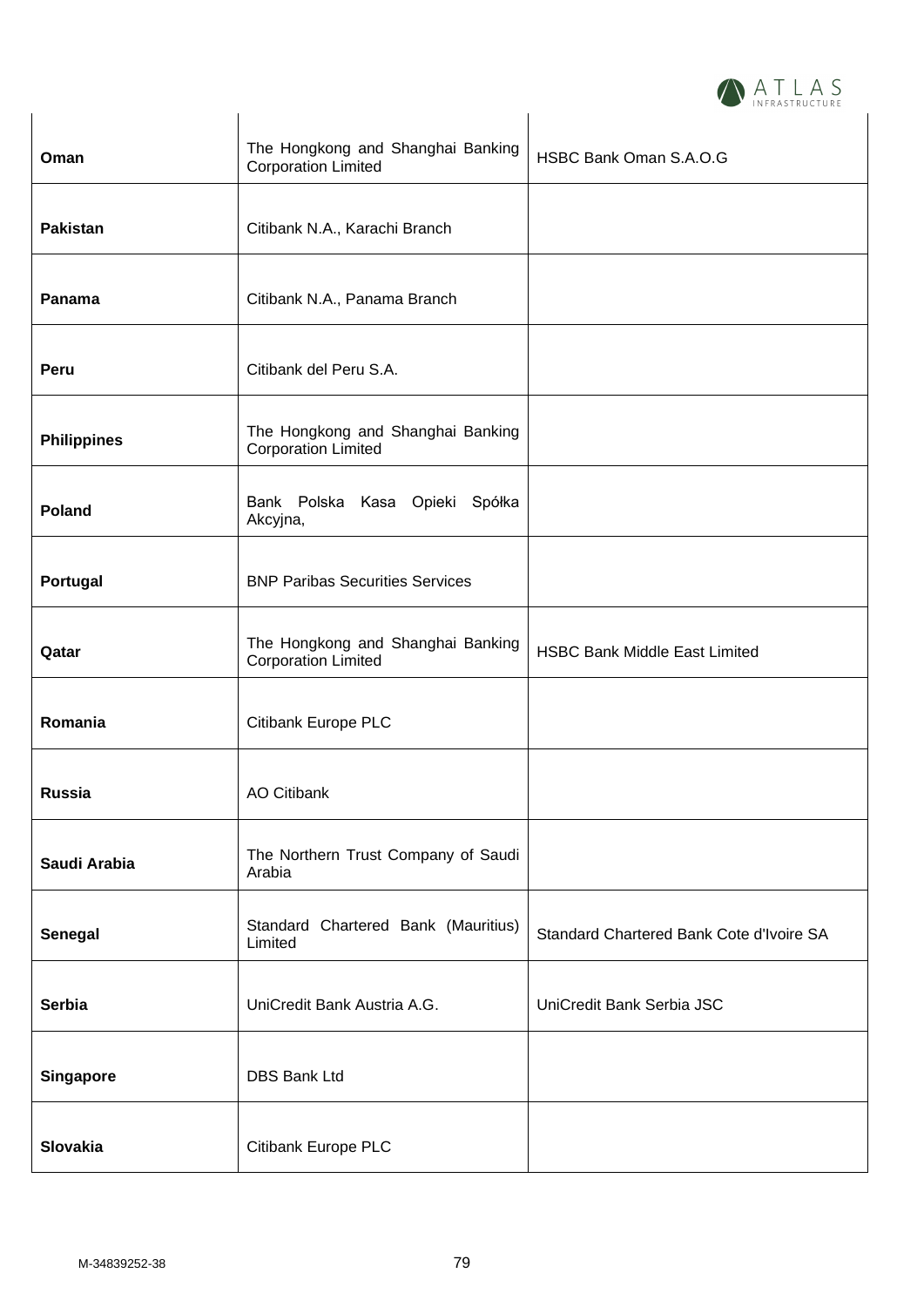

|                                                   |                                                                 | <b>INFRASTRUCTURE</b>                       |
|---------------------------------------------------|-----------------------------------------------------------------|---------------------------------------------|
| <b>Slovenia</b>                                   | UniCredit Banka Slovenija d.d.                                  |                                             |
| <b>South Africa</b>                               | The Standard Bank of South Africa<br>Limited                    |                                             |
| <b>South Korea</b>                                | The Hongkong and Shanghai Banking<br><b>Corporation Limited</b> |                                             |
| <b>Spain</b>                                      | Deutsche Bank SAE                                               |                                             |
| Sri Lanka                                         | <b>Standard Chartered Bank</b>                                  |                                             |
| <b>Sweden</b>                                     | Nordea Bank Abp                                                 |                                             |
| <b>Switzerland</b>                                | Credit Suisse (Switzerland) Ltd                                 |                                             |
| <b>Taiwan</b>                                     | <b>Bank of Taiwan</b>                                           |                                             |
| <b>Taiwan</b>                                     | The Hongkong and Shanghai Banking<br><b>Corporation Limited</b> | HSBC Bank (Taiwan) Limited                  |
| <b>Tanzania</b>                                   | Standard Chartered Bank (Mauritius)<br>Limited                  | Standard Chartered Bank Tanzania Limited    |
| <b>Thailand</b>                                   | Citibank N.A., Bangkok Branch                                   |                                             |
| <b>Tunisia</b>                                    | Union Internationale De Banques                                 |                                             |
| <b>Turkey</b>                                     | Deutsche Bank AG & Deutsche Bank<br><b>AS</b>                   |                                             |
| Uganda                                            | Standard<br>Chartered Bank Uganda<br>Limited                    |                                             |
| <b>Emirates</b><br><b>United</b><br>Arab<br>(ADX) | The Hongkong and Shanghai Banking<br><b>Corporation Limited</b> | HSBC Bank Middle East Limited (DIFC) Branch |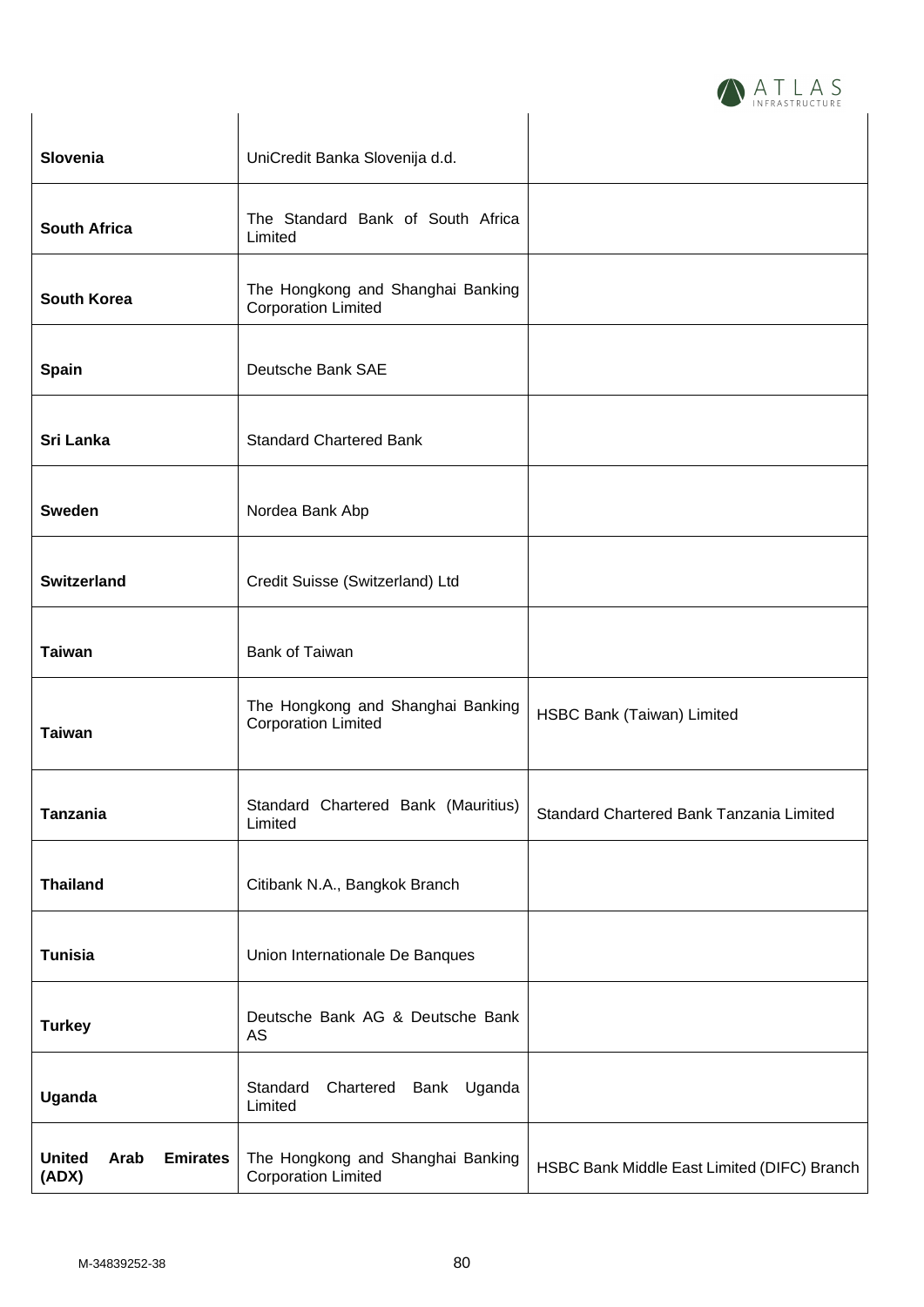

| <b>United</b><br>Arab<br><b>Emirates</b><br>(DFM) | The Hongkong and Shanghai Banking<br><b>Corporation Limited</b>      | HSBC Bank Middle East Limited (DIFC) Branch |
|---------------------------------------------------|----------------------------------------------------------------------|---------------------------------------------|
| <b>Emirates</b><br>United<br>Arab<br>(NASDAQ)     | The Hongkong and Shanghai Banking<br><b>Corporation Limited</b>      | HSBC Bank Middle East Limited (DIFC) Branch |
| <b>United Kingdom</b>                             | Euroclear UK and Ireland<br>Limited<br>(Northern Trust self-custody) |                                             |
| <b>United States</b>                              | The Northern Trust Company                                           |                                             |
| <b>Uruguay</b>                                    | Banco Itau Uruguay S.A.                                              |                                             |
| Vietnam                                           | The Hongkong and Shanghai Banking<br><b>Corporation Limited</b>      | HSBC Bank (Vietnam) Ltd                     |
| Zambia                                            | Standard Chartered Bank Zambia PLC                                   |                                             |

\* The Royal Bank of Canada serves as Northern Trust's Sub-Custodian for securities not eligible for settlement in Canada's local central securities depository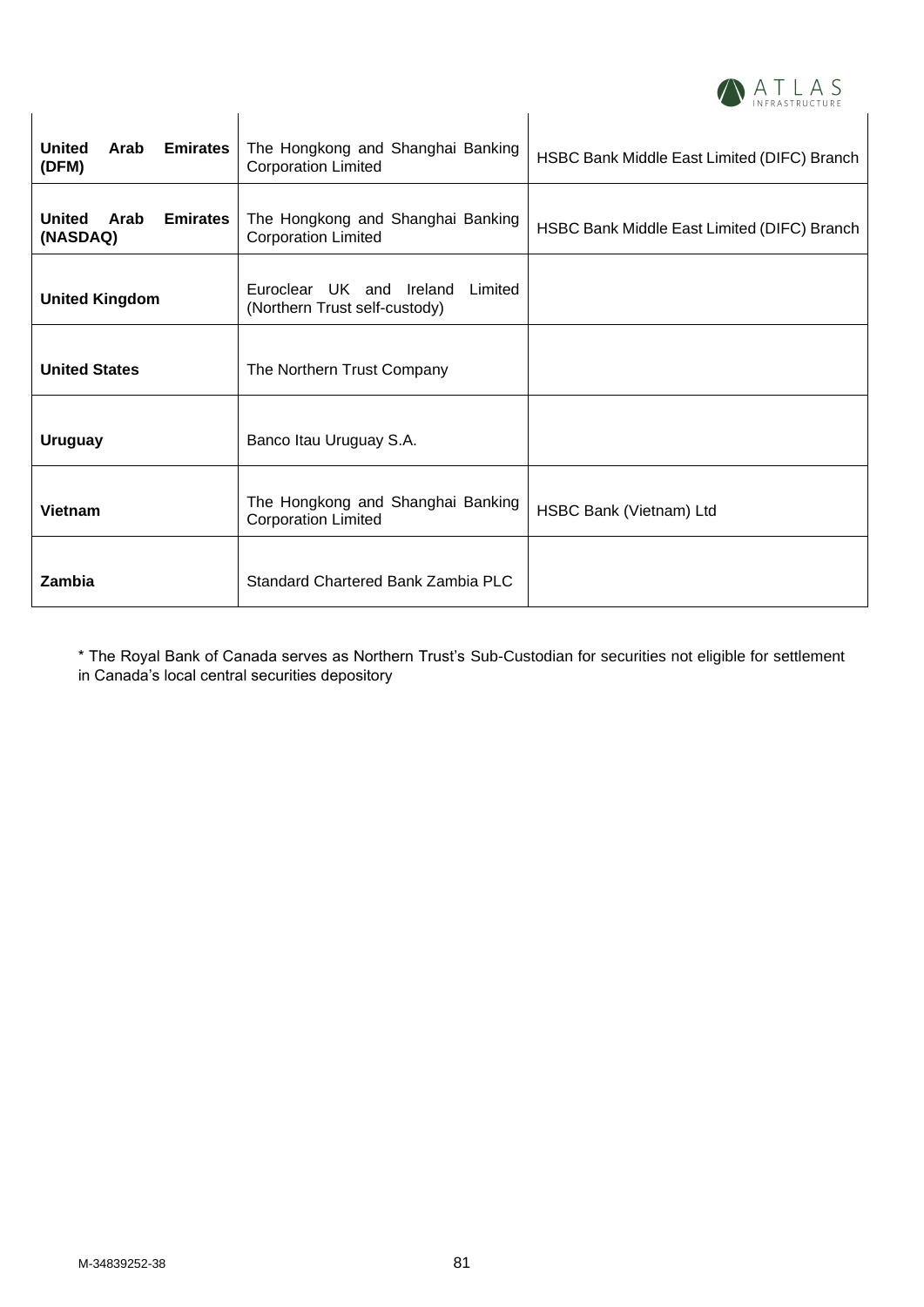

### **ATLAS Global Infrastructure Fund**

## **Supplement to the Prospectus dated 7 December 2021 for ATLAS Global Infrastructure UCITS ICAV (an umbrella fund with segregated liability between sub-funds)**

This Supplement contains specific information in relation to ATLAS Global Infrastructure Fund (the **Fund**), an open-ended Fund of ATLAS Global Infrastructure UCITS ICAV (the **ICAV**) an Irish collective asset-management vehicle umbrella fund with segregated liability between sub-funds which is registered in Ireland by the Central Bank of Ireland and authorised under the Regulations.

### **This Supplement forms part of and should be read in conjunction with the Prospectus dated 7 December 2021.**

The Directors of the ICAV, whose names appear in the **Directors of the ICAV** section of the Prospectus, accept responsibility for the information contained in the Prospectus and this Supplement. To the best of the knowledge and belief of the Directors (who have taken all reasonable care to ensure that such is the case) such information is in accordance with the facts and does not omit anything likely to affect the import of such information. The Directors accept responsibility accordingly.

Words and expressions defined in the Prospectus shall, unless the context otherwise requires, have the same meaning when used in this Supplement.

**Date: 7 December 2021**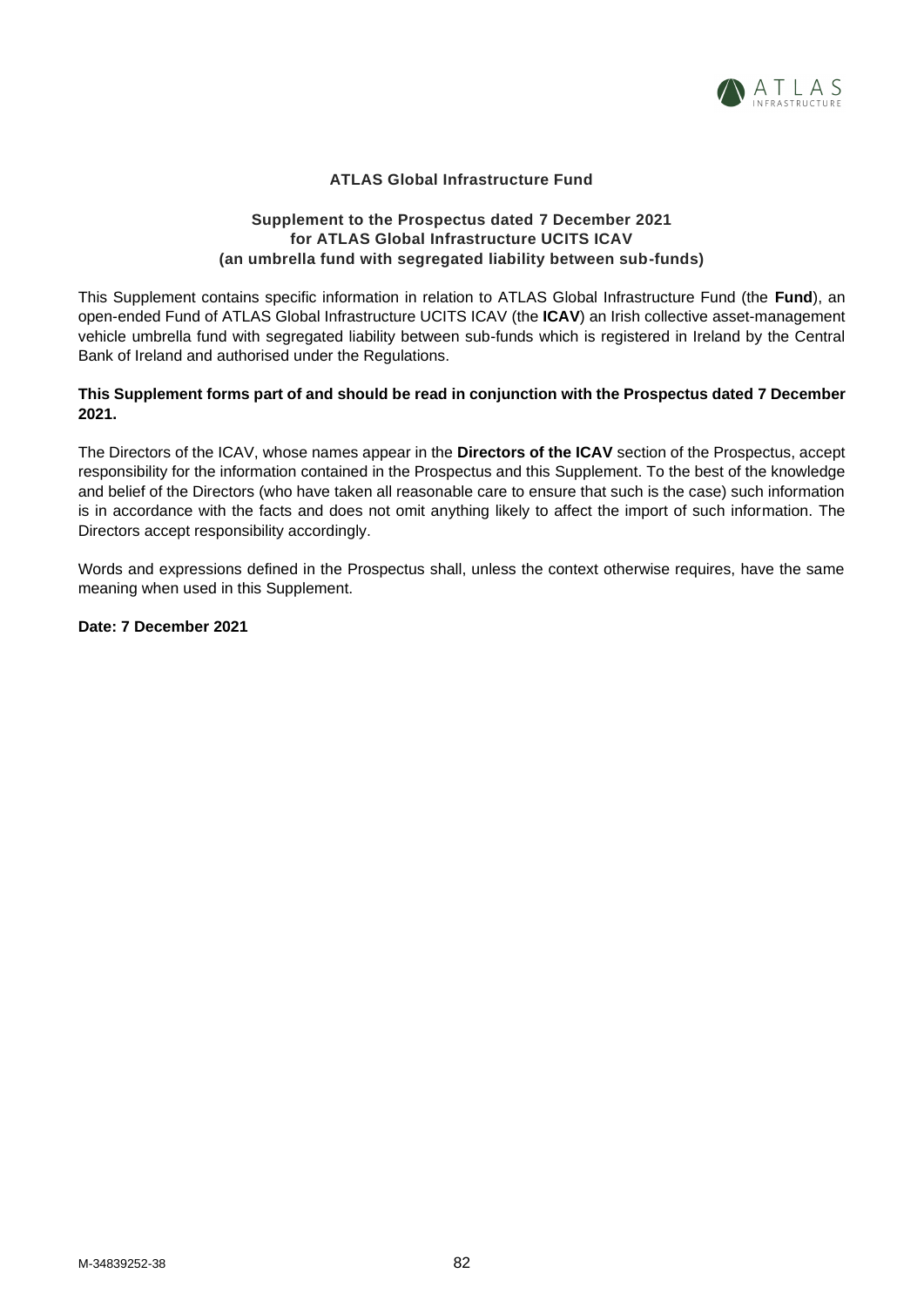

# **TABLE OF CONTENTS**

| 1.             |  |
|----------------|--|
| 2.             |  |
| 3 <sub>1</sub> |  |
| $\frac{4}{2}$  |  |
| 5.             |  |
| 6.             |  |
| <u>7.</u>      |  |
| 8.             |  |
| 9.             |  |
| 10.            |  |
| 11.            |  |
| 12.            |  |
| 13.            |  |
| 14.            |  |
| 15.            |  |
| 16.            |  |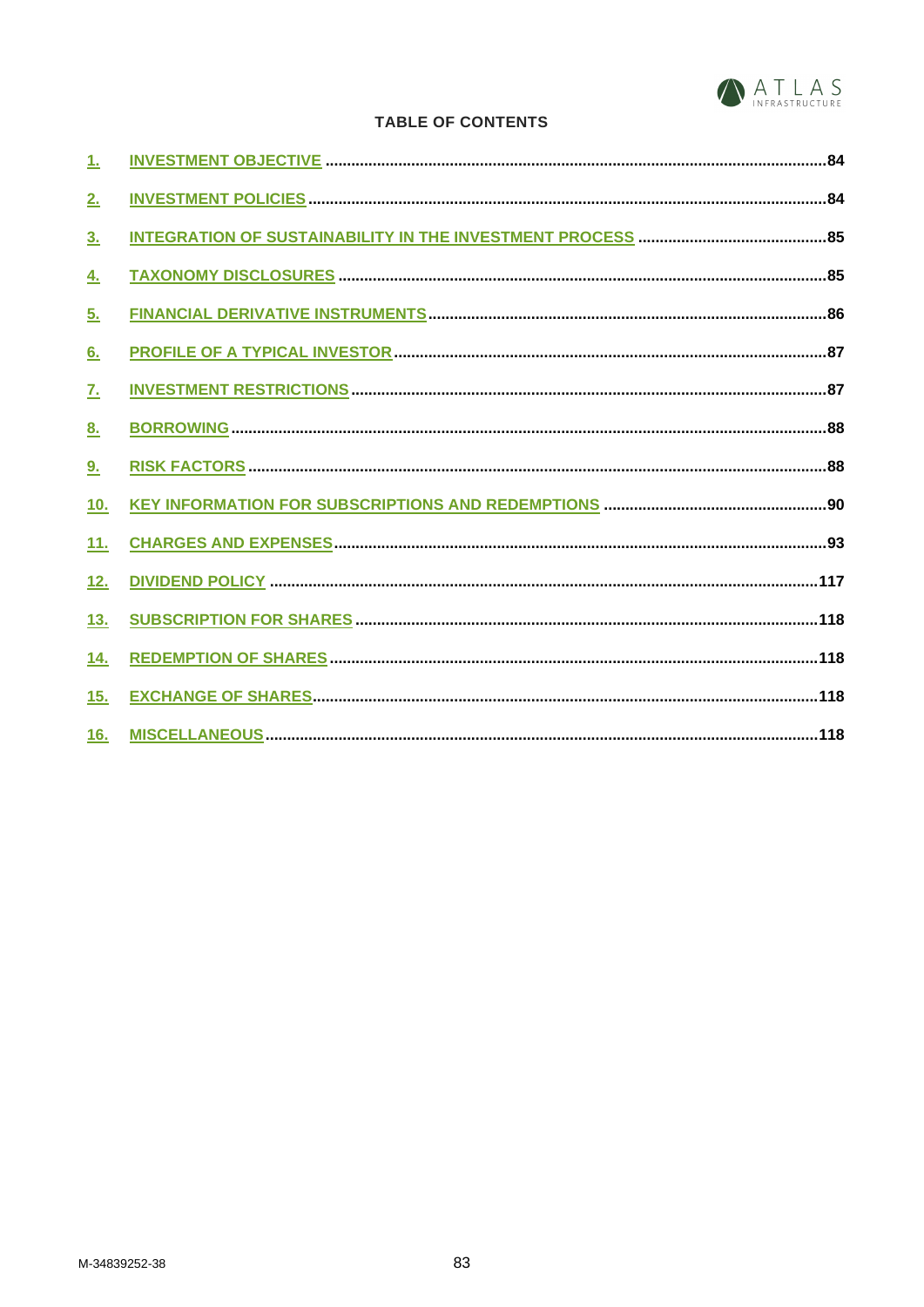

#### <span id="page-84-0"></span>1. **INVESTMENT OBJECTIVE**

The Fund seeks to provide a combination of income and capital appreciation by investing in a portfolio of global infrastructure equity investments.

## <span id="page-84-1"></span>2. **INVESTMENT POLICIES**

The Fund will seek to achieve its investment objective by investing in a portfolio of equity and equity related securities listed on stock exchanges in the developed and developing nations. The Fund is actively managed and is not managed by reference to a benchmark.

The portfolio of equities and equity related securities will be issued by, or provide exposure to, global companies engaged in infrastructure related activities in various sectors, including essential services (which may include electric, gas and water utilities and companies with similar characteristics), transport (which may include toll roads, bridges, tunnels, rail infrastructure, airports, ports and companies with similar characteristics), communications (satellite, wireless tower and other communication network related companies) and community and social infrastructure (which may include education, public housing, prison, stadia and related facilities and infrastructure). The Fund may not invest more than 10% of the New Asset Value of the Fund in emerging markets.

The Fund will invest in a number of global infrastructure companies which the Investment Manager considers offer the best potential for a combination of capital appreciation and income over the medium to longer term. In selecting such investments, the Investment Manager will carry out extensive quantitative and qualitative analysis on all target companies, including but not restricted to analysis of corporate strategy, analysis of medium to longer term cash flows, sensitivity analysis and extensive risk assessment of target investments. This will enable the Investment Manager to construct a portfolio based upon the proprietorially assessed risk adjusted return characteristics of the available investment universe.

The Fund will invest the majority of its total assets in a broad range of equity and equity related securities. The Fund may invest in either common or preferred equities. The equity related securities in which the Fund may invest include American depositary receipts (**ADRs**) and global depositary receipts (**GDRs**).

The Fund may invest up to 10% of its Net Asset Value in closed-ended collective investment schemes which (i) qualify as transferable securities, (ii) are subject to the corporate governance regime applied to companies and (iii) where asset management activity is carried out by another entity that entity is subject to national regulation for the purposes of investor protection. Such closed-ended collective investment schemes may include real estate investment trusts. Any real estate investment trust in which the Fund will invest shall be listed on a regulated stock exchange or market. Any investment in real estate investment trusts will not impact on the liquidity of the Fund.

The Fund may invest up to 10% of its Net Asset Value in other open-ended collective investment schemes, including, but not limited to UCITS established as exchange traded funds as well as other regulated collective investment schemes and alternative investment funds, where the investment policies and liquidity provisions of these funds or schemes are consistent with that of the Fund and such funds or schemes are subject to a similar regulatory regime to that imposed by the Central Bank on collective investment schemes domiciled in Ireland.

The Fund may use financial derivative instruments (**FDIs**). The Fund may use forward contracts to hedge currency exposures at Share Class level as described below. The Fund may also hold warrants for efficient portfolio management purposes. Such FDIs use will at all times be in accordance with the conditions and limits laid down by the Central Bank from time to time. The use of such FDIs more particularly described under the heading Financial Derivative Instruments below and in the Prospectus.

The equities and equity related securities held by the Fund will be listed and traded (or to be listed) on an exchange listed in the Prospectus, subject to the Fund's ability to hold up to 10% of its Net Asset Value in unlisted securities.

The Fund may also, for ancillary liquidity purposes, hold and invest in cash, bank deposits and short-term debt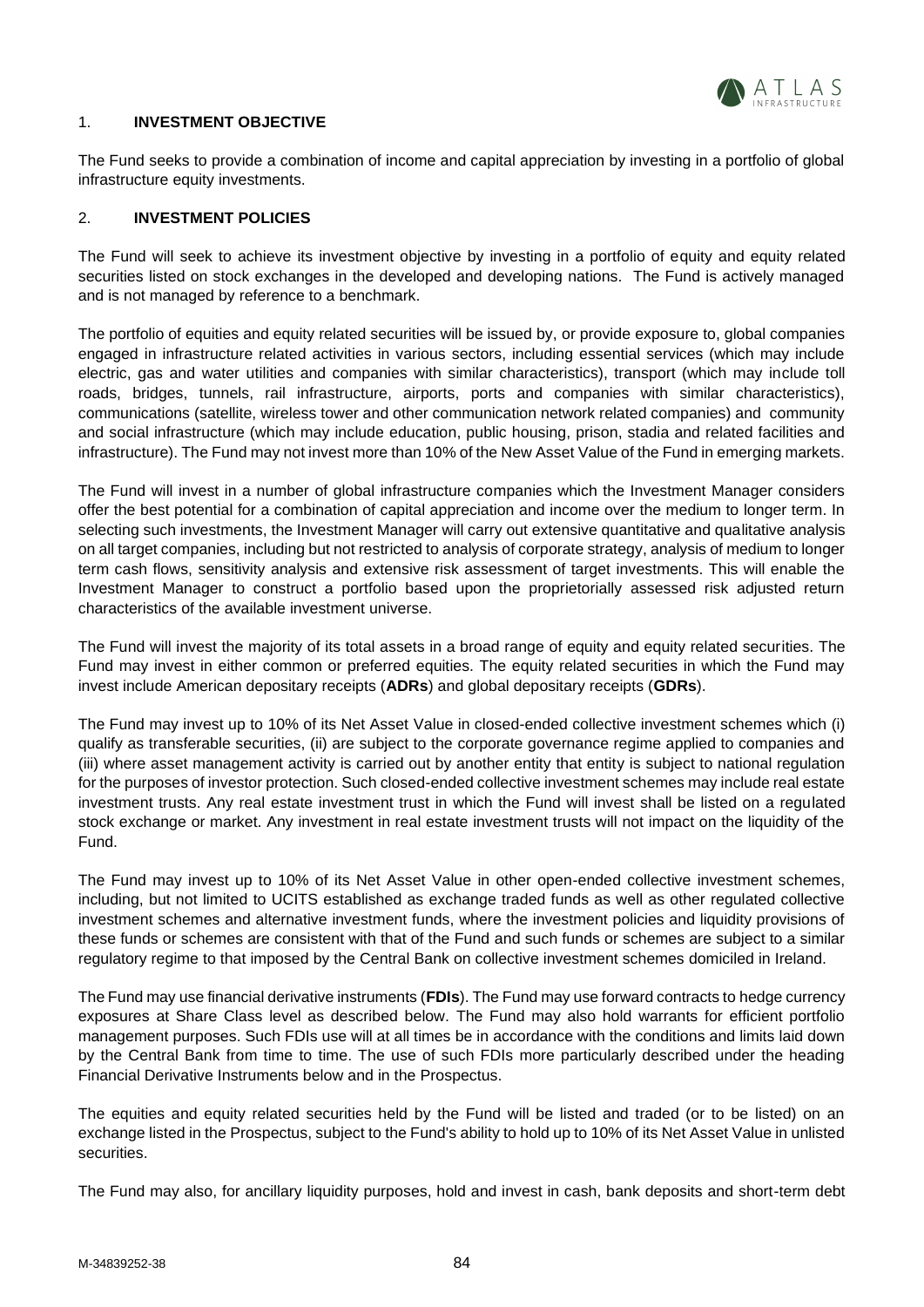

instruments which may be fixed or floating rate instruments, including but not limited to commercial paper, floating rate notes, certificates of deposit, freely transferable promissory notes and debentures. Notwithstanding the foregoing, the Fund reserves the right to invest without limitation in short-term debt instruments or to hold a substantial amount of uninvested cash for temporary, defensive purposes, during, for example, periods of extreme market stress or where required to cover derivative positions.

### <span id="page-85-0"></span>3. **INTEGRATION OF SUSTAINABILITY IN THE INVESTMENT PROCESS**

The Fund promotes environmental characteristics and seeks to invest in companies which follow good governance practices within the meaning of Article 8 of SFDR. In seeking to achieve the investment objective of the Fund, the Investment Manager aims to deliver long-term sustainable investment outcomes through the incorporation of environmental, social and governance (**ESG**) risks into every stage of analysis and decision making in the investment process. There are four primary elements to this process whereby the Investment Manager:

3.1. considers the implications of each ESG factor at an individual portfolio company level. The Investment Manager assesses each company's ability to provide long term predictable cash flows, demonstrate adequate governance systems, its environment / climate transition strategy to comply with changes to regulation for each energy source, the potential physical risk exposure from climate change and the 'social contract' of each company (i.e. what service does it provide to society).

The Investment Manager takes the above ESG factors into account through its modelling and the impacts of those factors on the portfolio companies' cash flows and asset stress testing. This includes the use of external ESG data providers to complement their internal process and analysis;

- 3.2. uses the results of the company level ESG due diligence in order to make portfolio investment decisions and to monitor and report ongoing portfolio risk to investors;
- 3.3. uses the ESG analysis to actively engage with portfolio companies to promote responsible and sustainable decision making by company management teams; and
- 3.4. establishes formal ESG governance structures and responsibilities to monitor the incorporation of ESG in the investment process and ensure that the portfolio outcomes are consistent with the sustainable objectives of the portfolio.

In addition, the Investment Manager is an active member of industry groups and bodies that support ESG outcomes. The Investment Manager also seeks to ensure that its corporate culture and incentives promote the ESG outcomes of the Fund. The Investment Manager's approach to responsible investment forms part of its investment process and philosophy. The aim is to deliver long-term sustainable outcomes for investors in the Fund, incorporating the principles of responsible investing while minimising risk.

The Investment Manager believes that companies that make good long-term returns can only do so if they maintain and reinforce their 'social licence' to operate. This is particularly true in the infrastructure sector where companies are often managing vital assets that are directly or indirectly regulated by the state. The Investment Manager's approach to implementing the principles of responsible investing is to ensure that it captures and measures the positive and negative ways in which companies can influence society and the environment and that these impacts are reflected in forecasts of future returns and potential risks. For further information please visit:<https://www.atlasinfrastructure.com/esg/>

## <span id="page-85-1"></span>4. **TAXONOMY DISCLOSURES**

The underlying investments of the Fund contribute to climate change mitigation and climate change adaptation.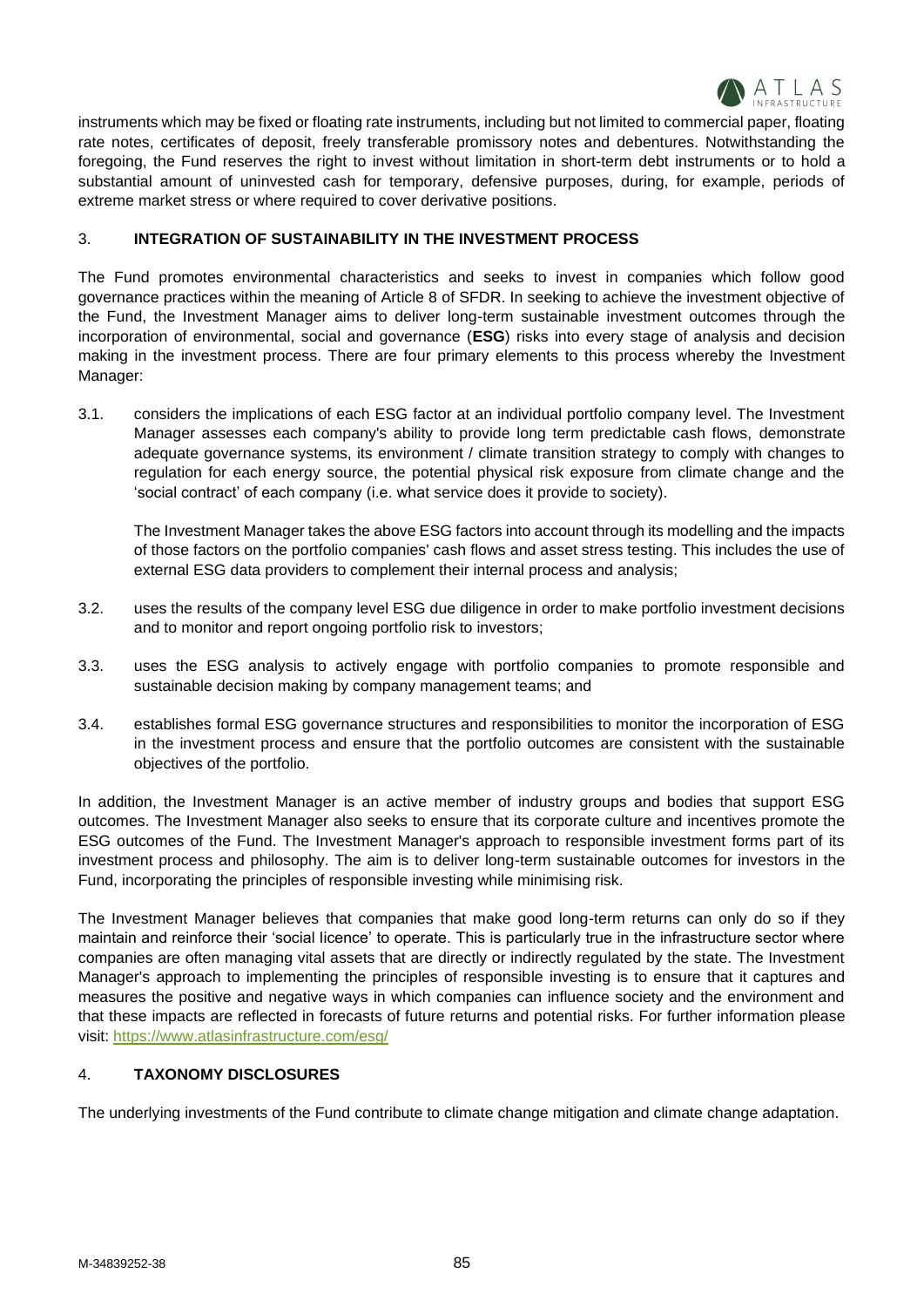

The "do no significant harm" principle applies only to those investments underlying the Fund that take into account the EU criteria for environmentally sustainable economic activities. The investments underlying the remaining portion of the Fund do not take into account the EU criteria for environmentally sustainable activities. The regulatory technical standards (**RTS**) underpinning the environmental disclosures required by the EU Taxonomy Regulation have been delayed and are not available as at the date of this Supplement There is therefore currently insufficient data available to the Fund on investment level taxonomy alignment to satisfy the EU Taxonomy Regulation disclosure requirements for 1 January 2023. Until those RTS are available and in force, the Investment Manager, in consultation with Manager, considers that the Fund is not currently in a position to establish or specify the proportion of investments in environmentally sustainable activities under the EU Taxonomy Regulation or details on the proportion of enabling and transitional activities. The Investment Manager, in consultation with Manager, is keeping this situation under active review and where sufficient reliable, timely and verifiable data on the Funds' investments become available, the Investment Manager will provide the descriptions referred to above, in which case the Supplement will be updated.

## <span id="page-86-0"></span>5. **FINANCIAL DERIVATIVE INSTRUMENTS**

Subject to the Regulations, the restrictions set out in the Prospectus and the conditions set forth by the Central Bank from time to time, the Fund may utilise FDIs for efficient portfolio management and hedging purposes.

The Manager, on behalf of the ICAV, currently employs a risk management process relating to the use of FDIs for this purpose which details how it accurately measures, monitors and manages the various risks associated with using such FDIs for this purpose. The Manager will on request provide supplementary information to Shareholders relating to the risk management methods employed including the quantitative limits that are applied and any recent developments in the risk and yield characteristics of investments in respect of the Fund.

### 5.1. Financial Derivative Instruments (FDIs)

### *Efficient Portfolio Management*

The Fund may invest in FDIs for the purposes of efficient portfolio management and hedging purposes subject to the investment restrictions as set out in the Prospectus and within the limits laid down by the Central Bank. Permitted efficient portfolio management transactions are transactions in FDIs dealt in or traded on an eligible derivatives market or permitted over-the counter derivatives.

There is no limit on the amount of the assets which may be used for efficient portfolio management. In addition to the foregoing, the transactions must satisfy two broadly based requirements:

- Transactions for efficient portfolio management purposes must be economically appropriate in that they are realised in a cost effective way.
- The purpose of an efficient portfolio management transaction for the Fund must be to achieve one of the following in respect of the Fund, namely (1) reduction of risk (2) reduction of cost, or (3) the generation of additional capital or income for the Fund with no, or an acceptable level of risk which is consistent with the risk profile of the Fund.

Each efficient portfolio management transaction must be covered globally. There must be adequate cover from within the assets held by the Fund to meet the Fund's total exposure, taking into account the value of the underlying assets, any reasonable foreseeable market movements, counterparty risk and the time available to liquidate any positions. Asset and cash can be used only once for cover.

#### *Specific FDI*

#### 5.1.1. Forward Contracts

A forward contract locks in the price at which an index or asset may be purchased or sold on a future date. In currency forward contracts, the contract holders are obligated to buy or sell the currency at a specified price, at a specified quantity and on a specified future date. The Fund may use forward contracts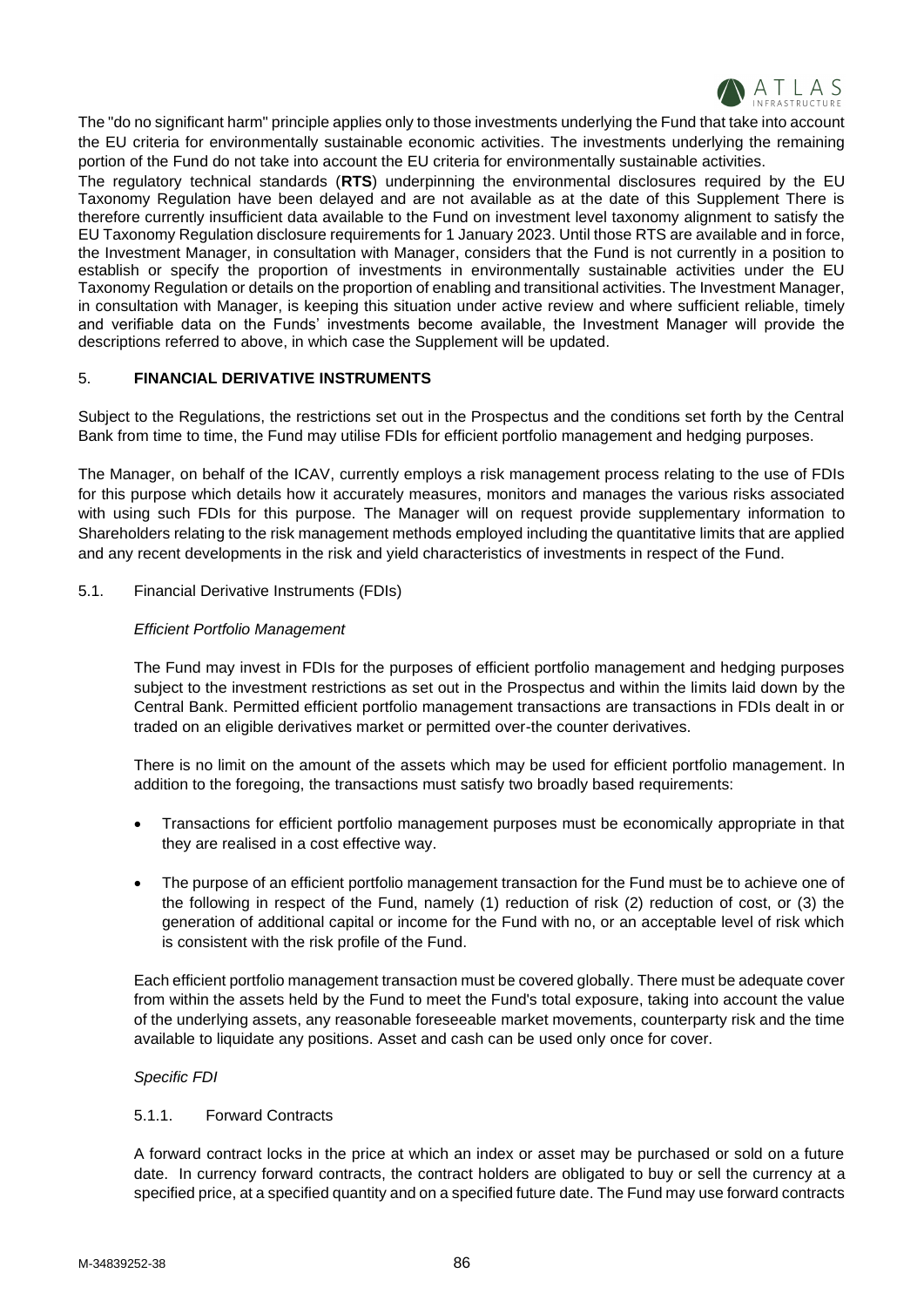

to hedge currency exposures at Share Class level as described below.

### 5.1.2. Warrants

A warrant is a contract which gives the contract buyer the right, but not the obligation, to exercise a feature of the warrant, such as buying a specified quantity of a particular product, asset or financial instrument, on, or up to and including a future date (the exercise date). The "writer" (seller) has the obligation to honour the specified feature of the contract. The warrant in the classic sense is a security that entitled the holder to buy stock of the company that issued it at a specified price. Warrants have similar characteristics to call options, but are typically longer dated. The Fund may use warrants to hedge against the movements of a particular market or financial instrument, including futures, or to gain exposure to a particular market or financial instrument instead of using physical security. The Fund may also obtain warrants as a result of corporate actions relating to other portfolio securities. The Fund will use warrants to hedge against market price fluctuations on the particular asset underlying the warrant.

### 5.2. Risk Management Process

The Manager, on behalf of the ICAV, employs a risk management process to accurately measure, monitor and manage the various risks associated with FDIs.

The Fund will only utilise FDIs which have been included in the risk management process document that has been cleared by the Central Bank.

The use of FDIs will result in the creation of financial leverage and any such leverage will be within the limits set down by the Central Bank.

The Fund must at any time, be capable of meeting all of its payment and delivery obligations incurred in respect of its FDIs transactions.

The Fund will employ the commitment approach to assess the Fund's global exposure and to ensure that the Fund's use of FDI's is within the limits specified by the Central Bank. Global exposure will be calculated daily. While the Fund may be leveraged through the use of FDIs, any such leverage should not be in excess of 100% of the Fund's Net Asset Value.

The collateral management policy of the Company is set out in the Prospectus. The level of collateral required by the Fund in respect of its investment in OTC FDIs and use of efficient portfolio management techniques will be that required to manage counterparty exposure within the limits set down by the Central Bank.

## <span id="page-87-0"></span>6. **PROFILE OF A TYPICAL INVESTOR**

The Fund may be suitable for investors with a medium to longer term investment horizon that seek a combination of income and capital appreciation primarily through exposure to a portfolio of global listed infrastructure equity investments and who are willing to accept the shorter term fluctuations in price typically associated with such investments. Investors should have an understanding of investments in the above securities and note that whilst the investment strategy focuses on capital preservation and the delivery of more stable investment returns over the medium to longer term, there is a risk of short-term capital loss compared to some other investment types.

# <span id="page-87-1"></span>7. **INVESTMENT RESTRICTIONS**

The general investment restrictions as set out in the section of the Prospectus entitled **Investment Restrictions** shall apply.

The Fund may invest in units or shares of other collective investment schemes subject to an aggregate limit of 10% of the Net Asset Value of the Fund. The Fund will not invest in any collective investment schemes managed, directly or by delegation, by the Investment Manager and / or any entity within the ATLAS group of companies.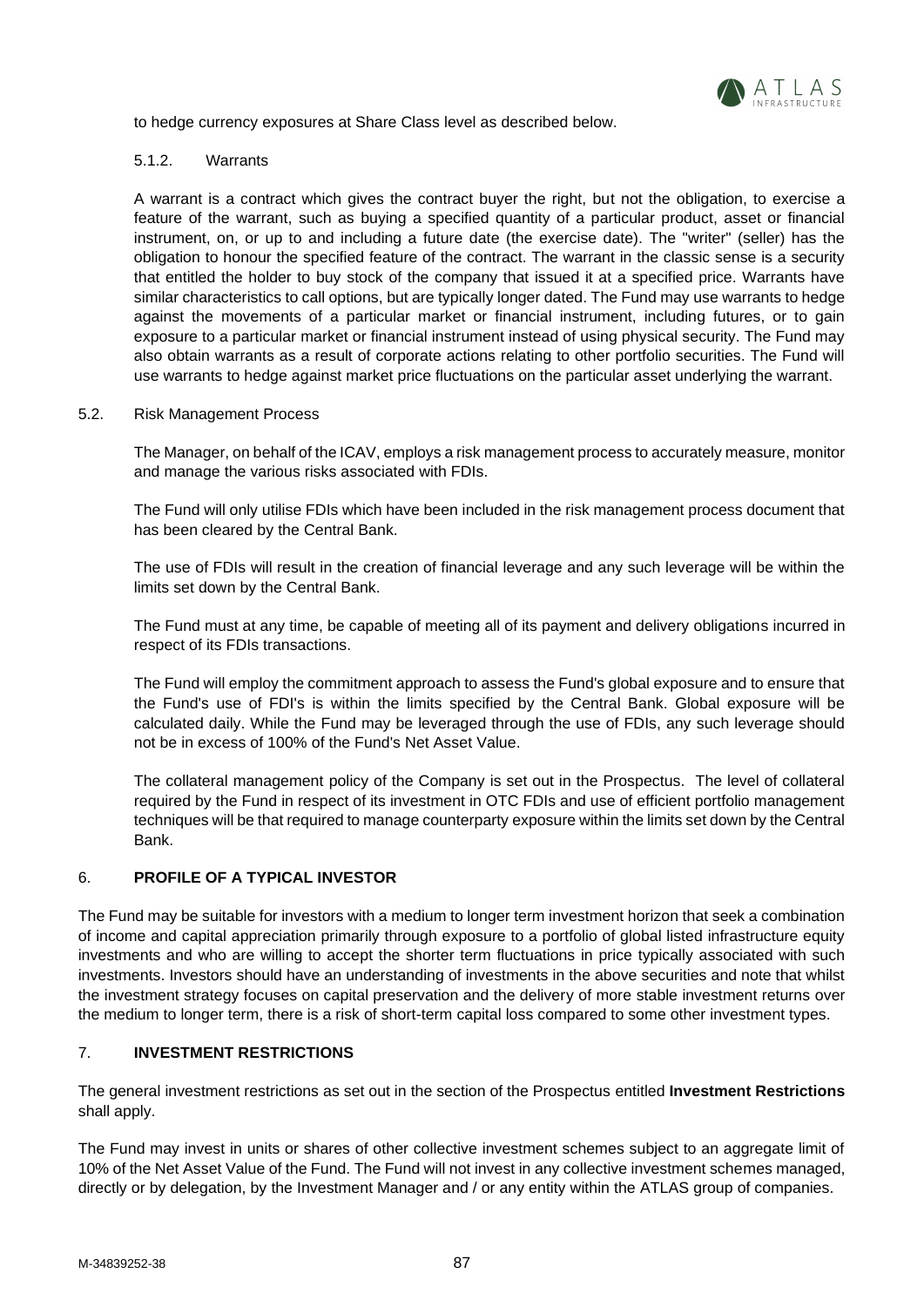

### <span id="page-88-0"></span>8. **BORROWING**

The Fund may borrow up to 10% of its total Net Asset Value on a temporary basis as further described in the section **Borrowing, Leverage, Lending Powers and Restrictions** in the Prospectus**.**

### <span id="page-88-1"></span>9. **RISK FACTORS**

Investment in the Fund carries with it a degree of risk including, but not limited to, the risks described in the Investment Risks section of the Prospectus and those referred to below. These investment risks are not purported to be exhaustive and potential investors should review the Prospectus and this Supplement carefully and consult with their professional advisers before making a subscription request for Shares.

The general risk factors set out under the heading **RISK FACTORS** section of the Prospectus apply to the Fund. In addition, the following risk factors apply to the Fund:

#### 9.1. Equity Risk

The investments of the Fund in securities are subject to normal market fluctuations and other risks inherent in investing in securities. The value of investments and the income from them, and therefore the value of and income from equity securities can go down as well as up and an investor may not get back the amount it invests. Equities as a class have historically outperformed other types of investments over the long term. Individual stock prices, however, tend to go up and down more dramatically over the short term. These price movements may result from factors affecting individual companies or industries, or the securities market as a whole.

### 9.2. FDI Risks

The prices of FDIs, including forward contracts and warrants are highly volatile. There is a general risk that the value of a particular FDI may change in a way which may be detrimental to the Fund's interests and the use of FDI techniques may not always be an effective means of, and sometimes could be counterproductive to, the Fund's investment objective. Price movements of forward contracts and warrants are influenced by, among other things, interest rates, changing supply and demand relationships, trade, fiscal, monetary and exchange control programs and policies of governments, and national and international political and economic events and policies. As a result of using FDIs for EPM, there is a risk that, in a rising market, potential gains may be restricted.

The use of these techniques and instruments involves certain risks, including:

- a) dependence on the ability to predict movements in the prices of securities being hedged and movements in interest rates;
- b) imperfect correlation between the price movements of the FDI and price movements of related instruments;
- c) the fact that skills needed to use these instruments are different from those needed to select the securities owned by the Fund;
- d) the possible absence of a liquid market for any particular instrument at any particular time which may result in possible impediments to effective portfolio management or the ability to meet redemptions;
- e) the Fund may invest in certain FDI which may involve the assumption of obligations as well as rights and assets; and
- f) assets deposited as margin with brokers may not be held in segregated accounts by the brokers and may therefore become available to the creditors of such brokers in the event of their insolvency or bankruptcy.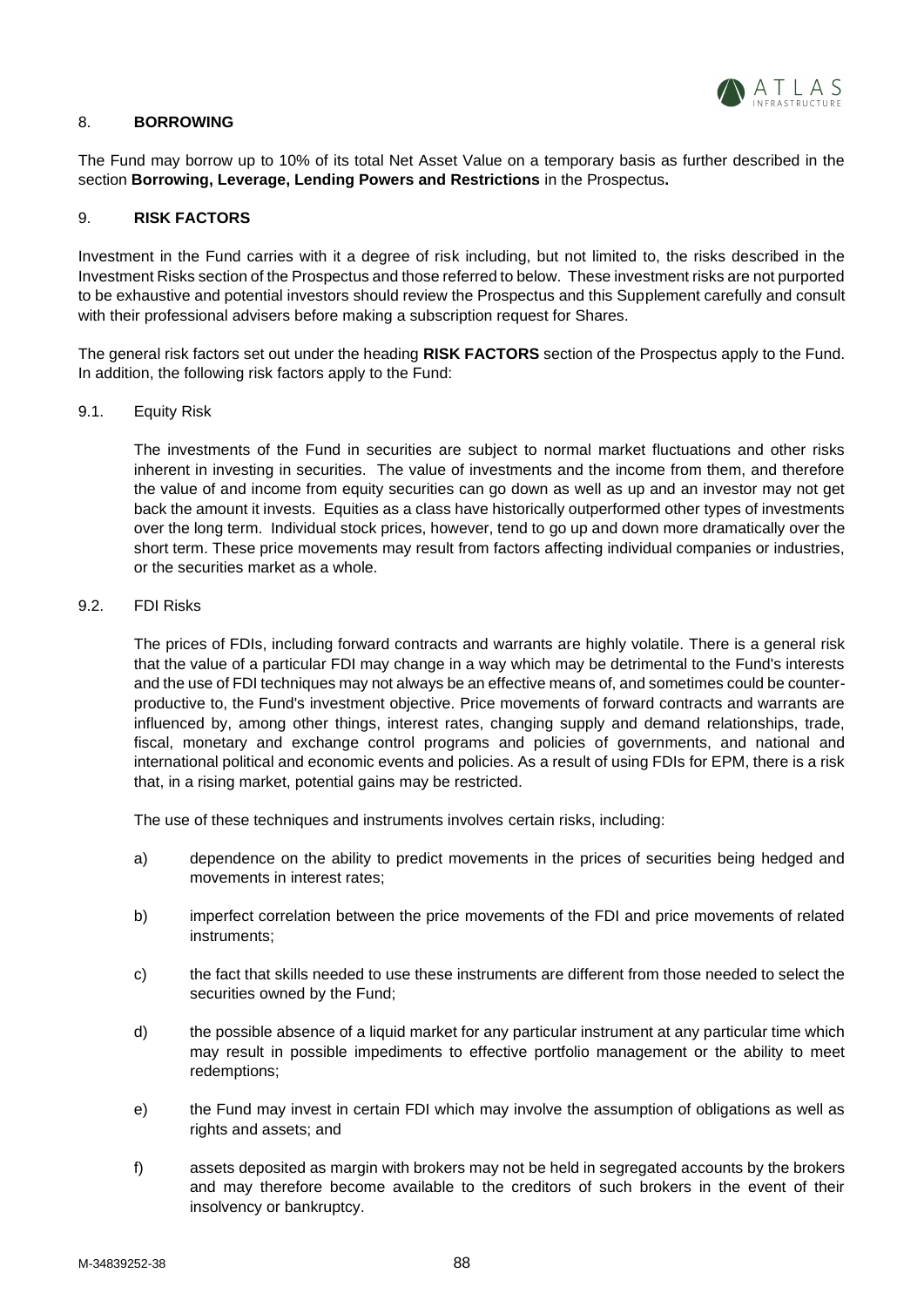

#### 9.3. Counterparty Risk

The Fund may have credit exposure to counterparties by virtue of investment positions in options, forward exchange rate and other contracts held by the Fund. To the extent that a defaults on its obligations and the Fund is delayed or prevented from exercising its rights with respect to the investments in its portfolio, it may experience a decline in the value of its position, lose income and incur costs associated with asserting its rights. Risks associated with Forwards:

A forward is a contract between two parties agreeing that at a certain time in the future one party will deliver a pre-agreed quantity of some underlying asset (or its cash equivalent in the case of non-tradable underlyings) and the other party will pay a pre-agreed amount of money for it. This amount of money is called the forward price. Once the contract is signed, the two parties are legally bound by its conditions: the time of delivery, the quantity of the underlying and the forward price. Performance may be strongly influenced by movements in foreign exchange rates because currency positions held by the Fund may not correspond with the securities positions held.

#### 9.4. Currency Risk

The Net Asset Value per Share will be computed in the base currency of the Fund, whereas the Fund's investments may be acquired in a wide range of currencies, some of which may be affected by currency movements of a more volatile nature than those of developed countries and some of which may not be freely convertible. The Investment Manager may hold unhedged currency positions which may cause a loss to the Fund.

#### 9.5. Emerging and Frontier Markets Risks

The Fund may invest in emerging or frontier markets and investors should be aware of risks attached to investing in such markets which could have an impact on the performance of the Fund. Along with Currency Risk described above, in particular, the following risks should be noted:

(1) Settlement and Credit Risks

The trading and settlement practices of some of the stock exchanges or markets on which the Fund may invest may not be the same as those in more developed markets, which may increase settlement risk and/or result in delays in realising investments made by the Fund. In addition, the Fund will be exposed to credit risk on parties with whom it trades and will bear the risk of settlement default. The Depositary may be instructed by the Manager or the Investment Manager to settle transactions on a delivery free of payment basis where the Manager (or the Investment Manager) believes that this form of settlement is common market practice. Shareholders should be aware, however, that this may result in a loss to a relevant Fund if a transaction fails to settle and the Depositary will not be liable to the relevant Fund or to the Shareholders for such a loss.

(2) Regulatory and Accounting Standards Risk

Disclosure and regulatory standards may be less stringent in certain securities markets than they are in developed countries and there may be less publicly available information on the issuers than is published by or about issuers in such developed countries. Consequently some of the publicly available information may be incomplete and/or inaccurate. In some countries the legal infrastructure and accounting and reporting standards do not provide the same degree of shareholder protection or information to investors as would generally apply in many developed countries. In particular, greater reliance may be placed by the auditors on representations from the management of a company and there may be less independent verification of information than would apply in many developed countries. The valuation of assets, depreciation, exchange differences, deferred taxation, contingent liabilities and consolidation may also be treated differently from international accounting standards.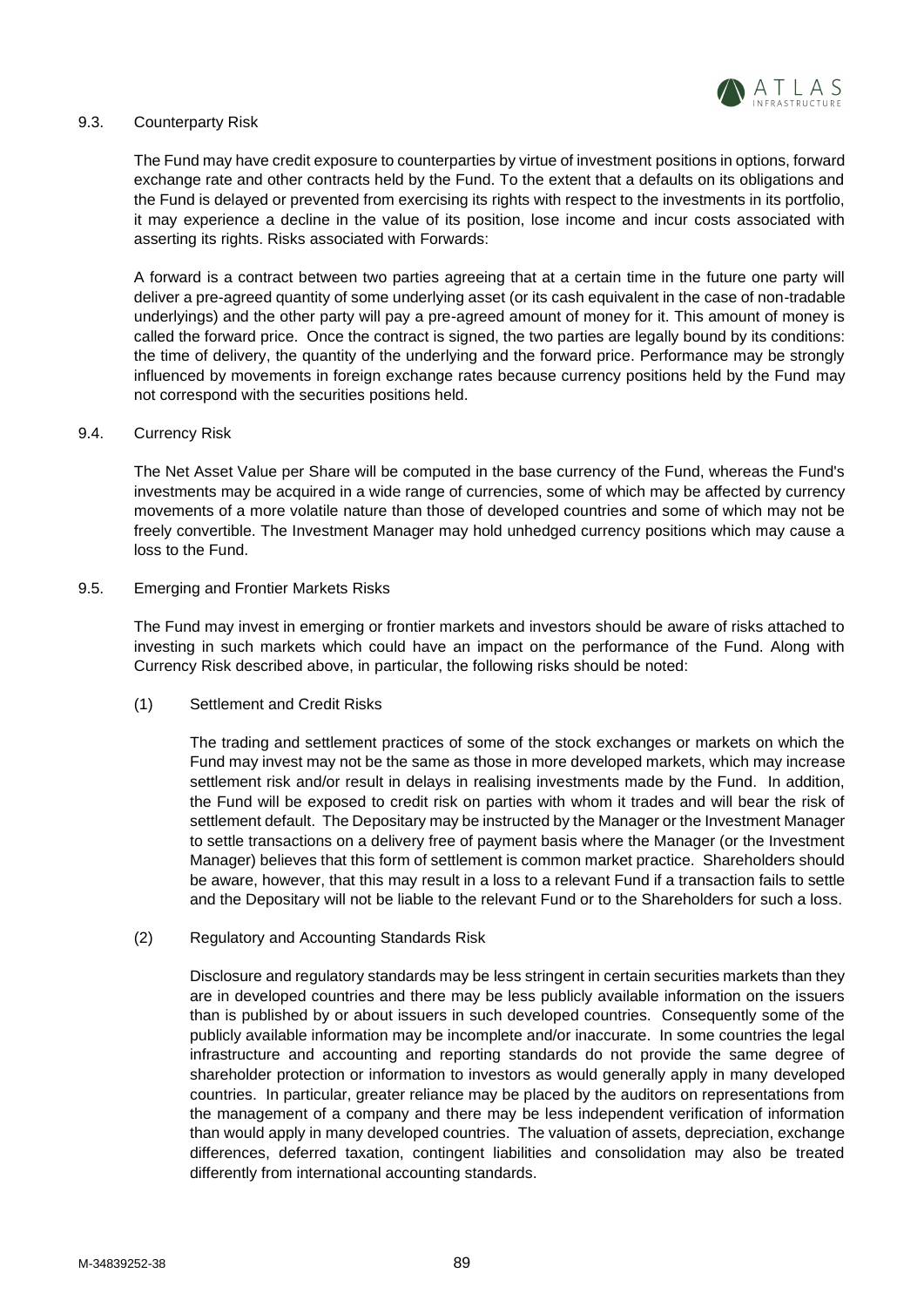

#### (3) Political Risks

The performance of the Fund may be affected by changes in economic and market conditions, uncertainties such as political developments, changes in government policies, the imposition of restrictions on the transfer of capital and in legal, regulatory and tax requirements. The Fund may also be exposed to risks of expropriation, nationalisation and confiscation of assets and changes in legislation relating to the level of foreign ownership.

(4) Custody Risks

Local custody services remain underdeveloped in many emerging or frontier market countries and there is a transaction and custody risk involved in dealing in such markets. In certain circumstances the Fund may not be able to recover or may encounter delays in the recovery of some of its assets. Such circumstances may include uncertainty relating to, or the retroactive application of legislation, the imposition of exchange controls or improper registration of title. In some emerging or frontier market countries evidence of title to shares is maintained in "bookentry" form by an independent registrar who may not be subject to effective government supervision, which increases the risk of the registration of the Fund's holdings of shares in such markets being lost through fraud, negligence or mere oversight on the part of such independent registrars. The costs borne by a Fund in investing and holding investments in such markets will generally be higher than in more organised securities markets.

(5) Liquidity Risk

Certain securities may be difficult or impossible to sell at the time and the price that the seller would like. The seller may have to lower the price to effect a secondary market sale, sell other securities instead or forego an investment opportunity, any of which could have a negative effect on fund management or performance.

9.6. Legal and/or Regulatory Risk

Legal and regulatory (including taxation) changes could adversely affect the Fund. Regulation (including taxation) of investment vehicles such as the Fund is still evolving and therefore subject to change. In addition, many governmental agencies, self-regulatory organisations and exchanges are authorised to take extraordinary actions in the event of market emergencies. The effect of any future legal or regulatory (including taxation) change on the Fund is impossible to predict, but could be substantial and have adverse consequences on the rights and returns of Shareholders.

9.7. Changes in Legislation Risk

There can be no assurance that income tax, securities or other law, or any administrative practice or interpretation thereof, will not be changed in a manner which adversely affects the Fund or its shareholders.

9.8. Substantial Redemption / Subscription Risk

The purchase or redemption of a substantial number of shares in the Fund may require the Investment Manager to change the composition of the Fund's portfolio significantly or may force the Investment Manager to buy or sell investments at unfavourable prices, which may adversely affect the Fund's returns, its overall performance and may increase the Fund's realised capital gains. Portfolio turnover for the Fund may also result in increased trading costs, and may adversely impact the Fund's overall costs of operation.

The general risk factors set out under the heading **Risk Factors** in the Prospectus apply to the Fund.

## <span id="page-90-0"></span>10. **KEY INFORMATION FOR SUBSCRIPTIONS AND REDEMPTIONS**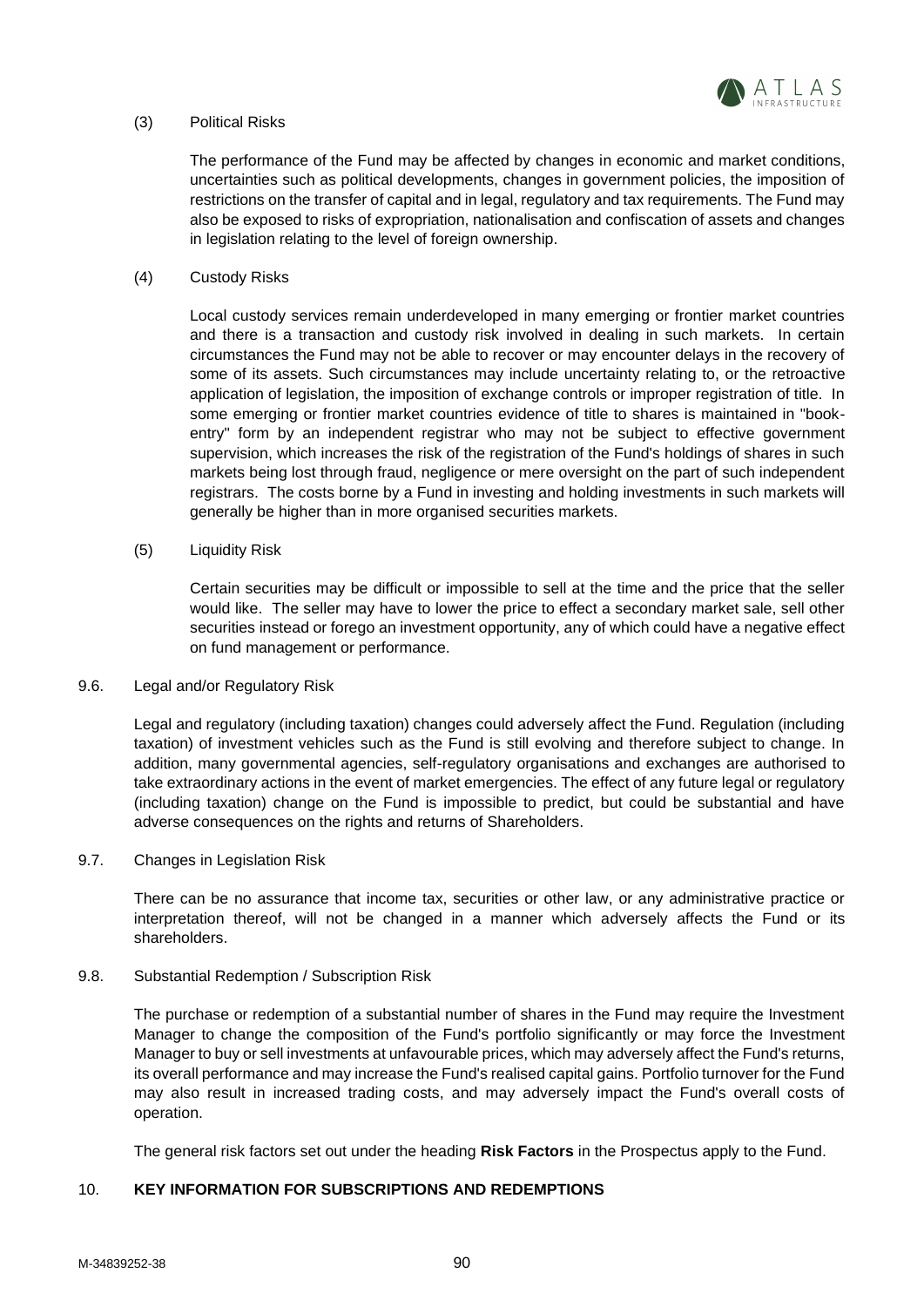

## **Available Share Classes:**

| <b>Share Class Name</b>                                                                | <b>Currency</b> | <b>Minimum</b><br><b>Initial</b><br><b>Investment</b> | <b>Minimum</b><br><b>Additional</b><br><b>Investment</b><br><b>Amount</b> | <b>Minimum</b><br><b>Shareholding</b> | <b>Minimum</b><br><b>Redemption</b> | <b>Hedged</b><br><b>Share</b><br><b>Class</b> | <b>Initial</b><br><b>Offer</b><br><b>Price</b> |
|----------------------------------------------------------------------------------------|-----------------|-------------------------------------------------------|---------------------------------------------------------------------------|---------------------------------------|-------------------------------------|-----------------------------------------------|------------------------------------------------|
|                                                                                        |                 |                                                       | <b>Series A Share Classes:</b>                                            |                                       |                                     |                                               |                                                |
| <b>Series A US Dollar</b><br><b>Unhedged Share Class (Inc)</b><br>IE00BF6X2W36         | <b>USD</b>      | 50,000                                                | 10,000                                                                    | 50,000                                | 10,000                              | No                                            | \$100                                          |
| <b>Series A US Dollar Hedged</b><br><b>Share Class (Inc)</b><br>IE00BF6X2X43           | <b>USD</b>      | 50,000                                                | 10,000                                                                    | 50,000                                | 10.000                              | Yes                                           | \$100                                          |
| <b>Series A EUR Unhedged</b><br>Share Class (Inc)<br>IE00BF6X2Y59                      | <b>EUR</b>      | 50,000                                                | 10,000                                                                    | 50,000                                | 10,000                              | No                                            | €100                                           |
| <b>Series A EUR Hedged Share</b><br>Class (Inc)<br>IE00BF6X2Z66                        | <b>EUR</b>      | 50,000                                                | 10,000                                                                    | 50,000                                | 10,000                              | Yes                                           | €100                                           |
| <b>Series A GBP Unhedged</b><br>Share Class (Inc)<br><b>IE00BF6X3080</b>               | <b>GBP</b>      | 50,000                                                | 10,000                                                                    | 50,000                                | 10,000                              | No                                            | £100                                           |
| <b>Series A GBP Hedged</b><br>Share Class (Inc)<br>IE00BF6X3197                        | GBP             | 50,000                                                | 10,000                                                                    | 50,000                                | 10,000                              | Yes                                           | £100                                           |
| <b>Series A Australian Dollar</b><br><b>Unhedged Share Class (Inc)</b><br>IE00BF6X3205 | <b>AUD</b>      | 50,000                                                | 10,000                                                                    | 50,000                                | 10,000                              | No                                            | \$100                                          |
| <b>Series A Australian Dollar</b><br><b>Hedged Share Class (Inc)</b><br>IE00BF6X3312   | <b>AUD</b>      | 50,000                                                | 10,000                                                                    | 50,000                                | 10,000                              | Yes                                           | \$100                                          |
|                                                                                        |                 |                                                       | <b>Series B Share Classes:</b>                                            |                                       |                                     |                                               |                                                |
| <b>Series B US Dollar</b><br><b>Unhedged Share Class (Inc)</b><br>IE00BKTZQM98         | <b>USD</b>      | 50,000,000                                            | 1,000,000                                                                 | 5,000,000                             | 1,000,000                           | No                                            | \$100                                          |
| <b>Series B US Dollar Hedged</b><br>Share Class (Inc)<br>IE00BMFH4183                  | USD.            | 50,000,000                                            | 1,000,000                                                                 | 5,000,000                             | 1,000,000                           | Yes                                           | \$100                                          |
| <b>Series B EUR Unhedged</b><br>Share Class (Inc)<br>IE00BKTZQN06                      | <b>EUR</b>      | 50.000.000                                            | 1,000,000                                                                 | 5,000,000                             | 1,000,000                           | No                                            | €100                                           |
| <b>Series B EUR Hedged Share</b><br>Class (Inc)<br>IE00BMFH4290                        | <b>EUR</b>      | 50,000,000                                            | 1,000,000                                                                 | 5,000,000                             | 1,000,000                           | Yes                                           | €100                                           |
| <b>Series B GBP Unhedged</b><br>Share Class (Inc)<br>IE00BKTZQP20                      | GBP             | 50,000,000                                            | 1,000,000                                                                 | 5,000,000                             | 1.000.000                           | No                                            | £100                                           |
| <b>Series B GBP Hedged</b><br><b>Share Class (Inc)</b><br>IE00BK5V9D31                 | <b>GBP</b>      | 50,000,000                                            | 1,000,000                                                                 | 5,000,000                             | 1.000.000                           | Yes                                           | £100                                           |
|                                                                                        |                 |                                                       | <b>Series C Share Classes:</b>                                            |                                       |                                     |                                               |                                                |
| <b>Series C US Dollar</b><br><b>Unhedged Share Class (Inc)</b><br>IE00BMFH4308         | <b>USD</b>      | 25,000,000                                            | 500,000                                                                   | 5,000,000                             | 500,000                             | No                                            | \$100                                          |
| Series C US Dollar Hedged<br><b>Share Class (Inc)</b><br>IE00BMFH4415                  | USD.            | 25,000,000                                            | 500,000                                                                   | 5,000,000                             | 500,000                             | Yes                                           | \$100                                          |
| <b>Series C EUR Unhedged</b><br><b>Share Class (Inc)</b><br>IE00BMFH4522               | EUR             | 25,000,000                                            | 500,000                                                                   | 5,000,000                             | 500,000                             | No                                            | €100                                           |
| <b>Series C EUR Hedged Share</b><br>Class (Inc)<br>IE00BMFH4639                        | <b>EUR</b>      | 25,000,000                                            | 500,000                                                                   | 5,000,000                             | 500,000                             | Yes                                           | €100                                           |
| <b>Series C GBP Unhedged</b><br><b>Share Class (Inc)</b><br>IE00BMFH4746               | GBP             | 25,000,000                                            | 500,000                                                                   | 5,000,000                             | 500,000                             | No                                            | £100                                           |
| <b>Series C GBP Hedged</b>                                                             | GBP             | 25,000,000                                            | 500,000                                                                   | 5,000,000                             | 500,000                             | Yes                                           | £100                                           |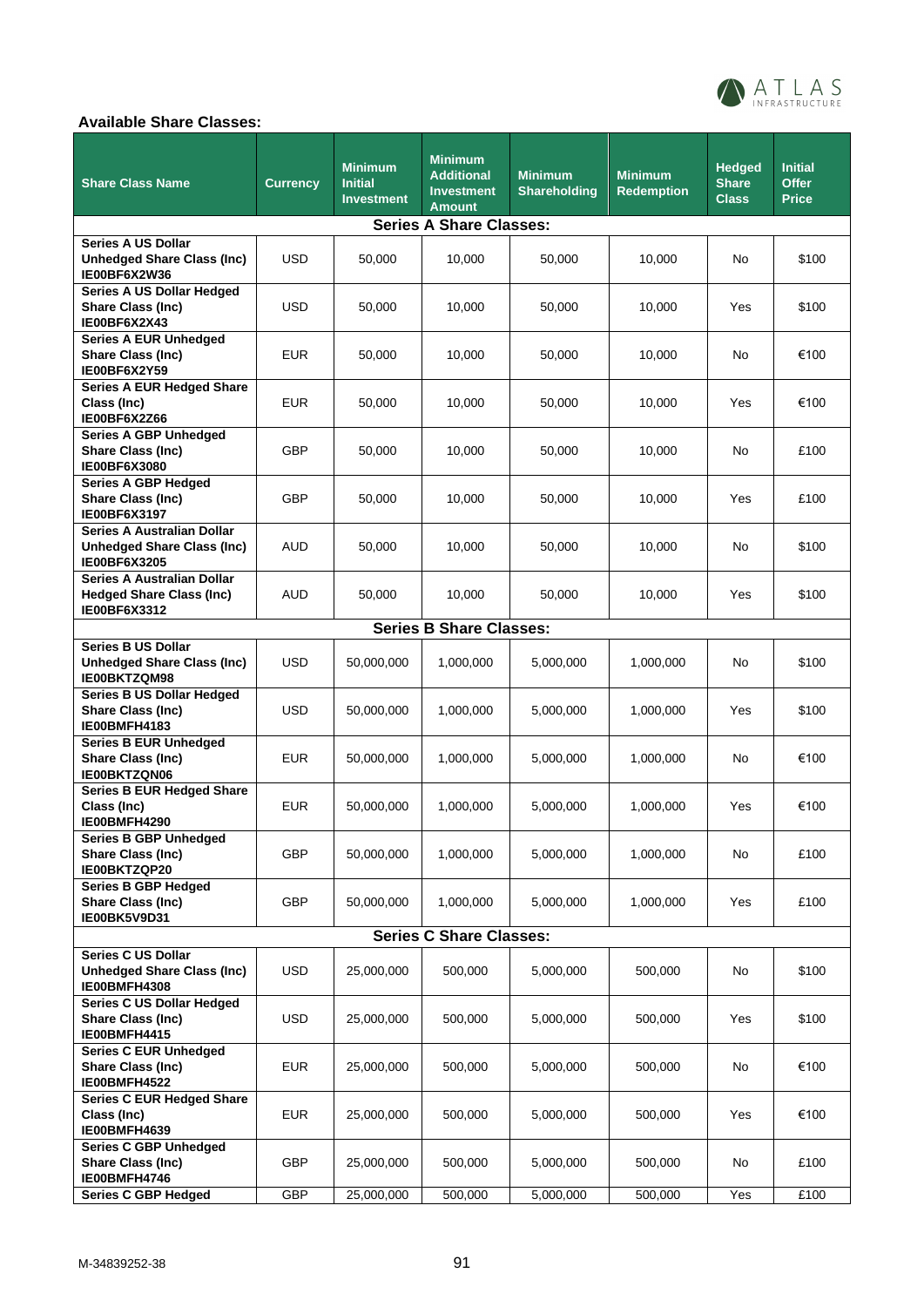

| <b>Share Class Name</b>                                                                | <b>Currency</b> | <b>Minimum</b><br><b>Initial</b><br><b>Investment</b> | <b>Minimum</b><br><b>Additional</b><br><b>Investment</b><br><b>Amount</b> | <b>Minimum</b><br><b>Shareholding</b> | <b>Minimum</b><br><b>Redemption</b> | <b>Hedged</b><br><b>Share</b><br><b>Class</b> | <b>Initial</b><br><b>Offer</b><br><b>Price</b> |
|----------------------------------------------------------------------------------------|-----------------|-------------------------------------------------------|---------------------------------------------------------------------------|---------------------------------------|-------------------------------------|-----------------------------------------------|------------------------------------------------|
| <b>Share Class (Inc)</b><br>IE00BMFH4852                                               |                 |                                                       |                                                                           |                                       |                                     |                                               |                                                |
| Series C Australian Dollar<br>Unhedged Share Class (Inc)<br>IE00BMFH4969               | AUD             | 50,000,000                                            | 1,000,000                                                                 | 5,000,000                             | 1,000,000                           | <b>No</b>                                     | \$100                                          |
| <b>Series C Australian Dollar</b><br><b>Hedged Share Class (Inc)</b><br>IE00BMFH4B82   | <b>AUD</b>      | 50.000.000                                            | 1.000.000                                                                 | 5,000,000                             | 1,000,000                           | Yes                                           | \$100                                          |
| Series C US Dollar<br><b>Unhedged Share Class</b><br>(Acc)<br><b>ISIN IE000M9KAYY3</b> | <b>USD</b>      | 25,000,000                                            | 500.000                                                                   | 5,000,000                             | 500,000                             | <b>No</b>                                     | \$100                                          |

## *Share Class Currency Hedging*

The currency exposure of the currency(ies) of a Fund's underlying assets may be hedged in order to mitigate the effect of fluctuations in the exchange rate between the currency(ies) of the Fund's underlying assets and the currency of the Share Class. Any financial instruments used to implement such strategies with respect to one or more Hedged Share Classes shall not be assets/liabilities of a Fund as a whole but will be attributable to the relevant Hedged Share Class(es) and the gains/losses on and the costs of the relevant financial instruments will accrue solely to the relevant Hedged Share Class. Any currency exposure of a Hedged Share Class may not be combined with or offset against that of any other Share Class of a Fund. The currency exposure of the assets attributable to a Hedged Share Class may not be allocated to other Share Classes. Where the ICAV seeks to hedge against currency fluctuations, while not intended, this could result in over-hedged or under-hedged positions due to external factors outside the control of the ICAV. However, over-hedged positions will not exceed 105% of the Net Asset Value of the relevant Share Class and hedged positions will be kept under review to ensure that positions materially in excess of 100% of the Net Asset Value will not be carried forward from month to month. To the extent that hedging is successful for a particular Hedged Share Class the performance of the Hedged Share Class is likely to move in line with the performance of the underlying assets with the result that Shareholders in that Hedged Share Class will not gain if the Hedged Share Class currency falls against the currencies in which the assets of the particular Fund are denominated. A Hedged Share Class will not be leveraged as a result of such currency hedging transactions.

In the case of an Unhedged Currency Share Class a currency conversion will take place on subscriptions, redemptions, switches and distributions at prevailing exchange rates. The value of the Shares expressed in the Share Class currency will be subject to exchange rate risk in relation to the Base Currency and in relation to the currency of the underlying assets.

#### **Base Currency:** US Dollar

**Business Day** means every calendar day except a Saturday or a Sunday on which banks in Ireland, the UK and Australia are open for normal business or such other day(s) as the Directors may determine and notify to Shareholders in advance.

**Dealing Day** means every Business Day or such other day as the Directors may determine and notify to Shareholders in advance provided there is at least one per fortnight.

**Dealing Deadline** means 3.00pm (Irish time) on the relevant Dealing Day or such other time as the Directors may determine provided it is prior to the relevant Valuation Point.

**Issue Price** means, during the initial offer period for the Series B US Dollar Hedged Share Class (Inc), Series B EUR Hedged Share Class (Inc), Series C US Dollar Unhedged Share Class (Inc), Series C US Dollar Hedged Share Class (Inc), Series C EUR Unhedged Share Class (Inc), Series C EUR Hedged Share Class (Inc), Series C GBP Unhedged Share Class (Inc), Series C Australian Dollar Unhedged Share Class (Inc) and Series C US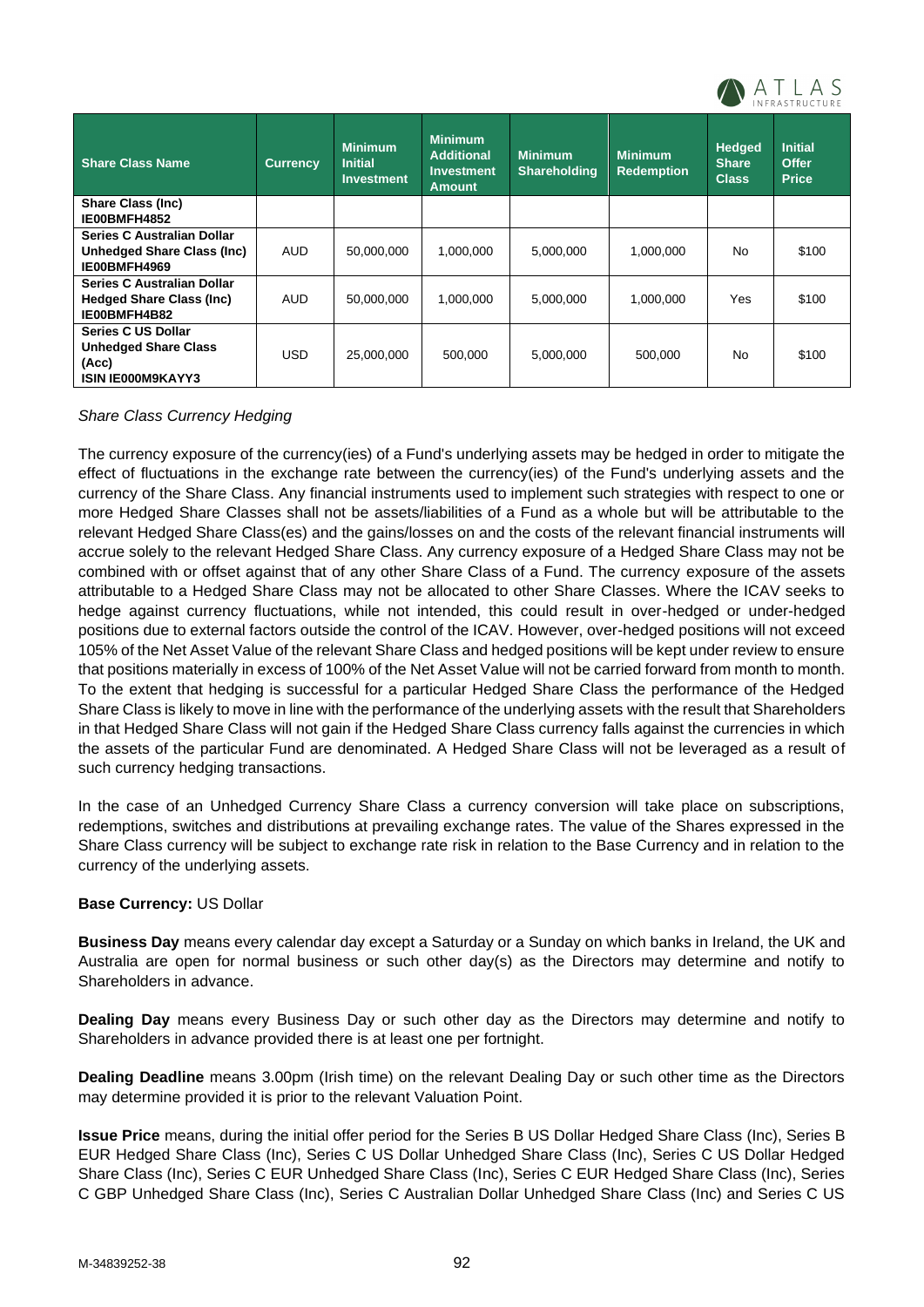

Dollar Unhedged Share Class (Acc), the Initial Offer Price, and thereafter, subject as hereinafter provided, the Net Asset Value per Share of the relevant Share Class.

**Initial Offer Period** means in respect of the Series B US Dollar Hedged Share Class (Inc), Series B EUR Hedged Share Class (Inc), Series C US Dollar Unhedged Share Class (Inc), Series C US Dollar Hedged Share Class (Inc), Series C EUR Unhedged Share Class (Inc), Series C EUR Hedged Share Class (Inc), Series C GBP Unhedged Share Class (Inc), Series C Australian Dollar Unhedged Share Class (Inc) and Series C US Dollar Unhedged Share Class (Acc) from 9.00am (Irish time) on 30 November 2021 to 5.00pm (Irish time) on 25 May 2022 or such shorter or longer period as the Directors may determine on behalf of the Fund and notify to the Administrator.

**Settlement Date** means, in the case of subscriptions, within three Business Days after the Dealing Day in question or such other time as the Directors may agree provided that the Application Form is received by the Dealing Deadline. In the case of redemptions, provided all documentation required by the Administrator, including that required for anti-money laundering purposes, has been received by the Administrator, proceeds will usually be paid (by wire transfer to a specified account at the Shareholder's risk and expense or by negotiable instrument) within five Business Days or such other time as the Directors may agree after the later of (i) the Dealing Day in question; or (ii) the receipt of the relevant duly signed redemption documentation.

**Valuation Point** means the close of business in the relevant market on each Dealing Day, being the time at which the latest available closing prices on relevant stock exchanges or markets are used for the purpose of the valuation of assets and liabilities of the Fund (or such other time as the Directors may in their discretion determine). For the avoidance of doubt, the Valuation Point for a particular Dealing Day shall not be before the Dealing Deadline relevant to such Dealing Day.

### **Minimum Fund Size**

The minimum size of the Fund will be \$20,000,000 or foreign currency equivalent thereof or such other amount as may be determined by the Directors at their discretion. When the size of the Fund is below such amount or foreign currency equivalent, the Directors of the ICAV may, following consultation with the Manager, return any subscriptions to the Shareholders or compulsorily redeem all of the Shares of the Fund in accordance with the **Mandatory Redemptions** section of the Prospectus.

## <span id="page-93-0"></span>11. **CHARGES AND EXPENSES**

#### *Manager*

The ICAV shall pay the Manager a fee which shall not exceed 0.035% of the Net Asset Value of the Fund per annum subject to a minimum amount of €50,000 per annum. The Management Fee shall accrue and be calculated on each Dealing Day and be payable quarterly in arrears out of the assets of the Fund. The Manager will also be entitled to be reimbursed out of the assets of the Fund for all its own reasonable out of pocket costs and expenses at normal commercial rates.

*Fees of the Investment Manager and Operating Costs per Share Class*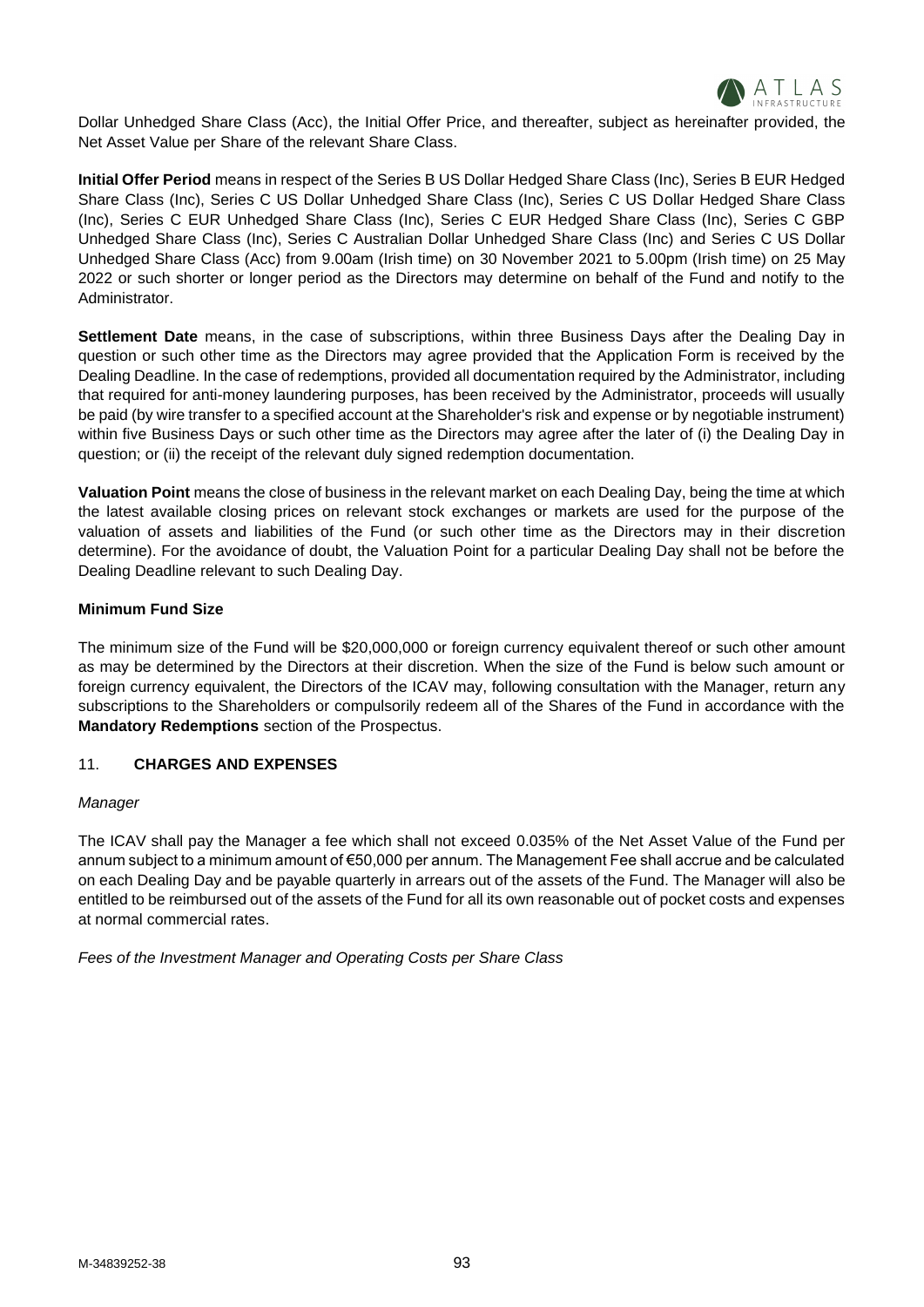

|       | S<br>h<br>a<br>r<br>e<br>$\mathbf c$<br>I,<br>a<br>S<br>s<br>N<br>a<br>m<br>e                                                                                                          | I<br>n<br>V<br>e<br>s<br>t<br>m<br>e<br>n<br>t<br>M<br>a<br>n<br>a<br>g<br>e<br>r<br>F<br>e<br>e<br>s<br>$\overline{\mathcal{L}}$<br>p<br>e<br>r<br>a<br>n<br>'n<br>ū<br>m<br>)<br><b>Series</b><br>A                                                              | $\circ$<br>p<br>e<br>r<br>a<br>t<br>i<br>n<br>g<br>$\bar{\mathbf{c}}$<br>$\bullet$<br>s<br>t<br>s<br>(<br>p<br>e<br>r<br>a<br>n<br>n<br>ū<br>m<br>)                                                                 |  |
|-------|----------------------------------------------------------------------------------------------------------------------------------------------------------------------------------------|--------------------------------------------------------------------------------------------------------------------------------------------------------------------------------------------------------------------------------------------------------------------|---------------------------------------------------------------------------------------------------------------------------------------------------------------------------------------------------------------------|--|
|       |                                                                                                                                                                                        | <b>Share</b>                                                                                                                                                                                                                                                       |                                                                                                                                                                                                                     |  |
|       |                                                                                                                                                                                        | <b>Class</b><br>es                                                                                                                                                                                                                                                 |                                                                                                                                                                                                                     |  |
|       | S<br>е<br>r<br>i<br>е<br>s<br>A<br>Ū<br>S<br>D<br>$\bullet$<br>$\mathsf{I}$<br>I<br>a<br>r<br>U<br>n<br>h<br>e<br>d<br>g<br>e<br>$\frac{d}{s}$<br>h<br>a<br>r<br>C<br>C<br>L<br>a<br>s | 0<br>9<br>0<br>$\frac{1}{6}$<br>0<br>f<br>t<br>h<br>e<br>N<br>e<br>t<br>$\overline{\mathsf{A}}$<br>s<br>s<br>$\mathbf{e}$<br>$\frac{t}{V}$<br>a<br>$\mathbf{I}$<br>$\mathsf{u}$<br>$\mathsf{e}$<br>p<br>$\mathsf{e}$<br>r<br>S<br>h<br>a<br>r<br>e<br>$\mathsf{C}$ | U<br>р<br>t<br>o<br>0<br>3<br>$\mathbf 0$<br>%<br>$\circ$<br>f<br>t<br>h<br>e<br>N<br>e<br>t<br>$\mathsf{A}$<br>s<br>s<br>e<br>t<br>V<br>$\mathsf{a}$<br>$\mathsf{I}$<br>$\mathsf{u}$<br>e<br>p<br>e<br>r<br>S<br>h |  |
| $-38$ |                                                                                                                                                                                        | 94                                                                                                                                                                                                                                                                 |                                                                                                                                                                                                                     |  |

**The Common State**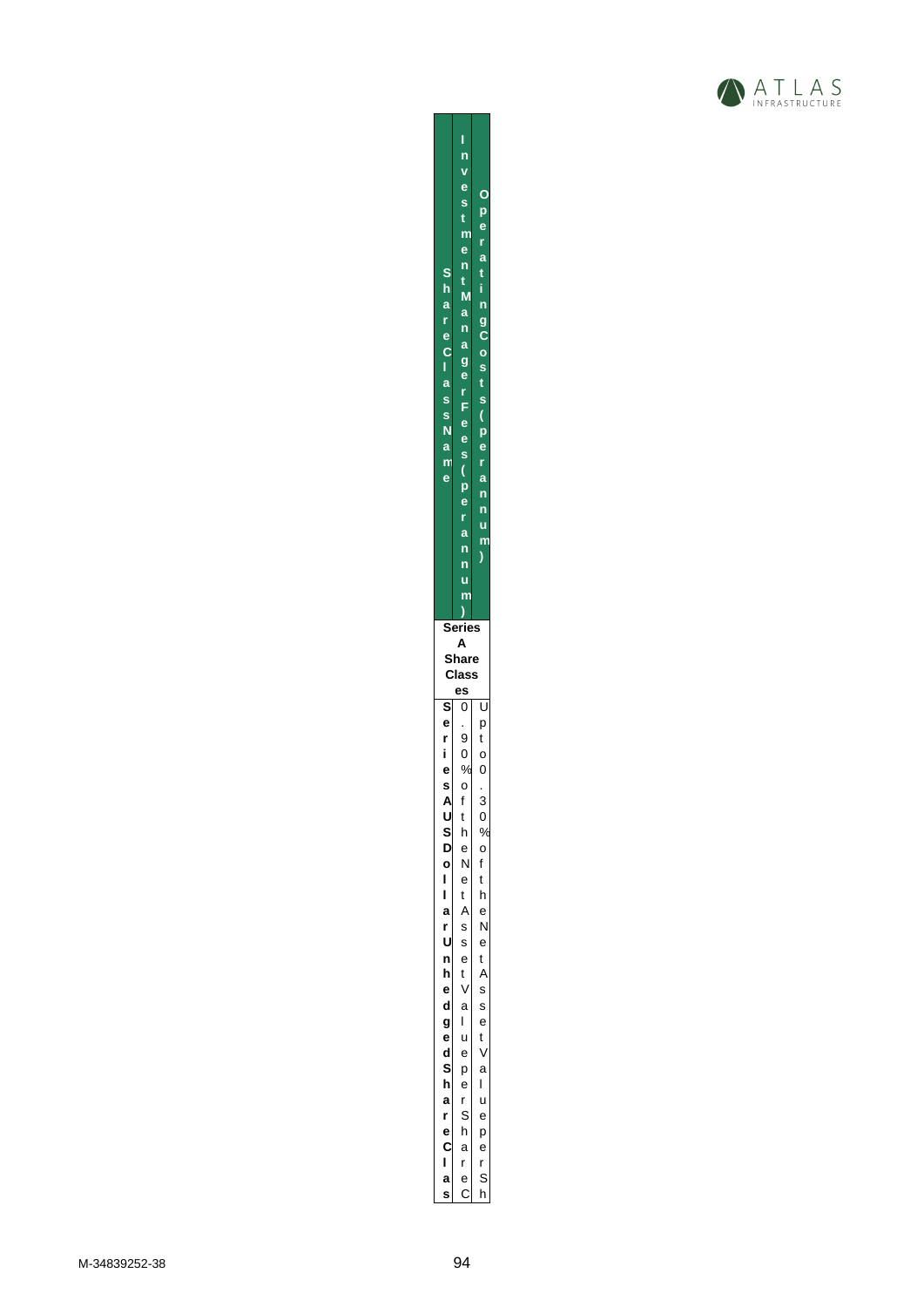

| S h a r e C l a s s N a m e                                       | L n v e s t m e n t M a n a g e r F e e s ( p e r a n n u m )   a s s |                              |
|-------------------------------------------------------------------|-----------------------------------------------------------------------|------------------------------|
| s<br>(Inc)Serie<br>s<br>A<br>l<br>ı<br>a<br>ŀ<br>Ċ<br>g<br>d<br>h |                                                                       | $\frac{1}{a}$<br>reC   a s s |

t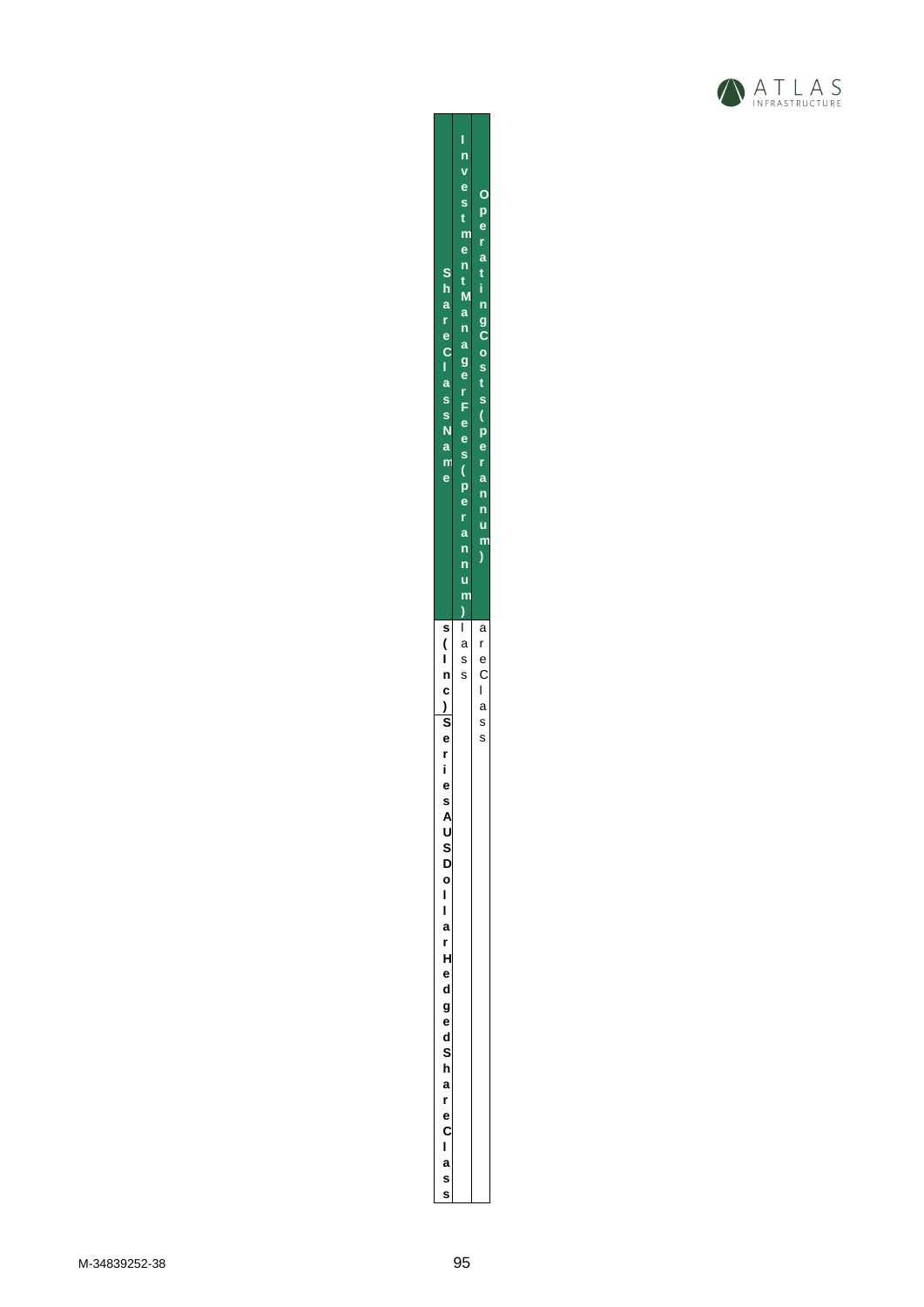

|       | S<br>h<br>a<br>r<br>$\overline{c}$<br>ľ<br>a<br>s<br>N<br>N<br>a<br>m<br>e                                             | I<br>$\mathsf{n}$<br>V<br>e<br>s<br>t<br>m<br>e<br>n<br>t<br>M<br>a<br>n<br>a<br>g<br>e<br>$\frac{r}{F}$<br>e<br>e<br>s<br>(p<br>e<br>r<br>a<br>n<br>n<br>u<br>m<br>$\overline{\phantom{a}}$ | O p e r a t i n g C o s t s ( p e r<br>a<br>n<br>n<br>u<br>m<br>) |
|-------|------------------------------------------------------------------------------------------------------------------------|----------------------------------------------------------------------------------------------------------------------------------------------------------------------------------------------|-------------------------------------------------------------------|
|       | )<br>ا<br>n<br>$\frac{c}{)}$<br>S<br>e<br>r<br>i<br>e<br>s<br>A<br>E<br>U<br>R<br>U<br>n<br>h<br>e<br>d<br>g<br>e<br>d |                                                                                                                                                                                              |                                                                   |
| $-38$ | S<br>h<br>a<br>r<br>e<br>C<br>I<br>a<br>s<br>s<br>$\overline{\mathcal{L}}$<br>I<br>n<br>c                              | 96                                                                                                                                                                                           |                                                                   |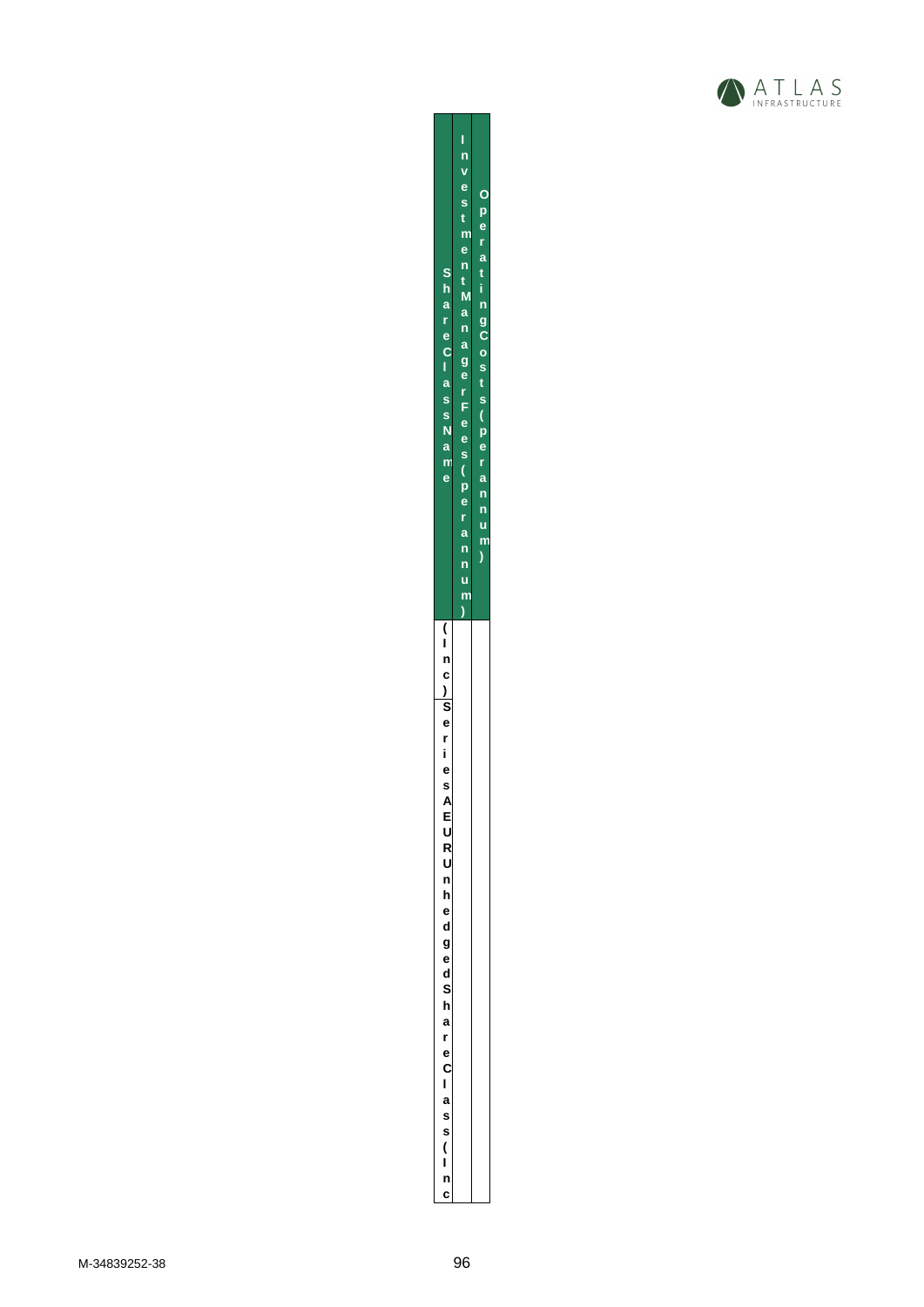

| l<br>n<br>v e s t m e n t M a n a g e r F e e s ( p e r a n n u m ) |                                                                                                     |
|---------------------------------------------------------------------|-----------------------------------------------------------------------------------------------------|
| ShareClassName                                                      | )<br>ł<br>r<br>i<br>s A E U R H<br>Ć<br>d<br>h<br>a<br>I<br>a<br>$\overline{\mathcal{L}}$<br>ı<br>١ |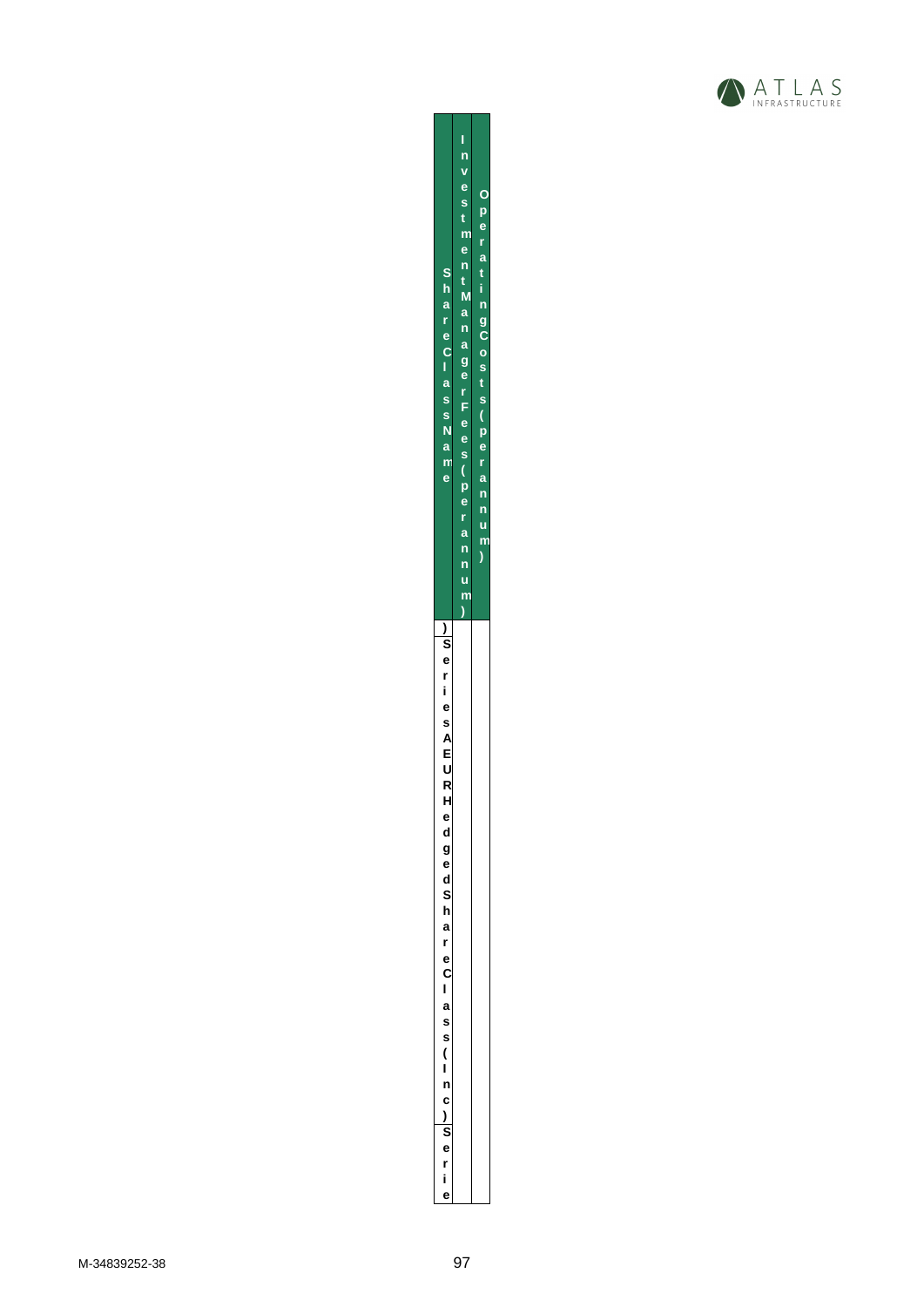

|       | $\frac{1}{2}$<br>a<br>r<br>$\overline{c}$<br>í<br>a<br>s<br>s<br>N<br>a<br>m<br>e                                                                                                                                                    | Ī<br>$\mathsf{n}$<br>v<br>$\frac{e}{t}$<br>m<br>e<br>n<br>t<br>M<br>a<br>n<br>a<br>g<br>e<br>r<br> F<br>e<br>$rac{e}{\sqrt{2}}$<br>p<br>e<br>r<br>a<br>n<br>n<br>u<br>m<br>$\overline{\phantom{a}}$ | O P e r a t i n g C o s t s ( P<br>e<br>r<br>a<br>n<br>n<br>u<br>m<br>) |
|-------|--------------------------------------------------------------------------------------------------------------------------------------------------------------------------------------------------------------------------------------|-----------------------------------------------------------------------------------------------------------------------------------------------------------------------------------------------------|-------------------------------------------------------------------------|
|       | S<br>A G B P<br>U<br>n<br>h<br>e<br>d<br>g<br>$rac{e}{d}$<br>S<br>h<br>a<br>r<br>e<br>C<br>I<br>a<br>s<br>s<br>$\overline{\mathbf{r}}$<br>I<br>n<br>c<br><u>)</u><br>$\overline{\mathbf{s}}$<br>e<br>r<br>i<br>e<br>s<br>A<br>G<br>B |                                                                                                                                                                                                     |                                                                         |
| $-38$ |                                                                                                                                                                                                                                      | 98                                                                                                                                                                                                  |                                                                         |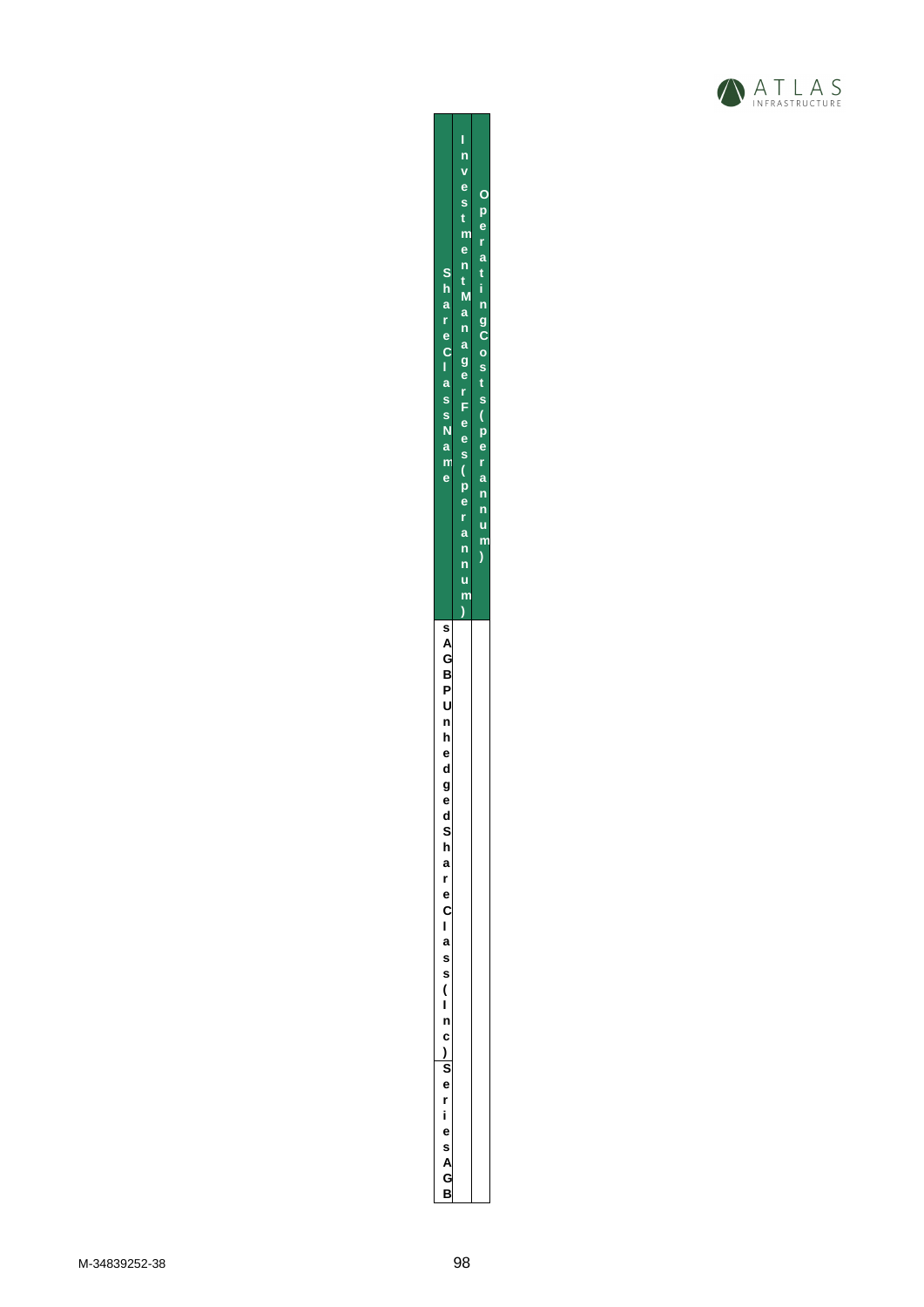

| ShareClassName<br>P                                                                                             | I n v e s t m e n t M a n a g e r F e e s ( p e r a n n u m <u>)</u> |                                                                                  |
|-----------------------------------------------------------------------------------------------------------------|----------------------------------------------------------------------|----------------------------------------------------------------------------------|
| . H e d g e d S h a r e<br>ı<br>a<br>s<br>s<br>(<br>l<br>c<br>j<br>ries<br>í<br>์<br>น<br>s<br>t<br>r<br>a<br>I | (<br>0<br>f<br>t<br>he<br>Ne<br>t                                    | Ū<br>ŗ<br>t<br>$\circ$<br>$\overline{0}$<br>0<br>5<br>%<br>o<br>f<br>t<br>h<br>ľ |

**The Common State**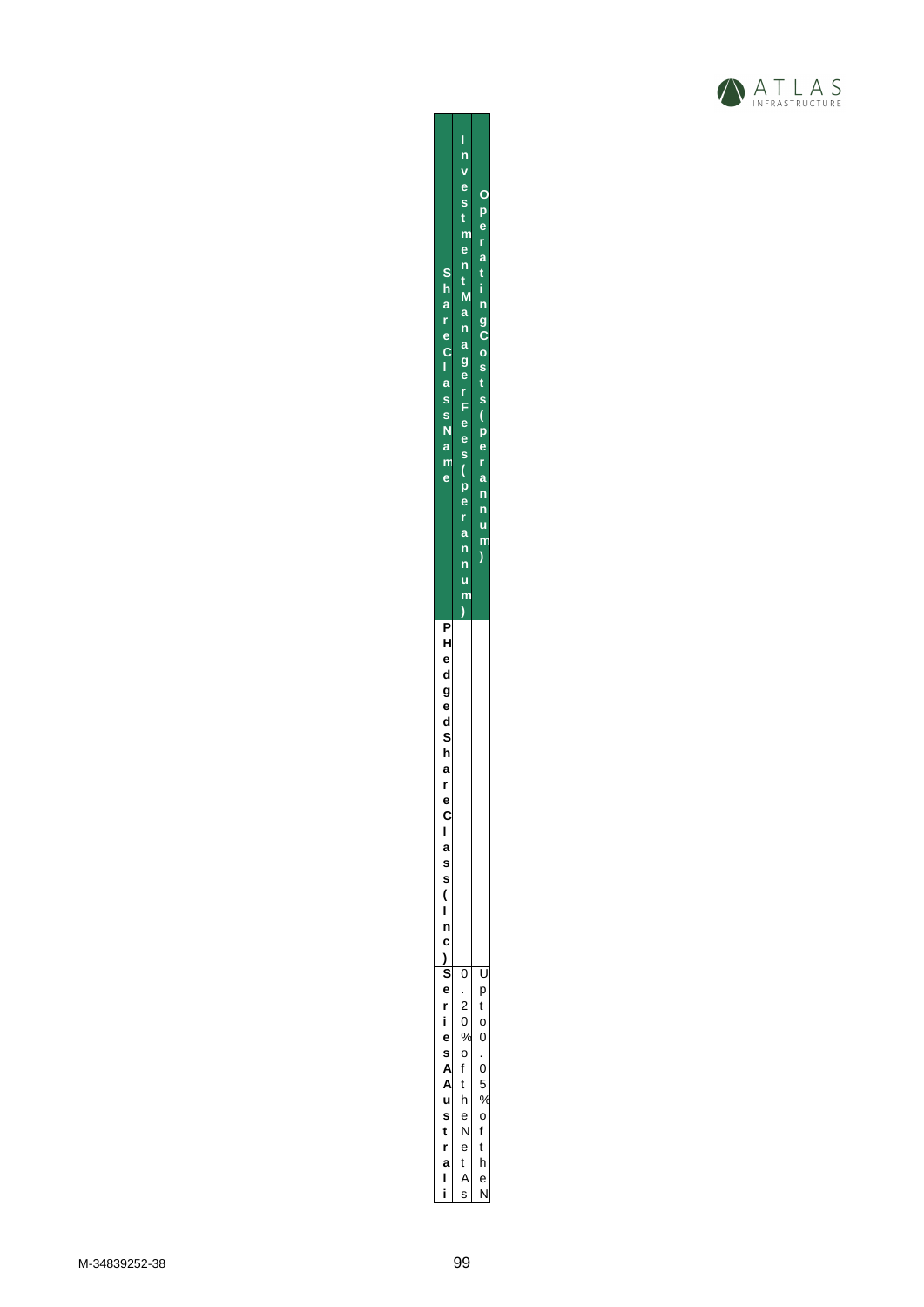

|       | S<br>h<br>a<br>r<br>$\frac{e}{1}$<br>a<br>B<br>A<br>N<br>A<br>N<br>$\ddot{\textbf{e}}$                                                                                                                                                   | I<br>n<br>v<br>$e$<br>$s$<br>m<br>e<br>n<br>M<br>a n a g e r F e e s ( p e r<br>a<br>n<br>n<br>u<br>m<br>)                                                                                                 | O p e r a t i _n g C o s t s ( _p e r<br>a<br>n<br>n<br>u<br>m<br>)                                                                                              |
|-------|------------------------------------------------------------------------------------------------------------------------------------------------------------------------------------------------------------------------------------------|------------------------------------------------------------------------------------------------------------------------------------------------------------------------------------------------------------|------------------------------------------------------------------------------------------------------------------------------------------------------------------|
|       | a<br>n<br>D<br>$\circ$<br>I<br>I<br>a<br>r<br>U<br>n<br>h<br>e<br>d<br>g<br>e<br>d<br>S<br>h<br>a<br>r<br>е<br>C<br>I<br>a<br>S<br>s<br>$\overline{\mathcal{L}}$<br>L<br>n<br>C<br>$\overline{\mathbf{)}}$<br>s<br>e<br>r<br>i<br>е<br>s | s<br>$\mathbf{e}$<br>t<br>$\vee$<br>a<br>$\mathbf{I}$<br>u<br>$\mathbf{e}$<br>p<br>e<br>r<br>S<br>h<br>a<br>r<br>$\mathsf{e}% _{t}\left( t\right)$<br>$\mathsf{C}$<br>$\mathsf I$<br>a<br>s<br>$\mathbf s$ | e<br>t<br>A<br>s<br>s<br>$\mathbf{e}$<br>t<br>$\vee$<br>a<br>$\overline{\phantom{a}}$<br>u<br>e<br>p<br>e<br>r<br>S<br>h<br>a<br>r<br>e<br>C<br>L<br>a<br>s<br>s |
| $-38$ |                                                                                                                                                                                                                                          | 100                                                                                                                                                                                                        |                                                                                                                                                                  |

m.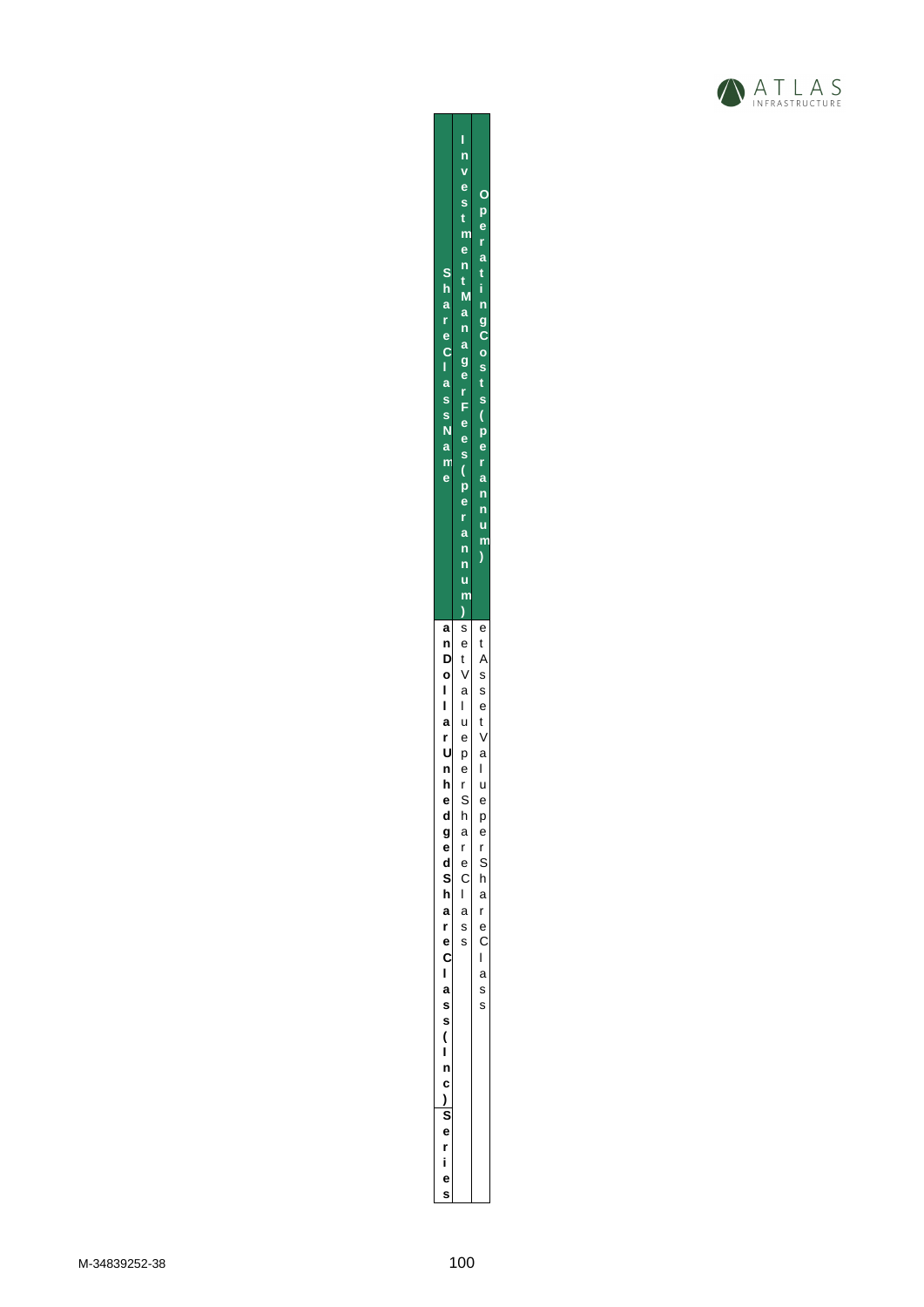

| ShareClassName                                                               | l n v e s t m e n t M a n a g e r F e e s ( p e r a n n u m ) |  |
|------------------------------------------------------------------------------|---------------------------------------------------------------|--|
| A<br>ustralianD.<br>C<br>I<br>ı<br>e<br>d<br>h<br>a<br>ė<br>ı<br>a<br>Ś<br>ĺ |                                                               |  |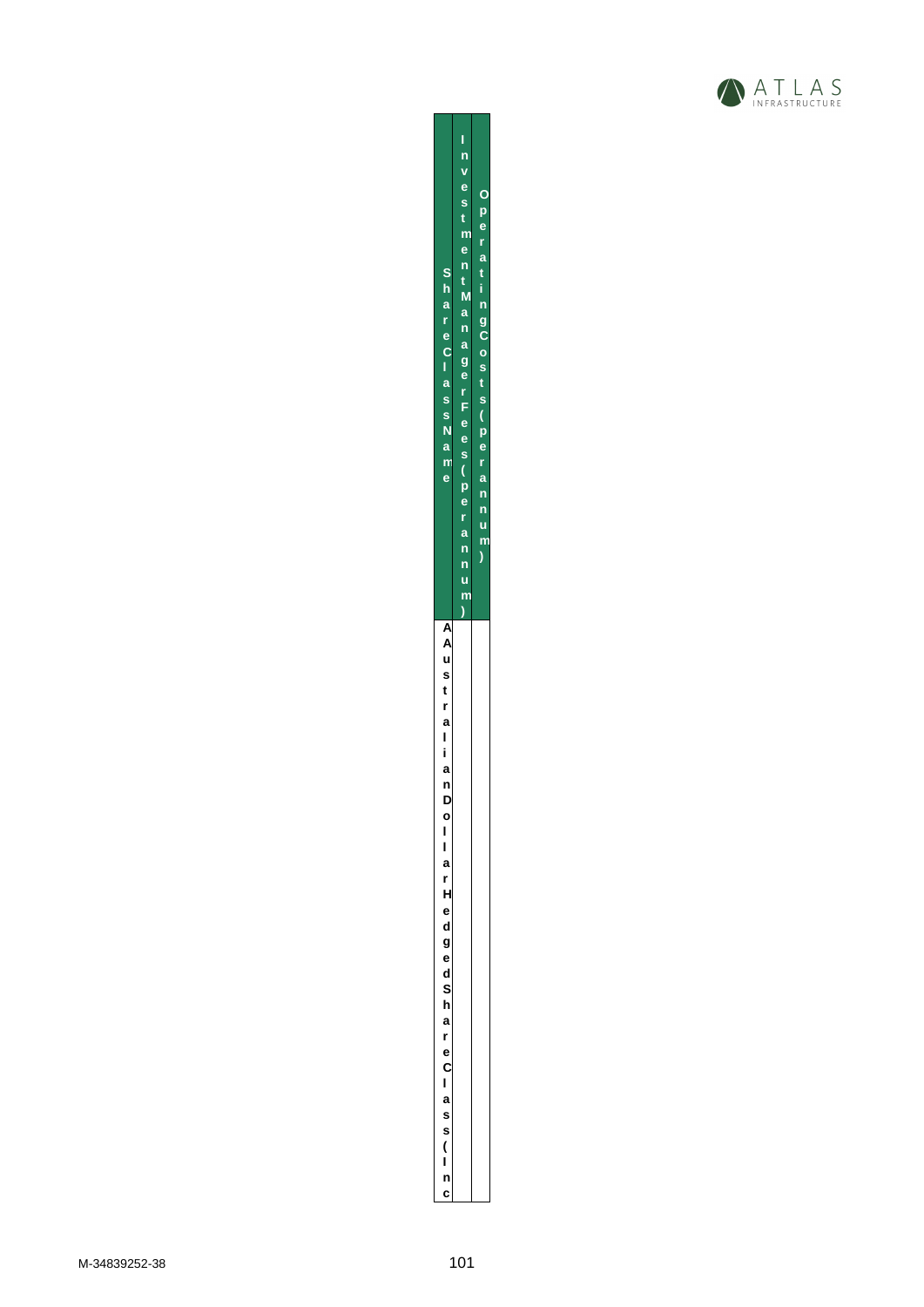

|       | S<br>h<br>a<br>r<br>e<br>c<br>I<br>a<br>s<br>s<br>N<br>a<br>m<br>e<br>) | I<br>n<br>V<br>e<br>s<br>t<br>m<br>e<br>n<br>t<br>M<br>a<br>n<br>a<br>g<br>e<br>r<br>F<br>e<br>e<br>s<br>$\overline{\mathcal{L}}$<br>p<br>e<br>r<br>a<br>n<br>n<br>ū<br>m<br>١<br><b>Series</b> | O<br>p<br>e<br>r<br>a<br>t<br>i<br>n<br>g<br>C<br>$\bullet$<br>s<br>t<br>s<br>$\overline{\mathcal{L}}$<br>p<br>e<br>r<br>a<br>n<br>n<br>u<br>m<br>) |
|-------|-------------------------------------------------------------------------|-------------------------------------------------------------------------------------------------------------------------------------------------------------------------------------------------|-----------------------------------------------------------------------------------------------------------------------------------------------------|
|       |                                                                         | B<br><b>Share</b>                                                                                                                                                                               |                                                                                                                                                     |
|       |                                                                         | <b>Class</b><br>es                                                                                                                                                                              |                                                                                                                                                     |
|       | s<br>е                                                                  | 0<br>$\blacksquare$                                                                                                                                                                             | U<br>р                                                                                                                                              |
|       | r<br>i.                                                                 | 5<br>0                                                                                                                                                                                          | t<br>o                                                                                                                                              |
|       | е<br>s                                                                  | $\frac{1}{6}$<br>o                                                                                                                                                                              | 0                                                                                                                                                   |
|       | B                                                                       | f<br>$\mathfrak{t}$                                                                                                                                                                             | $\frac{1}{1}$<br>$\mathbf{0}$                                                                                                                       |
|       | U<br>D<br>D                                                             | h<br>e                                                                                                                                                                                          | %                                                                                                                                                   |
|       | $\bullet$<br>ľ                                                          | N                                                                                                                                                                                               | o<br>f<br>t                                                                                                                                         |
|       | I                                                                       | e<br>$\mathfrak{t}$                                                                                                                                                                             | h                                                                                                                                                   |
|       | a<br>r                                                                  | A<br>s                                                                                                                                                                                          | e<br>N                                                                                                                                              |
|       | U<br>n                                                                  | s<br>$\mathbf{e}$                                                                                                                                                                               | e<br>t                                                                                                                                              |
|       | h<br>e                                                                  | t<br>V                                                                                                                                                                                          | A<br>s                                                                                                                                              |
|       | d<br>g                                                                  | $\mathsf{a}$<br>$\mathbf{I}$                                                                                                                                                                    | s<br>e                                                                                                                                              |
|       | e<br>d<br>S                                                             | u<br>$\mathsf{e}$                                                                                                                                                                               | t<br>$\vee$                                                                                                                                         |
|       | h                                                                       | p<br>$\mathbf{e}$                                                                                                                                                                               | a<br>$\overline{\phantom{a}}$                                                                                                                       |
|       | a<br>r                                                                  | r<br>S                                                                                                                                                                                          | u<br>e                                                                                                                                              |
|       | e<br>C                                                                  | h<br>$\mathsf{a}$                                                                                                                                                                               | p<br>e                                                                                                                                              |
|       | L<br>a                                                                  | r<br>e                                                                                                                                                                                          | $\frac{r}{S}$                                                                                                                                       |
|       |                                                                         |                                                                                                                                                                                                 |                                                                                                                                                     |
| $-38$ |                                                                         | 102                                                                                                                                                                                             |                                                                                                                                                     |

ł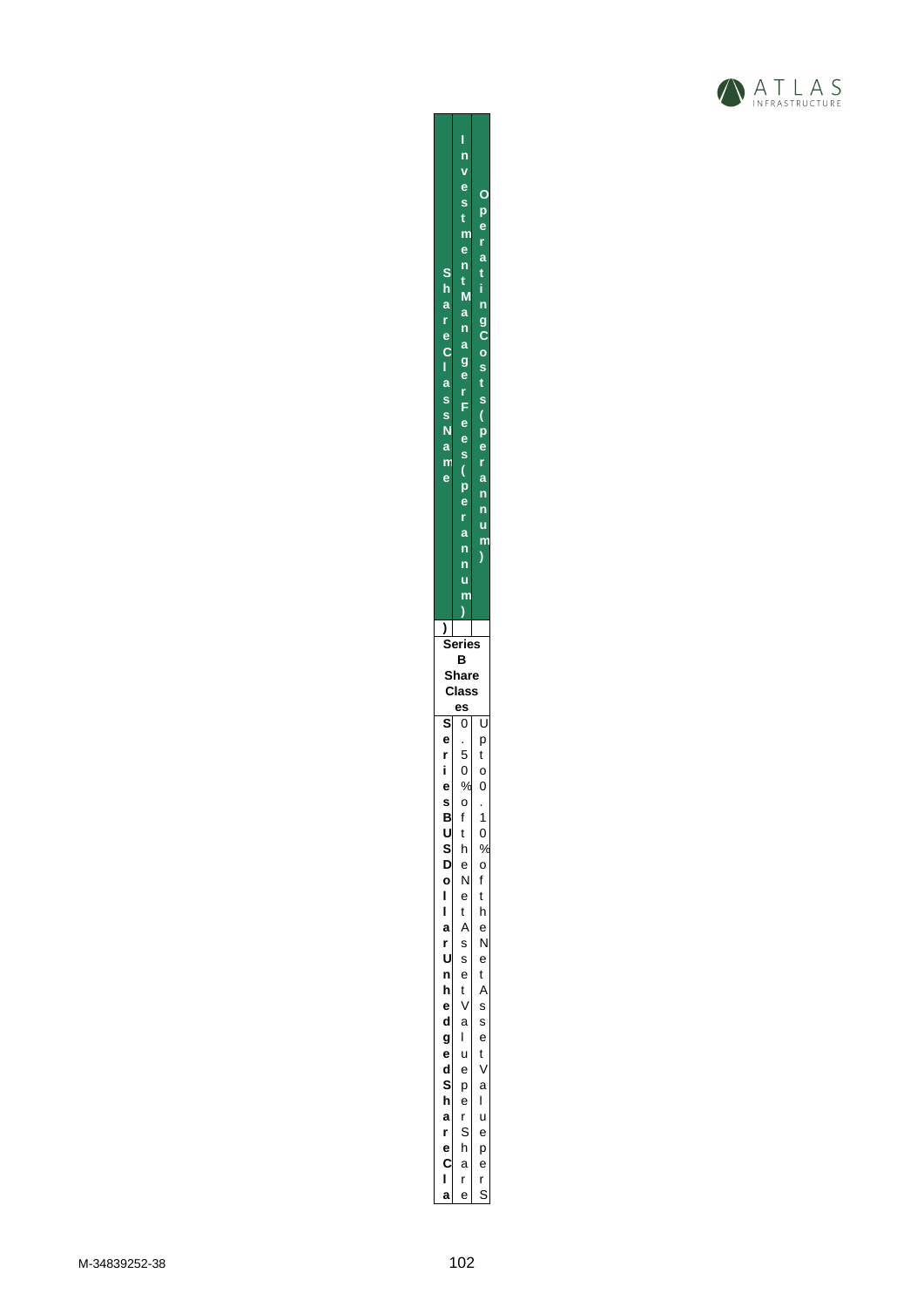

|       |                                                                                                                                                                         | $\mathbf{I}$<br>n<br>v<br>$\overline{\mathsf{B}}$ | O <code>peratingCosts(perannum)</code>                                                                        |
|-------|-------------------------------------------------------------------------------------------------------------------------------------------------------------------------|---------------------------------------------------|---------------------------------------------------------------------------------------------------------------|
|       | S<br>s<br>(<br> <br>n<br>c <u>)</u><br>Seri<br>e<br>s<br>BUSD<br>$\circ$<br>I<br>I<br>a<br>r<br>H<br>е<br>d<br>g<br>e<br>d<br>S<br>h<br>a<br>r<br>е<br>C<br>ı<br>a<br>S | $\mathbf{I}$<br>$\mathsf{a}$<br>s<br>s            | $\overline{h}$<br>$\mathsf{a}$<br>$\mathsf{r}$<br>e<br>$\mathbf C$<br>$\overline{\phantom{a}}$<br>a<br>s<br>s |
| $-38$ |                                                                                                                                                                         | 103                                               |                                                                                                               |

**The Common**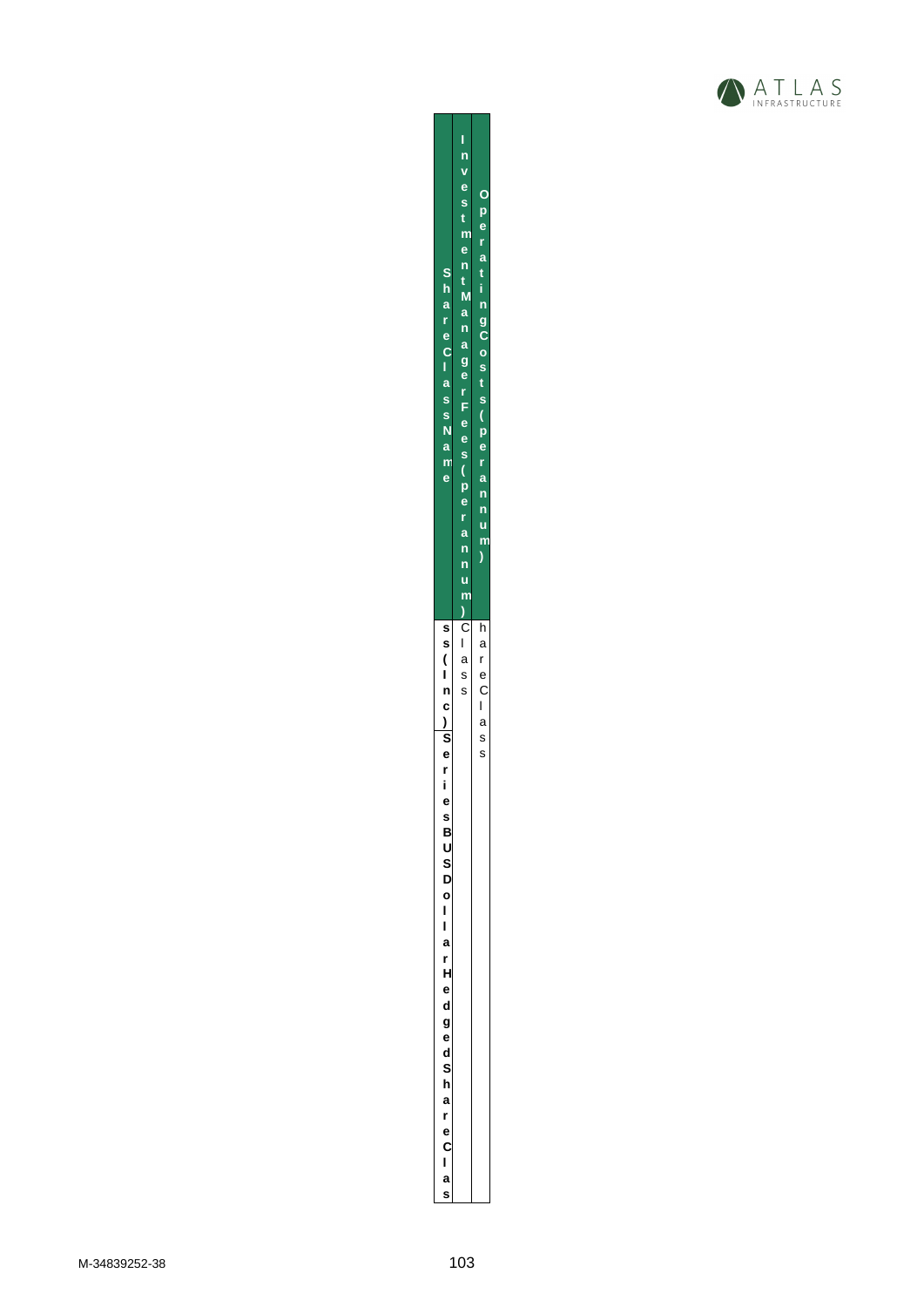

| O p e r a t i n g C o s t s ( p e r a n n u m )                |                                                |
|----------------------------------------------------------------|------------------------------------------------|
| -I n v e s t m e n t M a n a g e r F e e s ( p e r a n n u m ) |                                                |
| S h a r e C l a s s N a m e                                    | E<br>n<br>h<br>g<br>e<br>d<br>h<br>l<br>ı<br>a |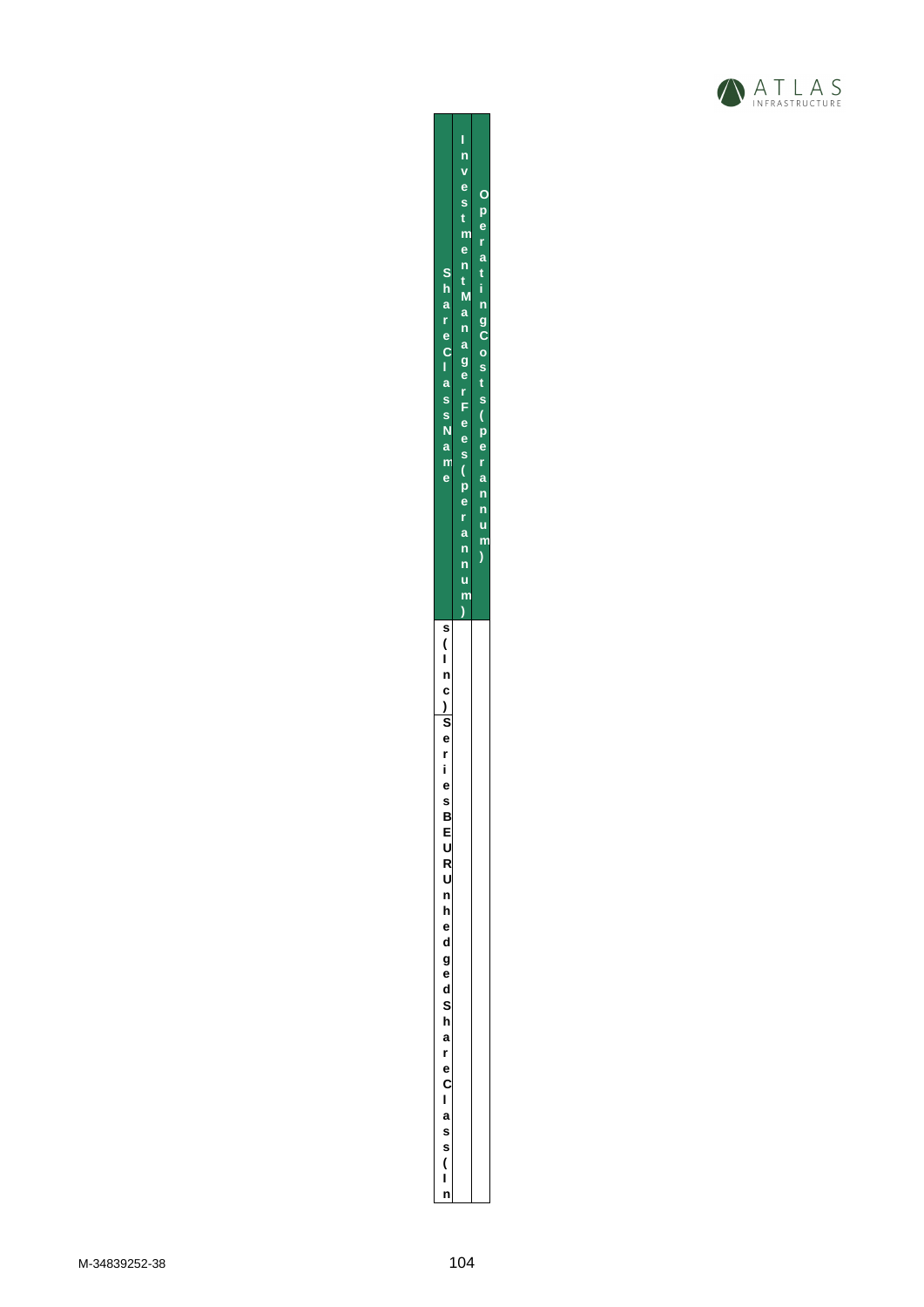

|       | $\frac{1}{2}$<br>a<br>r<br>$\overline{c}$<br>í<br>a<br>s<br>s<br>N<br>a<br>m<br>e                                                                                                                      | I<br>$\mathsf{n}$<br>v<br>$\frac{e}{t}$<br>m<br>e<br>n<br>t<br>M<br>a<br>n<br>agerF<br>e<br>e<br>S<br>(p<br>e<br>r<br>a<br>n<br>n<br>u<br>m<br>$\overline{\phantom{a}}$ | O P e r a t i n g C o s t s ( P<br>e<br>r<br>a<br>n<br>n<br>u<br>m<br>) |
|-------|--------------------------------------------------------------------------------------------------------------------------------------------------------------------------------------------------------|-------------------------------------------------------------------------------------------------------------------------------------------------------------------------|-------------------------------------------------------------------------|
|       | C<br>)<br>S<br>e<br>r<br>i<br>e<br><b>HACHBS</b><br>e<br>d<br>g<br>e<br>d<br>S<br>h<br>a<br>r<br>e<br>C<br>L<br>a<br>s<br>s<br>$\overline{\mathcal{L}}$<br>I<br>n<br>C<br>$\frac{1}{s}$<br>e<br>r<br>i |                                                                                                                                                                         |                                                                         |
| $-38$ |                                                                                                                                                                                                        | 105                                                                                                                                                                     |                                                                         |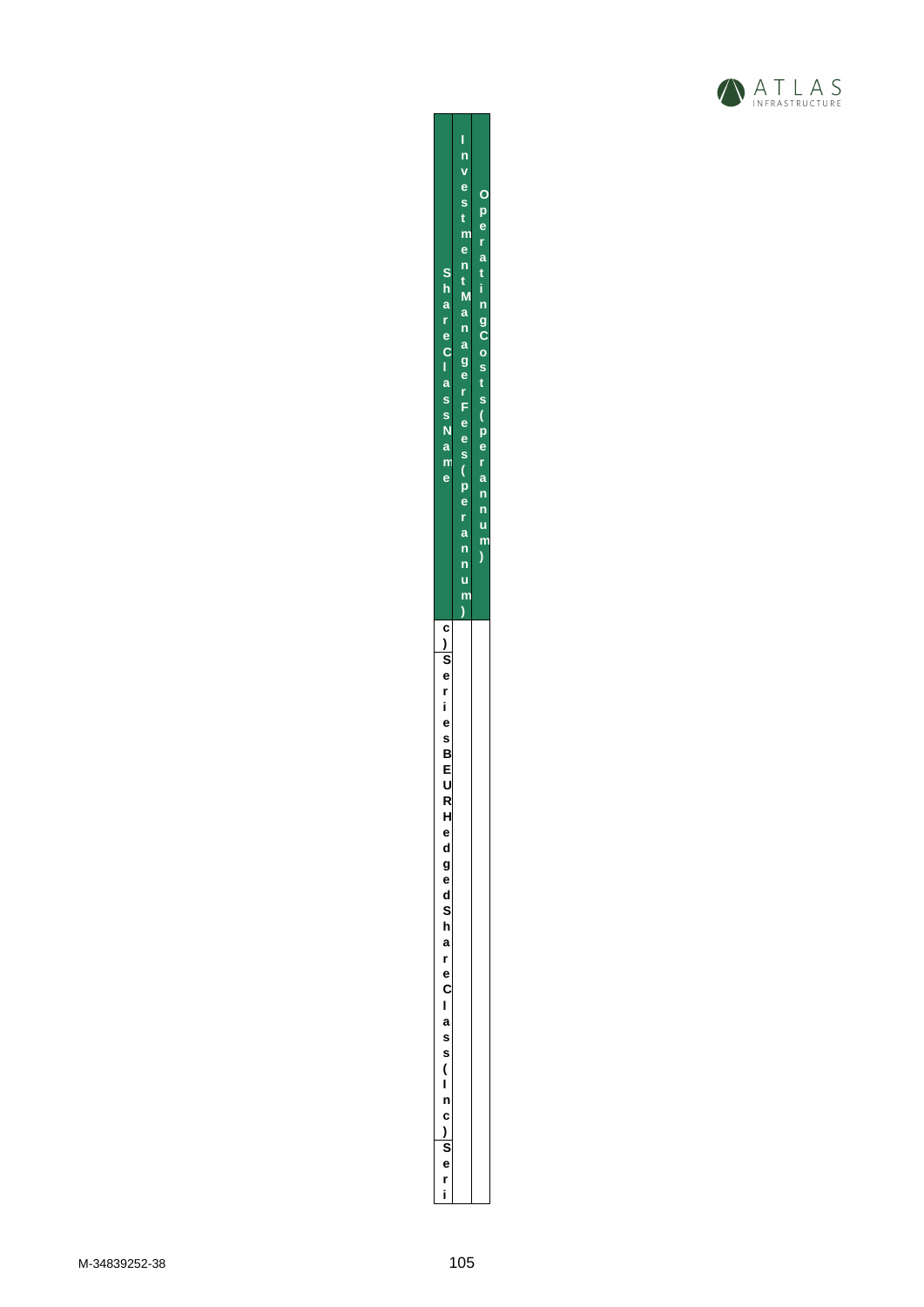

|       | $\frac{1}{2}$<br>a<br>r<br>$\overline{c}$<br>í<br>a<br>s<br>s<br>N<br>a<br>m<br>e                                                                                                                          | Ī<br>$\mathsf{n}$<br>v<br>$\frac{e}{t}$<br>m<br>e<br>n<br>t<br>M<br>a<br>n<br>a<br>g<br>e<br>r<br> F<br>e<br>$rac{e}{\sqrt{2}}$<br>p<br>e<br>r<br>a<br>n<br>n<br>u<br>m<br>$\overline{\phantom{a}}$ | O p e r a t i n g C o s t s ( p<br>e<br>r<br>a<br>n<br>n<br>u<br>m<br>) |
|-------|------------------------------------------------------------------------------------------------------------------------------------------------------------------------------------------------------------|-----------------------------------------------------------------------------------------------------------------------------------------------------------------------------------------------------|-------------------------------------------------------------------------|
|       | e<br><b>DDGD%</b><br>U<br>n<br>h<br>e<br>d<br>g<br>e<br>d<br>S<br>h<br>a<br>r<br>e<br>C<br>I<br>a<br>S<br>s<br>$\overline{\mathcal{L}}$<br>I<br>n<br>C<br>$\frac{1}{s}$<br>e<br>r<br>i<br>e<br>s<br>B<br>G |                                                                                                                                                                                                     |                                                                         |
| $-38$ |                                                                                                                                                                                                            | 106                                                                                                                                                                                                 |                                                                         |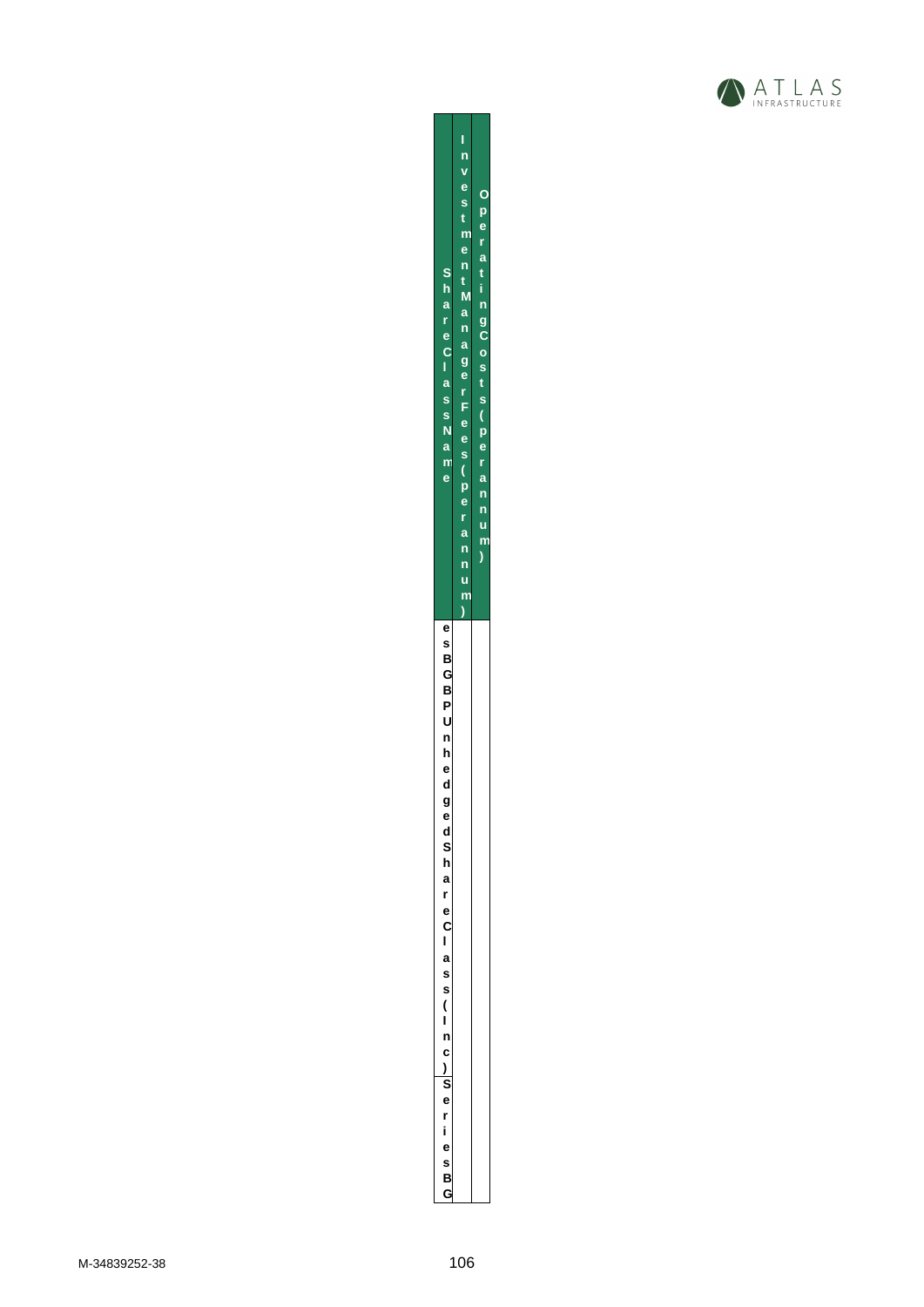

| ShareClassName                                                                         | l<br>n<br>v<br>v e s t m e n t M a n a g e r F e e s ( p e r a n n u m ) |                                       |
|----------------------------------------------------------------------------------------|--------------------------------------------------------------------------|---------------------------------------|
| ▲BPHedgedShar<br>É<br>C<br>а<br>s<br>s<br>$\overline{\mathcal{L}}$<br>ı<br>n<br>Ċ<br>١ |                                                                          |                                       |
| ieries<br>C<br>Shar∈<br>la:<br>ì,<br>ì                                                 |                                                                          |                                       |
| e<br>I<br>ż                                                                            | 0<br>$\overline{\phantom{a}}$<br>0<br>$\frac{1}{2}$<br>о<br>f<br>t<br>h  | U<br>р<br>t<br>$\circ$<br>0<br>1<br>0 |

**The Common State**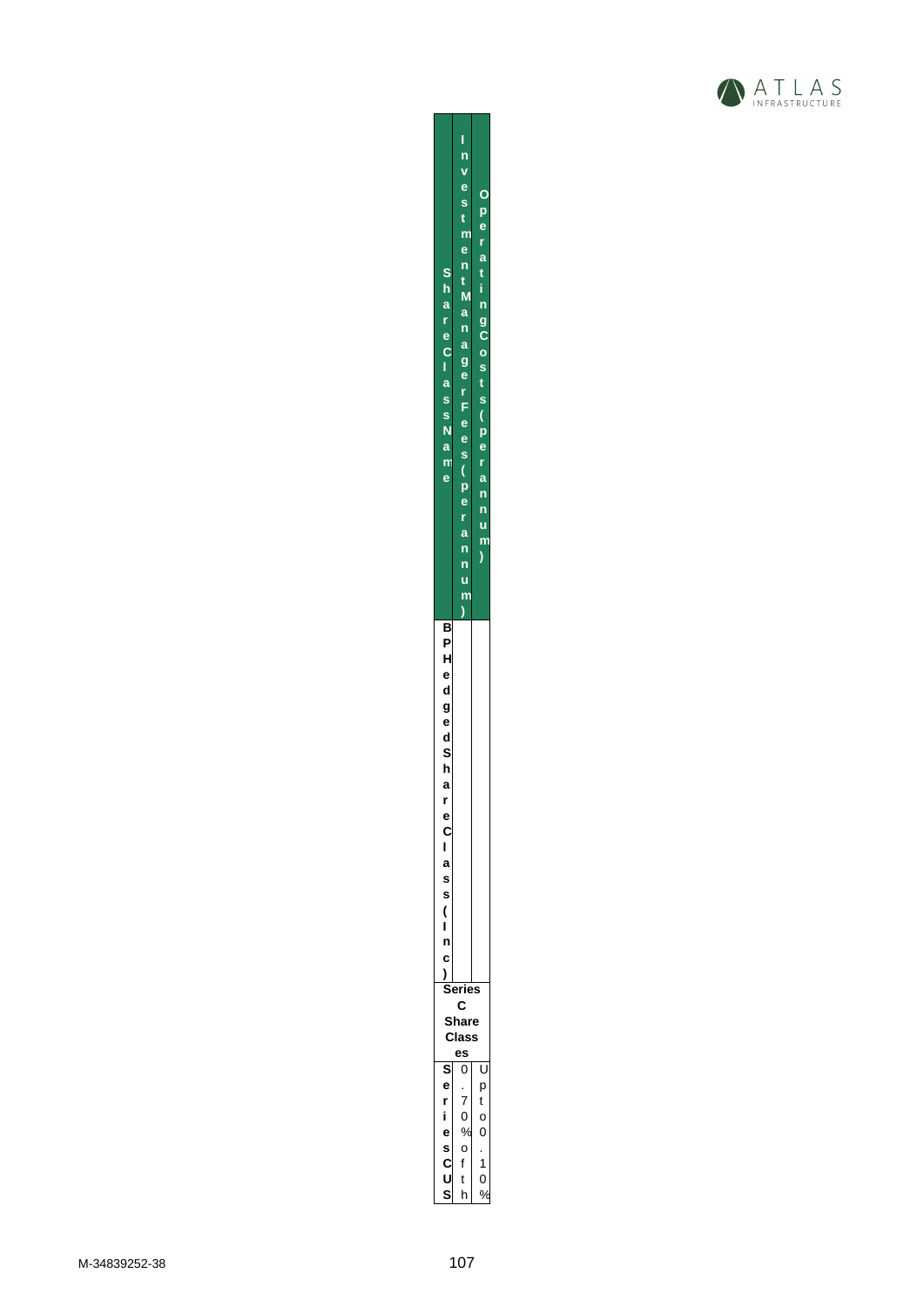

|       | S<br>h<br>a<br>r<br>$\frac{e}{1}$<br>a<br>B<br>A<br>N<br>A<br>N<br>$\ddot{\textbf{e}}$                                                                                                                                       | I<br>n<br>v<br>$e$<br>$s$<br>m<br>e<br>n<br>M<br>a n a g e r F e e s ( p e r<br>a<br>n<br>n<br>u<br>m<br>)                                                                                      | O p e r a t i _n g C o s t s ( _p e r<br>a<br>n<br>n<br>u<br>m<br>)                                                                                                                                   |
|-------|------------------------------------------------------------------------------------------------------------------------------------------------------------------------------------------------------------------------------|-------------------------------------------------------------------------------------------------------------------------------------------------------------------------------------------------|-------------------------------------------------------------------------------------------------------------------------------------------------------------------------------------------------------|
|       | D<br>$\circ$<br>I<br>$\mathbf{I}$<br>a<br>r<br>U<br>n<br>h<br>e<br>d<br>g<br>e<br>d<br>S<br>h<br>a<br>r<br>e<br>C<br>L<br>a<br>S<br>S<br>(<br>L<br>n<br>c<br>)<br>$\overline{\mathbf{s}}$<br>e<br>r<br>i<br>е<br>s<br>C<br>Ū | e<br>N<br>$\epsilon$<br>$\mathfrak{t}$<br>A<br>s<br>s<br>e<br>t<br>$\vee$<br>a<br>$\overline{\phantom{a}}$<br>u<br>e<br>p<br>e<br>r<br>S<br>h<br>a<br>r<br>e<br>C<br>$\mathsf I$<br>a<br>s<br>s | o<br>f<br>t<br>h<br>e<br>N<br>e<br>$\mathfrak{t}$<br>$\overline{A}$<br>s<br>s<br>$\mathbf{e}$<br>t<br>V<br>a<br>L<br>U<br>$\epsilon$<br>p<br>e<br>r<br>S<br>h<br>a<br>r<br>e<br>C<br>L<br>a<br>s<br>s |
| $-38$ |                                                                                                                                                                                                                              | 108                                                                                                                                                                                             |                                                                                                                                                                                                       |

m.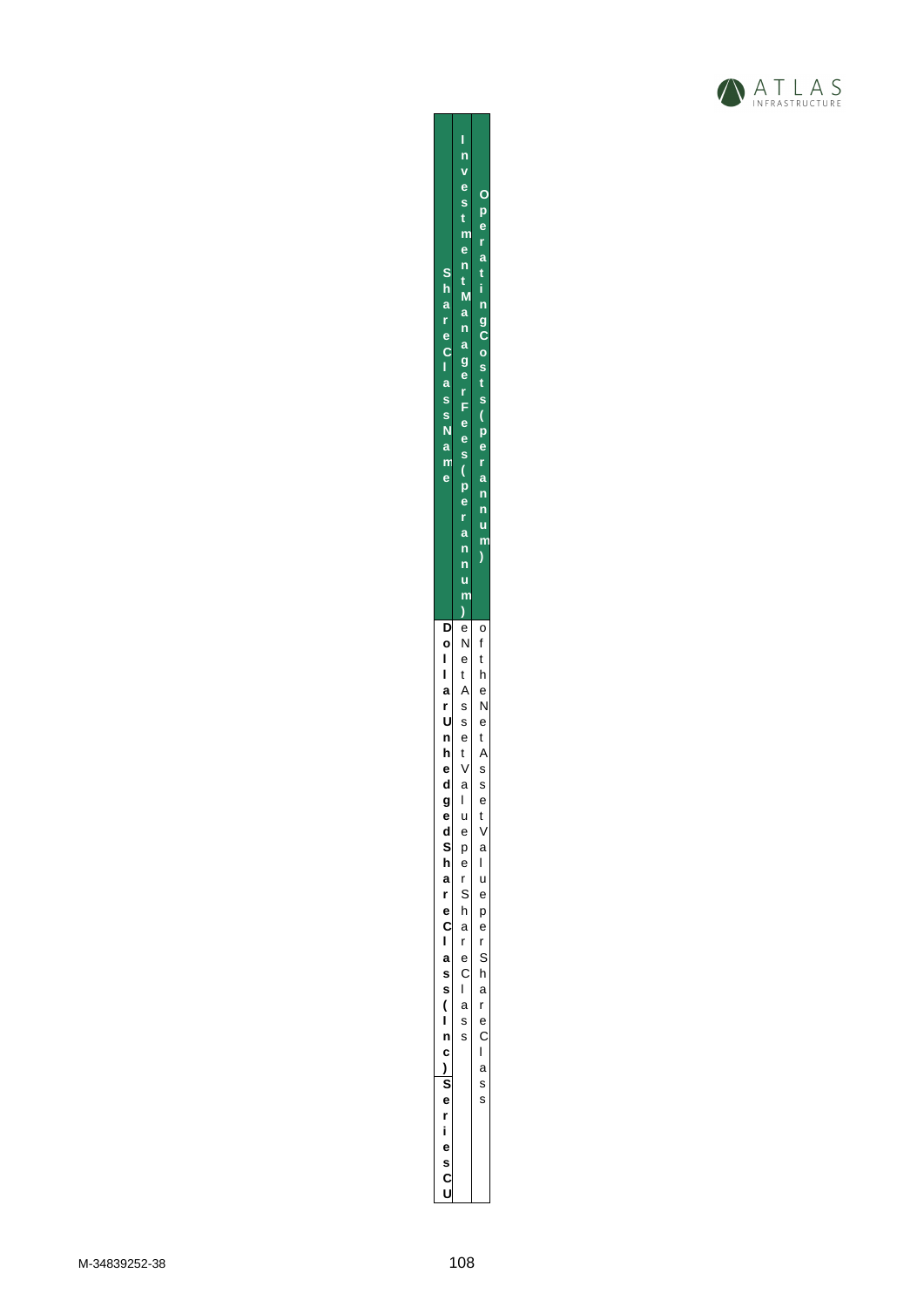

| l n v e s t m e n t M a n a g e r F e e s ( p e r a n n u m ) |                                                        |
|---------------------------------------------------------------|--------------------------------------------------------|
| ShareClassName                                                | Dollar Hed ged<br>h<br>a<br>a<br>s<br>(<br>ı<br>n<br>١ |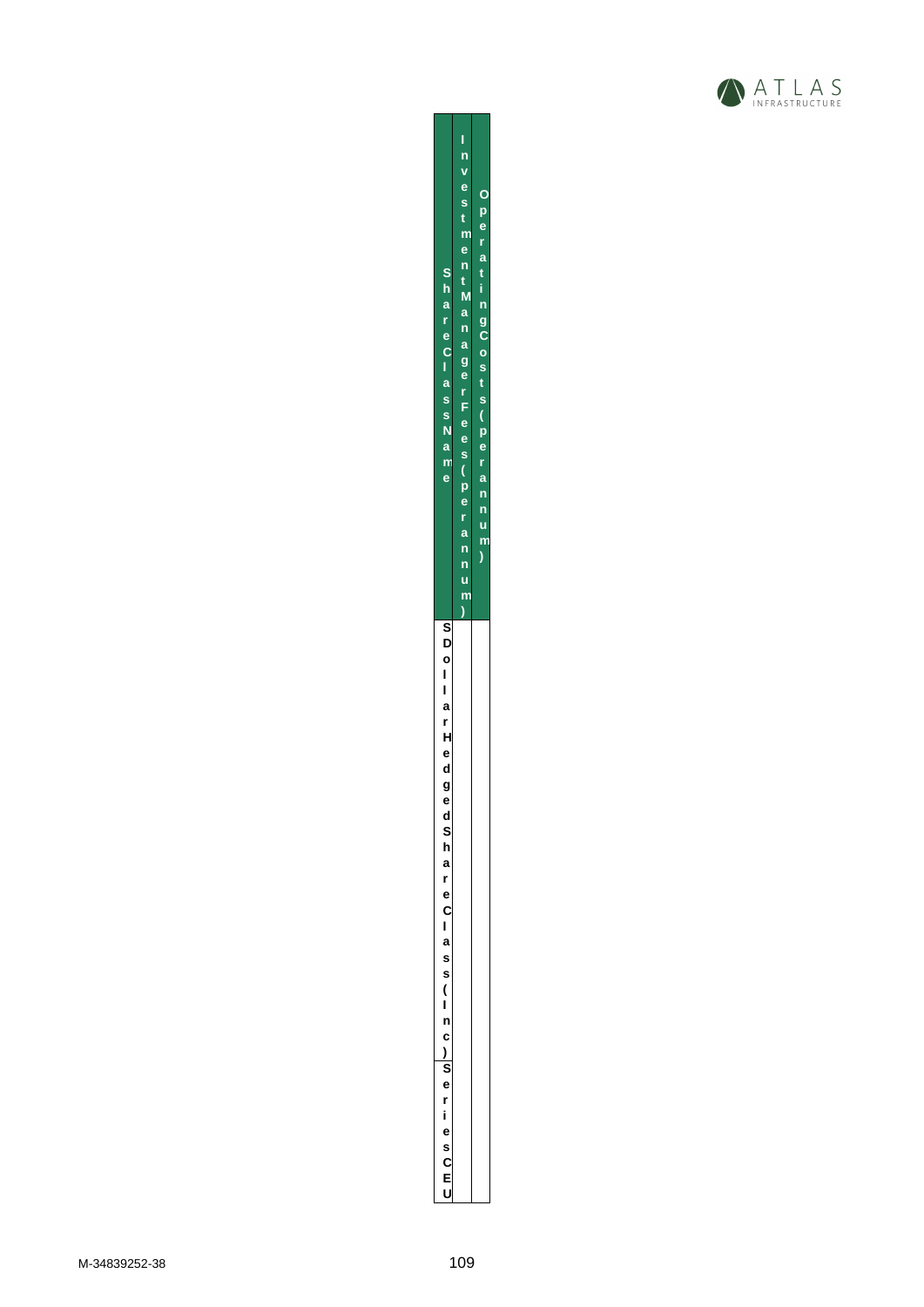

| -I n v e s t m e n t M a n a g e r F e e s ( p e r a n n u m ) |                                           |
|----------------------------------------------------------------|-------------------------------------------|
| .S hareClassNane                                               | <b>⊾R UnhedgedSha</b><br>ľ<br>a<br>(<br>ı |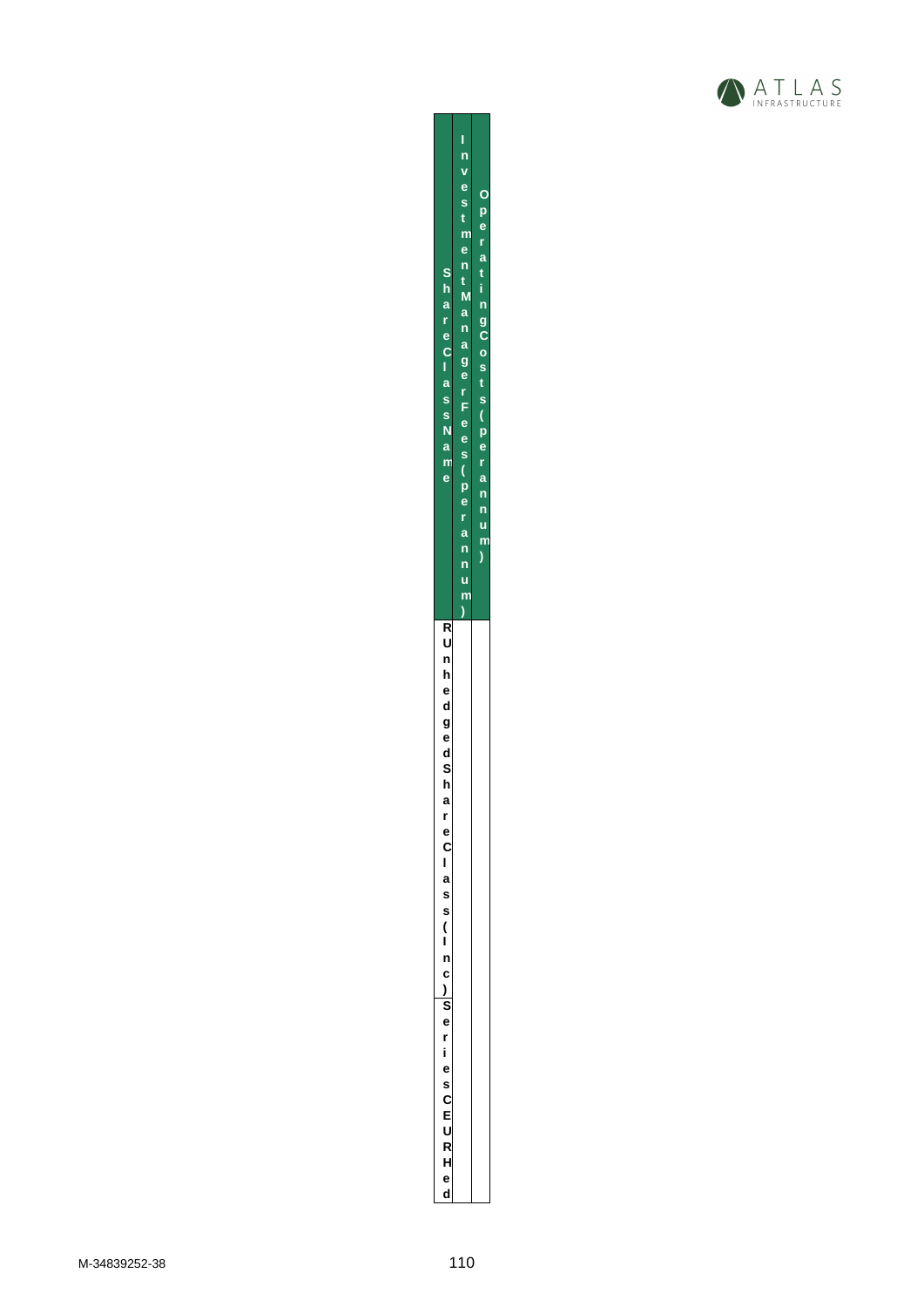

| С<br>p<br>-e r a t i n gC o s t s ( p e r a n n u n )           |                        |
|-----------------------------------------------------------------|------------------------|
| – I n v e s t m e n t M a n a g e r F e e s ( p e r a n n u m ) |                        |
| ShareClassName                                                  | ged ShareCla<br>ş<br>( |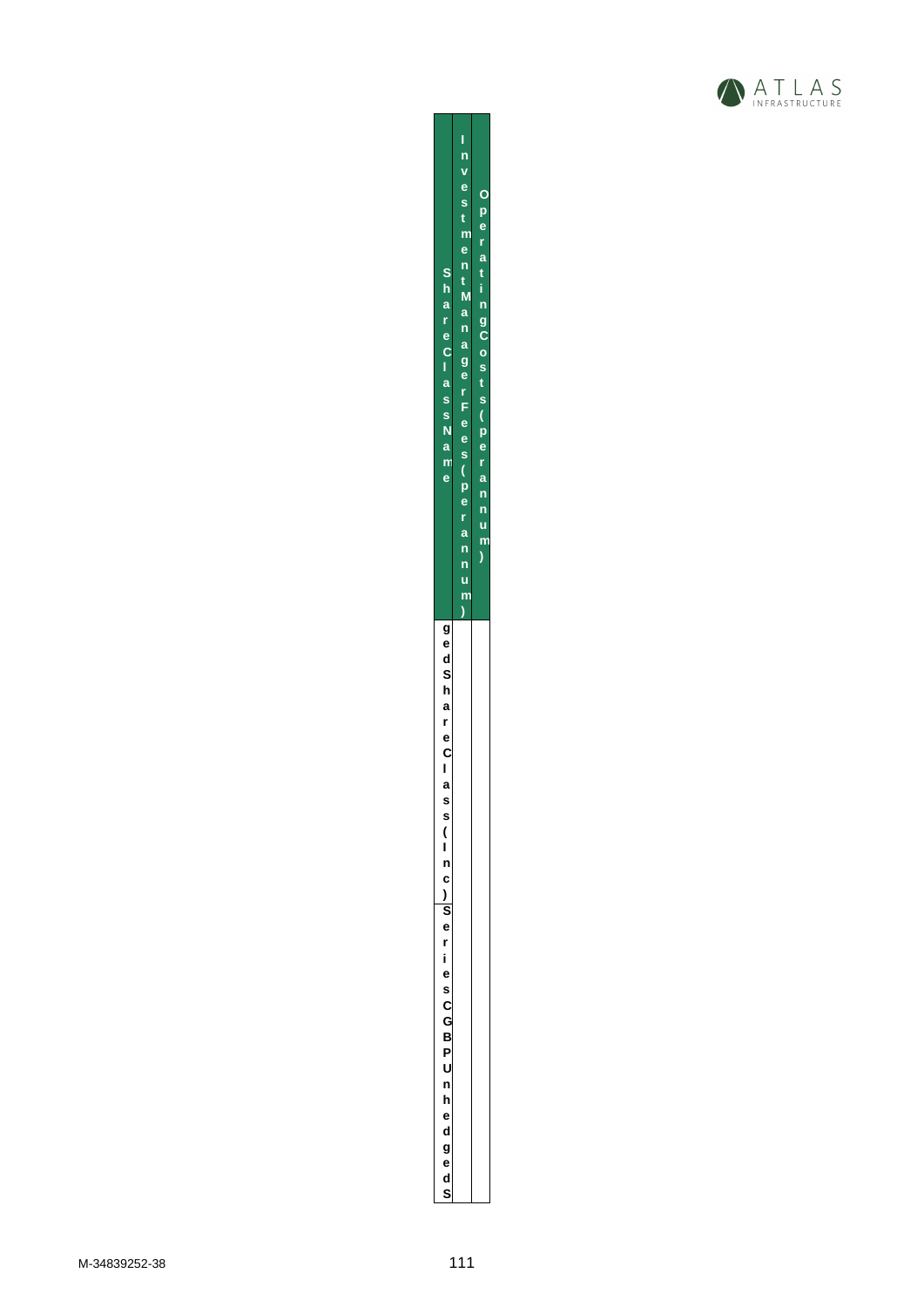

|       | S<br>h<br>a<br>r<br>$\overline{c}$<br>ľ<br>a<br>s<br>N<br>N<br>a<br>m<br>e                                                                                                                                    | I<br>$\mathsf{n}$<br>V<br>e<br>s<br>t<br>m<br>e<br>n<br>t<br>M<br>a<br>n<br>a<br>g<br>e<br>$\frac{r}{F}$<br>e<br>e<br>s<br>(p<br>e<br>r<br>a<br>n<br>n<br>u<br>m<br>$\overline{\phantom{a}}$ | O p e r a t i n g C o s t s ( p e r<br>a<br>n<br>n<br>u<br>m<br>) |
|-------|---------------------------------------------------------------------------------------------------------------------------------------------------------------------------------------------------------------|----------------------------------------------------------------------------------------------------------------------------------------------------------------------------------------------|-------------------------------------------------------------------|
|       | h<br>a<br>r<br>e<br>C<br>I<br>a<br>s<br>s<br>( <br>n<br>c<br>$\frac{1}{s}$<br>e<br>r<br>i<br>$\ddot{\textbf{e}}$<br>s<br>C<br><b>ึก</b><br>ค<br>H<br>e<br>d<br>g<br>e<br>d<br>s<br>h<br>a<br>r<br>e<br>C<br>I |                                                                                                                                                                                              |                                                                   |
| $-38$ |                                                                                                                                                                                                               | 112                                                                                                                                                                                          |                                                                   |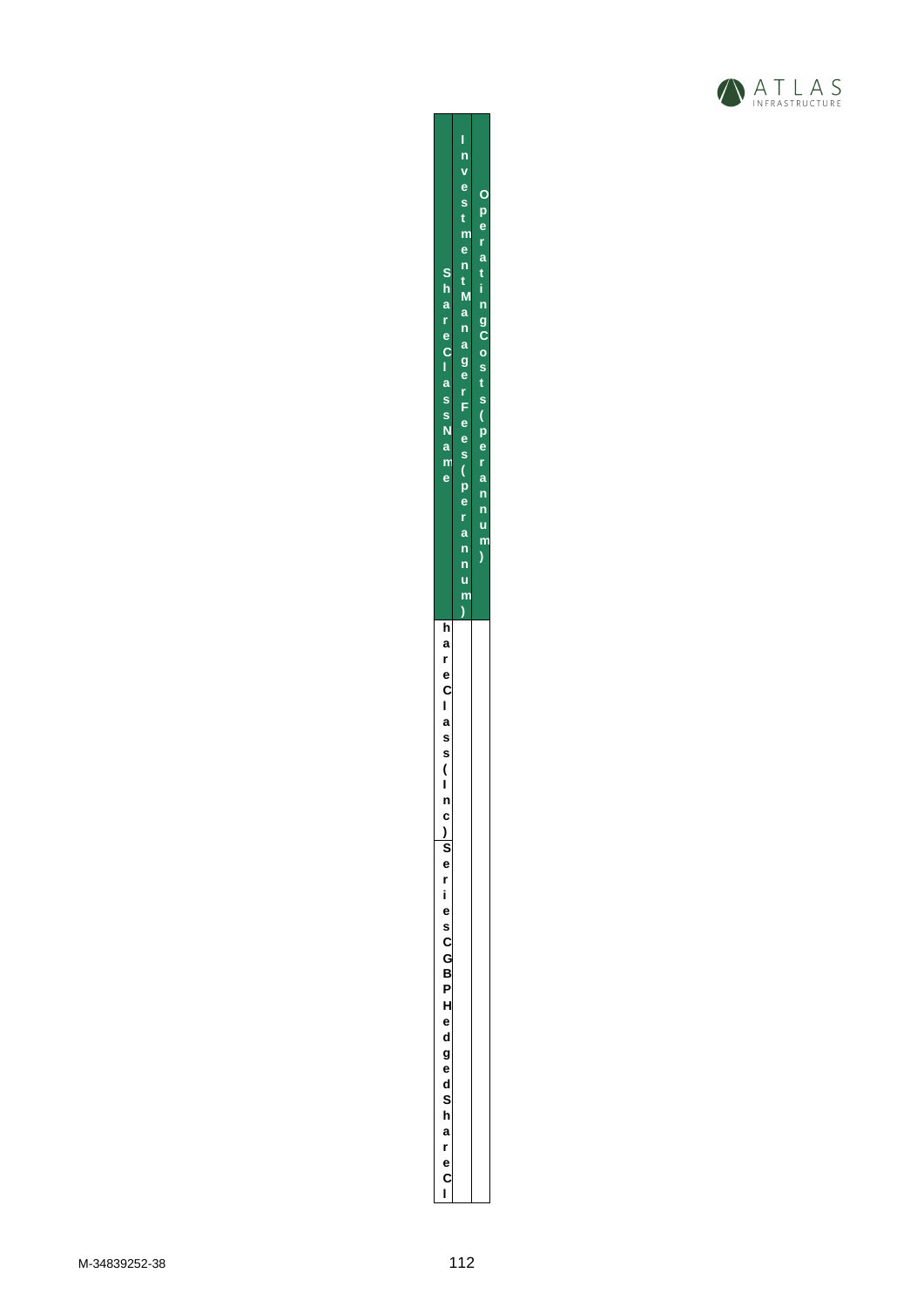

| l n v e s t m e n t M a n a g e r F e e s ( p e r a n n u m ) |                                                                                   |
|---------------------------------------------------------------|-----------------------------------------------------------------------------------|
| S h a r e C l a s s N a m e                                   | 1a s s( l m c)  S eri<br>é<br>ū<br>t<br>a<br>ı<br>a<br>n<br>I<br>ı<br>ı<br>a<br>U |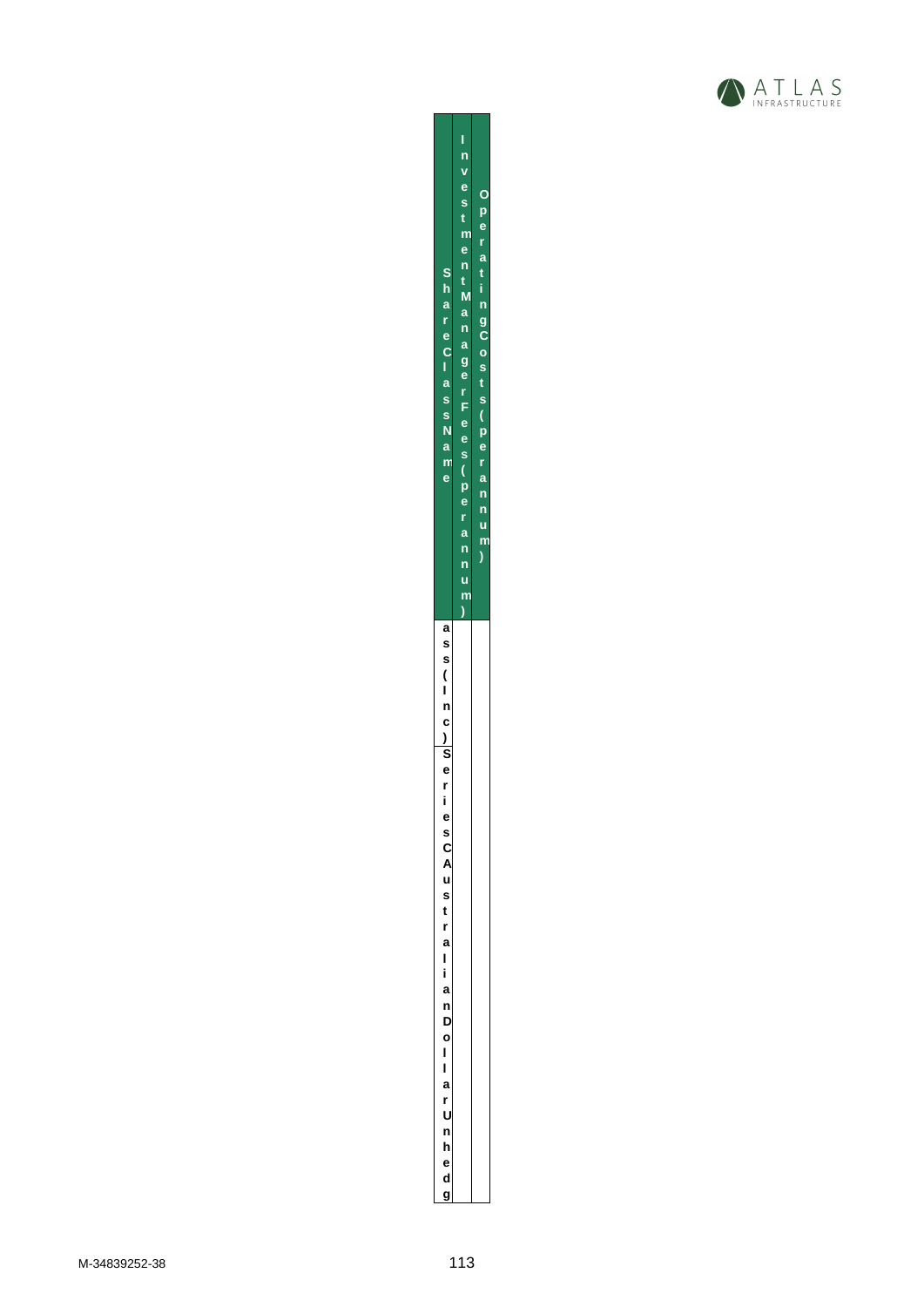

| S h a r e C l a s s N a m e                                          | l<br>n<br>v<br>v e s t m e n t M a n a g e r F e e s ( p e r a n n u m ) | O<br>p<br>PeratingCosts(perannum) |
|----------------------------------------------------------------------|--------------------------------------------------------------------------|-----------------------------------|
| d S h a r e C l a s s (<br>Ľ<br>Į<br>t<br>ľ<br>а<br>I<br>i<br>а<br>١ |                                                                          |                                   |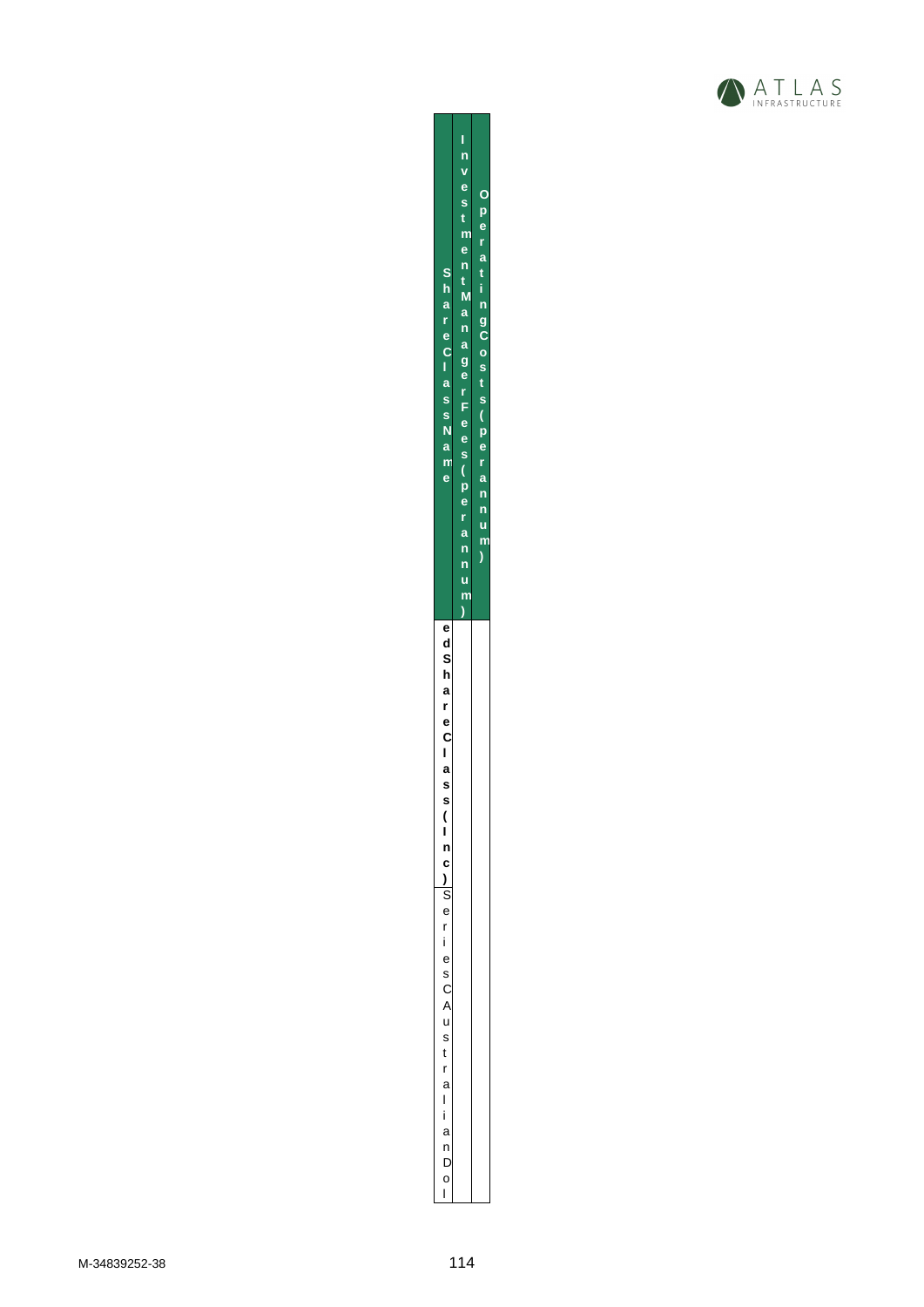

| l n v e s t m e n t M a n a g e r F e e s ( p e r a n n u m ) |                                                                 |
|---------------------------------------------------------------|-----------------------------------------------------------------|
| S h a r e C    a s s N a n e                                  | $\overline{a}$<br>ar H e d g e d S h a<br>ľ<br>I<br>а<br>(<br>Ì |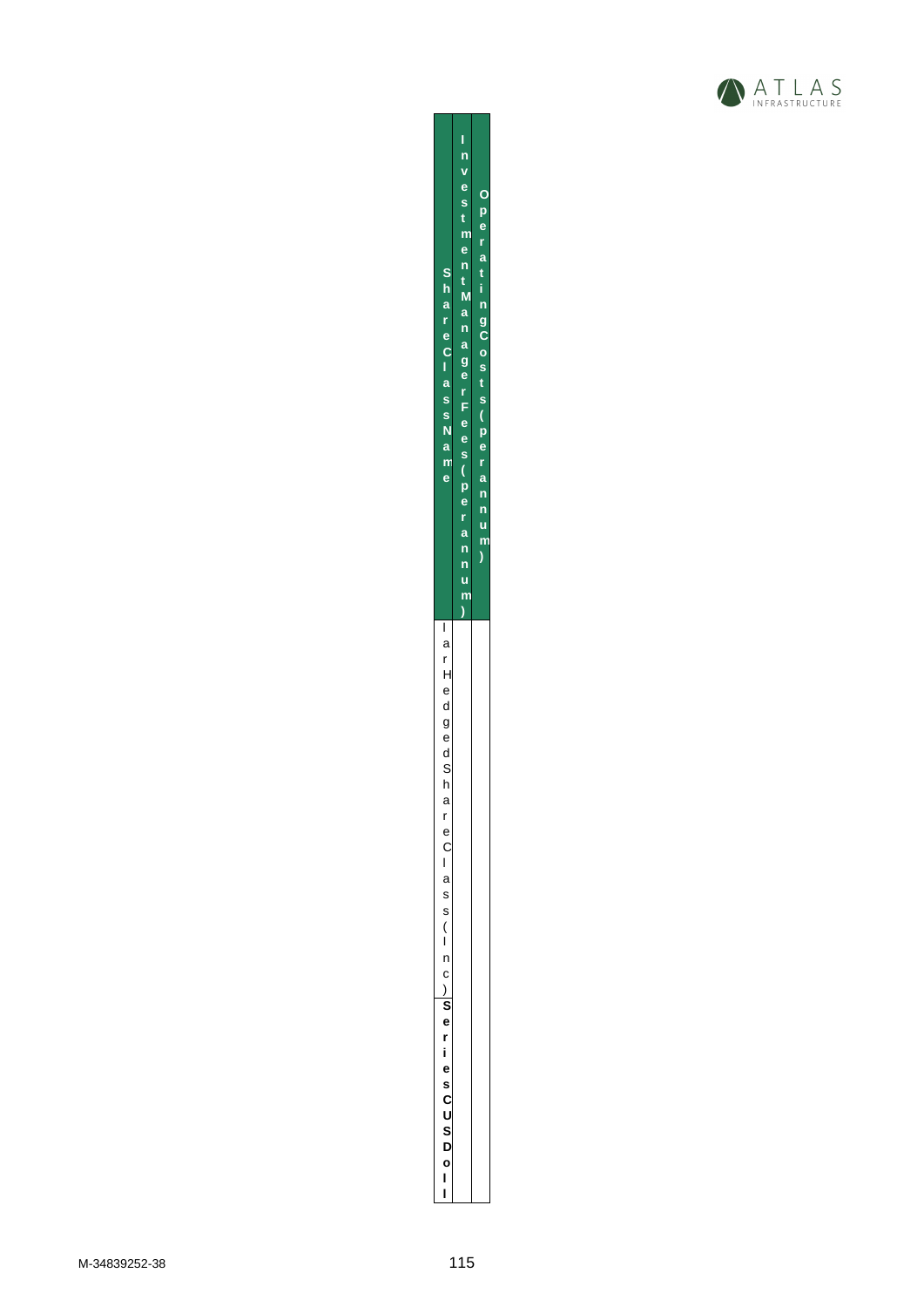

| ShareClassName                  | l<br>n<br>v<br>vest ment Manager Fees (per annum) | O p e r a t i _n g C o s t s ( _p e r a n n u m ) |  |
|---------------------------------|---------------------------------------------------|---------------------------------------------------|--|
| a<br>r U n h e d g e d S h<br>a |                                                   |                                                   |  |

The Investment Management Fee shall accrue and be calculated on each Dealing Day and be payable monthly in arrears out of the assets of the Fund. The Investment Manager will also be entitled to be reimbursed out of the assets of the Fund for all its own reasonable out of pocket costs and expenses at normal commercial rates.

The operating costs may be charged to the capital of the Fund and may include the fees and expenses of the Manager, Depositary, Administrator, fees and expenses of any other service provider, fees and expenses of subcustodian and any facilities agent (which will be at normal commercial rates), fees and expenses of the Directors, any fees in respect of circulating details of the Net Asset Value, company secretarial fees, any costs incurred in respect of meetings of Shareholders, costs incurred in respect of payment of dividends to Shareholders, the fees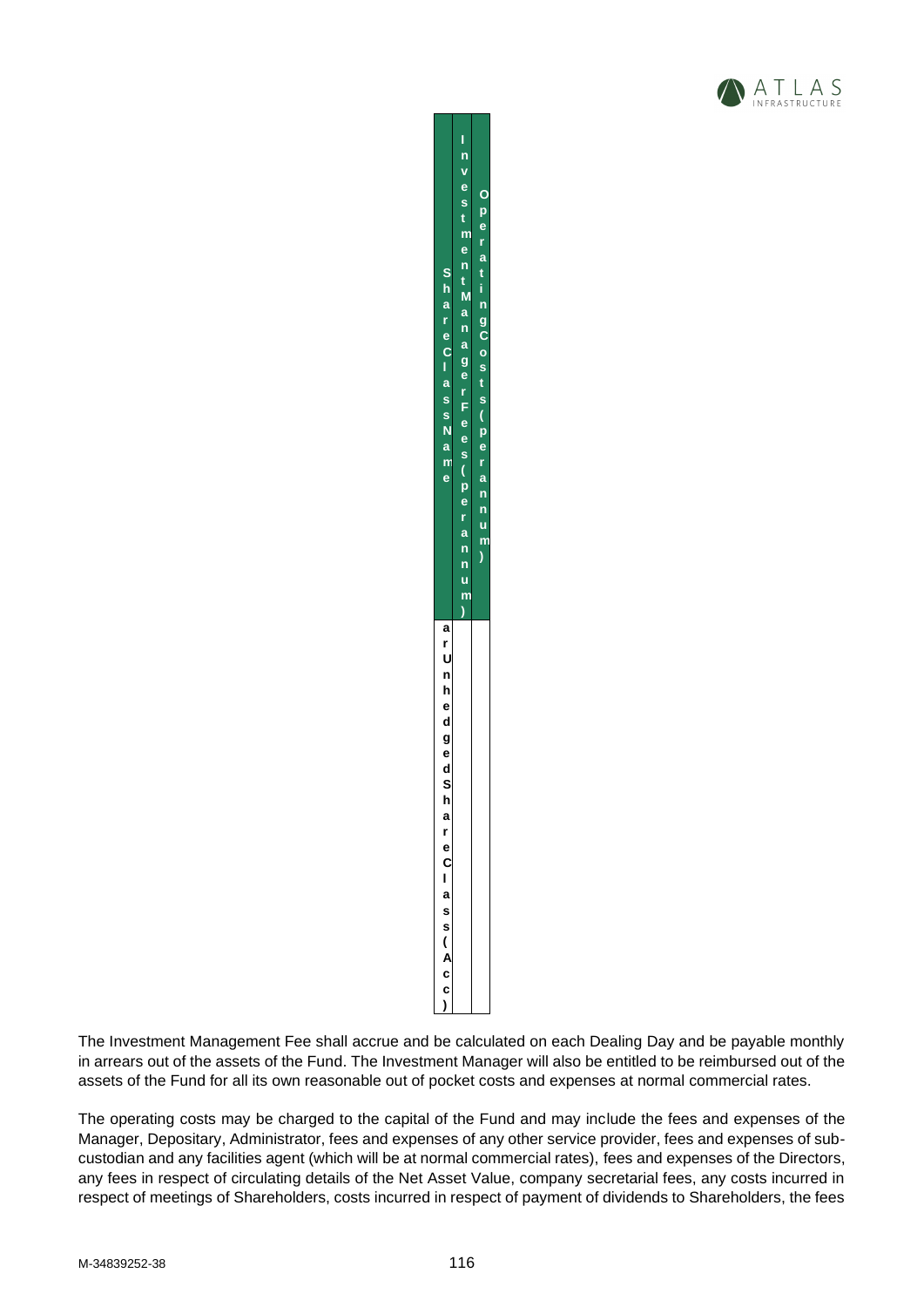

and expenses of any Paying Agent or representative appointed in compliance with the requirements of another jurisdiction (and at normal commercial rates), all sums payable in respect of directors' and officers' liability insurance cover, the fees and expenses of the auditors, tax and legal advisers, the costs of printing and distributing this Prospectus, reports, accounts and any explanatory memoranda, any necessary translation fees, the costs of publishing prices and any costs incurred as a result of periodic updates of the Prospectus, or of a change in law or the introduction of any new law (including any costs incurred as a result of compliance with any applicable code, whether or not having the force of law). The Investment Manager will incur any applicable marketing and distribution costs in relation to the Fund.

### *Depositary and Administrator*

The ICAV shall pay from the assets of the Fund the following fees to the Depositary and the Administrator together with value added tax thereon, if applicable.

The ICAV shall pay the Depositary a base fee up to a maximum 0.20% of the Net Asset Value of the Fund subject to a minimum of \$50,000 per annum accrued on each Dealing Day and payable monthly in arrears. The Depositary is also entitled to recover sub-custody fees at normal commercial rates.

The ICAV shall pay the Administrator a fee which shall not exceed 0.20% of the Net Asset Value of the Fund. The Administrator shall be entitled to a minimum fee per Fund of \$190,000 per annum accrued on each Dealing Day and payable monthly in arrears.

The Administrator is also entitled to receive a fee for the maintenance of the share register and investor accounts as well as processing investor transactions at normal commercial rates.

The Depositary and Administrator will also be entitled to be reimbursed their reasonable out-of-pocket expenses from the assets of the Fund.

The Fund may incur additional charges that are not described above, such as trading related expenses consisting of broker commissions and charges, banking charges in relation to the umbrella cash accounts, stamp duties, taxes (not attributable to any fees or expenses covered above) and levies, which will be payable out of the assets of the Fund and described in the annual report and audited accounts of the ICAV.

## **Anti-Dilution Levy**

When there are net subscriptions or net redemptions which amount to greater than 5% of the Net Asset Value of the Fund on any Dealing Day, an Anti-Dilution Levy of up to 0.5% may be added to the subscription price or deducted from the redemption proceeds respectively and be retained for the benefit of the Fund in order to reduce the impact of any dilution which may be suffered when underlying securities are bought or sold to accommodate such net inflows or outflows. The Directors reserve the right to waive such levy at any time.

This **Charges and Expenses** section should be read in conjunction with the section in the Prospectus entitled **Fees and Expenses**.

## 12. **DIVIDEND POLICY**

The Directors of the ICAV may declare dividends be paid in respect of the Share Classes at their discretion. Where declared, dividends shall be paid out of net income and realised gains net of realised and unrealised losses and/or net income and realised and unrealised gains net of realised and unrealised losses. Dividends shall be distributed on a twice yearly basis on the last Business Day of June and December.

Dividends will be paid by electronic transfer within one month of the relevant declaration date. Each holder of Distributing Shares has the option to take dividends in cash or to reinvest in the Fund by allotment of additional Shares at the relevant Net Asset Value per Share. The Fund's default position unless specifically advised on the Application Form will be to reinvest dividends into the Shares of the Fund. Those Shareholders wishing to have their distribution automatically paid in cash should elect for such method when completing the Application Form.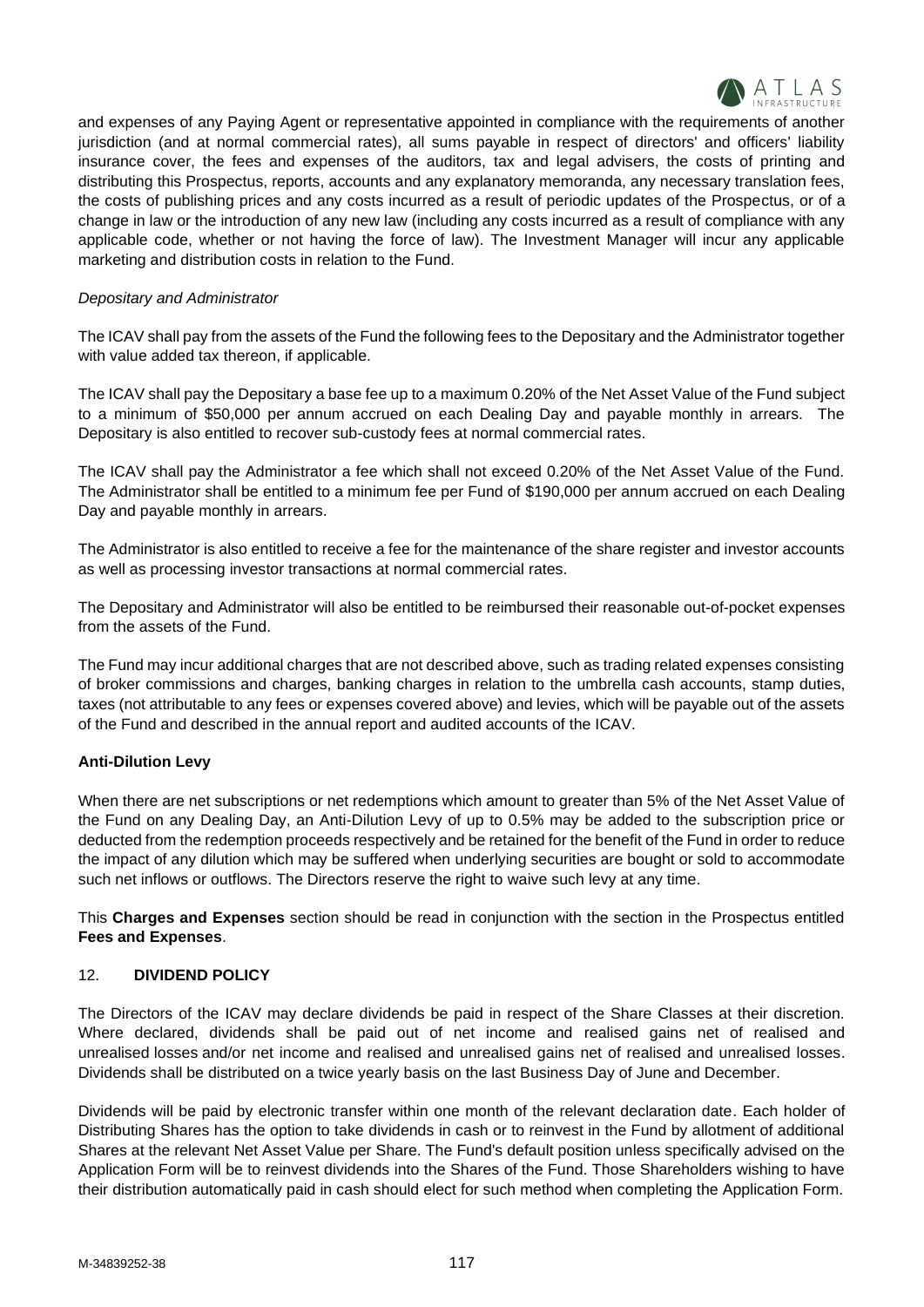

This section should be read in conjunction with the **Dividend Policy** section of the Prospectus.

### 13. **SUBSCRIPTION FOR SHARES**

Applications for Shares should be made on the Application Form and be submitted in accordance with the provisions set out in the Prospectus to be received by the Administrator on or before the Dealing Deadline for the relevant Dealing Day.

The Minimum Shareholding must be maintained by each Shareholder in the Fund (subject to the discretion of the Directors) following any partial redemption, exchange or transfer of Shares.

Payment in respect of the issue of Shares must be made by the relevant Settlement Date by electronic transfer in cleared funds in the currency of the relevant Share Class.

The Directors may issue Shares of any Class and, with the consent of the Central Bank and without notice to the Shareholders, create new Classes of Shares on such terms as they may from time to time determine in accordance with the requirements of the Central Bank. Shares of any particular Class may accommodate different subscriptions and/or redemption and/or dividend provisions and/or charges and/or fee arrangements.

This section should be read in conjunction with the section in the Prospectus entitled **Subscription for Shares**.

### 14. **REDEMPTION OF SHARES**

When the Fund meets a redemption request in cash, the amount due on the redemption of Shares on a particular Dealing Day will be paid by the relevant Settlement Date by electronic transfer to an account in the name of the Shareholder. Payment of any proceeds of redemption will only be paid after receipt by the Administrator of any relevant redemption documentation (including any anti-money laundering documentation requested).

No Shareholder shall be entitled to request redemption of part only of its holding of Shares of any Class in the Fund if such realisation would result in its holding of Shares of such Class after such realisation being below the applicable Minimum Shareholding (subject to the discretion of the Directors).

In the event that a Shareholder requires payment of redemption proceeds to an account other than that specified in the Application Form, the Shareholder must provide an original request in writing, executed by an authorised signatory of the Shareholder, to the Administrator on or prior to the receipt of the redemption request form. No third party payments will be made.

This section should be read in conjunction with the section in the Prospectus entitled **Redemption of Shares**.

## 15. **EXCHANGE OF SHARES**

As applicable, Shares of the Fund may be exchanged for other Shares in the Fund (subject to meeting the eligibility criteria for that class) as set out under the heading **Exchange of Shares** in the Prospectus.

#### 16. **MISCELLANEOUS**

- 16.1. At the date of this Supplement, there are no other sub-funds of the ICAV.
- 16.2. The Fund intends to continuously invest more than 50% of its value into equity participations within the meaning of Section 2 para. 8 of the German Investment Tax Act (**Equity Participations**).
	- 16.2.1. Equity Participations are:
		- (1) listed shares on a stock exchange or regulated market;
		- (2) shares in a corporation, which is not listed and is not a real estate company (as defined in Sect. 1 para. 19 N° 22 German Capital Investment Act) and is either: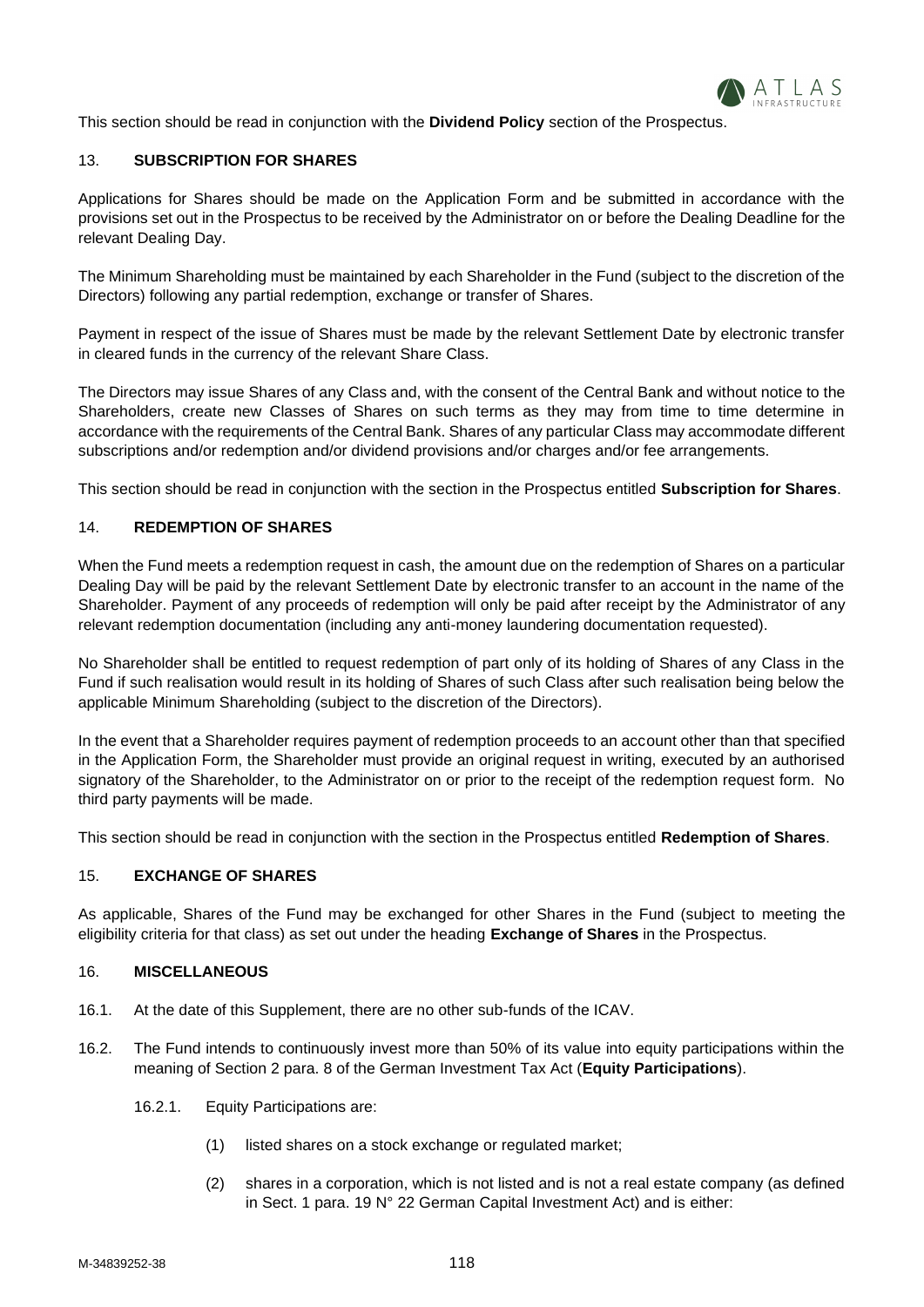

- domiciled and subject to corporate income tax without being exempted from it in a member state of the European Union or an a contracting state of the treaty of the European Economic Area or
- domiciled and subject to corporate income tax of at least 15 % in a third country;
- (3) units in funds investing in Equity Participations in an amount of 51 % or more (**Equity-Fund**) or of 25 % or more (**Mixed-Fund**).
- 16.2.2. Equity Participations are not:
	- (1) interest in partnerships even if the partnership holds Equity Participations as defined in 14.2.1;
	- (2) shares in private corporations holding real-estate;
	- (3) shares in corporations that are exempt from income tax, provided that they make distributions, unless the distributions are subject to a tax of at least 15 percent and the investment fund is not exempt; and
	- (4) shares in corporations,

a) whose income derives directly or indirectly to the extent of more than 10 per cent from participations in corporations which do not meet the requirements under 14.2.1 (2) or

b) which directly or indirectly hold participations in corporations which do not fulfil the requirements under 14.2.1 (2),if the fair market value of such participations exceeds 10 per cent of the fair market value of the corporation.

16.2.3. When determining the respective participation under 14.2.1 Equity Participation as defined in 14.2.1 (3) may be taken into account to the extent that its investment guidelines provide for or publishes on each Valuation Day a higher percentage of Equity Participations as defined in 14.2.1.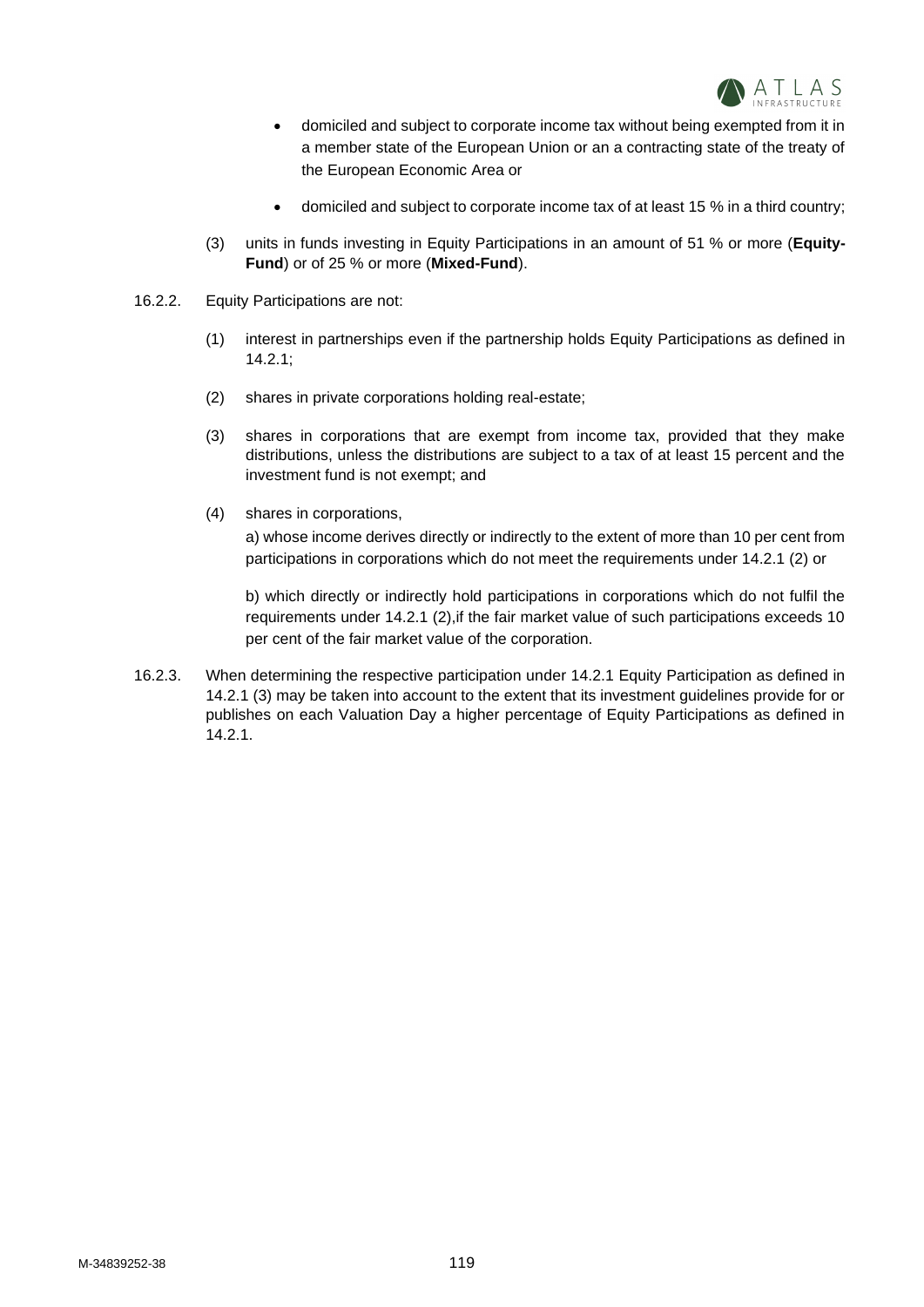

**If you are in any doubt about the contents of this Supplement, you should consult your stockbroker, bank manager, solicitor, accountant or other independent financial adviser.**

**The Directors of Atlas Global Infrastructure UCITS ICAV (the "ICAV"), whose names appear under the heading "Directory" in the prospectus of the ICAV dated 7 December 2021 (the "Prospectus") are the persons responsible for the information contained in the Prospectus and this Supplement and accept responsibility accordingly. To the best of the knowledge and belief of the Directors (who have taken all reasonable care to ensure that such is the case) the information contained in the Prospectus and this Supplement is in accordance with the facts and does not omit anything likely to affect the import of the information.** 

 $\mathcal{L}_\mathcal{L} = \mathcal{L}_\mathcal{L} = \mathcal{L}_\mathcal{L} = \mathcal{L}_\mathcal{L} = \mathcal{L}_\mathcal{L} = \mathcal{L}_\mathcal{L} = \mathcal{L}_\mathcal{L} = \mathcal{L}_\mathcal{L} = \mathcal{L}_\mathcal{L} = \mathcal{L}_\mathcal{L} = \mathcal{L}_\mathcal{L} = \mathcal{L}_\mathcal{L} = \mathcal{L}_\mathcal{L} = \mathcal{L}_\mathcal{L} = \mathcal{L}_\mathcal{L} = \mathcal{L}_\mathcal{L} = \mathcal{L}_\mathcal{L}$ 

## **ATLAS GLOBAL INFRASTRUCTURE UCITS ICAV**

**(**An open-ended Irish collective asset management vehicle

under the laws of Ireland with registered number C167077**)**

# **COUNTRY SUPPLEMENT FOR INVESTORS IN SWITZERLAND**

# **DATED 16 DECEMBER 2021**

\_\_\_\_\_\_\_\_\_\_\_\_\_\_\_\_\_\_\_\_\_\_\_\_\_\_\_\_\_\_\_

**THIS COUNTRY SUPPLEMENT FOR INVESTORS IN SWITZERLAND FORMS PART OF AND SHOULD BE READ IN CONJUNCTION WITH THE PROSPECTUS FOR THE COMPANY DATED 7 DECEMBER 2021 (THE "PROSPECTUS")**

**Information for investors in Switzerland**